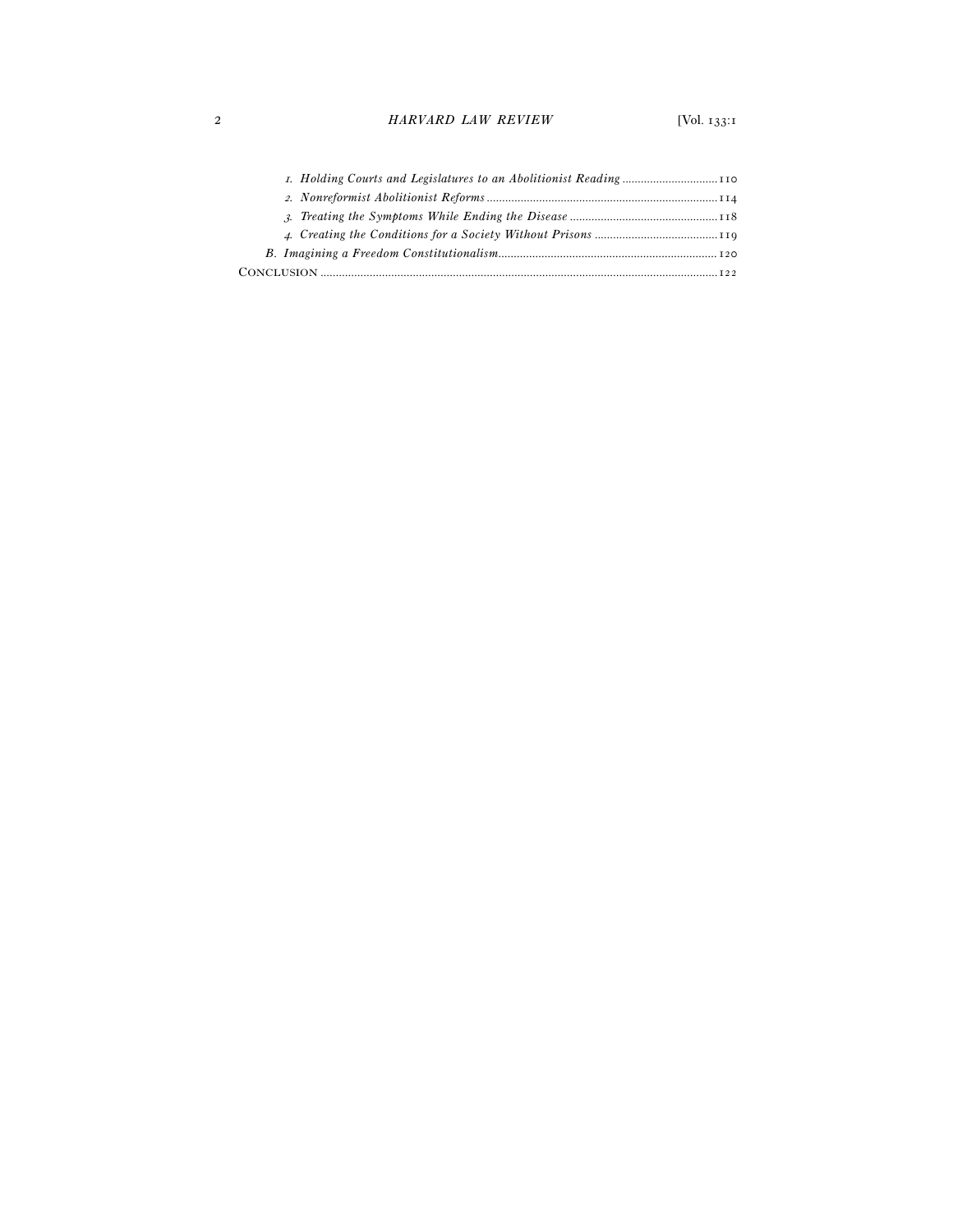## THE SUPREME COURT 2018 TERM

## FOREWORD: ABOLITION CONSTITUTIONALISM

## *Dorothy E. Roberts*<sup>∗</sup>

*Slavery has been fruitful in giving itself names . . . and you and I and all of us had better wait and see what new form this old monster will assume, in what new skin this old snake will come forth next.* 

— Frederick Douglass<sup>1</sup>

*You have to act as if it were possible to radically transform the world. And you have to do it all the time.* 

— Angela Y. Davis2

#### INTRODUCTION

n 1997, Curtis Flowers was charged with murdering four employees In 1997, Curtis Flowers was charged with murdering four employees of the Tardy Furniture store in the small Mississippi town of Winona.<sup>3</sup> Flowers is black.4 Three of the victims, including the store's owner, Bertha Tardy, were white, and one was black.<sup>5</sup> Flowers was tried for

<sup>∗</sup> George A. Weiss University Professor of Law and Sociology, University of Pennsylvania; Raymond Pace and Sadie Tanner Mossell Alexander Professor of Civil Rights, University of Pennsylvania Law School; Professor of Africana Studies and Professor of Sociology, University of Pennsylvania School of Arts & Sciences. The author thanks Mitchell Berman, Maggie Blackhawk, Jean Galbraith, Paul Heaton, Seth Kreimer, Serena Mayeri, Donald Moore, Shaun Ossei-Owusu, James Pope, Andrea Ritchie, and Tobias Wolff for helpful comments on an earlier draft of this Foreword. The author is indebted to University of Pennsylvania Law School students Madison Gray, Bridget Lavender, Anthony Sacco, and James Thompson for outstanding and dedicated research assistance, to Timothy Von Dulm and the Biddle Law Library staff for excellent research services, and to the editors of the *Harvard Law Review* for rigorous editorial support. 1 FREDERICK DOUGLASS, *The Need for Continuing Anti-Slavery Work*, *in* FREDERICK

DOUGLASS: SELECTED SPEECHES AND WRITINGS 577, 579 (Philip S. Foner & Yuval Taylor eds., Lawrence Hill Books 1999) (1950–75).

<sup>&</sup>lt;sup>2</sup> Angela Y. Davis, Distinguished Professor Emerita, Univ. of Cal., Santa Cruz, Lecture at Southern Illinois University Carbondale (Feb. 13, <sup>2014</sup>). 3 Flowers v. Mississippi, 139 S. Ct. 2228, 2236 (<sup>2019</sup>). 4 *Id.*

<sup>5</sup> *See In the Dark: July* 16*,* 1996, at 5:43–6:20, APM REP. (May 1, 2018), https://podcasts. apple.com/us/podcast/id1148175292 [https://perma.cc/H44A-SDJK].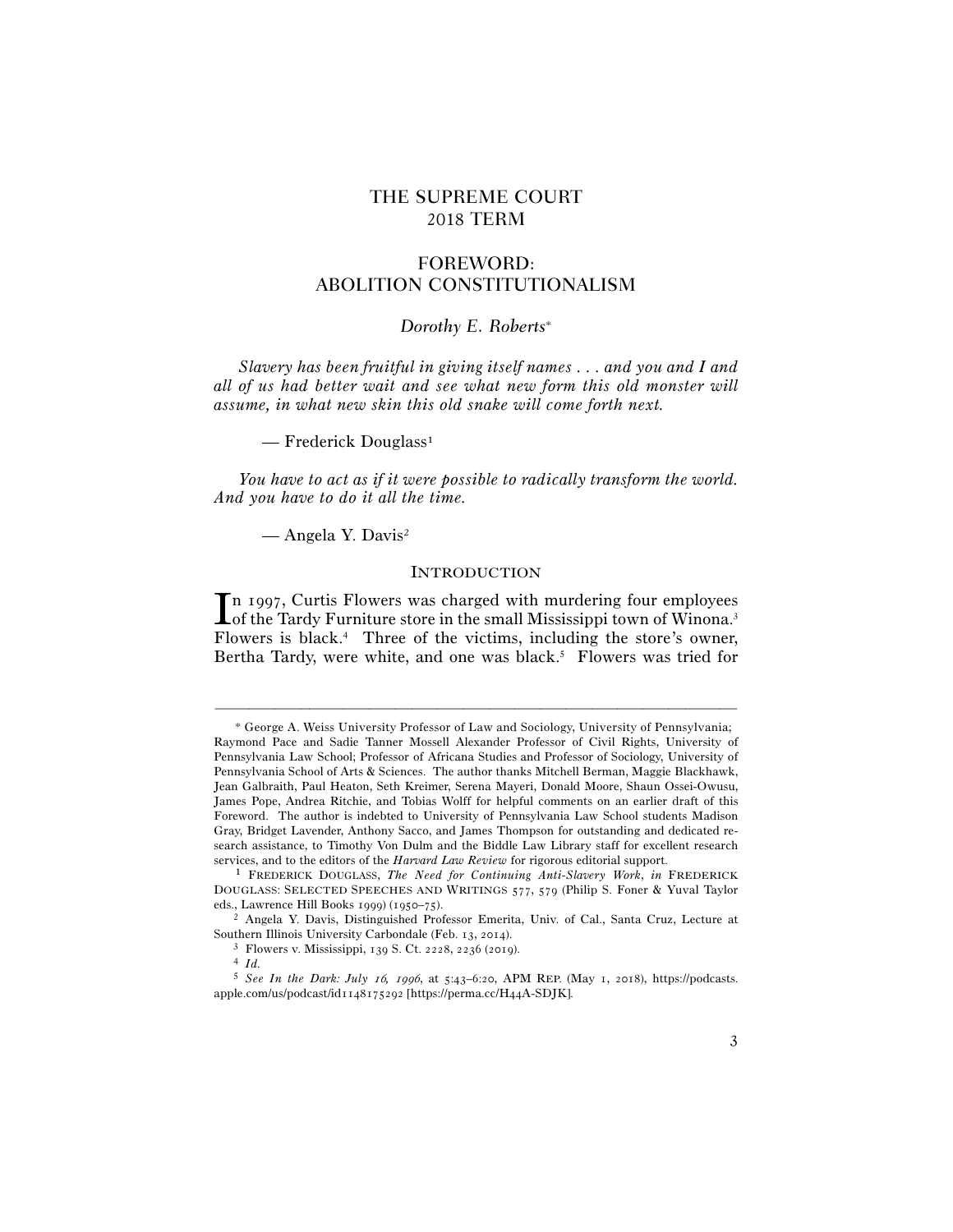capital murder six times by the same white prosecutor, Doug Evans.6 More than two decades after Flowers was first sentenced to death, his case reached the U.S. Supreme Court on one issue: whether Evans's jury selection tactics in the sixth trial violated Flowers's Fourteenth Amendment rights.<sup>7</sup> By that point, the prosecutor's scheme for getting a capital conviction of a black man was crystal clear: Evans "relentless[ly]" sought to try Flowers before an all-white jury.<sup>8</sup> Over the course of six trials, Evans used peremptory challenges to strike forty-one of forty-two prospective black jurors.9

On June 21, 2019, the Court overturned Flowers's conviction.10 In a  $7-2$  decision, written by Justice Kavanaugh,<sup>11</sup> the Court held that the prosecutor's blatant pattern of racial discrimination was so "extraordinary" that it violated the Equal Protection Clause of the Fourteenth Amendment.12 In dissent, Justice Thomas, who excused Evans's strikes of black jurors as "race-neutral,"13 found solace in one aspect of the majority's decision: "The State is perfectly free to convict Curtis Flowers again."14 Flowers remains incarcerated; upon his release from death row, he will be taken into local custody again, awaiting a decision from the State regarding the possibility of a seventh trial.15

As *Flowers v. Mississippi*16 indicates, criminal procedure and punishment in the United States still function to maintain forms of racial subordination that originated in the institution of slavery — despite the dominant constitutional narrative that those forms of subordination were abolished. Key aspects of carceral law enforcement — police, prisons, and the death penalty — can be traced back to slavery and the white supremacist regime that replaced slavery after white terror nullified Reconstruction. Criminal punishment has been instrumental in reinstating the subjugated status of black people and preserving a racial capitalist power structure.

Many individuals have therefore concluded that the answer to persistent injustice in criminal law enforcement is not reform; it is prison

<sup>6</sup> See id.; Flowers, 139 S. Ct. at 2236.<br>
7 See Flowers, 139 S. Ct. at 2234–35, 2238.<br>
8 Id. at 2246.<br>
9 See id. at 2235.<br>
10 See id. at 2228, 2251.<br>
11 Id. at 2229.<br>
12 Id. at 2251; see id. at 2242 ("Equal justice under l discrimination in the jury selection process.").<br><sup>13</sup> *Id.* at 2253 (Thomas, J., dissenting).<br><sup>14</sup> *Id.* at 2274.<br><sup>15</sup> *See* Alissa Zhu, *Supreme Court Sided with Curtis Flowers. He Remains in Prison. What's* 

*Next?*, MISS. CLARION LEDGER (June 27, 2019), https://www.clarionledger.com/ story/news/2019/06/27/supreme-court-sided-curtis-flowers-he-still-prison-whats-next-forwinonamississippi-man/1552081001 [https://perma.cc/HLN7-TMTS].  $^{16}$  139 S. Ct. 2228.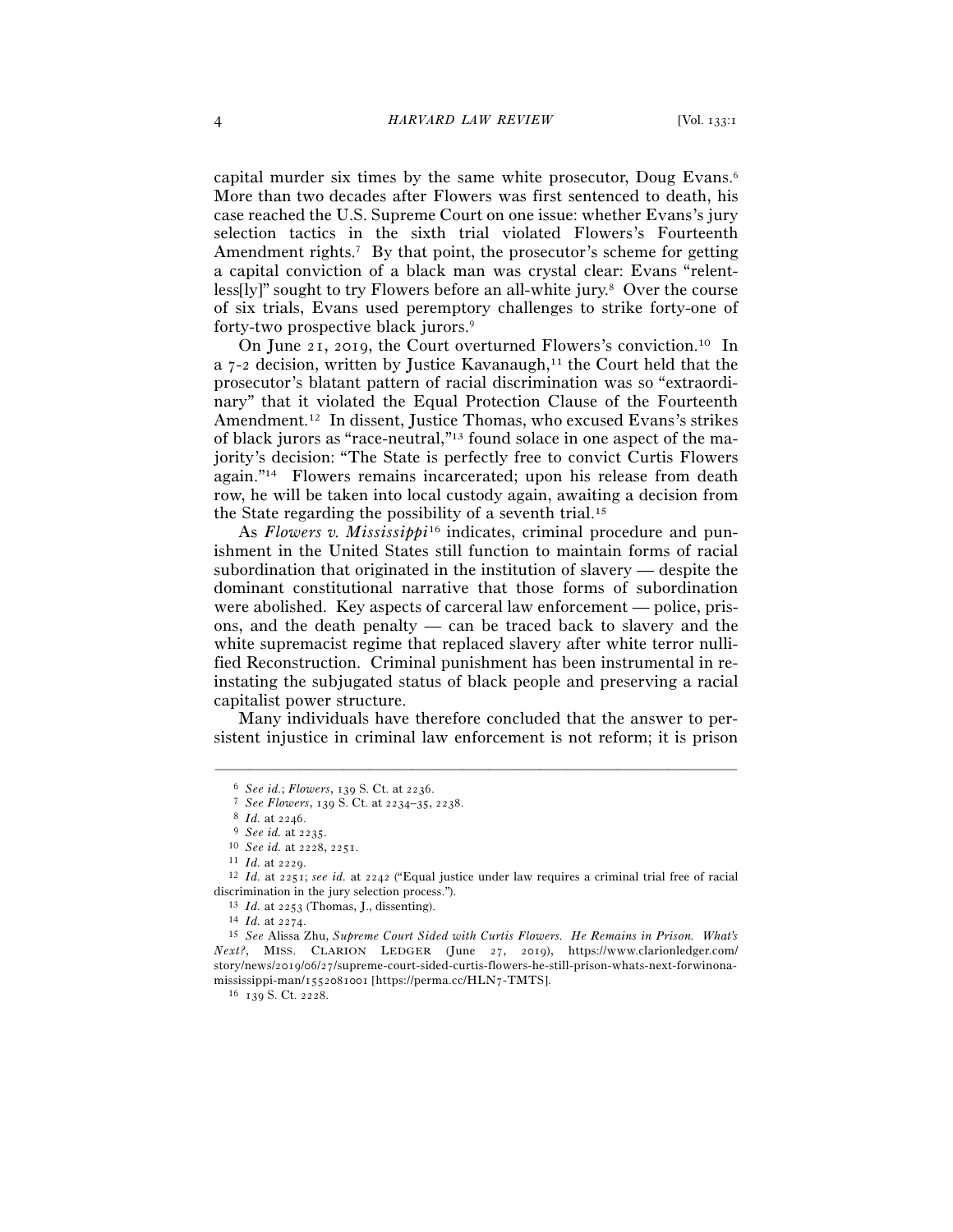abolition.17 Incarcerated people have rebelled against prisons through spontaneous uprisings, organized protests, and legal claims since the 1960s.18 Some activists mark the launch of the current prison abolition movement as occurring at an international conference and strategy session, *Critical Resistance: Beyond the Prison Industrial Complex*, held at the University of California, Berkeley, in September 1998.<sup>19</sup> Formed

–––––––––––––––––––––––––––––––––––––––––––––––––––––––––––––

*sistance*, 27 SOC. JUST., Fall 2000, at 6, 6; Angela Y. Davis & Dylan Rodríguez, *The Challenge of Prison Abolition: A Conversation*, 27 SOC. JUST., Fall 2000, at 212, 216–17; *Critical Resistance: Beyond the Prison Industrial Complex* 1998 *Conference*, CRITICAL RESISTANCE, http:// criticalresistance.org/critical-resistance-beyond-the-prison-industrial-complex-1998-conference [https://perma.cc/2AF5-A2ET]; Critical Resistance, *The Hard Road to Abolition//Strategies to Win, Profiles in Abolition Event* at 14:00, VIMEO (Sept. 19, 2016), https://vimeo.com/196237369 [https://perma.cc/HHK9-VT7U] [hereinafter *Profiles in Abolition*]. The prison abolition movement should be distinguished from the movement to abolish prostitution. *See, e.g.*, Laura Agustín, *The* 

<sup>17</sup> *See, e.g.*, ABOLISHING CARCERAL SOCIETY 4 (Abolition Collective ed., 2018) (laying out a manifesto for "abolish[ing] a number of seemingly immortal institutions and drawing inspiration from those who have sought the abolition of all systems of domination, exploitation, and oppression — from Jim Crow laws and prisons to patriarchy and capitalism"); ABOLITION NOW!, at xii (CR10 Publ'ns Collective ed., 2008) (collecting works that further the "struggl[e] to tear down the cages of the [prison industrial complex]"); ANGELA Y. DAVIS, ABOLITION DEMOCRACY 35–37 (2005) [hereinafter DAVIS, ABOLITION DEMOCRACY] (noting the connections between the prison industrial complex and the persistence of structural racism); ANGELA Y. DAVIS, ARE PRIS-ONS OBSOLETE? 15–21 (2003) [hereinafter DAVIS, ARE PRISONS OBSOLETE?] (questioning why society takes prison for granted); RUTH WILSON GILMORE, GOLDEN GULAG: PRISONS, SUR-PLUS, CRISIS, AND OPPOSITION IN GLOBALIZING CALIFORNIA 242 (2007) [hereinafter GILMORE, GOLDEN GULAG] (noting the "proliferation of antiprison groups" during the early 2000s); STATES OF CONFINEMENT: POLICING, DETENTION, AND PRISONS, at xiii (Joy James ed., 2000) ("Prisons . . . exist as a central dilemma for a racially constructed and class-stratified democracy."); *Introduction*, *in Developments in the Law — Prison Abolition*, 132 HARV. L. REV. 1568, 1568 (2019) (noting the "calls for urgent and drastic change" of the carceral system); *End the War on Black People*, MOVEMENT FOR BLACK LIVES, https://policy.m4bl.org/end-war-on-blackpeople [https://perma.cc/PPA4-VY43] (demanding "an end to all jails, detention centers, youth facilities and prisons as we know them"). 18 *See* DAN BERGER, CAPTIVE NATION: BLACK PRISON ORGANIZING IN THE CIVIL

RIGHTS ERA 11 (2014) [hereinafter BERGER, CAPTIVE NATION] (providing a "critical history of racial justice activism and the prison between 1955 and 1980"); RONALD BERKMAN, OPENING THE GATES: THE RISE OF THE PRISONERS' MOVEMENT  $I-3$  (1979) (tracing the rise of the prisoners' movement in the 1960s); JAMIE BISSONETTE, WHEN THE PRISONERS RAN WALPOLE: A TRUE STORY IN THE MOVEMENT FOR PRISON ABOLITION 9–12 (2008) (chronicling the struggle for prison reform at MCI Walpole in Massachusetts); ERIC CUMMINS, THE RISE AND FALL OF CALIFORNIA'S RADICAL PRISON MOVEMENT, at vii (1994) (chronicling the history of California prisoners between 1950 and 1980 and the "emergence of a highly developed radical convict resistance movement"); GEORGE JACKSON, SOLEDAD BROTHER: THE PRISON LETTERS OF GEORGE JACKSON, at ix (1970) (presenting the "testament" of George Jackson, an incarcerated man "who transformed himself into the leading theoretician of the prison movement"); HEATHER ANN THOMPSON, BLOOD IN THE WATER: THE ATTICA PRISON UPRISING OF 1971 AND ITS LEGACY, at xiii (2016) (providing a "comprehensive history of the Attica prison uprising"); DONALD F. TIBBS, FROM BLACK POWER TO PRISON POWER: THE MAKING OF *JONES V. NORTH CAROLINA PRISONERS' LABOR UNION* (2012) (narrating a historic victory for prisoners' rights that emerged from the struggle for black liberation); *see also* LEE BERNSTEIN, AMERICA IS THE PRISON: ARTS AND POLITICS IN PRISON IN THE 1970S 1–17 (2010) (tracing the ways in which cultural expression in prisons allowed prisoners to participate in "American public life," *id.* at <sup>16</sup>). 19 *See* ABOLITION NOW!, *supra* note 17, at xi; Rose Braz et al., *The History of Critical Re-*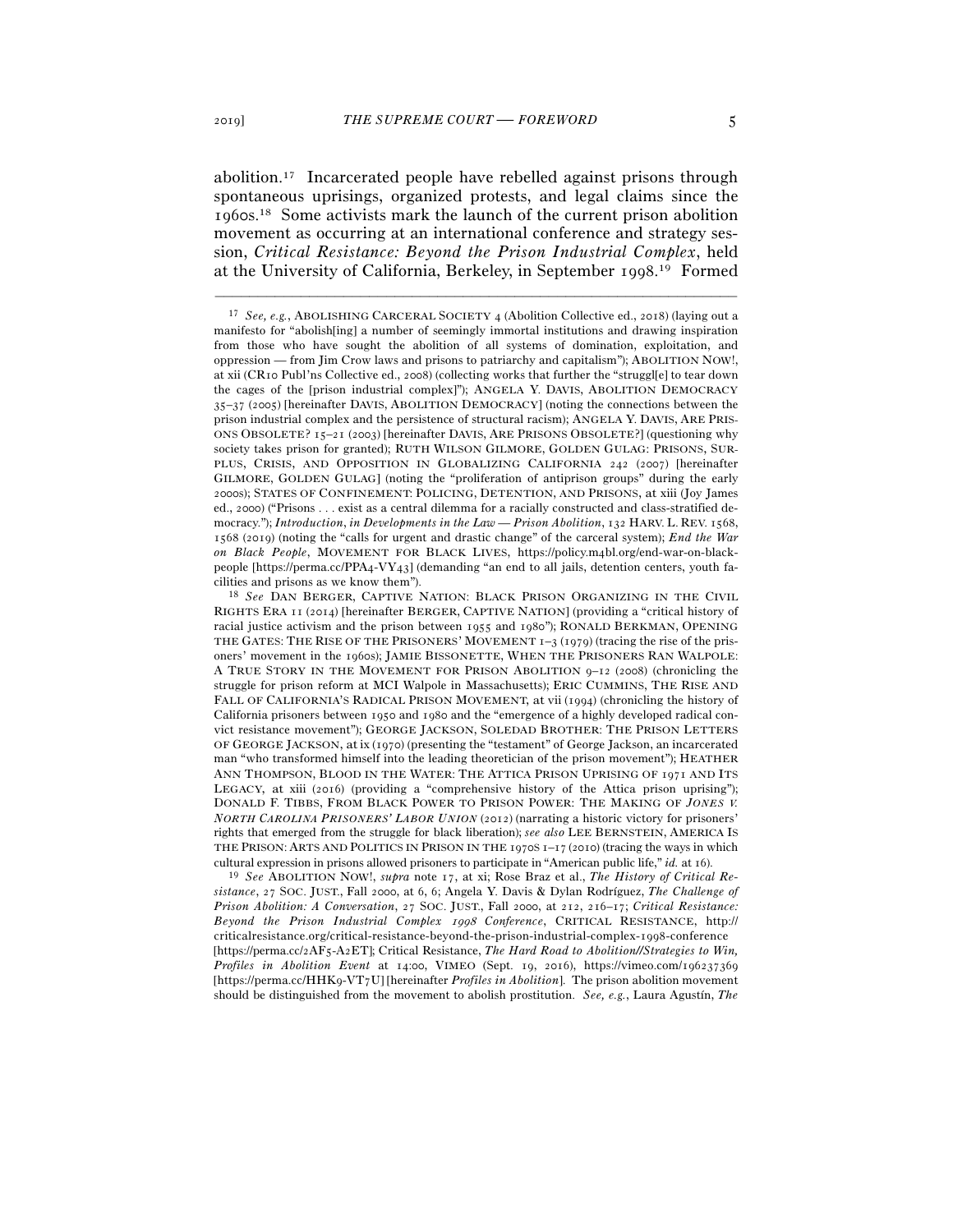in 1997, the Critical Resistance organizing collective gathered more than 3500 activists, former prisoners, lawyers, and scholars over three days "to address the alarming growth of the prison system, popularize the idea of the 'prison industrial complex' (PIC), and make 'abolition' a practical theory of change."20 Critical Resistance founders developed the concept of the "prison industrial complex" to name the expanding apparatus of surveillance, policing, and incarceration the state increasingly employs to solve problems caused by social inequality, stifle political resistance by oppressed communities, and serve the interests of corporations that profit from prisons and police forces.21 Along with Critical Resistance, which is now a national chapter-based organization working with various grassroots campaigns, a nationwide network of activists is organizing to abolish the prison industrial complex and to build a society that has no need for prisons.<sup>22</sup>

It is hard to pin down what prison abolition means. Activists engaged in the movement have resisted "closed definitions of prison abolitionism"23 and have instead suggested a variety of terms to capture what prison abolitionists think and do — abolition is "a form of consciousness,"24 "a theory of change,"25 "a long-term political vision,"26 and "a spiritual journey."27 Professor Dylan Rodríguez, a founding member of Critical Resistance,<sup>28</sup> lyrically describes abolition as "a practice, an analytical method, a present-tense visioning, an infrastructure in the making, a creative project, a performance, a counterwar, an ideological struggle, a pedagogy and curriculum, an alleged impossibility that is

<sup>–––––––––––––––––––––––––––––––––––––––––––––––––––––––––––––</sup> *New Abolitionist Model*, JACOBIN (Dec. 6, 2017), https://www.jacobinmag.com/2017/12/sex-work-

the-pimping-of-prostitution-review [https://perma.cc/566V-CCQ2].<br>
<sup>20</sup> Critical Resistance: Beyond the Prison Industrial Complex 1998 Conference, supra note 19.<br>
<sup>21</sup> See What Is the PIC? What Is Abolition?, CRITICAL RESI criticalresistance.org/about/not-so-common-language [https://perma.cc/<sup>75</sup>BC-NGHP]. 22 *See CR Structure & Background*, CRITICAL RESISTANCE, http://criticalresistance.

org/about/cr-structure-background [https://perma.cc/67R3-TC8Z]. In this Foreword, I will use the term "prison abolition" to encompass the claim that various aspects of the criminal punishment system, including prisons, jails, detention centers, policing, surveillance, and the death penalty, should be abolished. Moreover, this Foreword focuses on abolition of carceral punishment, though abolition theory extends beyond the criminal punishment system to include other aspects of the carceral state, including

the foster care and deportation systems. See infra section I.A, pp. 12–19.<br>
<sup>23</sup> Overview: Critical Resistance to the Prison-Industrial Complex, 27 Soc. JUST., Fall 2000, at 1, 5.<br>
<sup>24</sup> Profiles in Abolition, supra note 1

TIMES MAG. (April 17, 2019), https://www.nytimes.com/2019/04/17/magazine/prison-abolitionruth-wilson-gilmore.html [https://perma.cc/4GZZ-NFM<sup>6</sup>] (quoting Michelle Alexander). 26 CHARLENE A. CARRUTHERS, UNAPOLOGETIC: <sup>A</sup> BLACK, QUEER, AND FEMINIST

MANDATE FOR RADICAL MOVEMENTS, at x (<sup>2018</sup>). 27 *Spirituality and Abolition — Call for Submissions*, ABOLITION (Aug. 2, 2018), https://

abolitionjournal.org/spirituality-and-abolition-call-for-submissions [https://perma.cc/8SS4-<sup>8</sup>KAT]. 28 *Critical Resistance: Beyond the Prison Industrial Complex* 1998 *Conference*, *supra* note 19.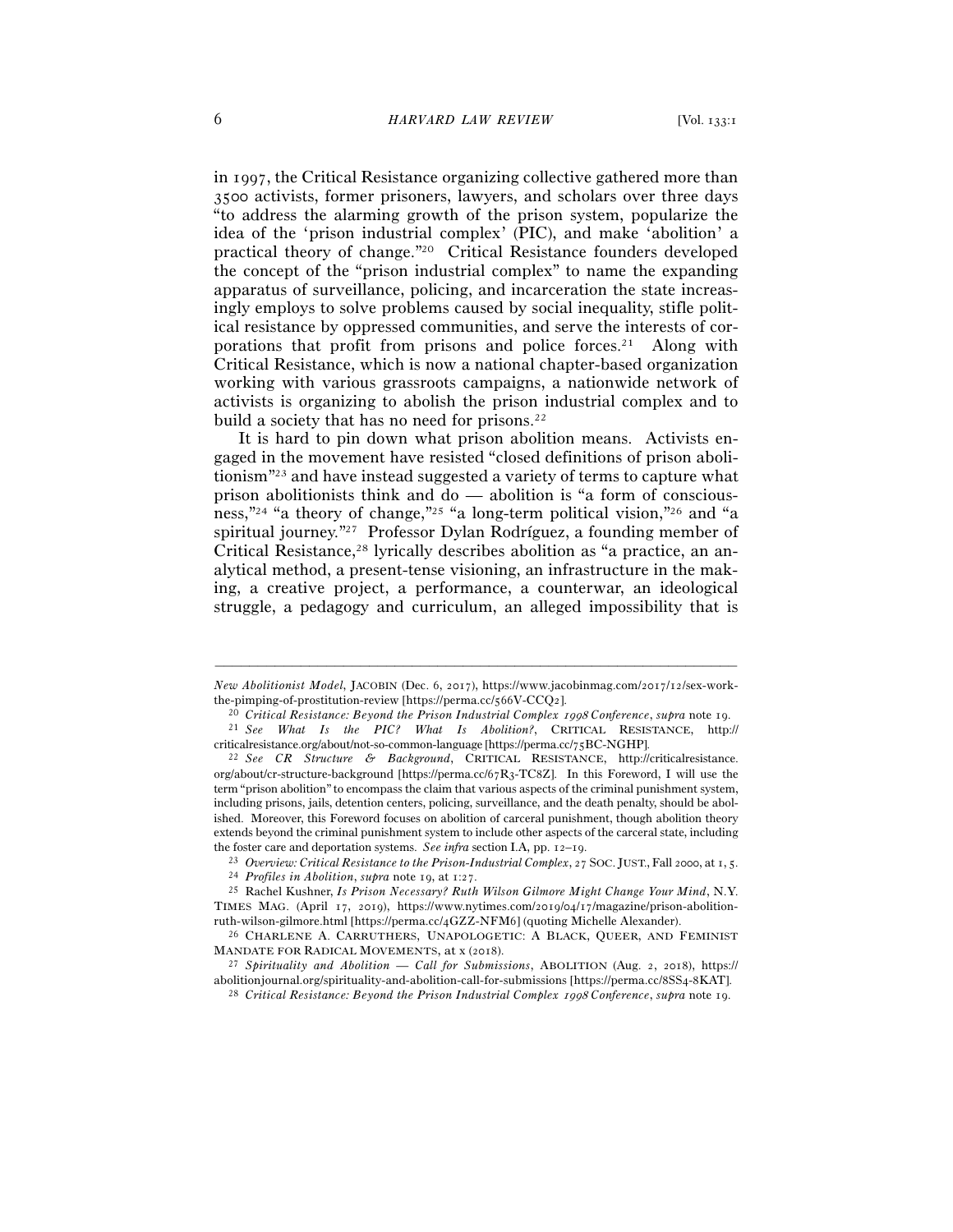furtively present."29 Moreover, movements that refer to themselves as abolitionist are working to dismantle a wide range of systems, institutions, and practices beyond criminal punishment (such as "the wage system, animal and earth exploitation, [and] racialized, gendered, and sexualized violence")30 and forms of oppression beyond white supremacy (such as "patriarchy, capitalism, heteronormativity, ableism, colonialism," imperialism, and militarism). $31$  While I recognize that all of these oppressive systems and the movements for their eradication are interconnected,32 this Foreword will focus specifically on the movement to abolish the prison industrial complex, conceived of as rooted in chattel slavery in the United States, as a starting point to examine the potential for a new abolition constitutionalism.

For purposes of my analysis, I find especially useful three central tenets that are common to formulations of abolitionist philosophy. First, today's carceral punishment system can be traced back to slavery and the racial capitalist regime it relied on and sustained.33 Second, the expanding criminal punishment system functions to oppress black people and other politically marginalized groups in order to maintain a racial capitalist regime.34 Third, we can imagine and build a more humane and democratic society that no longer relies on caging people to meet

they have abolitionist elements"); *see* Rodríguez, *supra* note 29, at 1578 (placing abolition within a "(feminist, queer) Black liberation and (feminist, queer) Indigenous anticolonialism/decolonization" tradition); Michael Hames-Garcia, *Abolition Is a Goal that I Use to Orient My Thinking and Action: Michael Hames-Garcia on Abolition*, ABOLITION (June 26, 2015), https://abolitionjournal.org/ michael-hames-garcia-abolition-statement [https://perma.cc/66JS-VXHR] (positing that abolition is antiracist, antisexist, antihomophobic, and so forth). 32 *See* PATRICIA HILL COLLINS & SIRMA BILGE, INTERSECTIONALITY <sup>55</sup> (2016) (discuss-

ing how "forms of violence within separate systems might in fact be interconnected"); HOW WE GET FREE: BLACK FEMINISM AND THE COMBAHEE RIVER COLLECTIVE 4 (Keeanga-Yamahtta Taylor ed., 2017) [hereinafter HOW WE GET FREE] (describing "oppressions as 'interlocking' or happening 'simultaneously,' thus creating *new* measures of oppression and inequality"); Dorothy Roberts & Sujatha Jesudason, *Movement Intersectionality: The Case of Race, Gender, Disability, and Genetic Technologies*, 10 DU BOIS REV. 313, 318–24 (2013) (exploring the phenomenon of "coalitions across movements where political organizations focused on different causes, often rooted in differing identity categories, engage in collective action to achieve shared goals," *id.*

<sup>–––––––––––––––––––––––––––––––––––––––––––––––––––––––––––––</sup> 29 Dylan Rodríguez, *Abolition as Praxis of Human Being: A Foreword*, *in Developments in the Law — Prison Abolition*, 132 HARV. L. REV. 1575, 1578 (<sup>2019</sup>). 30 *Manifesto for Abolition*, ABOLITION, https://abolitionjournal.org/frontpage

<sup>[</sup>https://perma.cc/5P3V-JMHK]; *see* Allegra M. McLeod, *Envisioning Abolition Democracy*, *in Developments in the Law — Prison Abolition*, 132 HARV. L. REV. 1613, 1617 (2019) [hereinafter McLeod, *Envisioning Abolition Democracy*] ("Abolitionist organizers understand their work to be related to the historical struggles against slavery and its afterlives, against imperialism and its legacies in more recent practices of racial capitalism, and against immigration enforcement and border fortification."). 31 *Manifesto for Abolition*, *supra* note 30 (referring to "*all* revolutionary movements, insofar as

at 318); see generally PATRICIA HILL COLLINS, BLACK FEMINIST THOUGHT (1990).<br><sup>33</sup> See infra section I.B.1, pp. 19–42; see also Rodríguez, supra note 29, at 1580–84.<br><sup>34</sup> See infra section I.B.2, pp. 42–43; see also Rodríg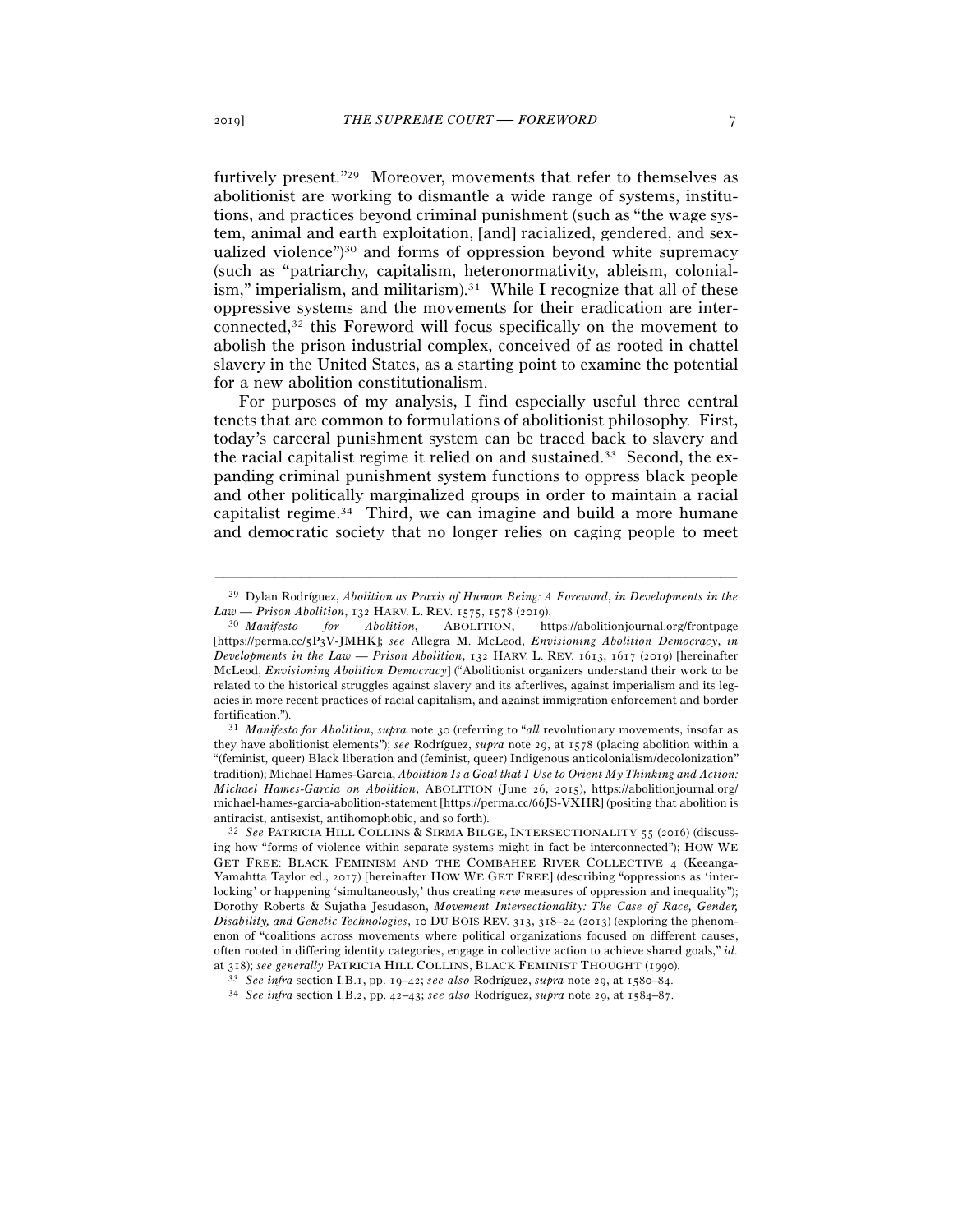human needs and solve social problems.<sup>35</sup> These tenets lead to the conclusion that the only way to transform our society from a slavery-based one to a free one is to abolish the prison industrial complex.

To date, there has been no sustained analysis of the relationship between the prison abolition movement and the U.S. Constitution. Prison abolition activists and scholars rarely seek support for their claims in constitutional law.36 Nor have they included an abolitionist interpretation of the Constitution in their vision of a transformed society without prisons. Some not only have eschewed constitutional law as a means to achieve prison abolition but also have argued that constitutional law serves to facilitate and legitimate state violence against black and other marginalized people.37 This oppositional approach to the Constitution is understandable given that so much of the Supreme Court's constitutional jurisprudence since its inception in the slavery era has been antiabolitionist.38 Yet the Constitution was interpreted by past freedom activists as an abolitionist document: many antislavery activists viewed the Constitution as a foundation for their arguments and for developing an alternative reading that called for freedom and democracy. Even after the Civil War, a Radical Republican Congress amended the text explicitly to end slavery and extend citizenship to black people based on the ideas and advocacy of an abolitionist movement.39 At the same time, the Reconstruction Amendments contained compromises that blocked their potential for dismantling the racial capitalist structure.40 By 1900, a campaign of white supremacist terror, laws, and policies had effectively

–––––––––––––––––––––––––––––––––––––––––––––––––––––––––––––

(NEO)SLAVE NARRATIVES AND CONTEMPORARY PRISON WRITINGS, at xxii, xxv–xxx (Joy James ed., 2005) [hereinafter James, *Democracy and Captivity*]; *see also* Jalil A. Muntaqim, *Musings on US Judicial Repression*, THE ABOLITIONIST, Summer 2008, at 7, https:// abolitionistpaper.files.wordpress.com/2011/01/abolitionist-issue-9-summer-2008-english.pdf

<sup>35</sup> *See infra* section I.B.3, pp. 43–48; *see also, e.g.*, *Profiles in Abolition*, *supra* note <sup>19</sup>. 36 Abolitionist theorizing and activism have largely occurred separately from lawyers and the legal academy. *Introduction*, *supra* note 17, at 1568–<sup>69</sup>. 37 Joy James, *Introduction, Democracy and Captivity*, *in* THE NEW ABOLITIONISTS:

<sup>[</sup>https://perma.cc/783Y-T9JV]; Erica Meiners, *Notes Against & Beyond Our Carceral Regime: Erica Meiners on Abolition*, ABOLITION (Aug. 12, 2015), https://abolitionjournal.org/erica-meiners-on-abolition [https://perma.cc/8D76-JE74].

<sup>&</sup>lt;sup>38</sup> See infra section II.D, pp. 71–93. In response to Professor Jack Balkin's observation that "[w]ithin our legal culture the idea of fidelity to the Constitution is seen as pretty much an unquestioned good," J.M. Balkin, *Agreements with Hell and Other Objects of Our Faith*, 65 FORDHAM L. REV. 1703, 1704 (1997), I once argued that "[i]n light of all the indignities showered upon blacks . . . under color of the Constitution, I would think the presumption would be that blacks should repudiate the document and all the injustice for which it has stood." Dorothy E. Roberts, *The Meaning of Blacks' Fidelity to the Constitution*, 65 FORDHAM L. REV. 1761, 1761 (1997) [hereinafter Roberts, *Blacks' Fidelity*]. 39 *See infra* pp. 62–<sup>64</sup>. 40 *See infra* pp. 65–67.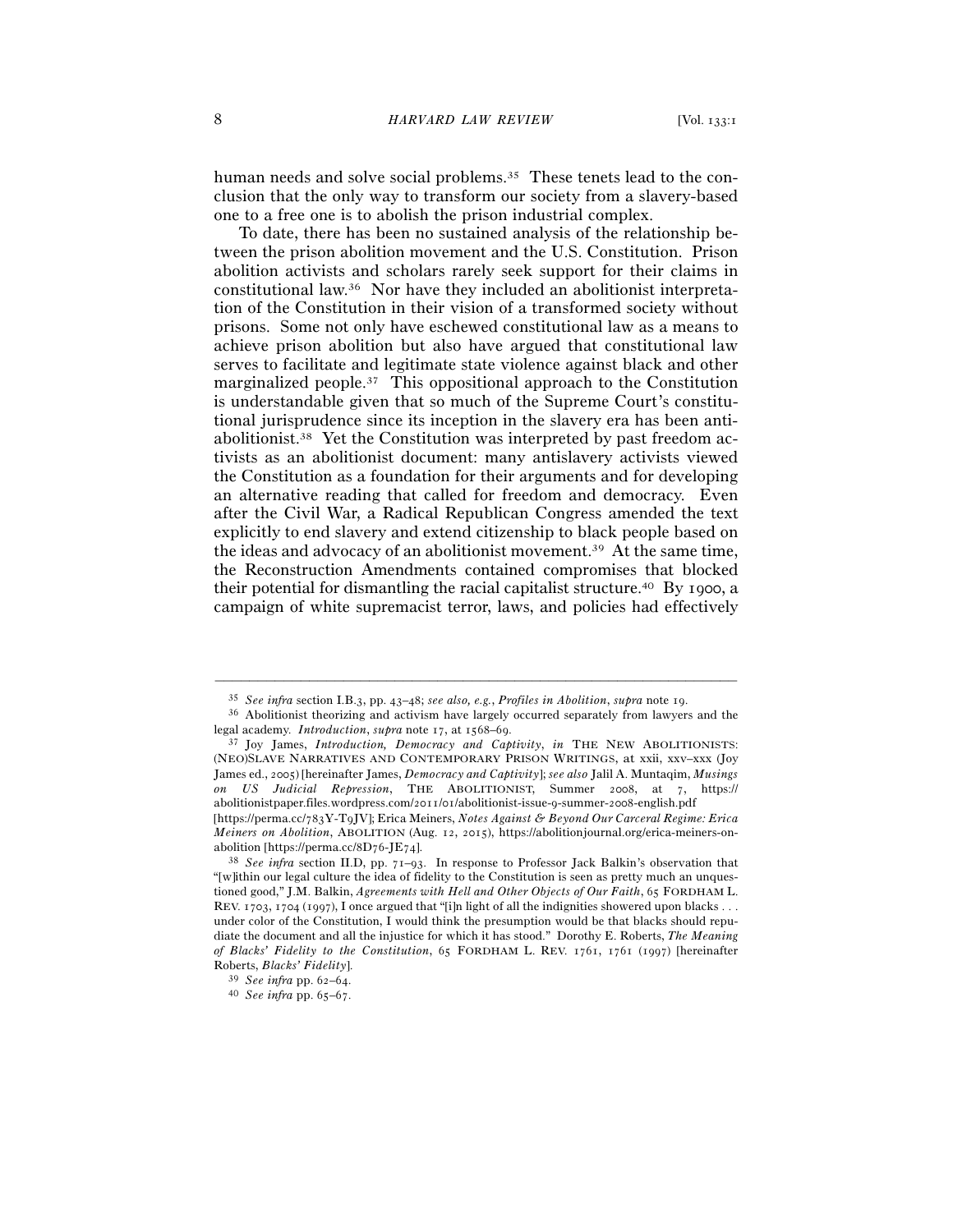nullified the Amendments and replaced abolition with Jim Crow as the constitutional regime.41

Engaging the relationship between past abolition constitutionalism and the current prison abolition movement raises a number of provocative questions. Can legal scholars help to revive the abolitionist values in the Reconstruction Constitution to support contemporary abolitionist claims? Can prison abolitionists strategically use an abolitionist reading of the Constitution to defend their radical vision and implement steps toward achieving it? Might prison abolitionists craft a new abolition constitutionalism that serves as a charter for a society without prisons?

In this Foreword, I make the case for an abolition constitutionalism that attends to the theorizing of prison abolitionists. Although there are many grounds for prison abolition and many venues for abolitionist advocacy, my purpose here is to examine prison abolitionist theory and organizing as it relates to the U.S. Constitution in particular. There are two paths this interrogation might take. One uses prison abolition theory to evaluate the Constitution's provisions and the jurisprudence that has interpreted them in order to rebuke their failure to abolish slaverylike systems and install a democratic society. The other goes further to propose a constitutional paradigm that supports prison abolitionists' goals, strategies, and vision. The first path is resigned to the *futility* of employing U.S. constitutional law to dismantle the prison industrial complex and other aspects of the carceral state. The second path finds *utility* in applying the abolitionist history and logic of the

<sup>41</sup> *See, e.g.*, ERIC FONER, RECONSTRUCTION: AMERICA'S UNFINISHED REVOLUTION, 1863–1877, at 443 (1988) [hereinafter FONER, RECONSTRUCTION] (recounting the violence perpetrated by the Ku Klux Klan and the ways in which it "raised in its starkest form the question of legitimacy that haunted the Reconstruction state"); HENRY LOUIS GATES, JR., STONY THE ROAD: RECONSTRUCTION, WHITE SUPREMACY, AND THE RISE OF JIM CROW 29–35 (2019) (tracing the political, economic, and legal forces that led to dismantling Reconstruction legislation and "solidif[ying] Southern states as governed by legal segregation and discrimination," *id.* at 35); CHARLES LANE, THE DAY FREEDOM DIED: THE COLFAX MASSACRE, THE SUPREME COURT, AND THE BETRAYAL OF RECONSTRUCTION 5 (2008) (discussing President Ulysses Grant's struggle to end Klan terror in the 1870s and stating that it "simply underscored the fact that Reconstruction, for all its initial promise, had turned into a long, violent slog"); *id.* at 251 (claiming that Reconstruction "ended amid bloodshed"); RAYFORD W. LOGAN, THE BETRAYAL OF THE NEGRO: FROM RUTHERFORD B. HAYES TO WOODROW WILSON 116–17 (1965) (claiming that the interpretation of the Fourteenth Amendment in the *Civil Rights Cases*, decided in 1883, "virtually assured the subsequent development of Jim Crow laws," *id.* at 117); GEORGE RUTHERGLEN, CIVIL RIGHTS IN THE SHADOW OF SLAVERY: THE CONSTITUTION, COM-MON LAW, AND THE CIVIL RIGHTS ACT OF 1866, at 39 (2013) (arguing that the Reconstruction Amendments "were inadequate to prevent the regime of . . . Jim Crow"); RICHARD M. VALELLY, THE TWO RECONSTRUCTIONS: THE STRUGGLE FOR BLACK ENFRANCHISEMENT 115-16 (2004) (discussing the "white revolution" that spread from Louisiana to Mississippi and South Carolina, *id.* at 115); C. VANN WOODWARD, THE STRANGE CAREER OF JIM CROW 8 (1955) ("The new Southern system [under Jim Crow] was regarded as the 'final settlement,' the 'return to sanity,' the 'permanent system.'").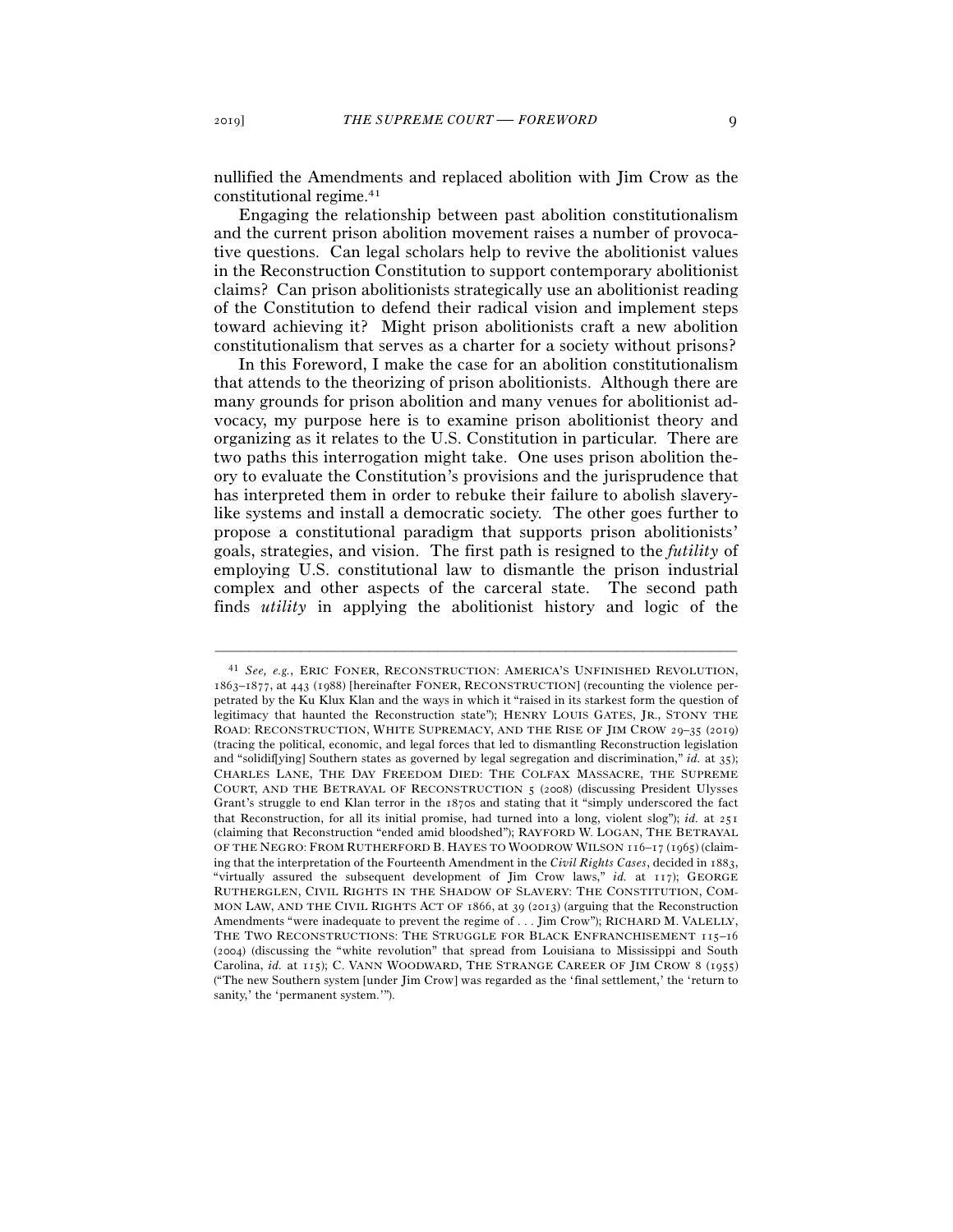Reconstruction Amendments to today's political conditions in the service of prison abolition.

I believe both approaches are worthy of consideration, and considering both is essential to developing a theoretically and pragmatically useful legal framework to advance prison abolition. Neither is based on a naïve faith in U.S. law or the judges who apply it to radically change carceral society. Indeed, it is the realization that white supremacy is deeply woven into the fabric of every legal institution in the United States and upheld by U.S. constitutional law that made me an abolitionist in the first place. The tension between recognizing the relentless antiblack violence of constitutional doctrine, on one hand, and demanding the legal recognition of black people's freedom and equal citizenship, on the other, animates this Foreword as it has long animated abolitionist debates on the U.S. Constitution.42 Despite my disgust with the perpetual defense of oppression in the name of constitutional principles, I am inspired by the possibility of an abolition constitutionalism emerging from the struggle to demolish prisons and create a society where they are obsolete.

This Foreword analyzes the potential for a new abolition constitutionalism as follows. In Part I, I provide a summary of prison abolition theory and highlight its foundational tenets that engage with the institution of slavery and its eradication. I discuss how abolition theorists view the current prison industrial complex as originating in, though distinct from, racialized chattel slavery and the racial capitalist regime that relied on and sustained it, and their movement as completing the "unfinished liberation"43 sought by slavery abolitionists in the past. Part II considers whether the U.S. Constitution is an abolitionist document. I interrogate the historic abolition constitutionalism by examining antebellum abolitionists' readings of the Constitution and their partial incorporation into the Reconstruction Amendments, as well as the Supreme Court's jurisprudence obstructing the Amendments' transformative potential. I pay close attention to the Supreme Court's most recent decision interpreting the relationship between the Fourteenth

<sup>42</sup> *See infra* section II.B, pp. 54–62. As a legal scholar who works in academia, I also write this Foreword with the constant sense of tension between wanting my scholarship to be useful to abolition activists and recognizing the tendency of academic enterprises to "filter[] professionalism and conformity into activism." Joy James, 7 *Lessons in* 1 *Abolitionist Notebook: Joy James on Abolition*, ABOLITION (June 25, 2015), https://abolitionjournal.org/joy-james-7-lessons-in-1 abolitionist-notebook [https://perma.cc/Q6NN-6NXA] [hereinafter James, 7 *Lessons*]; *see* HOW WE GET FREE, *supra* note 32, at 13 ("Political analysis outside of political movements and struggles becomes abstract, discourse driven, and disconnected from the radicalism that made it powerful in the first place."). From its inception, the prison abolition movement has included a mix of grassroots activists and former prisoners, as well as lawyers and scholars (and some who traverse these identities). Abolition is both a practical and intellectual endeavor. *See* Critical Resistance, *Angela Davis, "We Need Intellectuals*,*"* YOUTUBE (Mar. 22, 2018), https://youtu.be/edqwL0bytVI [https://perma.cc/L3ZE-CDQQ]. I approach this Foreword with the aim that my analysis will be productive without detracting from the radicalism of prison abolition. 43 *See Profiles in Abolition*, *supra* note 19, at 1:39.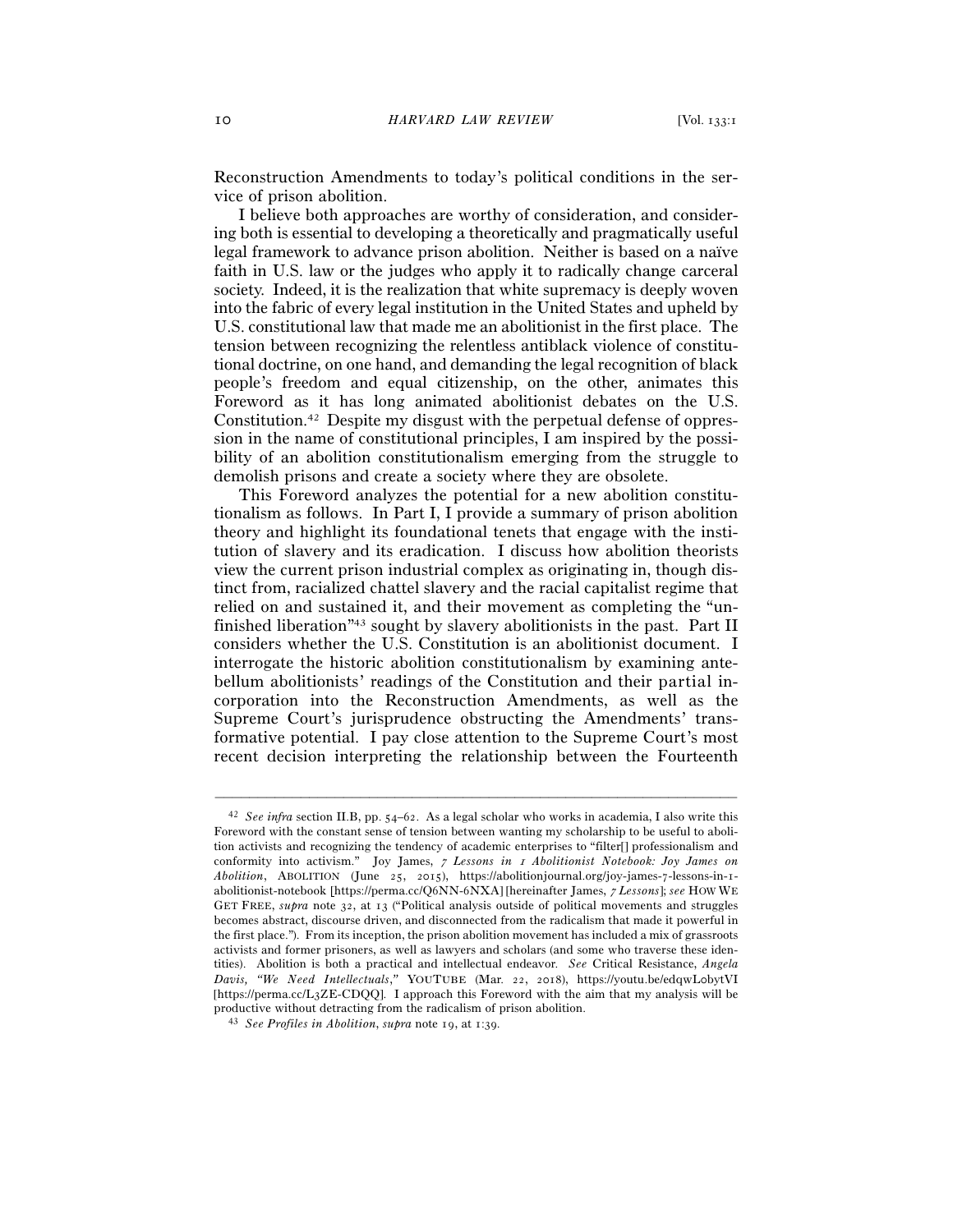Amendment and carceral punishment — *Flowers v. Mississippi* — to analyze the Justices' rejection of an abolitionist approach in their ruling.

Finally, Part III links Parts I and II by exploring the relationship between prison abolition and the U.S. Constitution. I argue that, despite the ascendance of proslavery and anti-abolition constitutionalism, we should consider the abolitionist history of the Reconstruction Amendments as a usable past to help move toward a radical future. I hope to show that the prison abolition movement can reinvigorate abolition constitutionalism. In turn, today's activists can deploy the Reconstruction Amendments instrumentally to further their aims and, in the process, construct a new abolition constitutionalism on the path to building a society without prisons.

#### I. THE NEW ABOLITIONISTS

Since the Critical Resistance organizing collective formed in 1997, grassroots activists, prisoners and former prisoners, and scholars organizing to end prisons have developed a coherent, though amorphous, set of theories, principles, and strategies that guides their abolition movement. They have articulated these ideas in numerous books,<sup>44</sup> articles in scholarly journals and mass media, $45$  conference presentations, $46$ 

<sup>44</sup> *See, e.g.*, sources cited *supra* note <sup>17</sup>. 45 *See, e.g.*, Dan Berger, *Social Movements and Mass Incarceration: What Is to Be Done?*, <sup>15</sup> SOULS 3, 10–16 (2013) (arguing that a new social movement toward decarceration is "on the [r]ise," *id.* at 10); Kelly Lytle Hernández, *Amnesty or Abolition? Felons, Illegals, and the Case for a New Abolition Movement*, 1 BOOM: J. CAL. 54, 63–66 (2011) (discussing the relationship between mass incarceration and constitutional history and the importance of abolitionist critiques); *Overview: Critical Resistance to the Prison-Industrial Complex*, *supra* note 23, at 2 (highlighting the national abolition movement built by Critical Resistance and introducing a special issue of *Social Justice* featuring "system analyses" and "articles centered on organizing for change" with respect to abolition); Julia Chinyere Oparah (formerly known as Julia Sudbury), *Reform or Abolition? Using Popular Mobilisations to Dismantle the "Prison-Industrial Complex*,*"* 77 CRIM. JUST. MATTERS 17, 17 (2009) (examining how prison abolitionist grassroots campaigning is "transform[ing] popular understandings of mass incarceration" and leading to "new political possibilities"); *Introduction*, *supra* note 17 (discussing scholarship and activism on prison abolition outside the legal community and introducing legal scholarship building on this work); Dan Berger, Mariame Kaba & David Stein, *What Abolitionists Do*, JACOBIN (Aug. 24, 2017), https://www.jacobinmag.com/2017/08/prisonabolition-reform-mass-incarceration [https://perma.cc/235V-6YEG] (describing the ways in which prison abolitionists organize for concrete reforms as part of a broader transformative vision); Ruth Wilson Gilmore, *The Worrying State of the Anti-Prison Movement*, SOC. JUST. (Feb. 23, 2015), http://www.socialjusticejournal.org/the-worrying-state-of-the-anti-prison-movement [https://perma. cc/QGV7-Z7JM] (calling attention to "areas of particular concern" for the prison abolition movement

after an increase in the U.S. prison and jail population). 46 *See, e.g.*, Claire Delisle et al., *The International Conference on Penal Abolition (ICOPA): Exploring Dynamics and Controversies as Observed at ICOPA* 15 *on Algonquin Territory*, 12 ABO-LITIONISM  $_1$ ,  $_3$ – $_1$  $_4$  (2015) (presenting areas of contention and proposed initiatives from ICOPA, an international conference bringing together prison abolitionists); Harvard Law Review *Prison Abolition Symposium* (Apr. 11–12, 2019) (presenting abolitionist scholars, organizers, and stakeholders in conversation on the current and future intersections of abolitionist theory and praxis).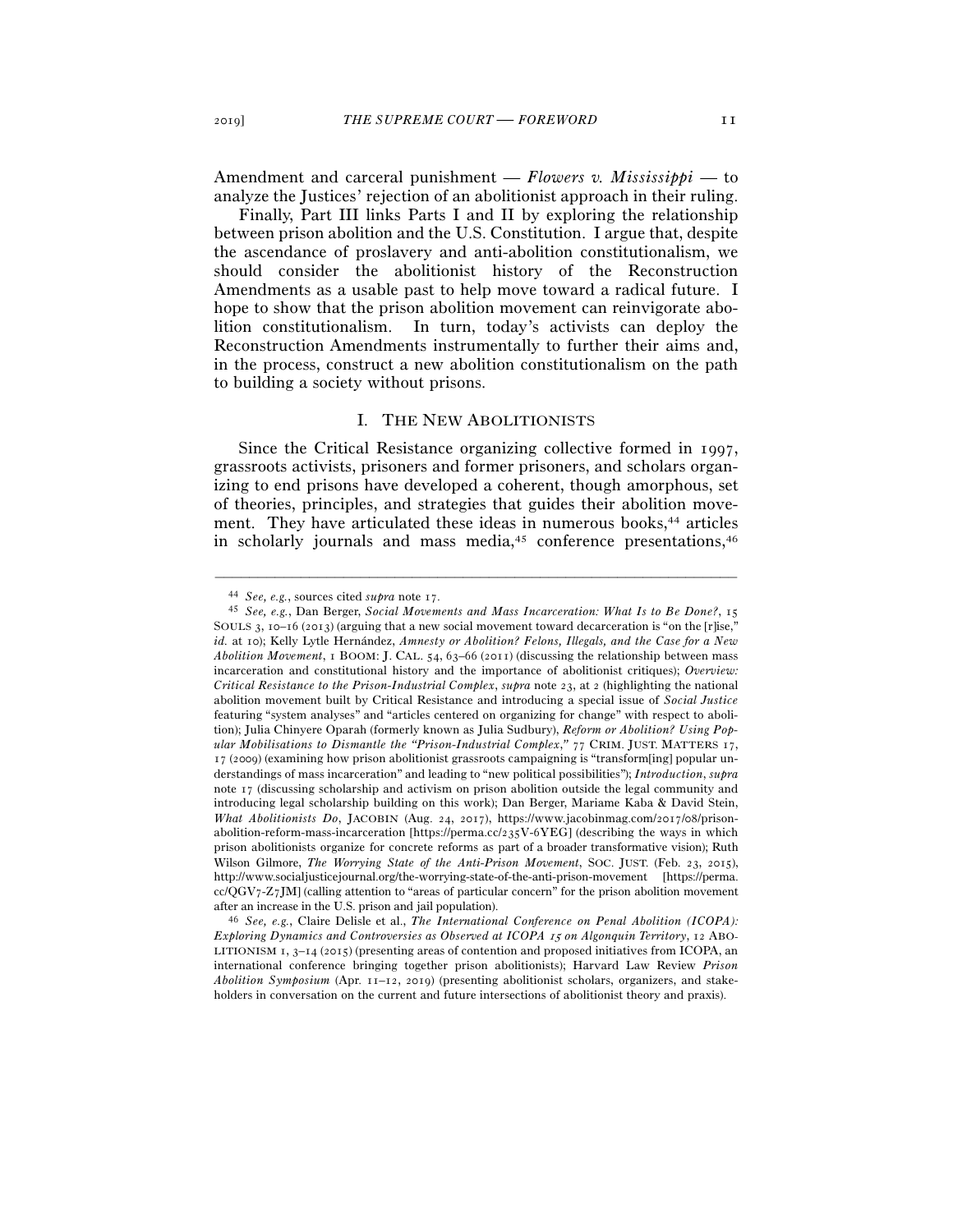speeches,<sup>47</sup> video interviews,<sup>48</sup> and blogs,<sup>49</sup> as well as on social media.<sup>50</sup> Their work is too voluminous for me to discuss comprehensively in this Foreword.51 In this Part, I will begin by summarizing abolitionist thinking about the prison industrial complex and expanding forms of carceral statecraft in order to describe the apparatus that abolitionists are seeking to dismantle. Then I will turn my attention to three central tenets of abolitionist philosophy that are especially useful to my analysis of abolition constitutionalism. First, today's carceral punishment system can be traced back to slavery and the racial capitalist regime it relied on and sustained. Second, the expanding criminal punishment system functions to oppress black people and other politically marginalized groups in order to maintain a racial capitalist regime. Third, we can imagine and build a more humane, free, and democratic society that no longer relies on caging people to meet human needs and solve social problems.

#### *A. The Prison Industrial Complex and the Carceral State*

The United States stands out from all nations on Earth for its reliance on caging human beings.<sup>52</sup> In the last forty years, the U.S. incarcerated population exploded from about 500,000 to more than two million.53 The U.S. federal and state governments lock up more people

<sup>47</sup> *See, e.g.*, Ruth Wilson Gilmore, Conversation with Rachel Kushner at the Lensic Performing Arts Center (Apr. 17, 2019*),* https://lannan.org/events/ruth-wilson*-*gilmore-with-rachel-kushner

<sup>[</sup>https://perma.cc/YPG4-MK<sup>42</sup>] (discussing Professor Ruth Wilson Gilmore's work). 48 *See, e.g., Breaking Down the Prison Industrial Complex Video Project*, CRITICAL RESISTANCE, http://criticalresistance.org/videoproject [https://perma.cc/ZW8Y-E95H] (publishing series of videos discussing the prison industrial complex and the abolition movement). 49 *See, e.g.*, ABOLITION BLOG, https://abolitionjournal.org [https://perma.cc/CR2T-74XX]

<sup>(</sup>publishing a variety of voices reflecting on incarceration and abolition).<br><sup>50</sup> For instance, activist Mariame Kaba had more than 140,000 Twitter followers as of

October 2019. Mariame Kaba (@prisonculture), TWITTER, https://twitter.com/prisonculture? lang=en [https://perma.cc/N4GG-JZ<sup>2</sup>V]. 51 For a useful compilation of numerous abolitionist sources, see *Prison Abolition Syllabus*, AFR.

AM. INTELL. HIST. SOC'Y (Nov. 20, 2016), https://www.aaihs.org/prison-abolition-syllabus [https://perma.cc/9HSP-Q<sup>6</sup>BB]. 52 *See, e.g.*, MARIE GOTTSCHALK, CAUGHT: THE PRISON STATE AND THE LOCKDOWN OF

AMERICAN POLITICS 4–5 (2015) (describing the United States as "the world's warden," *id.* at 5). For discussions of different aspects of the prison system's role within the United States, see generally MICHELLE ALEXANDER, THE NEW JIM CROW:MASS INCARCERATION IN THE AGE OF COLOR-BLINDNESS (2010); GILMORE, GOLDEN GULAG, *supra* note 17; ELIZABETH HINTON, FROM THE WAR ON POVERTY TO THE WAR ON CRIME: THE MAKING OF MASS INCARCERATION IN AMEICA (2016); KELLY LYTLE HERNÁNDEZ, CITY OF INMATES: CONQUEST, REBELLION, AND THE RISE OF HUMAN CAGING IN LOS ANGELES, 1771–1965 (2017); NAOMI MURAKAWA, THE FIRST CIVIL RIGHT: HOW LIBERALS BUILT PRISON AMERICA (2014); CHRISTIAN PARENTI, LOCKDOWN AMERICA: POLICE AND PRISONS IN THE AGE OF CRISIS (1999); and ROBERT PERKINSON, TEXAS TOUGH: THE RISE OF AMERICA'S PRISON EMPIRE (<sup>2010</sup>). 53 SENTENCING PROJECT, FACT SHEET: TRENDS IN U.S. CORRECTIONS <sup>2</sup> (2019),

https://sentencingproject.org/wp-content/uploads/2016/01/Trends-in-US-Corrections.pdf [https:// perma.cc/5PS4-2AT7] (noting that the United States has "2.2 million people currently in the nation's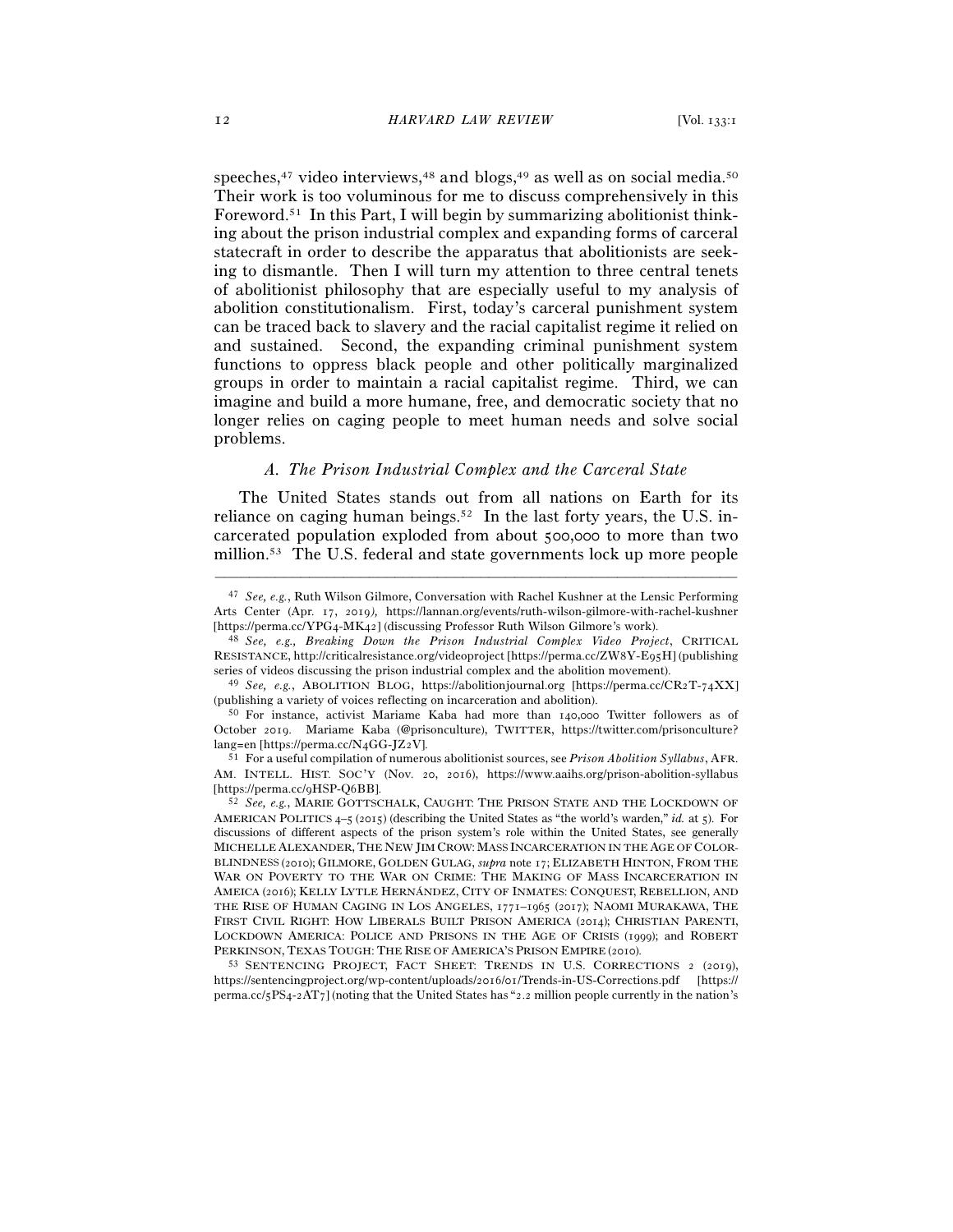and at higher rates than do any other governments in the world, and they do so today more than they did at any other period in U.S. history.54 Most people sentenced to prison in the United States today are from politically marginalized groups — poor, black, and brown.55 Not only are black people five times as likely to be incarcerated as white people,56 but also the lifetime probability of incarceration for black boys born in 2001 is estimated to be thirty-two percent compared to six percent for white boys.<sup>57</sup> The female incarceration rate has grown twice as quickly as the male incarceration rate over the past few decades, and black women are twice as likely as white women to be behind bars.<sup>58</sup> This

–––––––––––––––––––––––––––––––––––––––––––––––––––––––––––––

https://www.naacp.org/criminal-justice-fact-sheet [https://perma.cc/5VYN-KZHU]; Bernadette Rabuy & Daniel Kopf, *Prisons of Poverty: Uncovering the Pre-Incarceration Incomes of the Imprisoned*, PRISON POL'Y INITIATIVE (July 9, 2015), https://www.prisonpolicy.org/reports/ income.html [https://perma.cc/2J89-V69W]. For discussions of the implications of these trends, see generally ALEXANDER, *supra* note 52; and MICHAEL TONRY, PUNISHING RACE: A CONTINU-ING AMERICAN DILEMMA (<sup>2011</sup>). 56 *Criminal Justice Fact Sheet*, *supra* note <sup>55</sup>. 57 Adam Tooze, *Quantifying Incarceration*, JACOBIN (Nov. 1, 2017), https://www.

jacobinmag.com/2017/11/mass-incarceration-statistics-united-states [https://perma.cc/K<sup>4</sup>TM-JCFJ]. 58 Aleks Kajstura, *Women's Mass Incarceration: The Whole Pie* 2018, PRISON

POL'Y INITIATIVE (Nov. 13, 2018), https://www.prisonpolicy.org/reports/pie2018women.html [https://perma.cc/RMU8-5ERY]; *Criminal Justice Fact Sheet*, *supra* note 55. On the growth and experience of women's incarceration, see PAULA C. JOHNSON, INNER LIVES: VOICES OF AFRI-

prisons and jails"); *State Prisons, Local Jails and Federal Prisons, Incarceration Rates and Counts,*  <sup>1925</sup>–2016, linked within *Data Toolbox*, PRISON POL'Y INITIATIVE, https://www. prisonpolicy.org/data [https://perma.cc/45EK-QWX8] (showing a count of roughly 479,000 incarcerated people in 1980). This change represents a 340% growth. For comparison, the U.S. population increased by only 43% during that same period. *Compare* <sup>1980</sup> *Decennial Census of Population and Housing*, U.S. CENSUS BUREAU, https://www.census.gov/programs-surveys/decennialcensus/decade.1980.html [https://perma.cc/AXV4-48KM], *with Annual Estimates of the Resident Population for the United States, Regions, States, and Puerto Rico: April 1, 2010 to July 1, 2019,* linked within *National Population Totals and Components of Change:* 2010*–*2018, U.S. CENSUS BUREAU, https://www.census.gov/data/tables/time-series/demo/popest/2010s-national-total.html#

par\_textimage\_2011805803 [https://perma.cc/M8YP-3Q<sup>97</sup>]. 54 *See* NAT'L RESEARCH COUNCIL OF THE NAT'L ACAD., THE GROWTH OF INCARCERA-TION IN THE UNITED STATES: EXPLORING CAUSES AND CONSEQUENCES 2 (2014) [hereinafter THE GROWTH OF INCARCERATION] ("The growth in incarceration rates in the United States over the past 40 years is historically unprecedented and internationally unique."); Heather Ann Thompson, *Why Mass Incarceration Matters: Crisis, Decline, and Transformation in Postwar History*, 97 J. AM. HIST. 703, 703–04 (2010) (describing the rise of mass incarceration in the United States as "something without international parallel or historical precedent," *id.* at 703); Drew Kann, 5 *Facts Behind America's High Incarceration Rate*, CNN (Apr. 21, 2019), https://www. cnn.com/2018/06/28/us/mass-incarceration-five-key-facts/index.html [https://perma.cc/RBV3- 6A9K] (observing that the United States has the "highest incarceration rate in the world"); Michelle Ye Hee Lee, *Yes, U.S. Locks People Up at a Higher Rate than Any Other Country*, WASH. POST (July 7, 2015), https://www.washingtonpost.com/news/fact-checker/wp/2015/07/07/yes-u-s-lockspeople-up-at-a-higher-rate-than-any-other-country [https://perma.cc/3JFC-8YTG]; Peter Wagner & Wendy Sawyer, *States of Incarceration: The Global Context 2018*, PRISON POL'Y INITIATIVE (June 2018), https://www.prisonpolicy.org/global/2018.html [https://perma.cc/WP57-AJWU] ("Compared to the rest of the world, *every* U.S. state relies too heavily on prisons and jails to respond to crime."). 55 *See* SENTENCING PROJECT, *supra* note 53, at 5; *Criminal Justice Fact Sheet*, NAACP,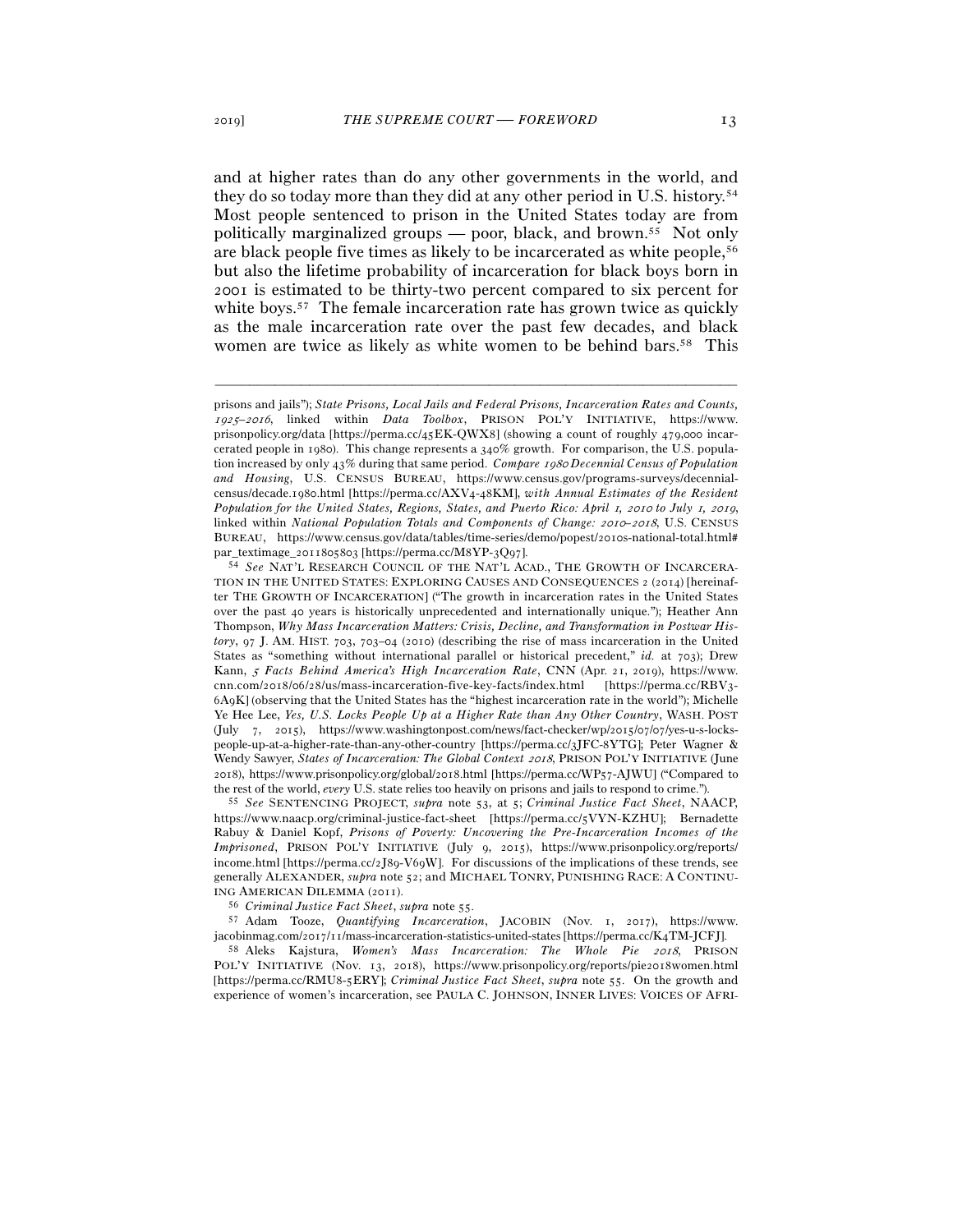astounding amount of human confinement should not be seen as an unfortunate consequence of crime prevention policies or as an isolated blemish on America's otherwise fair system of criminal justice.59 Rather, prisons are part of a larger system of carceral punishment that legitimizes state violence against the nation's most disempowered people to maintain a racial capitalist order<sup>60</sup> for the benefit of a wealthy white elite.<sup>61</sup>

The prison industrial complex emerged in the second half of the twentieth century from the merger of social welfare programs and crime control policies.62 As Professor Elizabeth Hinton documents in *From the War on Poverty to the War on Crime*, Democrats and Republicans in the 1960s and 1970s paired federal assistance to urban neighborhoods of color with surveillance, militarized policing, harsh sentencing laws,

–––––––––––––––––––––––––––––––––––––––––––––––––––––––––––––

GILMORE, GOLDEN GULAG, *supra* note 17; and Rodríguez, *supra* note <sup>29</sup>. 62 *See* HINTON, *supra* note 52, at 10–11.

CAN AMERICAN WOMEN IN PRISON (2003) (sharing narratives of currently and formerly incarcerated women, as well as criminal justice officials and support networks); VICTORIA LAW, RE-SISTANCE BEHIND BARS: THE STRUGGLES OF INCARCERATED WOMEN (2009) (exploring experiences of, and resistance by, incarcerated women); ANDREA J. RITCHIE & BETH E. RICHIE, THE CRISIS OF CRIMINALIZATION: A CALL FOR A COMPREHENSIVE PHILANTHROPIC RESPONSE 3 (2017), http://bcrw.barnard.edu/wp-content/nfs/reports/NFS9-Challenging-Criminalization-Funding-Perspectives.pdf [https://perma.cc/6C8Q-AWLW] (noting that one in two black trans women will be incarcerated in their lifetime); CAROLYN SUFRIN, JAILCARE: FINDING THE SAFETY NET FOR WOMEN BEHIND BARS (2017) (surveying experiences of incarcerated pregnant women and examining the conception of jail as a safety net for marginalized mothers); Dorothy E. Roberts, *Prison, Foster Care, and the Systemic Punishment of Black Mothers*, 59 UCLA L. REV. 1474, 1478–83, 1493–99 (2012) [hereinafter Roberts, *Prison, Foster Care*]; and Michele Goodwin, *Invisible Women: Mass Incarceration's Forgotten Casualties*, 94 TEX. L. REV. 353, 358 (2015) (reviewing ALICE GOFFMAN, ON THE RUN (2014) and JAMES B. JACOBS, THE ETERNAL CRIMINAL RECORD (2015)).

<sup>59</sup> *Cf.* Rodríguez, *supra* note 29, at 1588–90 (describing incarceration as "a method of normalized . . . dominance and violence over particular people[]"). *See generally* PAUL BUTLER, CHOKEHOLD: POLICING BLACK MEN (2017) (describing systemic disparities between the treatment of white men and black men as a result of race-based policing).  $$^{60}$  The term "racial capitalism" indicates that capital accumulation and labor expropriation in

the United States have always relied on a racial hierarchy and the deep inequalities that hierarchy produces. *See* CEDRIC J. ROBINSON, BLACK MARXISM: THE MAKING OF THE BLACK RADI-CAL TRADITION 2 (Univ. of N.C. Press 2000) (1983) (describing how "[t]he development, organization, and expansion of capitalist society pursued essentially racial directions . . . [and thus, how] racialism . . . inevitably permeate[d] the social structures emergent from capitalism"); Jodi Melamed, *Racial Capitalism*, 12 CRITICAL ETHNIC STUD. 76, 77 (2015) ("Capital can only be capital when it is accumulating, and it can only accumulate by producing and moving through relations of severe inequality among human groups . . . and racism enshrines the inequalities that capitalism requires."); Dan Berger, Opinion, *Rise in White Prisoners Doesn't Change Innate Racism of Prisons*, TRUTHOUT (Apr. 28, 2019), https://truthout.org/articles/rise-in-white-prisoners-shows-prisonracism-goes-beyond-disparities [https://perma.cc/K8WG-G5UN] ("Prison is and always will be a tool to preserve capitalist inequalities, which are most acutely felt through racism (what a number of people call racial capitalism)."); *see also* Dan Berger, *How Prisons Serve Capitalism*, PUB.BOOKS (Aug. 17, 2018), https://www.publicbooks.org/how-prisons-serve-capitalism [https://perma.cc/9NN7-HZM8] [hereinafter Berger, *How Prisons Serve Capitalism*]; *Prisons and Class Warfare: Interview with Ruth Wilson Gilmore*, HIST. MATERIALISM, http://www.historicalmaterialism.org/interviews/prisons-andclass-warfare [https://perma.cc/9BTJ-VSKP] [hereinafter *Prisons and Class Warfare*]. 61 For studies of that system, see generally DAVIS, ABOLITION DEMOCRACY, *supra* note 17;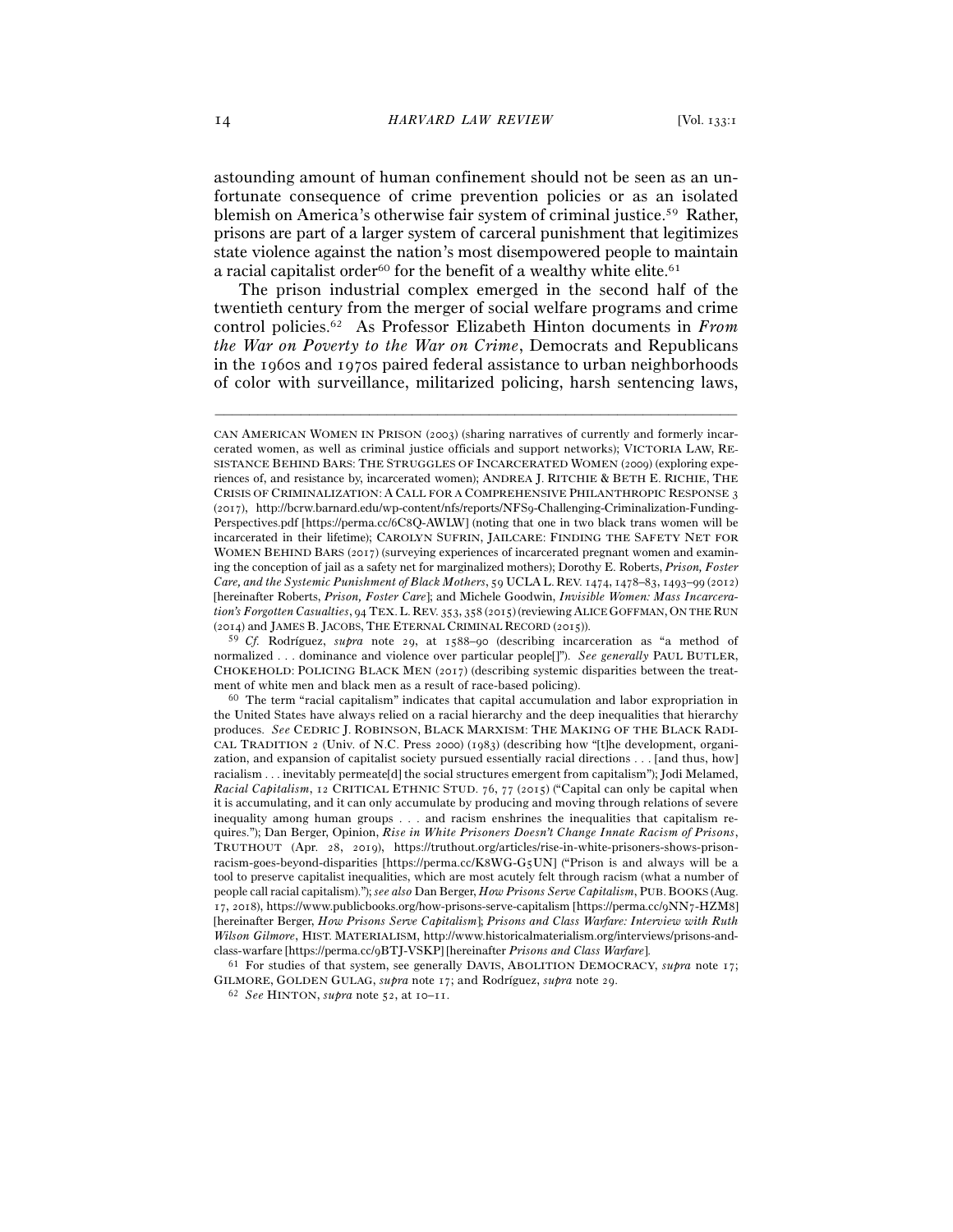and prison expansion, based on shared assumptions of innate black criminality.63 Thus, "[t]he roots of mass incarceration had been firmly established by a bipartisan consensus of national policymakers in the two decades prior to Reagan's War on Drugs in the 1980s."64 The astronomical expansion of prisons in the last forty years occurred during a process of government restructuring that transferred services from the welfare state to the private realm of market, family, and individual. The United States set the global trend in cutting social programs while promoting free-market conditions conducive to capital accumulation, resulting in one of the slowest growth rates of spending on basic social needs.65 Beginning with "Reaganomics" — the Reagan Administration's economic policy based on tax cuts, business deregulation, and reductions in federal spending — and extending to the Clinton Administration's restructuring of welfare, the United States underwent a period of intensified privatization.<sup>66</sup> Government policymakers coupled this neoliberal dismantling of the social safety net with intensified carceral intervention in poor communities of color.67 The consolidation of corporate power in recent decades depended not only on increased market-based privatization but also on increased punitive control of marginalized people who are excluded from the market economy because of racism.68

–––––––––––––––––––––––––––––––––––––––––––––––––––––––––––––

appearing people in the false hope of disappearing the underlying social problems they represent.").

<sup>63</sup> *Id.* at 3–4, 10–25; *see* JAMES FORMAN, JR., LOCKING UP OUR OWN: CRIME AND PUNISH-MENT IN BLACK AMERICA (2017) (exploring the "acts and attitudes of African American citizens and leaders," *id.* at 14, with respect to the mass incarceration of black people).<br><sup>64</sup> HINTON, *supra* note 52, at 11.<br><sup>65</sup> *See, e.g.*, DAVID HARVEY, A BRIEF HISTORY OF NEOLIBERALISM 31, 88 (2005); LOÏC

WACQUANT, PUNISHING THE POOR: THE NEOLIBERAL GOVERNMENT OF SOCIAL INSECU-RITY 11 (Duke Univ. Press 2009) (2004) [hereinafter WACQUANT, PUNISHING THE POOR]; *Social Expenditure* — *Aggregated Data*, ORG. FOR ECON. CO-OPERATION & DEV., https:// stats.oecd.org/Index.aspx?datasetcode=SOCX\_AGG# [https://perma.cc/HWT8-D<sup>5</sup>XM]. 66 *See, e.g.*, HARVEY, *supra* note 65, at <sup>3</sup> (charting the historical roots of this privatization trend

and noting that "[d]eregulation, privatization, and withdrawal of the state from many areas of social provision have been all too common" among neoliberal states, including the United States); Angela P. Harris, *Rotten Social Background and the Temper of the Times*, 2 ALA. C.R. & C.L. L. REV. 131, 138 (2011); *see also* GWENDOLYN MINK, WELFARE'S END (1998) (challenging the period's welfare reforms as an assault on poor single mothers). 67 *See* HENRY A. GIROUX, THE TERROR OF NEOLIBERALISM <sup>58</sup>–80 (2004) (connecting ne-

oliberalism to both privatization and racism); GOTTSCHALK, *supra* note 52, at 10–14; BRETT STORY, PRISON LAND: MAPPING CARCERAL POWER ACROSS NEOLIBERAL AMERICA 12–19 (2019); WACQUANT, PUNISHING THE POOR, *supra* note 65, at 151–208 (tracing the expansion of the carceral government and its racial element); Bernard E. Harcourt, *Neoliberal Penality: A Brief Genealogy*, 14 THEORETICAL CRIMINOLOGY 74 (2010); *see also* ANDREA J. RITCHIE, EPICEN-TER: CHICAGO: RECLAIMING A CITY FROM NEOLIBERALISM (2019), https://www. politicalresearch.org/sites/default/files/2019-06/Epicenter%20Chicago%20-Ritchie%20-BLM-Chicago%206.2019.pdf [https://perma.cc/YZW2-LA<sup>95</sup>]. 68 *See* DAVIS, ABOLITION DEMOCRACY, *supra* note 17, at 41 ("[P]rison becomes a way of dis-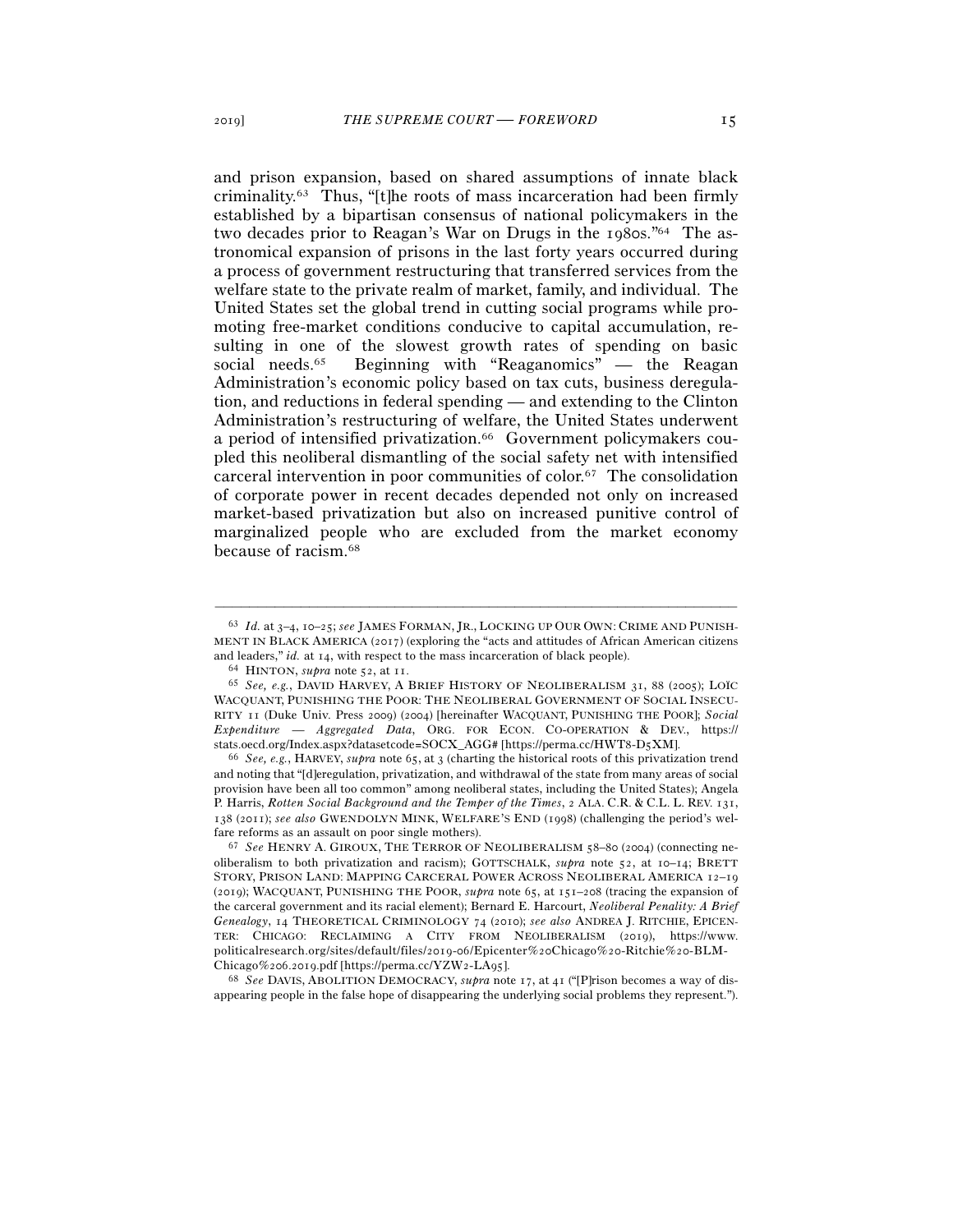In sum, beginning in the 1960s, U.S. policymakers have supported elites by intensifying carceral measures in order to address the social problems and quell the unrest generated by racial capitalism.69 As Professor Dan Berger explains: "[C]arceral expansion is a form of political as well as economic repression aimed at managing worklessness among the Black and Brown (and increasingly white) working class for whom global capitalism has limited need."<sup>70</sup> Thus, the relationship between racial capitalism and carceral punishment extends far beyond extracting profits from prison labor and private prisons, which does not characterize most of the prison industrial complex's operation.71 Rather, prisons are the state's response to social crises produced by racial capitalism, such as unemployment and unhealthy segregated housing, and to the rebellions waged by marginalized people who suffer most from these conditions.72

The physical expansion of prisons is facilitated by criminalizing subordinated people so that caging them seems ordinary and natural. Indeed, Critical Resistance co-founder Provost Julia Chinyere Oparah identifies as a key "logic of incarceration"73 the "racialization of crime" so that crime is associated with dangerous and violent "black, indigenous, immigrant, or other minority populations."74 Longstanding stereotypes of black criminality are marshalled to turn everyday black life into criminal activities.75 For example, order-maintenance policing relies on an association between the identification of lawless people and racist notions of criminality to legitimize routine police harassment and arrest of black people.76 Likewise, during the "crack epidemic" of the Reagan era, the longstanding devaluation of black motherhood was crucial to converting the "public health problem of drug use during pregnancy into a crime, addressed by [arresting and imprisoning] black women rather than providing them with needed health care."77

–––––––––––––––––––––––––––––––––––––––––––––––––––––––––––––

REV. 1597, 1599 (2017) [hereinafter Roberts, *Democratizing*]; *see* DOROTHY E. ROBERTS,

<sup>69</sup> Berger, *How Prisons Serve Capitalism*, *supra* note <sup>60</sup>. 70 *Id.*

<sup>71</sup> GILMORE, GOLDEN GULAG, *supra* note 17, at 21 (noting that "very few prisoners work for anybody while they're locked up" and, "[a]lthough the absolute number of private prisons has indeed grown, the fact is that 95 percent of all prisons and jails are publicly owned and operated").<br><sup>72</sup> *Id.* at 26 ("In my view, prisons are partial geographical solutions to political economic crises, or-

ganized by the state, which is itself in crisis."); Berger, *How Prisons Serve Capitalism*, *supra* note 60.<br><sup>73</sup> Julia Chinyere Oparah (formerly known as Julia Sudbury), *Transatlantic Visions: Resisting*<br>*the Globalizati* 

<sup>&</sup>lt;sup>74</sup> Id. at 135.<br><sup>75</sup> See BUTLER, *supra* note 59, at 21–28; KHALIL GIBRAN MUHAMMAD, THE CONDEMNA-TION OF BLACKNESS: RACE, CRIME, AND THE MAKING OF MODERN URBAN AMERICA 88– <sup>145</sup> (<sup>2010</sup>). 76 Dorothy E. Roberts, *Supreme Court Review*, *Foreword: Race, Vagueness, and the Social* 

*Meaning of Order-Maintenance Policing*, 89 J. CRIM. L. & CRIMINOLOGY 775, 806–08 (1999) [hereinafter Roberts, *Race, Vagueness*]. 77 Dorothy E. Roberts, *Democratizing Criminal Law as an Abolitionist Project*, 111 NW. U. L.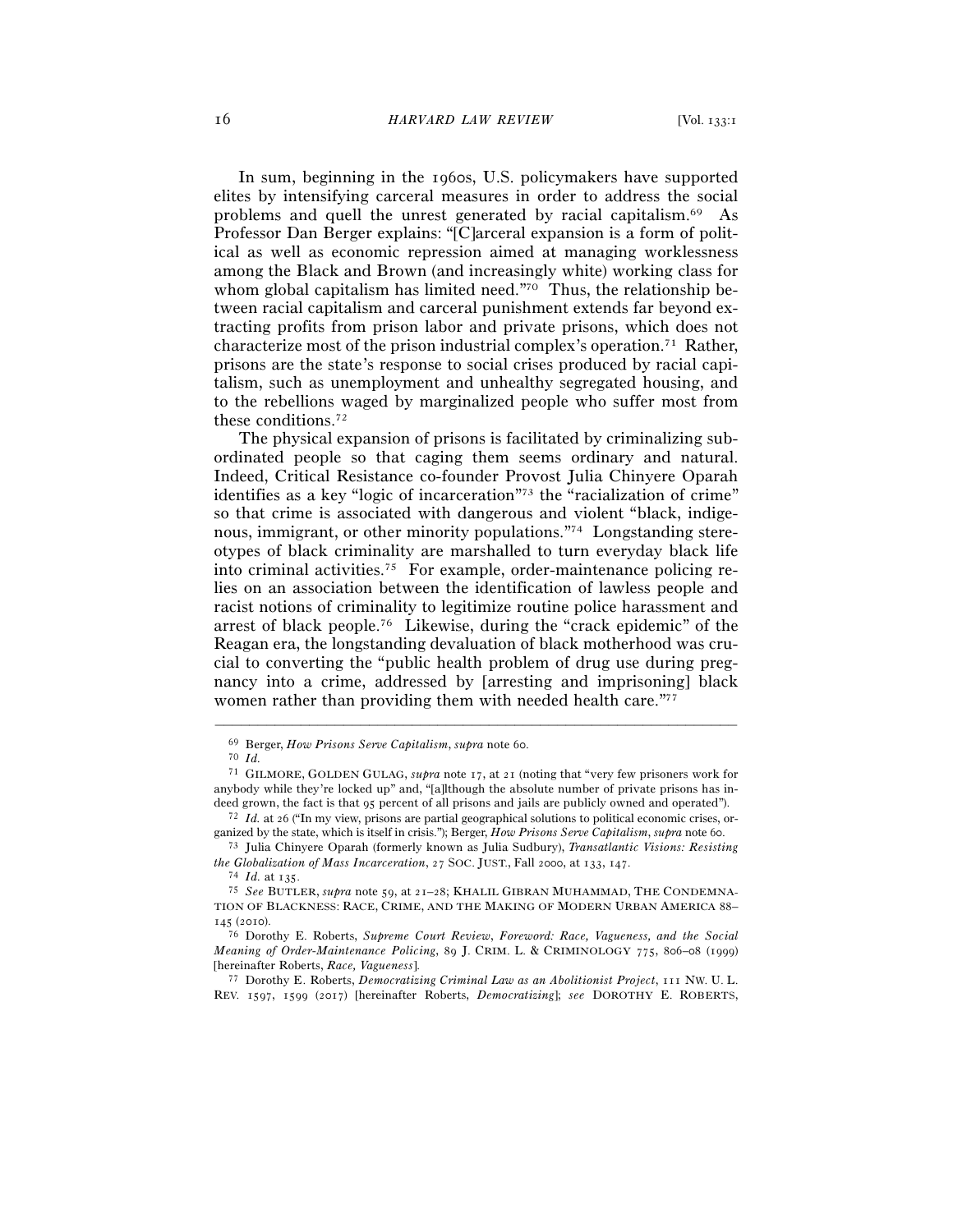Not only does the prison industrial complex serve as the state's solution to economic and social problems, but carceral approaches to these problems are also ever more common beyond prisons. I described this carceral expansion in a recent issue of this law review:

All institutions in the United States increasingly address social inequality by punishing the communities that are most marginalized by it. Systems that ostensibly exist to serve people's needs — health care, education, and public housing, as well as public assistance and child welfare — have become behavior modification programs that regulate the people who rely on them, and these systems resort to a variety of punitive measures to enforce compliance.78

Public welfare programs are increasingly entangled with criminal law enforcement.79 People who receive Medicaid or Temporary Assistance to Needy Families are subjected to intense surveillance by government agents as a condition of obtaining aid — and if they refuse aid, they are further subjected to child protective services investigations.80 Homelessness, public school misbehavior, and health problems are all criminalized by calling police officers as the first responders to deal with problems that arise in these contexts.81 The prison, foster care, and welfare systems operate together to form a cohesive punitive apparatus that punishes black mothers in particular.82 At the same time, repressive fetal protection laws and abortion restrictions coalesce to criminalize pregnancy itself;83 immigration law makes entering the

<sup>79</sup> Roberts, *Digitizing*, *supra* note 78, at 1702–04; *see Prisons and Class Warfare*, *supra* note 60 (describing how "social welfare agencies . . . have absorbed some of the surveillance and punishment missions of the police and prison system"). 80 *See* KHIARA M. BRIDGES, THE POVERTY OF PRIVACY RIGHTS <sup>65</sup>–68, 73, 85–86 (2017);

EUBANKS,*supra* note 78, at 7–9, 152–58; Spencer Headworth, *Getting to Know You: Welfare Fraud Investigation and the Appropriation of Social Ties*, 84 AM. SOC. REV. 171, 171 (2019) (showing how fraud investigators "exploit clients' social networks to extract" incriminating evidence, damaging socioeconomically marginalized people's social support networks); Roberts, *Digitizing*, *supra* note 78, at 1701–02; *see also* Spencer Headworth, Policing Welfare: Procedural Criminalization in Public Assistance (unpublished manuscript) (on file with author). 81 Roberts, *Digitizing*, *supra* note 78, at 1702–06; *see also* Frank Edwards, *Family Surveillance:* 

*Police and Reporting of Child Abuse and Neglect*, 5 J. SOC. SCI. 50, 51 (2019) (noting that even "low-level" contact with police may result in child welfare investigations).<br><sup>82</sup> Roberts, *Prison, Foster Care, supra* note 58, at 1491–92.<br><sup>83</sup> See ROBERTS, KILLING THE BLACK BODY, *supra* note 77, at 150–201; Michele Go

*Fetal Protection Laws: Moral Panic and the New Constitutional Battlefront*, 102 CALIF. L. REV. 781, 786 (2014); Lynn M. Paltrow & Jeanne Flavin, *Arrests of and Forced Interventions on Pregnant Women in the United States,* 1973*–*2005: *Implications for Women's Legal Status and Public Health*, 38 J. HEALTH POL. POL'Y & L. 299, 300*–*01, 331*–*35 (2013). On the reproductive justice movement,

<sup>–––––––––––––––––––––––––––––––––––––––––––––––––––––––––––––</sup> KILLING THE BLACK BODY: RACE, REPRODUCTION, AND THE MEANING OF LIBERTY 154–62 (1997) [hereinafter ROBERTS, KILLING THE BLACK BODY].

<sup>&</sup>lt;sup>78</sup> Dorothy E. Roberts, *Digitizing the Carceral State*, 132 HARV. L. REV. 1695, 1700 (2019) (reviewing VIRGINIA EUBANKS, AUTOMATING INEQUALITY: HOW HIGH-TECH TOOLS PROFILE, POLICE, AND PUNISH THE POOR (2018)) [hereinafter Roberts, *Digitizing*] (footnotes omitted); *see also* KAARYN S. GUSTAFSON, CHEATING WELFARE: PUBLIC ASSISTANCE AND THE CRIMINALIZATION OF POVERTY 43-46 (2011).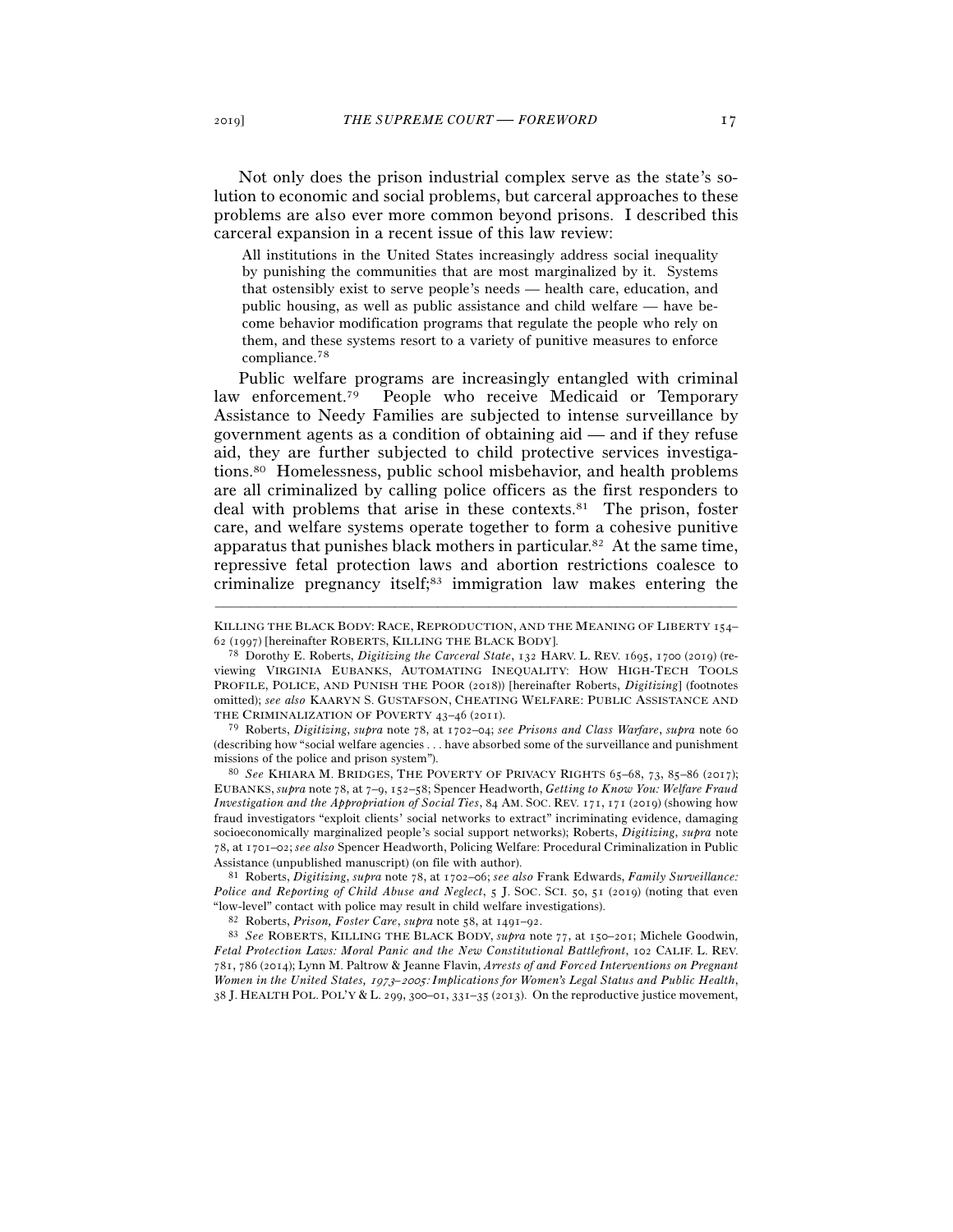United States without documentation a crime;<sup>84</sup> and militarized border security results in deportation, family separation, and detention in prisons and squalid concentration camps.85

As carceral logics take over ever-expanding aspects of our society, so does the cruelty that government agents visit on people who are the most vulnerable to state surveillance and confinement. Torture has been accepted as a technique of racialized carceral control.86 The nation's public schools, prisons, detention centers, and hospitals serving poor people of color are marked not only by stark inequalities but also by

–––––––––––––––––––––––––––––––––––––––––––––––––––––––––––––

*Twentieth-Century America*, 39 LAW & SOC'Y REV. 793, 798 (2005) (characterizing public torture lynchings as "a mode of racial repression . . . that deliberately adopted the forms and rituals of criminal punishment"); Dorothy Roberts, *Torture and the Biopolitics of Race*, 62 U. MIAMI L. REV. 229, 230–43 (2008) [hereinafter Roberts, *Torture*] (describing the history of the U.S. government's systematic torture of people of color as a means of racial subjugation in this country and abroad); Jerome H. Skolnick, *American Interrogation: From Torture to Trickery*, *in* TORTURE: A COLLEC-TION 105, 122 (Sanford Levinson ed., 2004) (explaining that lynchings and whippings of African Americans were justified by the belief that "blacks are a race of people inferior to any white person" and that "blacks deserve severe punishment"); *see also* LAURENCE RALPH, THE TORTURE LETTERS: RECKONING WITH POLICE VIOLENCE (forthcoming 2020) (recounting the history of police violence in Chicago).

see generally LORETTA J. ROSS ET AL., RADICAL REPRODUCTIVE JUSTICE (2017); LORETTA J. ROSS & RICKIE SOLINGER, REPRODUCTIVE JUSTICE (2017); and JAEL SILLIMAN ET AL., UN-DIVIDED RIGHTS: WOMEN OF COLOR ORGANIZE FOR REPRODUCTIVE JUSTICE (2004) (describing activism by women of color for reproductive justice).<br><sup>84</sup> 8 U.S.C. § 1325 (2012). *See generally* AVIVA CHOMSKY, UNDOCUMENTED: HOW IMMI-

GRATION BECAME ILLEGAL (2014); MARK DOW, AMERICAN GULAG: INSIDE U.S. IMMIGRA-TION PRISONS (2004); TORRIE HESTER, DEPORTATION: THE ORIGINS OF U.S. POLICY (2017); KELLY LYTLE HERNÁNDEZ, MIGRA!: A HISTORY OF THE U.S. BORDER PATROL (2010). On the immigrant rights movement, see ¡MARCHA!: LATINO CHICAGO AND THE IMMIGRANT RIGHTS MOVEMENT (Amalia Pallares & Nilda Flores-González eds., 2010); AMALIA PALLARES, FAMILY ACTIVISM: IMMIGRANT STRUGGLES AND THE POLITICS OF NONCITIZENSHIP (2015); and CHRIS ZEPEDA-MILLÁN, LATINO MASS MOBILIZATION: IMMIGRATION, RACIAL-IZATION, AND ACTIVISM (2017). On U.S. surveillance of and policing in Puerto Rico, see René Francisco Poitevin, *Political Surveillance, State Repression, and Class Resistance: The Puerto Rican Experience*, 27 SOC. JUST., Fall 2000, at 89, 90–93.<br><sup>85</sup> STAFF OF H.R. COMM. ON OVERSIGHT & REFORM, 116TH CONG., REP. ON CHILD

SEPARATIONS BY THE TRUMP ADMINISTRATION (Comm. Print 2019), https://oversight. house.gov/sites/democrats.oversight.house.gov/files/2019-07-2019.%20Immigrant%20Child%20 Separations-%20Staff%20Report.pdf [https://perma.cc/3HXY-76TD]; U.S. DEP'T OF HEALTH & HUMAN SERVS., OIG ISSUE BRIEF, SEPARATED CHILDREN PLACED IN OFFICE OF REFUGEE RESETTLEMENT CARE 1–2 (Jan. 2019), https://oig.hhs.gov/oei/reports/oei-BL-18-00511.pdf [https://perma.cc/A6V8-GBNR]; S. POVERTY LAW CTR., SHADOW PRISONS: IMMIGRANT DETENTION IN THE SOUTH 4–7, 14–19 (2016), https://www.splcenter.org/sites/default/ files/ijp\_shadow\_prisons\_immigrant\_detention\_report.pdf [https://perma.cc/AF4M-YBKB]; Smita Ghosh, *How Migrant Detention Became American Policy*, WASH. POST (July 19, 2019), https://www.washingtonpost.com/outlook/2019/07/19/how-migrant-detention-became-americanpolicy [https://perma.cc/Y9J7-6FZH]; Sophia Tareen, *As Trump Expands Deportation Powers, Immigrants Prepare*, AP (July 26, 2019), https://www.apnews.com/7a8cca3f25384ab084f8c35faa3c683f [https://perma.cc/7FHM-P2KT]; Jason Zengerle, *How America Got to 'Zero Tolerance' on Immigration: The Inside Story*, N.Y. TIMES MAG. (July 16, 2019), https://nyti.ms/2GgLyQ9 [https://perma.cc/<sup>9</sup>PEQ-DPXQ]. 86 *See* David Garland, *Penal Excess and Surplus Meaning: Public Torture Lynchings in*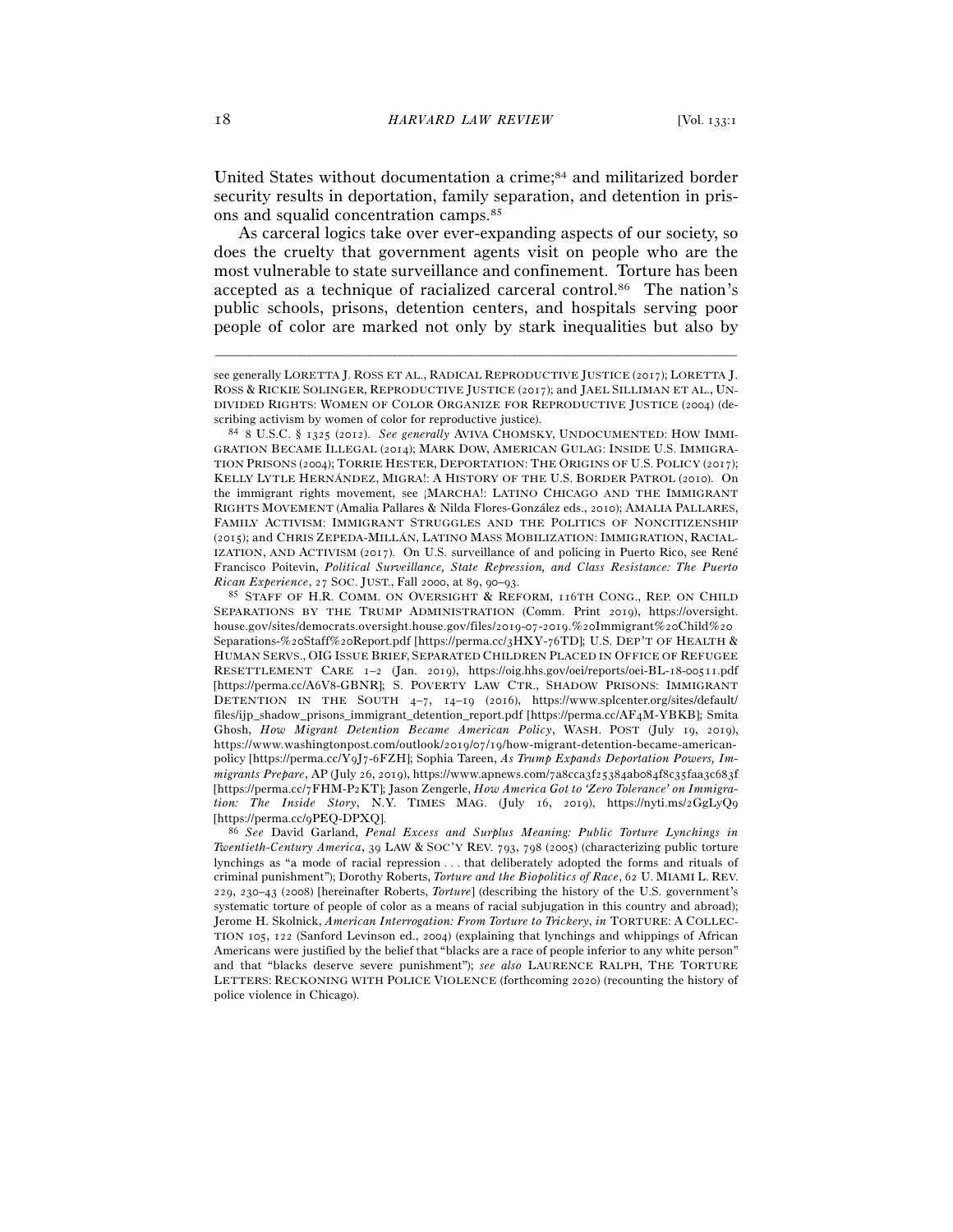dehumanizing bodily neglect and abuse committed by police officers and guards.87 Further, as Rodríguez explains, "incarceration *as a logic and method of dominance* is not reducible to the particular institutional form of jails, prisons, detention centers, and other such brick-and-mortar incarcerating facilities."88 Although prison abolitionists work to end prisons, their ultimate aspiration is to end carceral society — a society that is governed by a logic of incarceration.

### *B. Abolition Praxis: Past, Present, Future*

Prison abolition theory has past, present, and future aspects, each of which animates activism simultaneously.89 Prison abolitionists look back to history to trace the roots of today's carceral state to the racial order established by slavery and look forward to imagine a society without carceral punishment.90 Both are critical motivations for abolishing the prison industrial complex. The case for abolition that is grounded in history and politics provides a compelling framework for understanding the need to eradicate the entire carceral punishment system as well as for identifying strategies to accomplish that goal. Indeed, we can see the extreme cruelty and degradation that characterize today's penitentiaries, police forces, and executions as the inevitable result of a racially subordinating system.91

<sup>1</sup>*. Slavery Origins. —* Many prison abolitionists have found the roots of today's criminal punishment system in the institution of chattel slavery.92 Even before I thought of myself as a prison abolitionist, my analysis of current criminal justice issues consistently led me to a discussion of slavery. Whether interrogating racism in the prosecution of black

<sup>87</sup> *See, e.g.*, Armando Lara-Millán, *Public Emergency Room Overcrowding in the Era of Mass Imprisonment*, 79 AM. SOC. REV. 866, 873–80 (2014); Roberts, *Digitizing*, *supra* note 78, at 1704– 06; Christine Hauser, *Recordings Add Detail in Death of Woman Forced from Florida Hospital*,

<sup>%</sup> N.Y. TIMES (Jan. 7, 2016), https://nyti.ms/1mJlJMb [https://perma.cc/E9WS-DLMS].<br><sup>88</sup> Rodríguez, *supra* note 29, at 1587.<br><sup>89</sup> See id. at 1577 (describing abolition "as both a long accumulation and future planning of acts . . . dispersed across geographies and historical moments"). 90 *See id.* at 1610–<sup>11</sup>. 91 *See* Allegra M. McLeod, *Prison Abolition and Grounded Justice*, 62 UCLA L. REV. 1156,

<sup>1207</sup> (2015) [hereinafter McLeod, *Grounded Justice*] ("[A] critical abolitionist ethic centers on how caging or confining human beings in a hierarchically structured, depersonalizing environment developed through historical practices of overt racial subordination tends inherently toward violence and degradation."); *see also* JONATHAN SIMON, MASS INCARCERATION ON TRIAL 3 (2014) (arguing that, because the conditions it creates are cruel and unusual, mass incarceration is itself unconstitutional). For selected accounts of prison conditions in the United States today, see U.S. DEP'T OF JUSTICE, CIVIL RIGHTS DIV.,INVESTIGATION OF ALABAMA'S STATE PRISONS FOR MEN 5–8 (2019), https://www.justice.gov/opa/press-release/file/1150276/download [https://

perma.cc/TH52-X645]; and RIKERS: AN AMERICAN JAIL (PBS <sup>2017</sup>). 92 *E.g.*, Kim Gilmore, *Slavery and Prison — Understanding the Connections*, 27 SOC. JUST., Fall 2000, at 195, 196 (discussing the ways the formation of the prison industrial complex is "related to," though "distinct from," histories of racialized chattel slavery).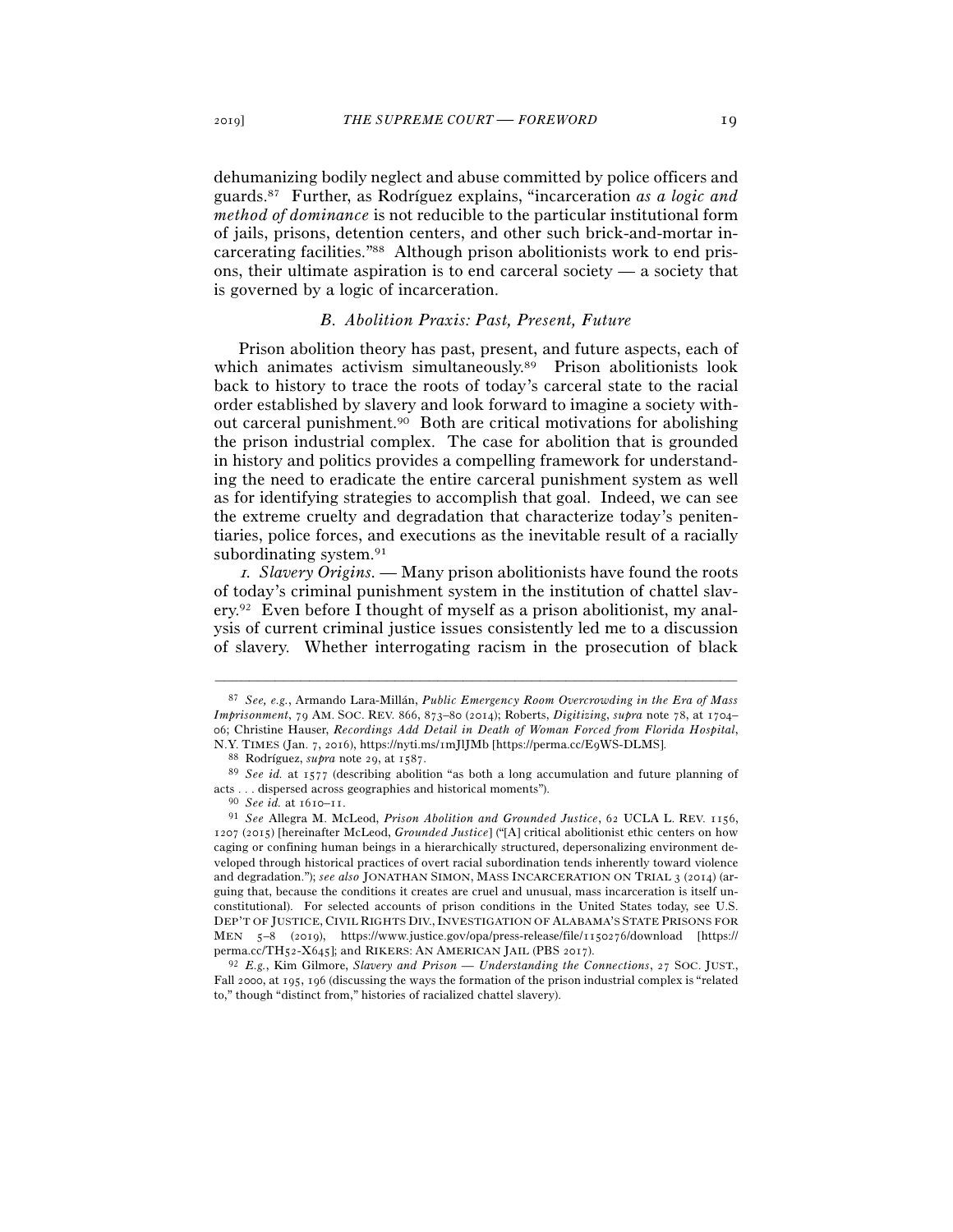women for pregnancy-related crimes,<sup>93</sup> the disproportionately high placement of black children in foster care,<sup>94</sup> the high rates of incarceration in black neighborhoods,<sup>95</sup> police torture of black suspects,<sup>96</sup> or gang-loitering policing,97 I found it essential to understand these practices as originating in the enslavement of black people. That analysis helped me to see how these practices emanated from a carceral system that continues to perpetuate black people's subjugated status and, ultimately, to conclude the carceral system cannot be fixed — it must be abolished.98

The pillars of the U.S. criminal punishment system — police, prisons, and capital punishment — all have roots in racialized chattel slavery.99 After Emancipation, criminal control functioned as a means of legally restricting the freedoms of black people and preserving whites' dominant status.100 Through these institutions, law enforcement continued to implement the logic of slavery — which regarded black people as inherently enslaveable with no claim to legal rights<sup>101</sup> — to keep them in their place in the racial capitalist hierarchy.102

*(a) Police. —* The first police forces in the United States were slave patrols.103 Beginning in the early 1700s, southern white men formed

<sup>93</sup> *See* ROBERTS, KILLING THE BLACK BODY, *supra* note 77, at 152; Dorothy E. Roberts, *Punishing Drug Addicts Who Have Babies: Women of Color, Equality, and the Right of Privacy*,

<sup>104</sup> HARV. L. REV. 1419, 1432–34, 1437–41, 1455 (1991). 94 DOROTHY ROBERTS, SHATTERED BONDS: THE COLOR OF CHILD WELFARE 9, 233–36, (2002).

<sup>95</sup> Dorothy E. Roberts, *The Social and Moral Cost of Mass Incarceration in African American*  Communities, 56 STAN. L. REV. 1271, 1275–76, 1296–99 (2004).<br>
<sup>96</sup> Roberts, *Torture, supra* note 86, at 231, 236.<br>
<sup>97</sup> Roberts, *Race, Vagueness, supra* note 76, at 778–79.<br>
<sup>98</sup> Dorothy E. Roberts, *Constructing a Crim* 

*tionist Framework*, 39 COLUM. HUM. RTS. L. REV. 261, 284–86 (2007) [hereinafter Roberts, Constructing]; Roberts, *Democratizing*, *supra* note 77, at 1604–07.<br><sup>99</sup> Roberts, *Constructing*, *supra* note 98, at 267.<br><sup>100</sup> *Id.*; *see* Gilmore, *supra* note 92, at 197–98.<br><sup>101</sup> *See* Neil Gotanda, *A Critique of* 

<sup>(</sup>1991) ("The new racial classifications [during the U.S. slavery era] offered a basis for legitimating subordination that was unlike the justifications previously employed. By keying official rules of descent to national origin the classification scheme differentiated those who were 'enslaveable' from those who were not. Membership in the new social category of 'Negro' became itself sufficient justification for enslaveability.").

<sup>102</sup> *See* Gilmore, *supra* note 92, at <sup>198</sup>. 103 *See* ALEX S. VITALE, THE END OF POLICING <sup>45</sup>–48 (2017); Mariame Kaba, *Foreword* to ANDREA J. RITCHIE, INVISIBLE NO MORE: POLICE VIOLENCE AGAINST BLACK WOMEN AND WOMEN OF COLOR, at xv (2017) [hereinafter Kaba, *Foreword* to RITCHIE] ("The origin story of modern American policing is slave patrols and union busting."); Andrea Miller, *Shadows of War, Traces of Policing: The Weaponization of Space and the Sensible in Preemption*, *in* CAPTIVAT-ING TECHNOLOGY: RACE, CARCERAL TECHNOSCIENCE, AND LIBERATORY IMAGINATION IN EVERYDAY LIFE 85, 88 (Ruha Benjamin ed., 2019) [hereinafter CAPTIVATING TECHNOLOGY] ("Early iterations of the police in the United States include the slave patrols and night watches of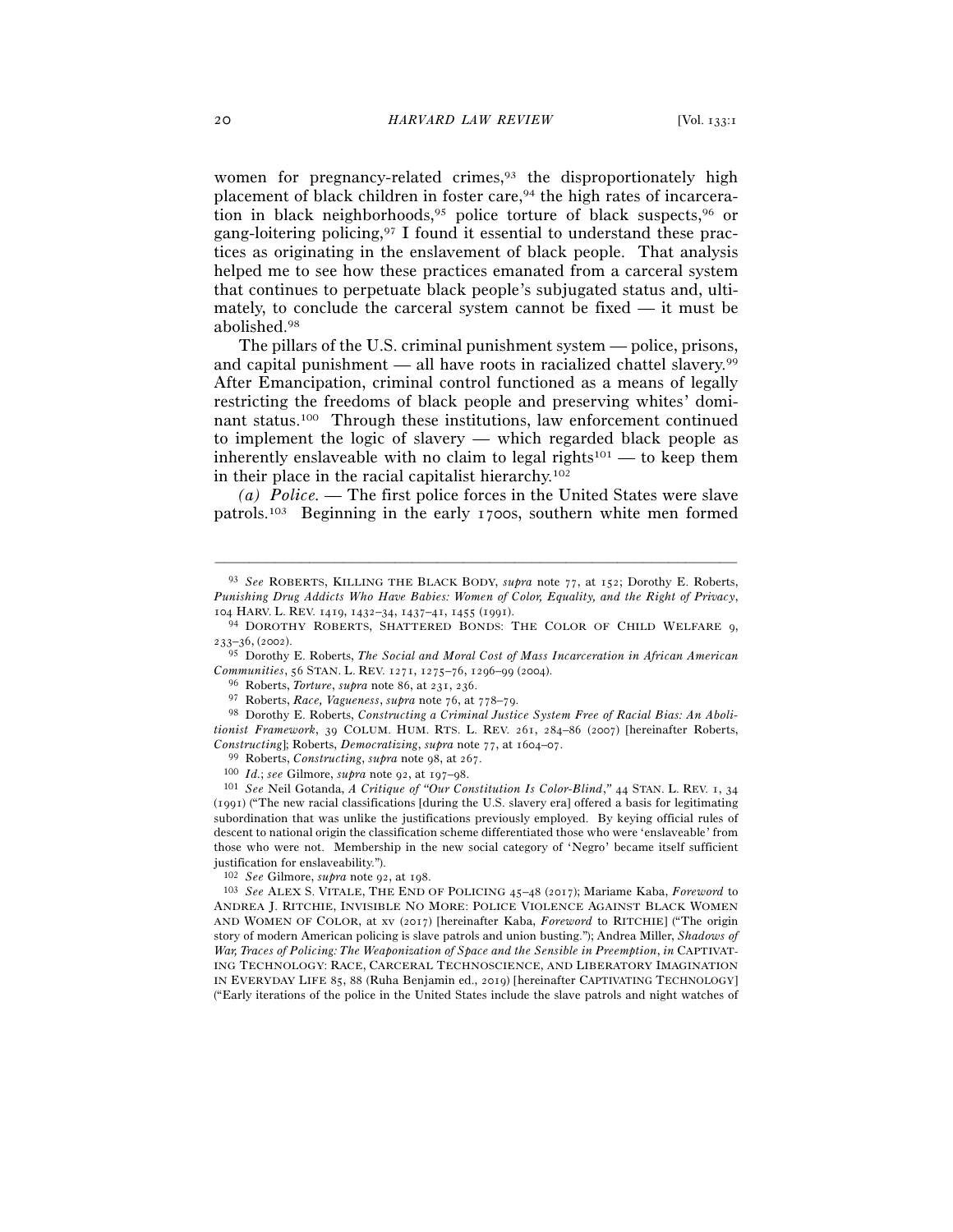armed groups that entered slaveholding properties and roamed public roads to ensure that enslaved people did not escape or rebel against their enslavers.104 Slave patrols monitored enslaved people to prevent them from engaging in forbidden activities such as "harboring weapons or fugitives, conducting meetings, or learning to read or write."105 They also used the threat of violence to intimidate enslaved workers into obedience to enslavers.106 Enslaved people who were caught planning resistance, running away, or defying the slave codes enacted to restrict them were subjected to violent punishments such as beatings, whippings, mutilation, and forced sale away from their families.107 Modern police forces are descendants of armed urban patrols like the Charleston City Guard and Watch, which was established as early as 1783 to constantly monitor and inspect both enslaved and free black residents to "minimize Negro fraternizing and, more especially, to prevent the growth of an organized colored community."108

Enslaved people who worked on plantations and farms were under the "immediate control and discipline of their respective owners," who were often aided by hired overseers.<sup>109</sup> The overseers' job was to enforce enslaved workers' total subjugation to enslavers by violently reprimanding perceived disobedience and failures to meet productivity quotas.110 The violence overseers inflicted on enslaved workers reflected a fundamental aspect of carceral punishment that survives

the U.S. South and Northeast dating back to the early eighteenth century; the Texas Rangers established in 1835 in the Southwest; and anti-labor police formations in the late 1800s and early 1900s modeled after colonial occupation forces elsewhere."); *see also* RICHARD C. WADE, SLAVERY IN THE CITIES: THE SOUTH 1820–1860, at 80 (1964).<br><sup>104</sup> SALLY E. HADDEN, SLAVE PATROLS: LAW AND VIOLENCE IN VIRGINIA AND THE

CAROLINAS 18–24 (2001).<br><sup>105</sup> VITALE, *supra* note 103, at 46.<br><sup>106</sup> HADDEN, *supra* note 104, at 105–06, 117.<br><sup>107</sup> THOMAS D. MORRIS, SOUTHERN SLAVERY AND THE LAW, 1619–1860, at 340–42 (1996);

JOHN SHELTON REED, MINDING THE SOUTH 69 (2003); KENNETH M. STAMPP, THE PECU-LIAR INSTITUTION: SLAVERY IN THE ANTE-BELLUM SOUTH 171-72, 174, 180, 187-88 (1956); Larry H. Spruill, *Slave Patrols, "Packs of Negro Dogs" and Policing Black Communities*, 53 PHYLON <sup>42</sup>, 51–55 (<sup>2016</sup>). 108 VITALE, *supra* note 103, at 46–47 (quoting WADE, *supra* note 103, at <sup>82</sup>). 109 WADE, *supra* note 103, at 80 (quoting *Communications. Charleston Neck*, CHARLESTON

COURIER, Sept. 22, 1845, at <sup>2</sup>). 110 *See* EDWARD E. BAPTIST, THE HALF HAS NEVER BEEN TOLD: SLAVERY AND THE MAKING OF AMERICAN CAPITALISM 121–44 (2014) ("Enslavers used measurement to calibrate torture in order to force cotton pickers to figure out how to increase their own productivity . . . ." *Id.* at 130.); TRISTAN STUBBS, MASTERS OF VIOLENCE: THE PLANTATION OVERSEERS OF EIGHTEENTH-CENTURY VIRGINIA, SOUTH CAROLINA, AND GEORGIA 2–3 (2018); Matthew Desmond, *In Order to Understand the Brutality of American Capitalism, You Have to Start on the Plantation*, *The* 1619 *Project*, N.Y. TIMES MAG. (Aug. 14, 2019), https://nyti.ms/2H59I0w [https://perma.cc/2DJC-26AJ] (explaining that overseers' violence was "rational, capitalistic, all part of the plantation's design" and noting "punishments rose and fell with global market fluctuations").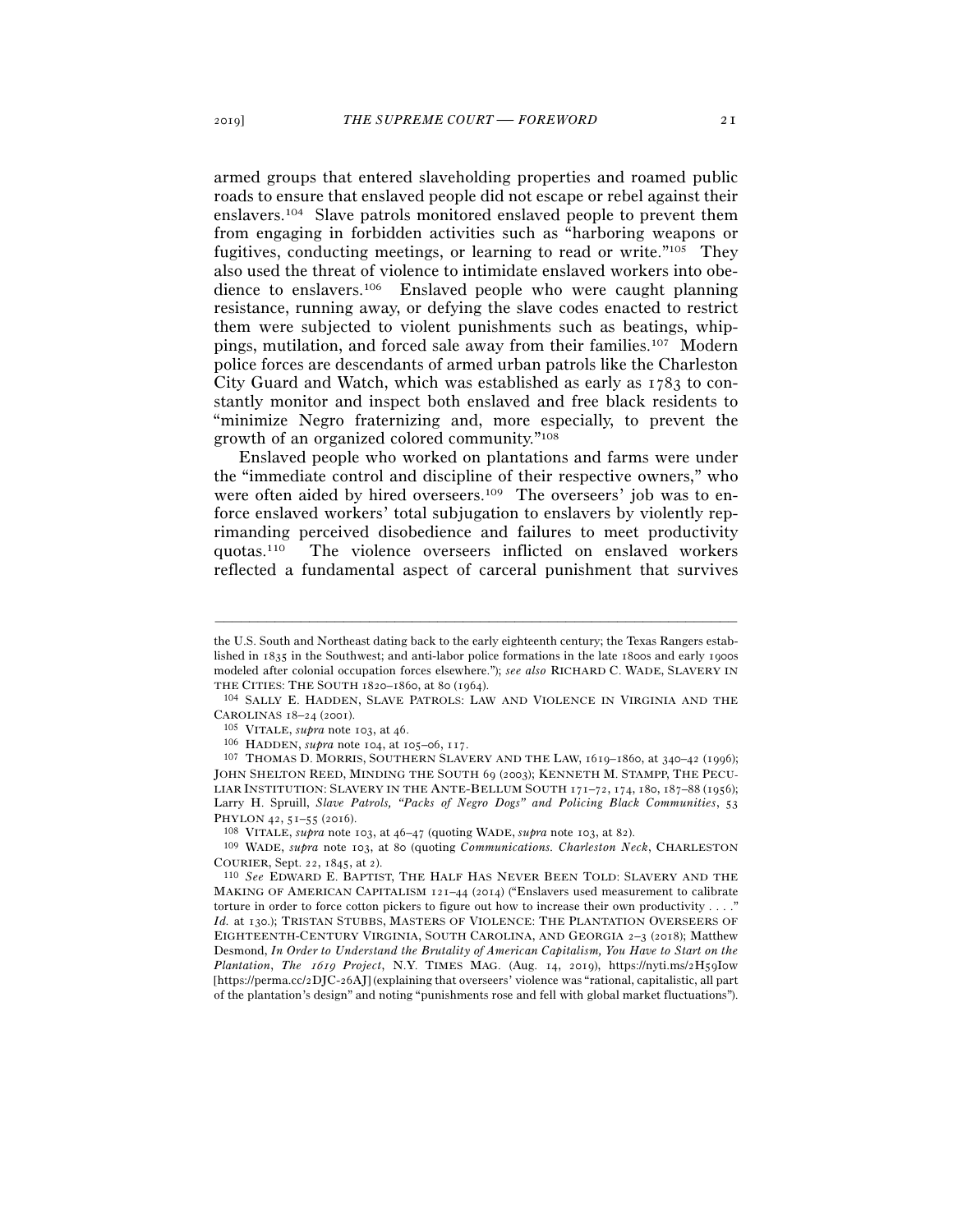today: the purpose of punishing black people was to reinforce their subjugation to white domination. Hence, enslaved people were punished for committing offenses defined as insubordination to enslavers, but were also punished regardless of their culpability for an offense. The celebrated abolitionist Frederick Douglass, who escaped slavery in Maryland in 1838,<sup>111</sup> emphasizes this point in his portrayal of the overseers he encountered while in captivity. His description of Austin Gore, an overseer who served Colonel Edward Lloyd on a plantation where Douglass spent two years of his childhood, is especially illuminating.112 Gore was an ideal overseer because he "was one of those who could torture the slightest look, word, or gesture, on the part of the slave, into impudence, and would treat it accordingly."113 Douglass elaborates:

There must be no answering back to him; no explanation was allowed a slave, showing himself to have been wrongfully accused. Mr. Gore acted fully up to the maxim laid down by slaveholders, — "It is better that a dozen slaves suffer under the lash, than that the overseer should be convicted, in the presence of the slaves, of having been at fault." No matter how innocent a slave might be — it availed him nothing, when accused by Mr. Gore of any misdemeanor. To be accused was to be convicted, and to be convicted was to be punished; the one always following the other with immutable certainty.114

An enslaved man named Demby learned the price of refusing to submit to Gore's rule.115 When Demby plunged into a creek to escape being beaten, Gore shot him dead with a musket.116 Although slave law occasionally permitted the application of criminal homicide to convict slaveholders who killed their slaves, it exonerated those who killed slaves who resisted the slaveholders' lawful authority.117 A "hostile attitude" or resistance to corporal punishment on the part of enslaved people like Demby provided legal justification for killing them.118

The status of enslaved Africans as the property of their white enslavers meant that, from the enslavers' perspective, black people were a perpetual threat to white people's property — a threat seen as so great it

<sup>–––––––––––––––––––––––––––––––––––––––––––––––––––––––––––––</sup> 111 John Stauffer & Henry Louis Gates, Jr., *Introduction* to THE PORTABLE FREDERICK DOUGLASS, at xix (John Stauffer & Henry Louis Gates, Jr., eds., <sup>2016</sup>). 112 *See* FREDERICK DOUGLASS, NARRATIVE OF THE LIFE OF FREDERICK DOUGLASS, AN

AMERICAN SLAVE (1845), *reprinted in* THE PORTABLE FREDERICK DOUGLASS, *supra* note 111, at 20, 28–<sup>31</sup>. 113 *Id.* at <sup>28</sup>. 114 *Id.*

<sup>&</sup>lt;sup>116</sup> *See id.* Douglass notes that "killing a slave, or any colored person, in Talbot county, Maryland, is not treated as a crime, either by the courts or the community." *Id.* at 30.<br><sup>117</sup> Scott W. Howe, *Slavery as Punishment: Original Public Meaning, Cruel and Unusual Punish-*

*ment, and the Neglected Clause in the Thirteenth Amendment*, 51 ARIZ. L. REV. 983, 1002–03 (<sup>2009</sup>). 118 *Id.* at 1003 (quoting Dave v. State, 22 Ala. 23, 33 (1853)).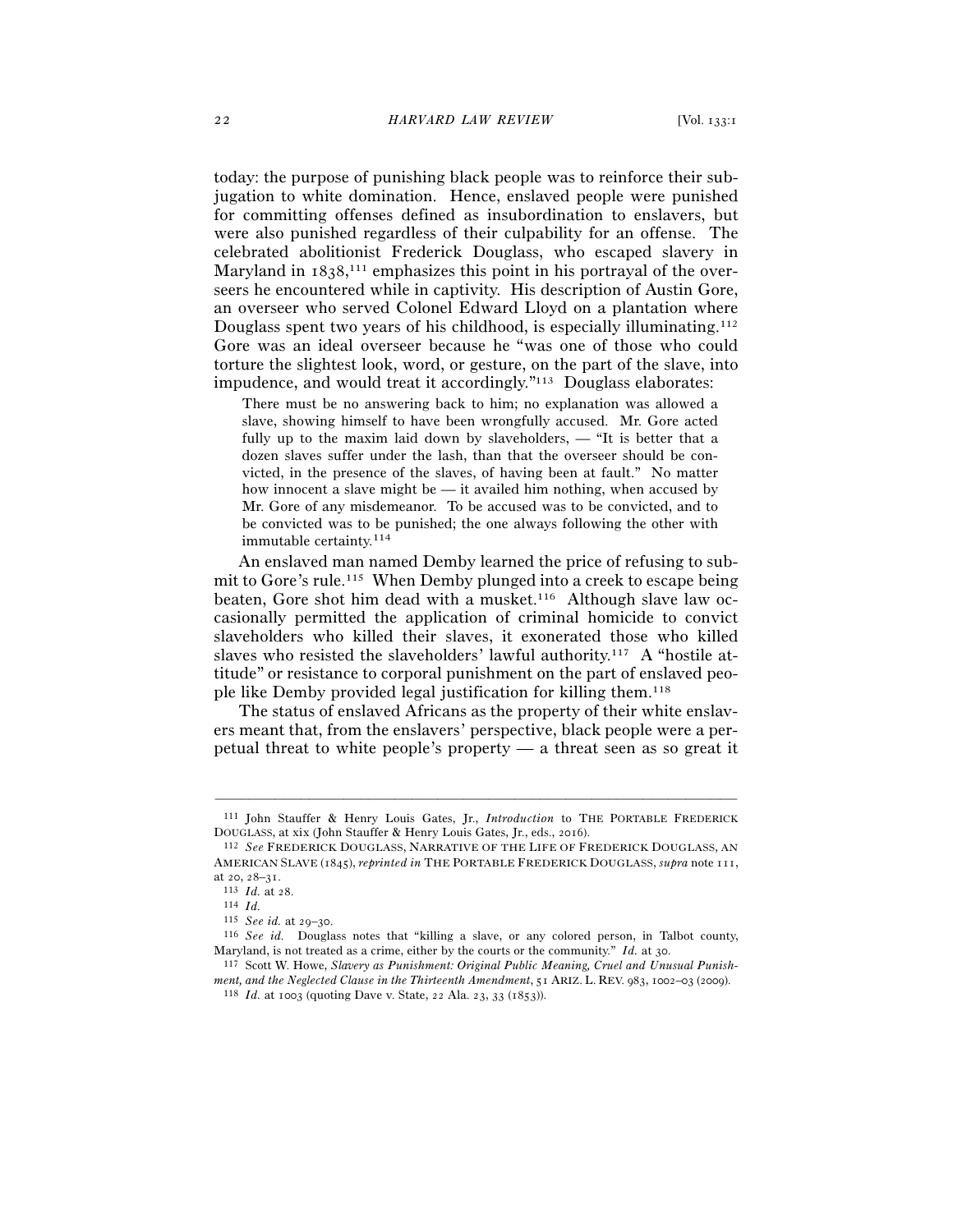necessitated employing armed forces to maintain order among the enslaved.119 In the aftermath of Emancipation, when slaveholders' human property was no longer protected by slave law, "a new set of innovations and regulation[s] had to emerge, again under the rubric of policing."120 Like overseers and slave patrols, Jim Crow police and private citizens who abetted them used terror primarily to enforce racial subjugation, not to apprehend people culpable for crimes.121 Take, for example, coercive interrogation techniques, now known as "the third degree," that have become a staple of modern policing.<sup>122</sup> The first stage of lynching, typically carried out with the participation or sanction of the police, was often "extract[ing] a confession by whipping or burning the accused."123 Prior to *Miranda v. Arizona*,<sup>124</sup> which barred the admissibility of presumptively coerced confessions, southern police routinely used torture to force blacks to confess to crimes.125 For example, in *Brown v.*  Mississippi,<sup>126</sup> three black tenant farmers were convicted for murdering a white planter; the sole evidence before the jury consisted of their confessions.127 Those confessions were obtained through police torture, including the repeated hanging and whipping of one of the defendants until he confessed to a dictated statement.128 The other two defendants' confessions were similarly coerced and tailored.129 When overturning the

<sup>&</sup>lt;sup>119</sup> *See* HADDEN, *supra* note 104, at 18–22.<br><sup>120</sup> Critical Resistance, *Do Black Lives Matter?: Robin D.G. Kelley and Fred Moten in Conversation*, at 11:30, VIMEO (Jan. 6, 2015), https://vimeo.com/116111740 [https://perma.cc/W2FQ-7NZL] [hereinafter Critical Resistance*, Do Black Lives Matter?*]; *see* SIDNEY L. HARRING, POLICING A CLASS SOCIETY: THE EXPERIENCE OF AMERICAN CITIES, 1865-1915, at 250-51 (1983) (arguing that ruling elites used the police to control working-class communities and maintain the existing order of capitalist relationships).

<sup>121</sup> *See* Garland, *supra* note 86, at 822 (explaining how lynchings had a "special significance as a legacy of the personal right of white men to control slaves and to exercise police power over them"); Timothy V. Kaufman-Osborn, *Capital Punishment as Legal Lynching?*, *in* FROM LYNCH MOBS TO THE KILLING STATE: RACE AND THE DEATH PENALTY IN AMERICA 21, 29 (Charles J. Ogletree, Jr. & Austin Sarat eds., 2006) ("[L]ynchings . . . were highly ritualized expressive performances aimed at communicating the terms of the racial contract to blacks and whites alike."); Liz Philipose, *The Politics of Pain and the Uses of Torture*, 32 SIGNS 1047, 1053 (2007) (explaining that the circulation of lynching photographs served to exonerate the whites who perpetrated violence "by suggesting the culpability of the violated" black male); Roberts, *Torture*, *supra* note 86, at 231– 34; Skolnick, *supra* note 86, at 105–06 ("[Lynching] served the double purpose of affirming the Godgiven racial superiority of all whites against any black and of intimidating black men who might think of challenging the reigning social order.").

<sup>122</sup> See Skolnick, supra note 86, at 112–13.<br>
123 Roberts, *Torture*, supra note 86, at 231.<br>
124 384 U.S. 436 (1966).<br>
125 See id. at 235–36.<br>
126 297 U.S. 278 (1936).<br>
127 Id. at 279.<br>
128 Id. at 281–82.<br>
129 See id. at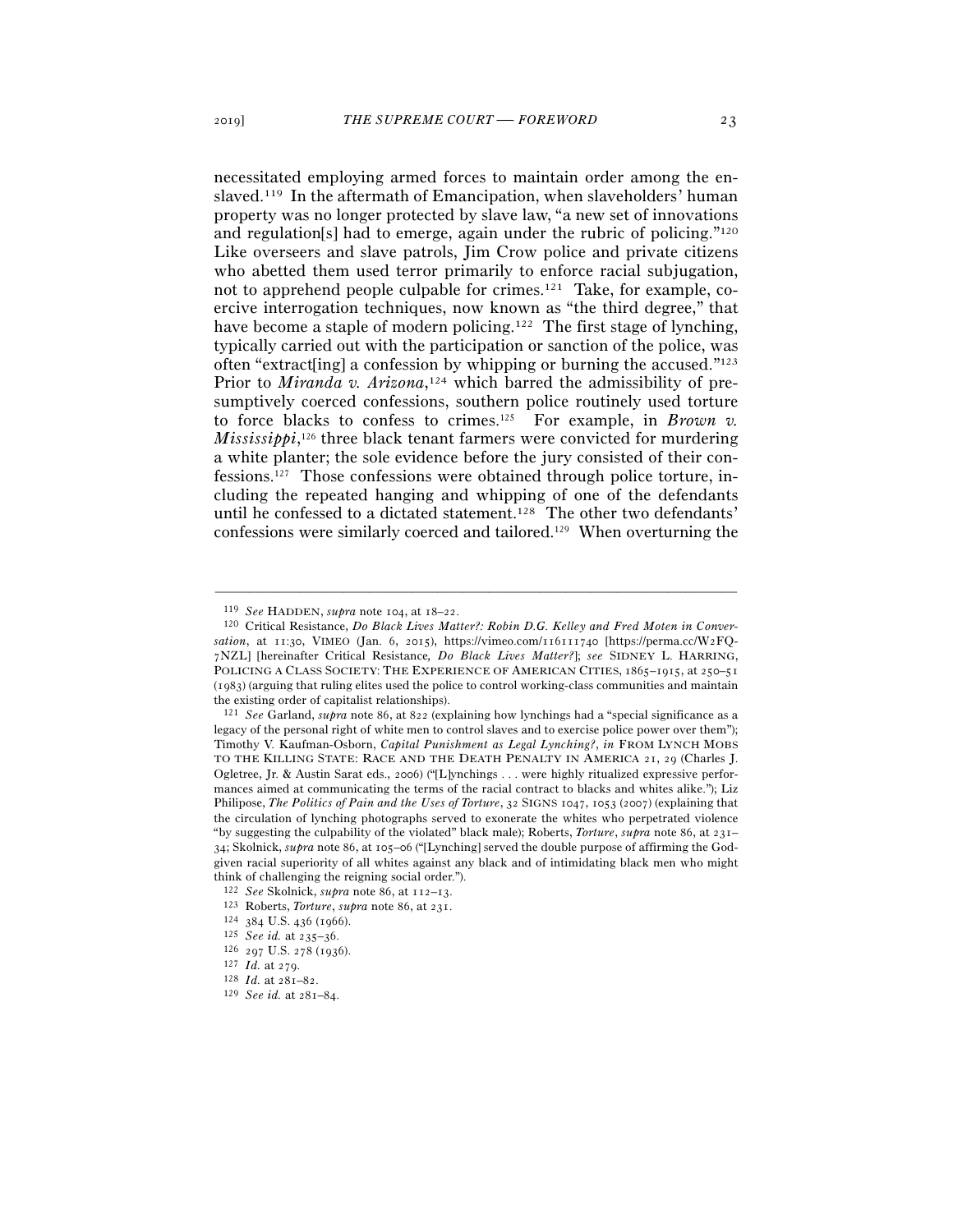convictions, the Supreme Court observed that "the signs of the rope on [one defendant's] neck were plainly visible during the so-called trial."130

Even after the civil rights movement, "[p]olice torture of suspects continues to be a tolerated means of confirming the presumed criminality of blacks."131 For example, from the 1970s to the 1990s, white police officers in Chicago engaged in systematic torture of black residents.132 Under the command of Lieutenant Jon Burge, police coerced dozens of confessions from suspects by beating them, burning them with radiators and cigarettes, putting guns in their mouths, placing plastic bags over their heads, and delivering electric shocks to their ears, noses, fingers, and genitals.133 Burge's reign of torture was known and condoned by police officers, the State's Attorney's office, judges, and doctors at Cook County Hospital.134 Racialized terror that bridged slave patrols, lynchings, and police whippings remained a feature of policing in the post– Civil Rights Era criminal punishment system.135

Police also serve as an arm of the racial capitalist state by controlling black and other marginalized communities through everyday physical intimidation and by funneling those they arrest into jails, prisons, and detention centers.136 Numerous studies conducted throughout the

<sup>–––––––––––––––––––––––––––––––––––––––––––––––––––––––––––––</sup> <sup>130</sup> *Id.* at 281 (quoting Brown v. State, 161 So. 465, 470 (Miss. 1935) (Griffith, J., dissenting)).<br><sup>131</sup> Roberts, *Torture, supra* note 86, at 236.<br><sup>132</sup> *Id.; see* Susan Bandes, *Patterns of Injustice: Police Brutali* 

<sup>1275</sup>, 1288–90 (1999). 133 Roberts, *Torture*, *supra* note 86, at 236; Noah Berlatsky, *When Chicago Tortured*, THE

ATLANTIC (Dec. 17, 2014), https://www.theatlantic.com/national/archive/2014/12/chicago-policetorture-jon-burge/383839 [https://perma.cc/6UY7-J4FY]. *See generally* JOHN CONROY, UNSPEAKABLE ACTS, ORDINARY PEOPLE: THE DYNAMICS OF TORTURE 21–26, 60–87 (2000)

<sup>(</sup>providing an account of the Chicago police tortures under Burge's command).<br><sup>134</sup> Roberts, *Constructing*, *supra* note 98, at 277; *see* Bandes, *supra* note 132, at 1288–89, 1331.<br><sup>135</sup> Roberts, *Torture*, *supra* note forms "anxiety about black men into law and policy intended to contain and control them," *id.* at 48); RITCHIE, *supra* note 103, at 43–59; MICOL SEIGEL, VIOLENCE WORK: STATE POWER AND THE LIMITS OF POLICE 20–21 (2018) (arguing that racial division and oppression are central to capitalism, with the police existing as an "antiblack force," *id.* at 21, to produce and enforce those necessities); VITALE, *supra* note 103, at 2–4, 34, 50–54, 61–67, 76–78, 100, 178–83 (reviewing increased police involvement with various marginalized groups and disparate use of force against minority racial groups and concluding that "the police exist primarily as a system for managing and even producing inequality by suppressing social movements and tightly managing the behaviors of poor and nonwhite people," *id.* at 34); George Lipsitz, *Policing Place and Taxing Time on Skid Row*, *in* POLICING THE PLANET: WHY THE POLICING CRISIS LED TO BLACK LIVES MATTER 123, 126–31 (Jordan T. Camp & Christina Heatherton eds., 2016) (explaining how the criminalization of poverty and aggressive policing serve to further subjugate the poor and reinforce their "powerlessness," *id.* at 127); *see also* Bryan Stevenson, *A Presumption of Guilt: The Legacy of America's History of Racial Injustice*, *in* POLICING THE BLACK MAN: ARREST, PROSECUTION, AND IMPRISON-MENT 3, 4–5, 25–26 (Angela J. Davis ed., 2017) (explaining how deep historical forces like the presumption of black guilt have created a form of "legalized racial subordination," *id.* at 5); Rachel Herzing, Opinion, *Big Dreams and Bold Steps Toward a Police-Free Future*, TRUTHOUT (Sept. 16, 2015), https://truthout.org/articles/big-dreams-and-bold-steps-toward-a-police-free-future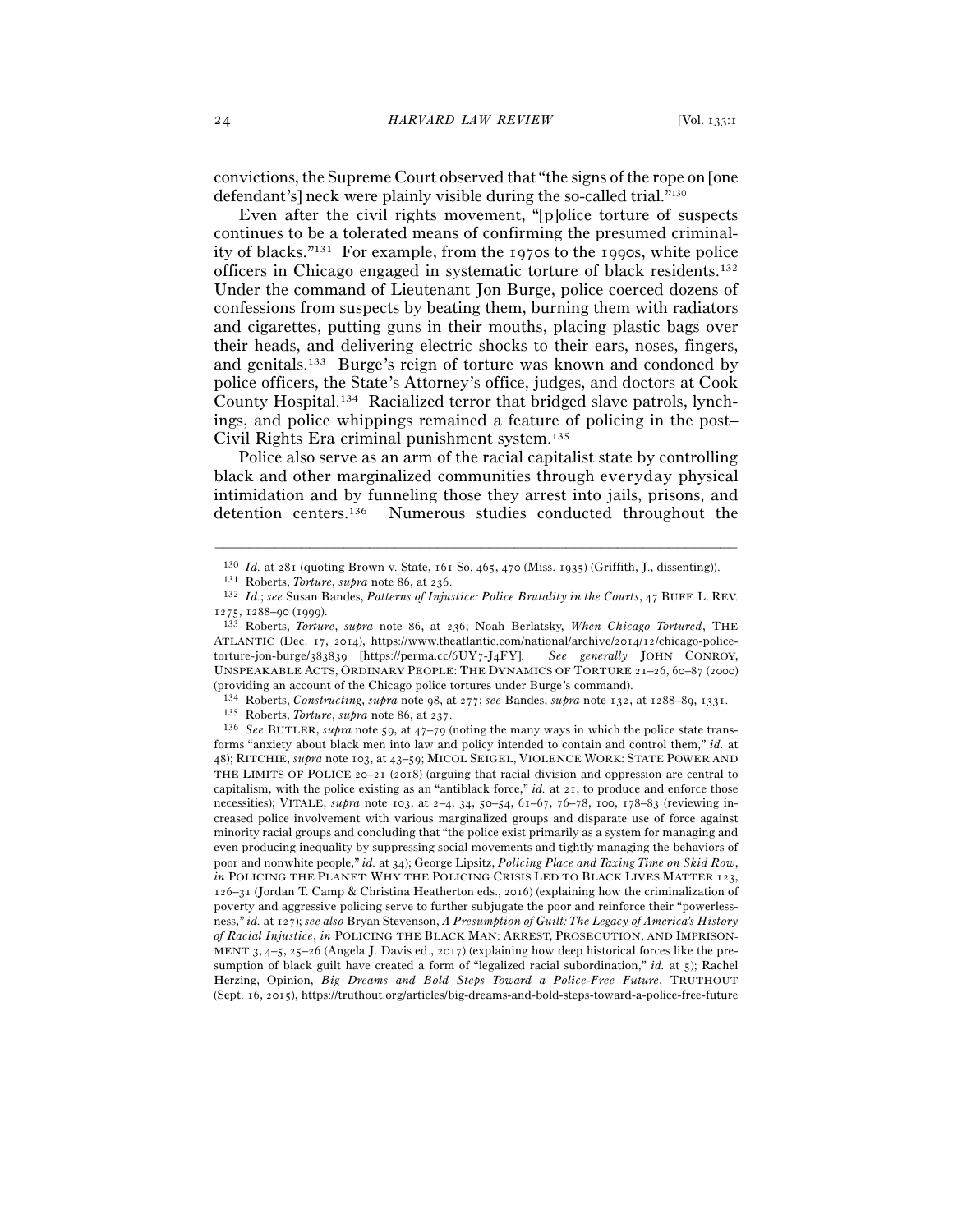nation demonstrate that police engage in rampant racial profiling.137 The increasing militarization of police forces accentuates their role as an occupying force in communities of color and on Indian reservations.138 Police harassment and violence against residents in poor, nonwhite neighborhoods is routine.139 Police "brutality" is a misnomer because it suggests police violence is exceptional. Mariame Kaba, the founding director of Project NIA,140 explains she "retired the term 'police

<sup>139</sup> *See generally* BUTLER, *supra* note 59 (examining police violence against black men); RITCHIE, *supra* note <sup>103</sup>(examining police violence against black women and women of color). 140 Mariame Kaba, *About Me*, BEING MK, http://mariamekaba.com [https://perma.cc/

HG73-SEE8].

<sup>–––––––––––––––––––––––––––––––––––––––––––––––––––––––––––––</sup> [https://perma.cc/K6R9-WUFN] (describing police as "armed protection of state interests . . . [that] frequently clash with the communities targeted most aggressively by policing").

<sup>137</sup> *See, e.g.*, BUTLER, *supra* note 59, at 52–53, 59–61; Radley Balko, Opinion, *There's Overwhelming Evidence That the Criminal-Justice System Is Racist. Here's the Proof.*, WASH. POST (Sept. 18, 2018), https://www.washingtonpost.com/news/opinions/wp/2018/09/18/theres-overwhelming-evidence-that-the-criminal-justice-system-is-racist-heres-the-proof [https://perma.cc/WVA2- GTYH] (collecting studies addressing profiling and other issues and concluding that "the evidence of racial bias in our criminal-justice system isn't just convincing — it's overwhelming"); John Eligon, *Stopped, Ticketed, Fined: The Pitfalls of Driving While Black in Ferguson*, N.Y. TIMES (Aug. 6, 2019), https://nyti.ms/2T8PcAU [https://perma.cc/BD67-S558] (describing how black drivers continue to be stopped at far higher rates than white drivers and noting that this disparity has actually grown in Ferguson, Missouri, despite recent changes to laws).

<sup>138</sup> *See* AM. CIVIL LIBERTIES UNION, WAR COMES HOME: THE EXCESSIVE MILITARIZA-TION OF AMERICAN POLICING 5, 25–26, 35–39 (2014), https://www.aclu.org/sites/default/files/assets/jus14-warcomeshome-report-web-rel1.pdf [https://perma.cc/44G5-4MLE]; HINTON, *supra* note 52, at 184 (describing the "War on Crime" as "an actual violent conflict that involved the use of military-grade weapons and dangerous patrol tactics and that resulted in real gun battles and real victims"); VITALE, *supra* note 103, at 3 (describing police use of military-style weapons and units and stating that officers, many of whom have military experience, often have a "warrior mentality" and "think of themselves as soldiers in a battle with the public rather than guardians of public safety" (first quoting SUE RAHR & STEPHEN K. RICE, NAT'L INST. OF JUSTICE, U.S. DEP'T OF JUSTICE, NO. NCJ 248654, BULLETIN: FROM WARRIORS TO GUARDIANS: RECOMMITTING AMERICAN POLICE CULTURE TO DEMOCRATIC IDEALS 4 (2015), https://permanent. access.gpo.gov/gpo57170/248654.pdf [https://perma.cc/6VW3-EXN4])); Dian Million, *Policing the Rez: Keeping No Peace in Indian Country*, 27 SOC. JUST., Fall 2000, at 101, 111–12 (noting disproportionate rates of incarceration among Native Americans); Jonathan Mummolo, *Militarization Fails to Enhance Police Safety or Reduce Crime but May Harm Police Reputation*, 115 PROC. NAT'L ACAD. SCI. 9181, 9183 (2018); Donna Murch, *Crack in Los Angeles: Crisis, Militarization, and Black Response to the Late Twentieth-Century War on Drugs*, 102 J. AM. HIST. 162, 173 (2015); Fanna Gamal, Note, *The Racial Politics of Protection: A Critical Race Examination of Police Militarization*, 104 CALIF. L. REV. 979, 997–98 (2016) (illustrating the connection between the War on Drugs and police militarization); Kanya Bennett, *As We Remember the Militarized Response to the Ferguson Uprising, Trump Says Civilian Police Are Making "Good Use" of Military Weapons*, ACLU: SPEAK FREELY BLOG (Aug. 8, 2017, 5:15 PM), https://www.aclu.org/blog/racialjustice/race-and-criminal-justice/we-remember-militarized-response-ferguson-uprising [https:// perma.cc/2NCA-7V6J]; Paul D. Shinkman, *Ferguson and the Militarization of Police*, U.S. NEWS & WORLD REP. (Aug. 14, 2014), https://www.usnews.com/news/articles/2014/08/14/ferguson-andthe-shocking-nature-of-us-police-militarization [https://perma.cc/DHK2-NEJR] (documenting increasing use of military weapons by police across the country against a backdrop of racial tension in Ferguson, Missouri).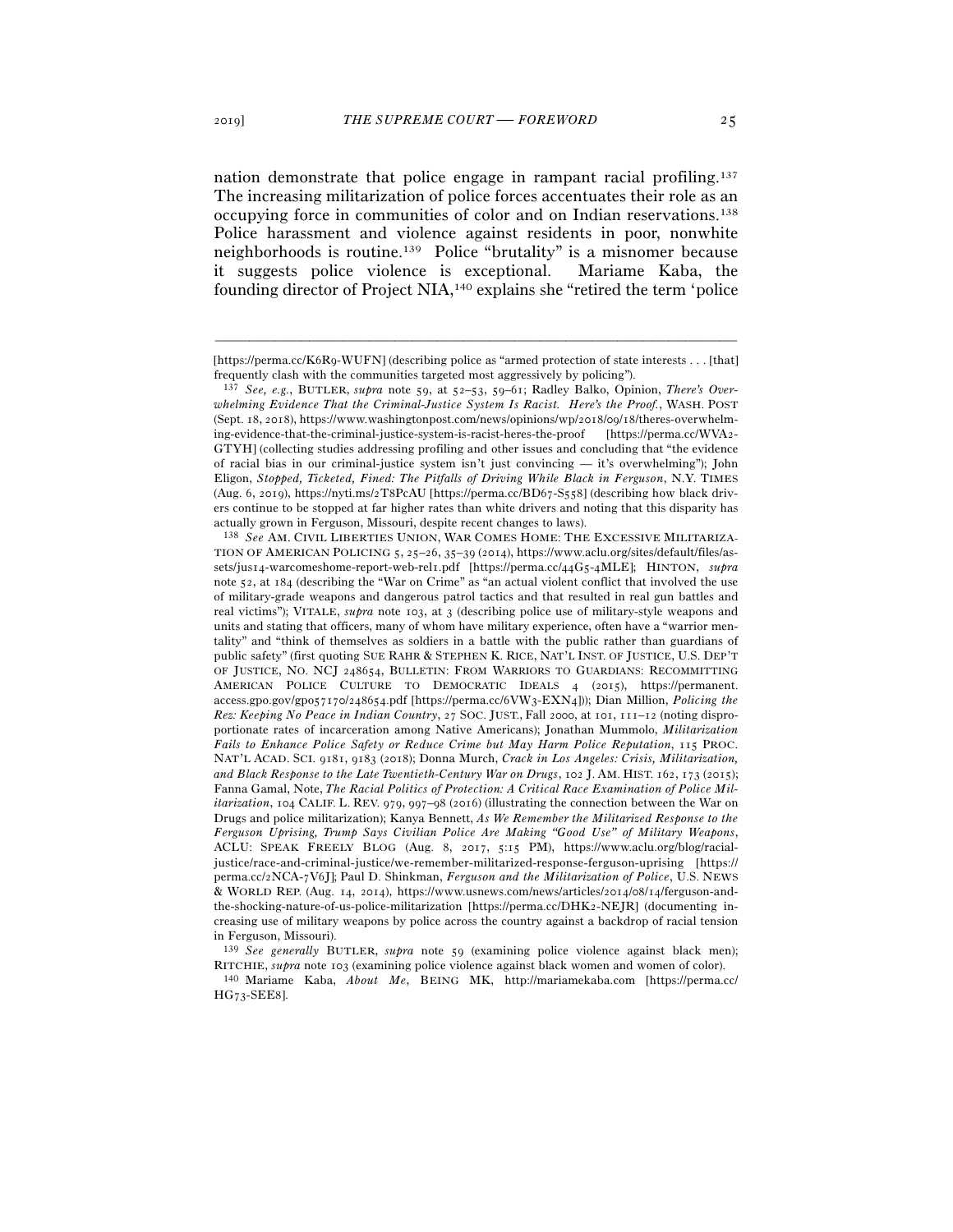brutality'" because "[i]t is meaningless, as violence is inherent to policing."141 Similarly, Professor Micol Seigel calls policing "violence work."142 Police normally treat residents in communities of color in an aggressive fashion — shouting commands, handcuffing even children, throwing people to the ground, and tasing, beating, and kicking them.143 For young men of color, the risk of being killed by the police is shockingly high and police use of force is among the leading causes of death.144 Black women, women of color, and queer women are especially vulnerable to gendered forms of sexual violence at the hands of police.145 These violent tactics are not in response to violent crime. Indeed, police officers actually spend a small fraction of time stopping violent offenders.146 Most of the time, officers are engaged in patrolling ordinary people who are simply going about their everyday activities, generating high-volume arrests for petty infractions.147

<sup>–––––––––––––––––––––––––––––––––––––––––––––––––––––––––––––</sup> <sup>141</sup> Kaba, *Foreword* to RITCHIE, *supra* note 103, at xv; *see* KRISTIAN WILLIAMS, OUR ENEMIES IN BLUE: POLICE AND POWER IN AMERICA (<sup>2004</sup>). 142 SEIGEL, *supra* note 136, at <sup>9</sup>. 143 *See* BUTLER, *supra* note 59, at 49–56; RITCHIE, *supra* note 103, at 49, 154, 165–69, 178; THE

W. BALT. COMM'N ON POLICE MISCONDUCT & THE NO BOUNDARIES COALITION, OVER-POLICED, YET UNDERSERVED: THE PEOPLE'S FINDINGS REGARDING POLICE MISCON-DUCT IN WEST BALTIMORE 10–15 (2016), http://www.noboundariescoalition.com/wp-content/ uploads/2016/03/No-Boundaries-Layout-Web-1.pdf [https://perma.cc/MB3F-8R4P] (detailing stories of police misconduct told by witnesses and victims in the Sandtown-Winchester neighborhood, which is predominantly African American, and revealing a belief that there is racism in law enforcement); *Black Lives Upended by Policing: The Raw Videos Sparking Outrage*, N.Y. TIMES (Apr. 19, 2018), https://nyti.ms/2vbLdWy [https://perma.cc/B4JX-Z8ZV]; Daniel Funke & Tina Susman, *From Ferguson to Baton Rouge: Deaths of Black Men and Women at the Hands of Police*, L.A. TIMES (July 12, 2016), https://www.latimes.com/nation/la-na-police-deaths-20160707-snap-htmlstory.html [https://perma.cc/2STQ-P9PX]; Mark Puente, *Undue Force*, BALT. SUN (Sept. 28, 2014), http://data.baltimoresun.com/news/police-settlements [https://perma.cc/ZQ3D-HCPU] (documenting cases of alleged police brutality and the millions of dollars the city has paid to settle lawsuits alleging that officers used excessive force); Rob Arthur, *New Data Shows Police Use More Force Against Black Citizens Even Though Whites Resist More*, SLATE (May 30, 2019), https://slate.com/news-and-politics/2019/05/chicago-police-department-consent-decree-black-livesmatter-resistance.html [https://perma.cc/S5GT-K7VX]; Justin P. Hicks, *Are Grand Rapids Police Alone in Handcuffing Black Youth at Gunpoint?*, MLIVE (Nov. 9, 2018), https:// www.mlive.com/news/grand-rapids/2018/11/handcuffing\_unarmed\_youths\_the.html [https://perma. cc/Y283-72TS]; *see also* City of Los Angeles v. Lyons, 461 U.S. 95, 113–20 (1983) (Marshall, J., dissenting).

<sup>144</sup> Frank Edwards, Hedwig Lee & Michael Esposito, *Risk of Being Killed by Police Use of Force in the United States by Age, Race-Ethnicity, and Sex*, 116 PROC. NAT'L ACAD. SCI. 16793, 16794 (2019) (finding the risk of being killed by police is highest for black men, who, at current levels of risk, face about a one in 1000 chance of being killed by police over the course of their lives).<br><sup>145</sup> See RITCHIE, supra note 103, at 104–26.<br><sup>146</sup> See Mychal Denzel Smith, *Abolish the Police. Instead, Let's Have Full* 

*and Political Equality*, THE NATION (Apr. 9, 2015), https://www.thenation.com/article/abolishpolice-instead-lets-have-full-social-economic-and-political-equality [https://perma.cc/5AV2-7KP<sup>5</sup>]. 147 *See* BUTLER, *supra* note 59, at 61–64; VITALE, *supra* note 103, at 31.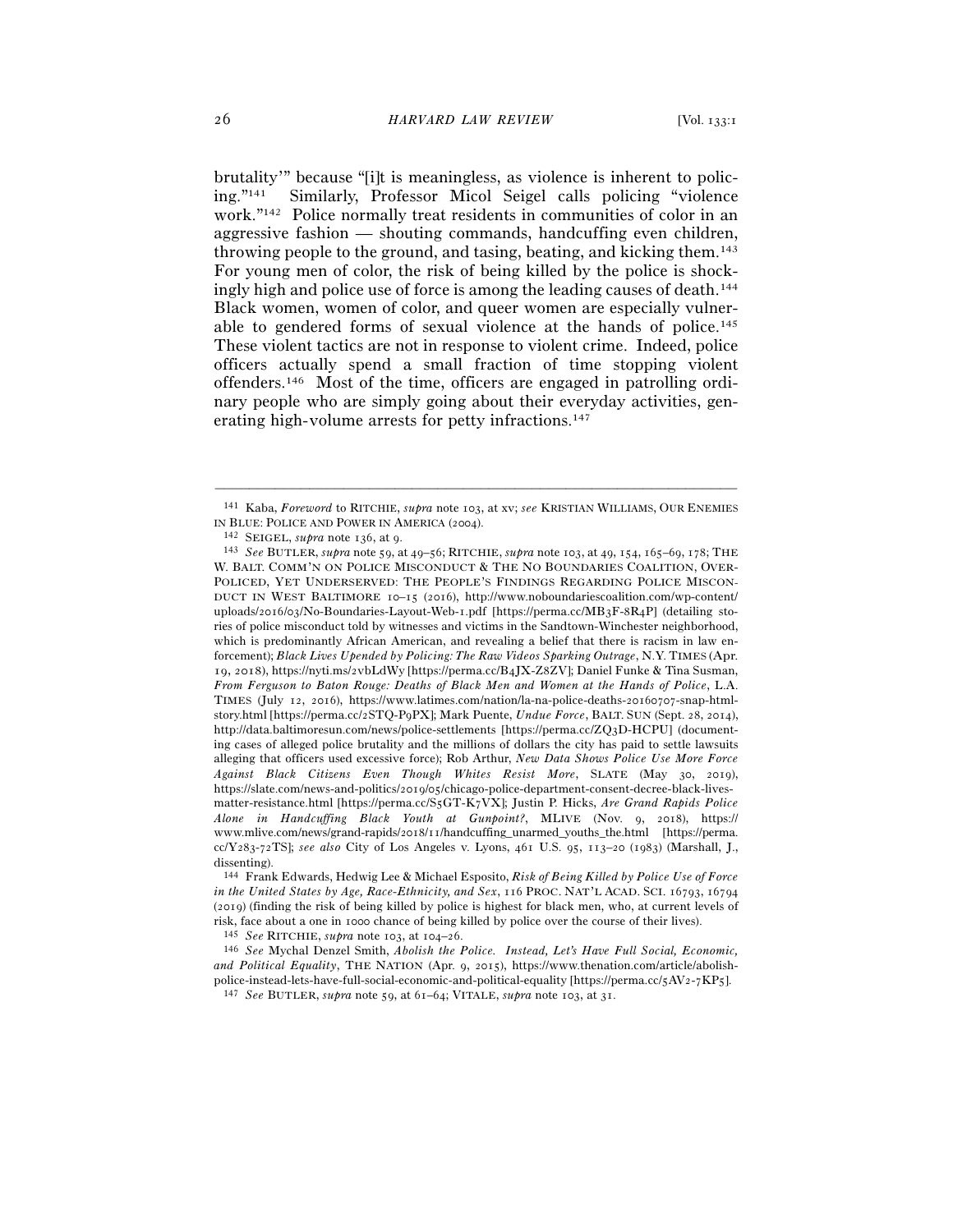Like the Black Codes and the slave codes before them, ordermaintenance policies give police wide discretion to control black people's presence on public streets.148 Law enforcement continues to enforce the logic of slave patrols, to view black people as a threat to the security of propertied whites, and to contain the possibility of black rebellion.149 To Professor Fred Moten, police officers killed Michael Brown and Eric Garner because these black men represented "insurgent black life," which "constituted a threat to the order that [police] represent[] and . . . [are] sworn to protect."150 There are numerous examples of state officials dispatching police to silence black protest, including the assassination of Black Panther Party leader Fred Hampton by the Chicago Police Department and the military-style assault on protesters in Ferguson, Missouri, after the killing of Michael Brown.151 The recent spate of "BBQ Beckys" — white residents who call 911 on black men, women, and children engaged in harmless public activities like barbequing in a park or selling bottled water on a sidewalk<sup>152</sup> — spotlights the role of police to keep black people in their place for the benefit of white citizens.153

Abolitionists also include state surveillance — another descendant of the slave patrol<sup>154</sup> — as a major component of carceral punishment.<sup>155</sup> Today's computerized predictive policing is a high-tech version of vague loitering and vagrancy laws, which historically gave "'license to police officers to arrest people purely on the basis of race-based suspicion' [by] categorically identifying black people as lawless apart from their criminal conduct."156 I previously described the situation in this law review as follows:

<sup>148</sup> Roberts, *Race, Vagueness*, *supra* note 76, at 779–80; *see also* BUTLER, *supra* note 59, at 65; Jesse McKinley, *The "Gravity Knife" Led to Thousands of Questionable Arrests. Now It's Legal*, N.Y. TIMES (May 31, 2019), https://nyti.ms/2WzTohi [https://perma.cc/R3P<sup>8</sup>-SYRS]. 149 *See* SIMONE BROWNE, DARK MATTERS: ON THE SURVEILLANCE OF BLACKNESS <sup>22</sup>–

<sup>24</sup> (2015) (suggesting "how certain surveillance technologies installed during slavery to monitor and track blackness as property . . . anticipate the contemporary surveillance of racialized subjects"); Miller, *supra* note 103.<br><sup>150</sup> Critical Resistance, *Do Black Lives Matter?*, *supra* note 120, at 5:16.<br><sup>151</sup> *See* JEFFREY HAAS, THE ASSASSINATION OF FRED HAMPTON: HOW THE FBI AND THE

CHICAGO POLICE MURDERED <sup>A</sup> BLACK PANTHER (2010); Shinkman, *supra* note <sup>138</sup>. 152 Bill Hutchinson, *From "BBQ Becky" to "Golfcart Gail," List of Unnecessary* 911 *Calls Made* 

*on Blacks Continues to Grow*, ABC NEWS (Oct. 19, 2018), https://abcnews.go.com/US/bbq-beckygolfcart-gail-list-unnecessary-911-calls/story?id=58584961 [https://perma.cc/A9XL-Q3KR]. 153 *See* Chan Tov McNamarah, *White Caller Crime: Racialized Police Communication & Exist-*

*ing While Black*, 24 MICH. J. RACE & L. (forthcoming 2019), https://papers.ssrn.com/sol3/ papers.cfm?abstract\_id=3312512 [https://perma.cc/R8SP-5VXW].<br><sup>154</sup> See BROWNE, *supra* note 149, at 16–21.<br><sup>155</sup> See McLeod, *Grounded Justice*, *supra* note 91, at 1164, 1179, 1219; Berger, Kaba & Stein,

*supra* note <sup>45</sup>. 156 Roberts, *Digitizing*, *supra* note 78, at 1714 (quoting Roberts, *Race, Vagueness*, *supra* note 76,

at 806); *see* MUHAMMAD, *supra* note 75, at 1–14 (arguing that social scientists in the early twentieth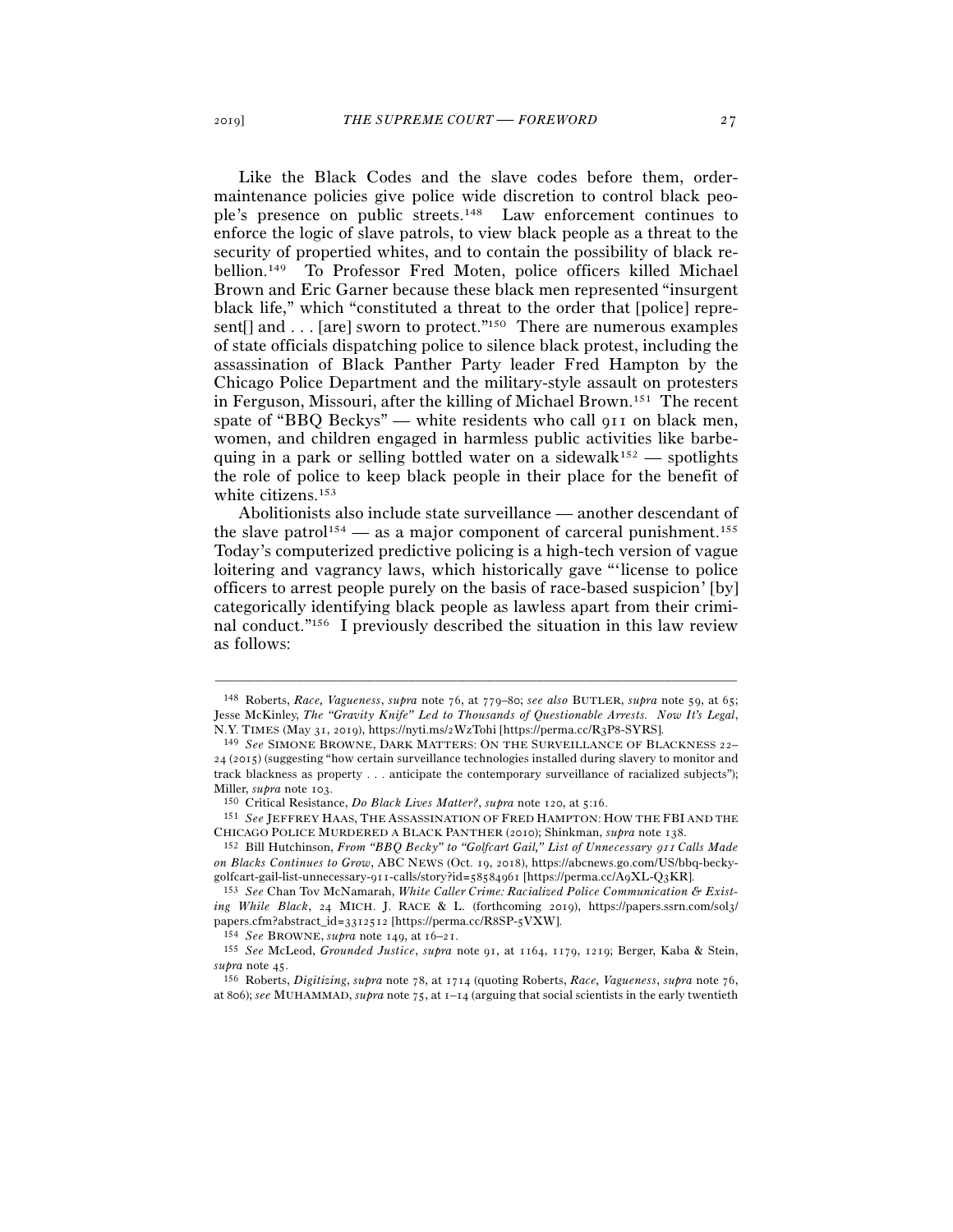Law enforcement agencies nationwide collect and store vast amounts of data about past crimes, analyze these data using mathematical algorithms to predict future criminal activity, and incorporate these forecasts in their strategies for policing individuals, groups, and neighborhoods. Judges use big-data predictive analytics to inform their decisions about pretrial detention, bail, sentencing, and parole. Automated risk assessments help to determine whether or not defendants go to prison, the type of facility to which they are assigned, how long they are incarcerated, and the conditions of their release.157

 Some proponents of artificial intelligence claim these technologies help people make more objective decisions that are not tainted by human biases.158 However, predictive algorithms have been revealed to "disproportionately identify African Americans as likely to commit crimes in the future."159 This is because "[c]rime data collection reflects discriminatory policing. . . . [P]olice routinely bias data collection against black residents by patrolling their neighborhoods with far greater intensity than white neighborhoods."160 Risk assessment models that

<sup>–––––––––––––––––––––––––––––––––––––––––––––––––––––––––––––</sup> century created a "statistical discourse," *id.* at 5, about black crime that supported the stereotype that black people were innately criminal).

<sup>157</sup> Roberts, *Digitizing*, *supra* note 78, at 1716; *see* ANDREW GUTHRIE FERGUSON, THE RISE OF BIG DATA POLICING: SURVEILLANCE, RACE, AND THE FUTURE OF LAW ENFORCEMENT 2–6 (2017); Andrew Guthrie Ferguson, *Illuminating Black Data Policing*, 15 OHIO ST. J. CRIM. L. 503, 505–08 (2018); Ric Simmons, *Big Data and Procedural Justice: Legitimizing Algorithms in the Criminal Justice System*, 15 OHIO ST. J. CRIM. L. 573, 573 (2018); Jason Tashea, *Calculating Crime*, 103 A.B.A. J. 54, 56–57 (2017); Anna Maria Barry-Jester, Ben Casselman & Dana Goldstein, *The New Science of Sentencing: Should Prison Sentences Be Based on Crimes That Haven't Been Committed Yet?*, MARSHALL PROJECT (Aug. 4, 2015, 7:15 AM), https://www. themarshallproject.org/2015/08/04/the-new-science-of-sentencing [https://perma.cc/R6PG-GPTU]. *See generally* Sarah Brayne, *Big Data Surveillance: The Case of Policing*, 82 AM. SOC. REV. 977 (2017) (describing how the Los Angeles Police Department's access to big data impacts its surveillance practices); Andrew Guthrie Ferguson, *Big Data and Predictive Reasonable Suspicion*, 163 U. PA. L. REV. 327, 329–36 (2015) (discussing the Fourth Amendment implications of using big data in policing).

<sup>158</sup> *See, e.g.*, sources cited in Roberts, *Digitizing*, *supra* note 78, at <sup>1718</sup>. 159 *Id.*; *see* Kelly Hannah-Moffat & Kelly Struthers Montford, *Unpacking Sentencing Algorithms: Risk, Racial Accountability and Data Harms, in* PREDICTIVE SENTENCING: NORMATIVE AND EMPIRICAL PERSPECTIVES 175, 187–88 (Jan W. de Keijser et al. eds., 2019); Malkia Amala Cyril, *Black America's State of Surveillance*, THE PROGRESSIVE (Mar. 30, 2015), https:// progressive.org/magazine/black-america-s-state-surveillance-cyril [https://perma.cc/37CT-N3YH]; Karen Hao, *AI Is Sending People to Jail — And Getting It Wrong*, MIT TECH. REV. (Jan. 21, 2019), https://www.technologyreview.com/s/612775/algorithms-criminal-justice-ai [https://perma.cc/ <sup>3</sup>G9H-LMZ<sup>2</sup>]. 160 Roberts, *Digitizing*, *supra* note 78, at 1719; *see* RUHA BENJAMIN, RACE AFTER TECHNOL-

OGY: ABOLITIONIST TOOLS FOR THE NEW JIM CODE 82–84 (2019); Nick Pinto, *NYPD Disputes Gang Database Numbers — But Its Math Doesn't Add Up*, THE INTERCEPT (June 14, 2018, 2:51 PM), https://theintercept.com/2018/06/14/nypd-gang-database-city-council-dermot-shea [https://perma.cc/5TFH-JA9S]; *see also* CLARE GARVIE ET AL., CTR. ON PRIVACY & TECH. AT GEORGETOWN LAW, THE PERPETUAL LINE-UP: UNREGULATED POLICE FACE RECOGNI-TION IN AMERICA 53–57 (2016), https://www.perpetuallineup.org/sites/default/files/2016-12/ The%20Perpetual%20Line-Up%20-%20Center%20on%20Privacy%20and%20Technology%20 at%20Georgetown%20Law%20-%20121616.pdf [https://perma.cc/976X-2YYM].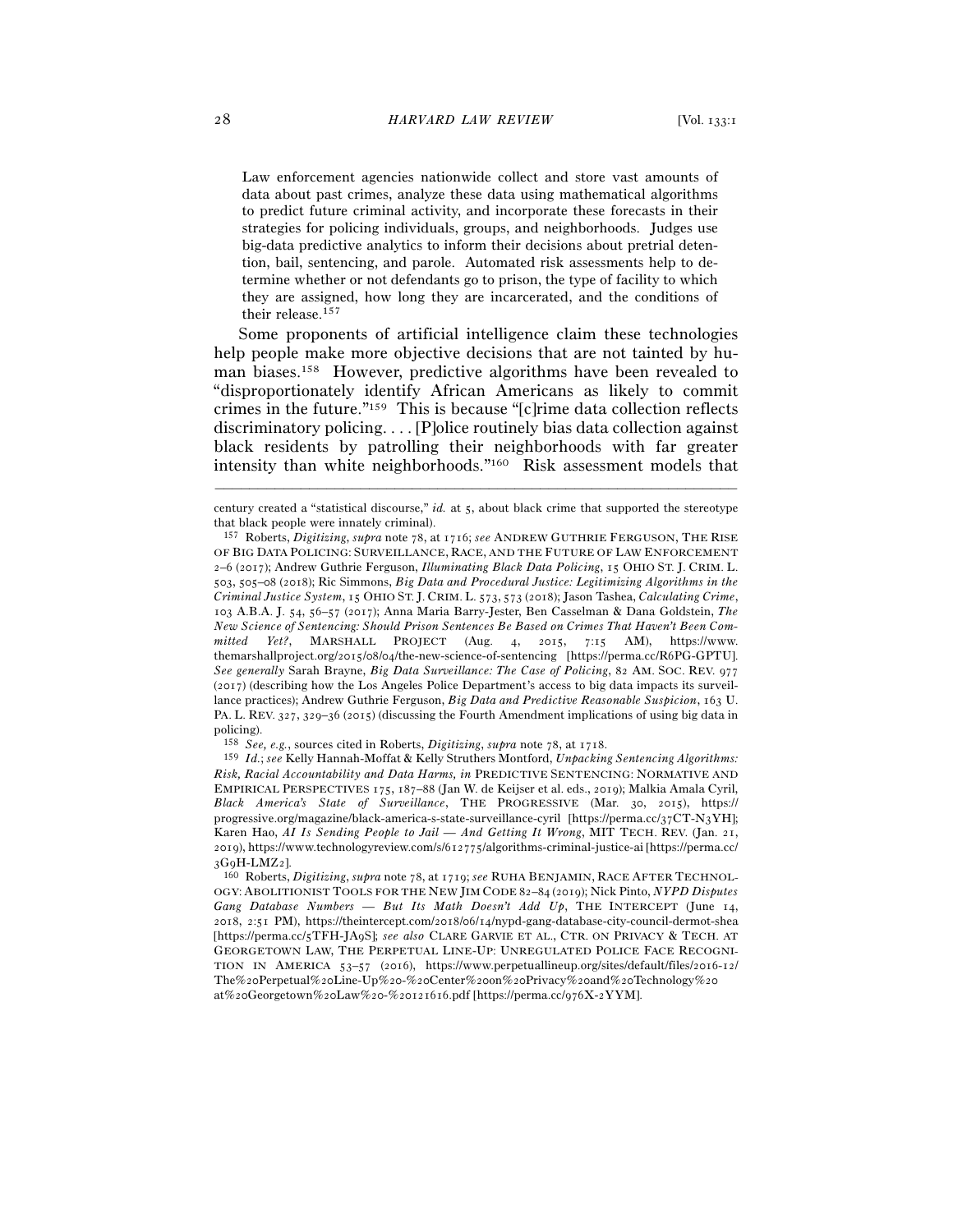import institutionally biased data become a "self-fulfilling feedback loop" where the prediction ensures future detection.<sup>161</sup> The rise of computerized risk assessments in the carceral punishment system reinforces the detachment of punishment from culpability and furthers the criminalization of whole communities. Computerized predictions identify people for government agencies to regulate from the moment of birth, without any regard to their actual responsibility for causing social harm: police gang databases have included toddlers.162 Thus, the state uses artificial intelligence and predictive technologies to reproduce existing inequalities while creating new modes of carceral control and foreclosing imagination of a more democratic future.<sup>163</sup>

*(b) Prisons. —* During the slavery era, prison populations were composed almost exclusively of white people.164 When slavery was abolished, the demographics of prisons shifted dramatically.165 Southern law enforcement began to charge formerly enslaved African Americans with crimes and incarcerate them in growing numbers.166 Imprisonment and the convict leasing system maintained black people's status as a disenfranchised and involuntary labor force for whites.167 In its 1871 decision

–––––––––––––––––––––––––––––––––––––––––––––––––––––––––––––

<sup>163</sup> *See* BENJAMIN, RACE AFTER TECHNOLOGY, *supra* note 160; CAPTIVATING TECHNOL-OGY, *supra* note 103; Roberts, *Digitizing*, *supra* note 78, at 1699, 1712–13. *See generally* MAYA SCHENWAR & VICTORIA LAW, PRISON BY ANY OTHER NAME: THE HARMFUL CONSE-QUENCES OF POPULAR REFORMS (forthcoming July 2020) (discussing data-driven and electronic forms of state control and surveillance that are characterized as progressive alternatives).

<sup>164</sup> Roberts, *Constructing*, *supra* note 98, at <sup>268</sup>. 165 *Id.*

OF BLACK AMERICANS FROM THE CIVIL WAR TO WORLD WAR II 5–6 (2009) (offering a history of convict leasing and "the centrality of its role in the web of restrictions put in place to suppress black citizenship"); *id.* at 9 ("By 1900, the South's judicial system had been wholly reconfigured to make one of its primary purposes the coercion of African Americans to comply with the social customs and labor demands of whites."); SARAH HALEY, NO MERCY HERE: GENDER, PUNISH-MENT, AND THE MAKING OF JIM CROW MODERNITY 58–118 (2016) (comparing the experience of black females in the southern prison-labor system to the experience of slavery); TALITHA L. LEFLOURIA, CHAINED IN SILENCE: BLACK WOMEN AND CONVICT LABOR IN THE NEW

<sup>161</sup> Ferguson, *Illuminating Black Data Policing*, *supra* note 157, at 516; *see also* CATHY O'NEIL, WEAPONS OF MATH DESTRUCTION 27 (2016); William S. Isaac, *Hope, Hype, and Fear: The Promise and Potential Pitfalls of Artificial Intelligence in Criminal Justice*, 15 OHIO ST. J. CRIM. L. 543, 550–51 (2018) (describing a study finding a "dramatic increase in the predicted odds of targeting" areas already believed by law enforcement to be "high in crime," *id.* at <sup>550</sup>). 162 *Beware of Gangster Babies: Calif. Database Slammed*, CBS NEWS (Aug. 15, 2016, 9:31 AM),

https://www.cbsnews.com/news/calgang-california-gang-database-slammed-listing-babies-privacyconcerns [https://perma.cc/XT9L-9EVP]; *see also* HINTON, *supra* note 52, at 218–49 (describing federal juvenile delinquency policies during the 1970s that regulated black children based on predictions that they would commit future crimes).

<sup>166</sup> *See* JEFF MANZA & CHRISTOPHER UGGEN, LOCKED OUT: FELON DISENFRANCHISE-MENT AND AMERICAN DEMOCRACY 57 (2006) ("In Alabama, for example, nonwhites made up just 2 percent of the prison population in 1850, but 74 percent by 1870."); *see also* Angela Behrens et al., *Ballot Manipulation and the "Menace of Negro Domination": Racial Threat and Felon Disenfranchisement in the United States,* 1850*–*2002, 109 AM. J. SOC. 559, 560 (2003) (drawing connections between race, criminal punishment, and felon disenfranchisement laws in U.S. history). 167 *See* DOUGLAS A. BLACKMON, SLAVERY BY ANOTHER NAME: THE RE-ENSLAVEMENT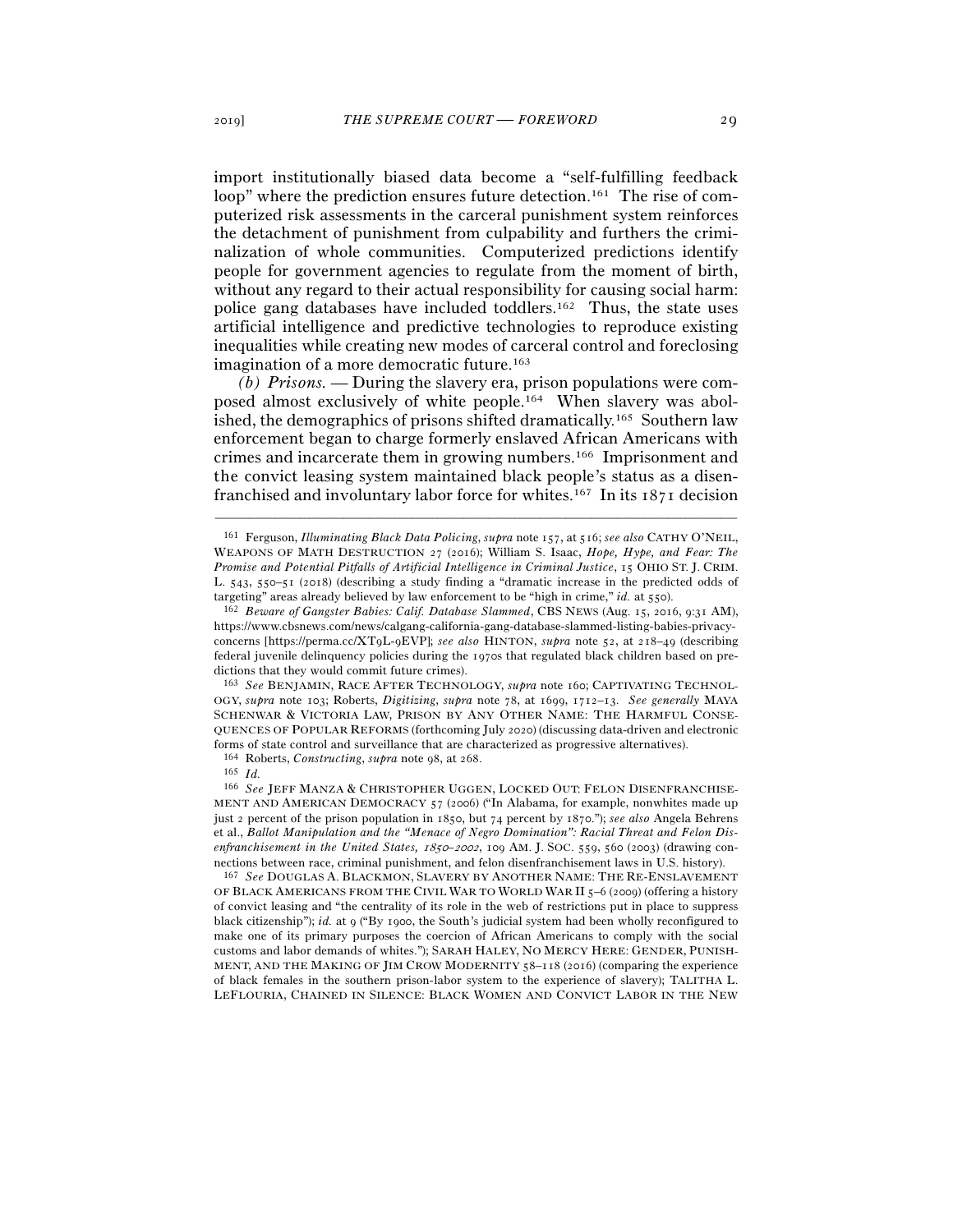*Ruffin v. Commonwealth*, 168 the Virginia Supreme Court of Appeals affirmed the similar status of slave and prisoner when it ruled that an incarcerated convict was "for the time being the slave of the State. He is civiliter mortuus; and his estate, if he has any, is administered like that of a dead man."169 Likewise, black people convicted of petty offenses were "sold as punishment for crime" at public auctions as if they were still enslaved.170

A key assertion of prison abolition theory is that criminalization of black people following Emancipation served to maintain the racial capitalist system that had been built on slavery.171 In an interview published in 2005, Professor Angela Y. Davis explained her ideas on the link between slavery and prison abolition:

Now I am trying to think about the ways that the prison reproduces forms of racism based on the traces of slavery that can still be discovered within the contemporary criminal justice system. There is, I believe, a clear relationship between the rise of the prison-industrial-complex in the era of global capitalism and the persistence of structures in the punishment system that originated with slavery.172

In other words, the criminalization and imprisonment of black people following the Civil War are a critical link in the historical chain that ties the prison industrial complex to slavery.

Criminal punishment was a chief way the southern states nullified the Reconstruction Amendments, reinstated the white power regime, and made free blacks vulnerable to labor exploitation and disenfranchisement. Following the formal abolition of slavery, southern states targeted black men, women, and children for imprisonment by passing criminal laws known as Black Codes, modeled after the slave codes, which prohibited their freedom of movement, contract, and family life.173 Between 1865 and 1866, legislatures "enacted harsh vagrancy

SOUTH 61–102 (2015) (same); DAVID M. OSHINSKY, "WORSE THAN SLAVERY": PARCHMAN FARM AND THE ORDEAL OF JIM CROW JUSTICE 31–84 (1996) (describing the rise of prison farms and convict leasing in the post–Civil War South).

<sup>168</sup> <sup>62</sup> Va. (21 Gratt.) 790 (<sup>1871</sup>). 169 *Id.* at <sup>796</sup>. 170 Kamal Ghali, *No Slavery Except as a Punishment for Crime: The Punishment Clause and Sexual Slavery*, 55 UCLA L. REV. 607, 627 & n.123 (<sup>2008</sup>). 171 *See* McLeod, *Grounded Justice*, *supra* note 91, at 1188 ("[C]riminal law enforcement func-

tioned as the primary mechanism for the continued subordination of African Americans for profit [after the Civil War].").<br><sup>172</sup> DAVIS, ABOLITION DEMOCRACY, *supra* note 17, at 35.

<sup>&</sup>lt;sup>173</sup> W.E.B. DU BOIS, BLACK RECONSTRUCTION 166-80 (Atheneum Publishers, Inc. 1976) (1935); FONER, RECONSTRUCTION, *supra* note 41, at 199–203; 1 HERBERT HILL, BLACK LABOR AND THE AMERICAN LEGAL SYSTEM 13–14 (1977); THEODORE BRANTNER WILSON, THE BLACK CODES OF THE SOUTH 61–80 (1965); Bryan Stevenson, *Slavery Gave America a Fear of Black People and a Taste for Violent Punishment. Both Still Define Our Criminal-Justice System.*, N.Y. TIMES MAG. (Aug. 14, 2019), https://nyti.ms/2OQ49ZV [https://perma.cc/SBC6-CME4] [hereinafter Stevenson, *Slavery*].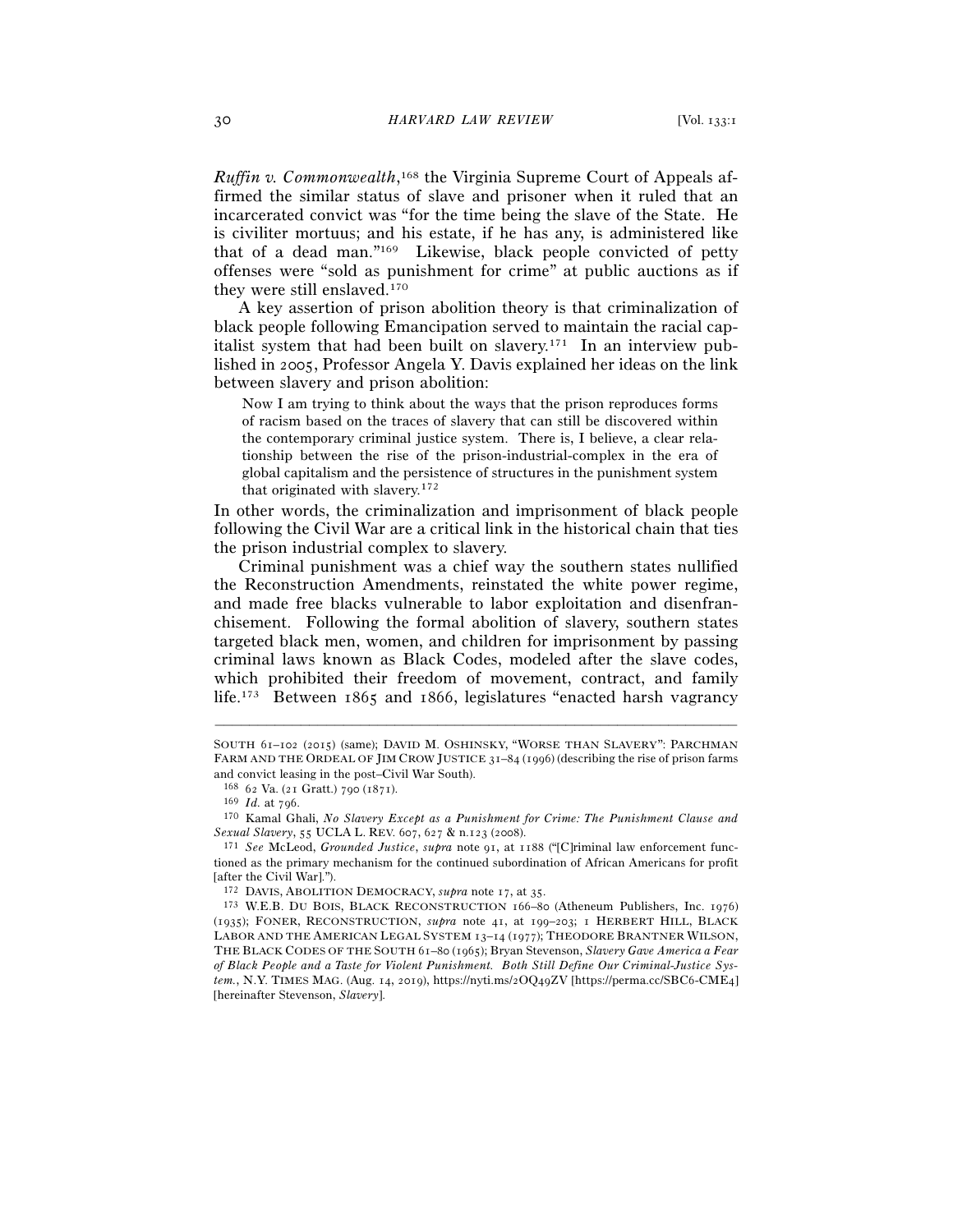laws, apprenticeship laws, criminal penalties for breach of contract, and extreme punishments for blacks, all in an effort to control black labor."174 Black people who were out of work or simply present in public without adequate reason were routinely arrested for vagrancy, giving white officials license to jail them.<sup>175</sup> Blacks were also arrested and given long sentences for petty offenses that whites engaged in without consequence. Writing in 1893, journalist and activist Ida B. Wells gave the example of twelve black men who were imprisoned in South Carolina "on no other finding but a misdemeanor commonly atoned for by a fine of a few dollars, and which thousands of the state's inhabitants [white] are constantly committing with impunity — the carrying of concealed weapons."176

As the Court's *Timbs v. Indiana*<sup>177</sup> decision last Term discussed, Black Codes also employed economic sanctions to consign blacks to a form of debt slavery that coerced them into onerous involuntary labor.178 In the decades after Reconstruction, fines kept many formerly enslaved people in forced servitude to white landowners.179 Activist Mary Church Terrell warned in 1907 that the peonage system kept black people perpetually enslaved. "[T]here are scores, hundreds perhaps, of coloured men in the South to-day who are vainly trying to repay fines and sentences imposed upon them five, six, or even ten years ago," she

<sup>174</sup> Pamela Brandwein, *Slavery as an Interpretive Issue in the Reconstruction Congresses*, 34 LAW & SOC'Y REV. 315, 324 (2000); *see also* Michele Goodwin, *The Thirteenth Amendment: Modern Slavery, Capitalism, and Mass Incarceration*, 104 CORNELL L. REV. 899, 933–52 (2019) [hereinafter Goodwin, *Thirteenth Amendment*] (describing Black Codes, convict leasing, debt peonage, and apprenticeship, "which entrapped the newly emancipated and freed Blacks into unpaid labor and incarceration," *id.* at 933).<br><sup>175</sup> BLACKMON, *supra* note 167, at 1; DENNIS CHILDS, SLAVES OF THE STATE: BLACK IN-

CARCERATION FROM THE CHAIN GANG TO THE PENITENTIARY 63 (2015); MARY ELLEN CURTIN, BLACK PRISONERS AND THEIR WORLD, ALABAMA, 1865–1900, at 45–46 (2000); HALEY, *supra* note 167, at 30; LEFLOURIA, *supra* note 167, at 58–59; ALEX LICHTENSTEIN, TWICE THE WORK OF FREE LABOR: THE POLITICAL ECONOMY OF CONVICT LABOR IN THE NEW SOUTH 169 (1996).<br><sup>176</sup> Ida B. Wells, *The Convict Lease System, in* THE REASON WHY THE COLORED AMERICAN

IS NOT IN THE WORLD'S COLUMBIAN EXPOSITION: THE AFRO-AMERICAN'S CONTRIBU-TION TO COLUMBIAN LITERATURE 23, 25 (Robert W. Rydell ed., 1999) (alteration in original) (quoting George W. Cable, THE SILENT SOUTH, TOGETHER WITH THE FREEDMAN'S CASE IN EQUITY AND THE CONVICT LEASE SYSTEM 152 (New York, Charles Scribner's Sons 1885)).<br>  $177$  139 S. Ct. 682 (2019).<br>  $178$  See id. at 688–89.<br>  $179$  See id.; see also JACQUELINE JONES, THE DISPOSSESSED: AMERICA'S UNDERCLASSE

FROM THE CIVIL WAR TO THE PRESENT 107 (1992) (estimating "as many as one-third of all [sharecroppers] in Alabama, Mississippi, and Georgia were being held against their will in 1900"); JAY R. MANDLE, NOT SLAVE, NOT FREE: THE AFRICAN AMERICAN ECONOMIC EXPERI-ENCE SINCE THE CIVIL WAR 21–23 (1992) (describing the exploitative system of sharecropping).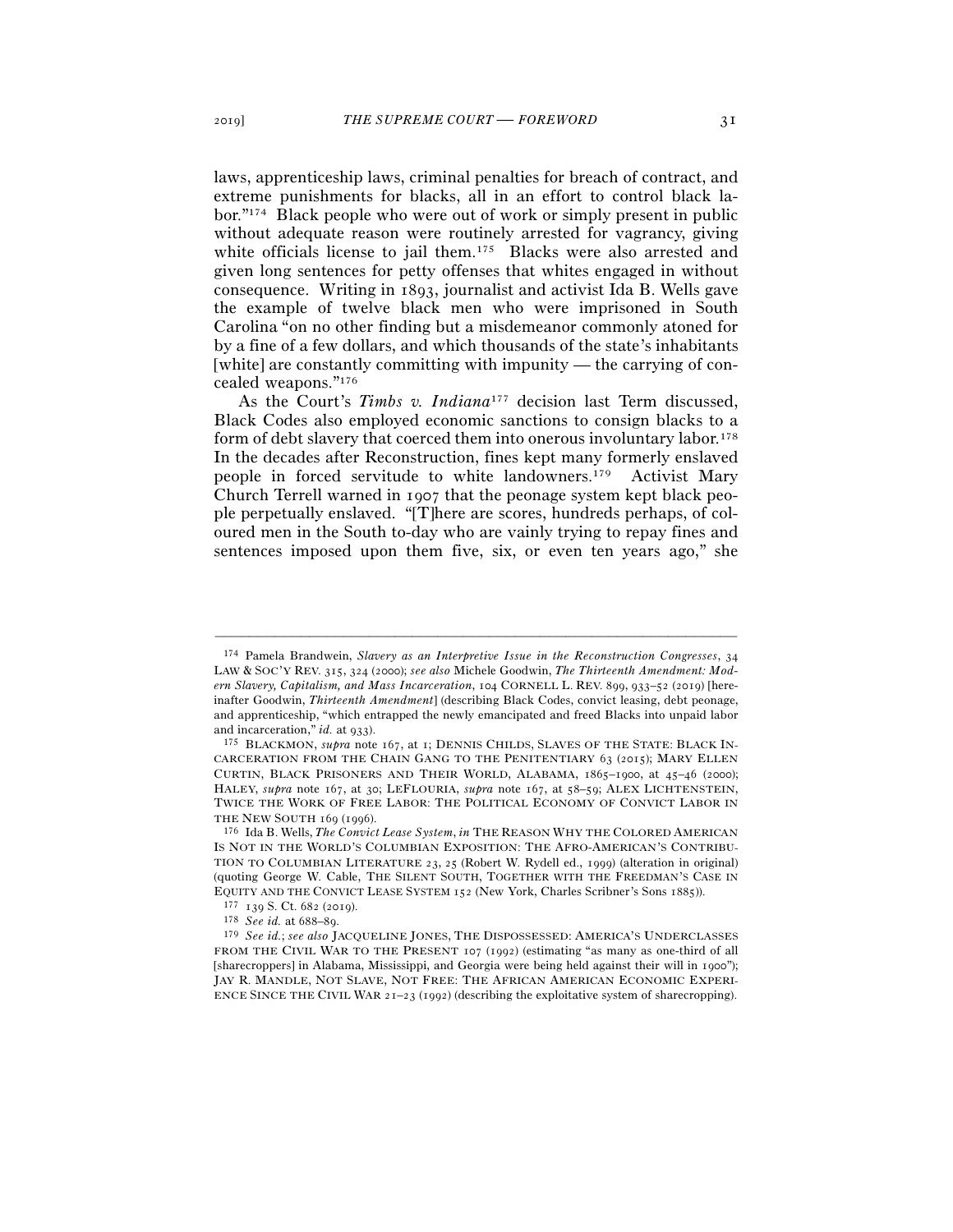wrote.180 By compelling emancipated blacks to work for whites in payment of debts on threat of incarceration, the law substituted the unconstitutional system of chattel slavery with a legal system of peonage.<sup>181</sup>

Also adjoined to these forms of legally enforced servitude was the practice of systematically forcing black prisoners to toil on chain gangs and leasing black convicts as labor to planters and companies. By making free black people criminals, white authorities could compel them to work against their will in a system that not only constituted "slavery by another name,"182 but also was so violent that it was "worse than slavery."183 Between 1865 and 1880, every former Confederate state except Virginia established a system of leasing large numbers of black prisoners to railroads, coal mines, and other industries that were rebuilding infrastructures devastated by the Civil War.184 Private lessees had complete custody and control of prisoners and were motivated to maximize their profits by extracting as much labor as possible with little incentive to preserve prisoners' welfare or lives.185 The result was rampant punishment, torture, and killing of prisoners with complete impunity.186

State exploitation of prison labor reinforced a gendered and sexualized form of white domination of black women.187 Black women were not protected by Victorian norms of femininity, which shielded most white women from the degradation of carceral violence and forced labor.188 To the contrary, black women were far more likely than white women to be arrested for violating racialized gender standards by engaging in behavior deemed to be masculine, like public quarreling.189 The wildly disparate treatment of white women and black women arrested for similar crimes is mind-boggling: for example, "[b]etween 1908 and 1938, only four white women were ever sentenced to the chain gang in Georgia, compared with almost two thousand Black women."190

<sup>180</sup> Brief for Petitioners at 29, *Timbs*, 139 S. Ct. 682 (No. 17-1091) (quoting Mary Church Terrell, *Peonage in the United States: The Convict Lease System and the Chain Gangs*, 62 NINETEENTH CENTURY & AFTER 306, 313 (1907)).

<sup>&</sup>lt;sup>181</sup> See Tobias Barrington Wolff, *The Thirteenth Amendment and Slavery in the Global Economy*, 102 COLUM. L. REV. 973, 981 (2002).<br><sup>182</sup> See BLACKMON, supra note 167 (naming convict leasing as "slavery by another name").<br><sup>183</sup> See OSHINSKY, supra note 167, at 55–84; see also MATTHEW J. MANCINI, ONE DIES, GET

ANOTHER: CONVICT LEASING IN THE AMERICAN SOUTH, 1866–1928, at 22 (1996).<br>
<sup>184</sup> *See* Howe, *supra* note 117, at 1009–10.<br>
<sup>185</sup> *See* OSHINSKY, *supra* note 167, at 56–60.<br>
<sup>186</sup> BLACKMON, *supra* note 167, at 70–71.<br>
<sup>1</sup>

*ishing Pregnancy: Race, Incarceration, and the Shackling of Pregnant Prisoners*, 100 CALIF. L. REV. 1239, 1258–69 (<sup>2012</sup>). 188 *See* HALEY, *supra* note 167, at 75; LEFLOURIA, *supra* note 167, at 126–27; Ocen, *supra* note

<sup>187</sup>, at <sup>1262</sup>. 189 *See* HALEY, *supra* note 167, at 29–30; Ocen, *supra* note 187, at <sup>1262</sup>. 190 Ocen, *supra* note 187, at 1262.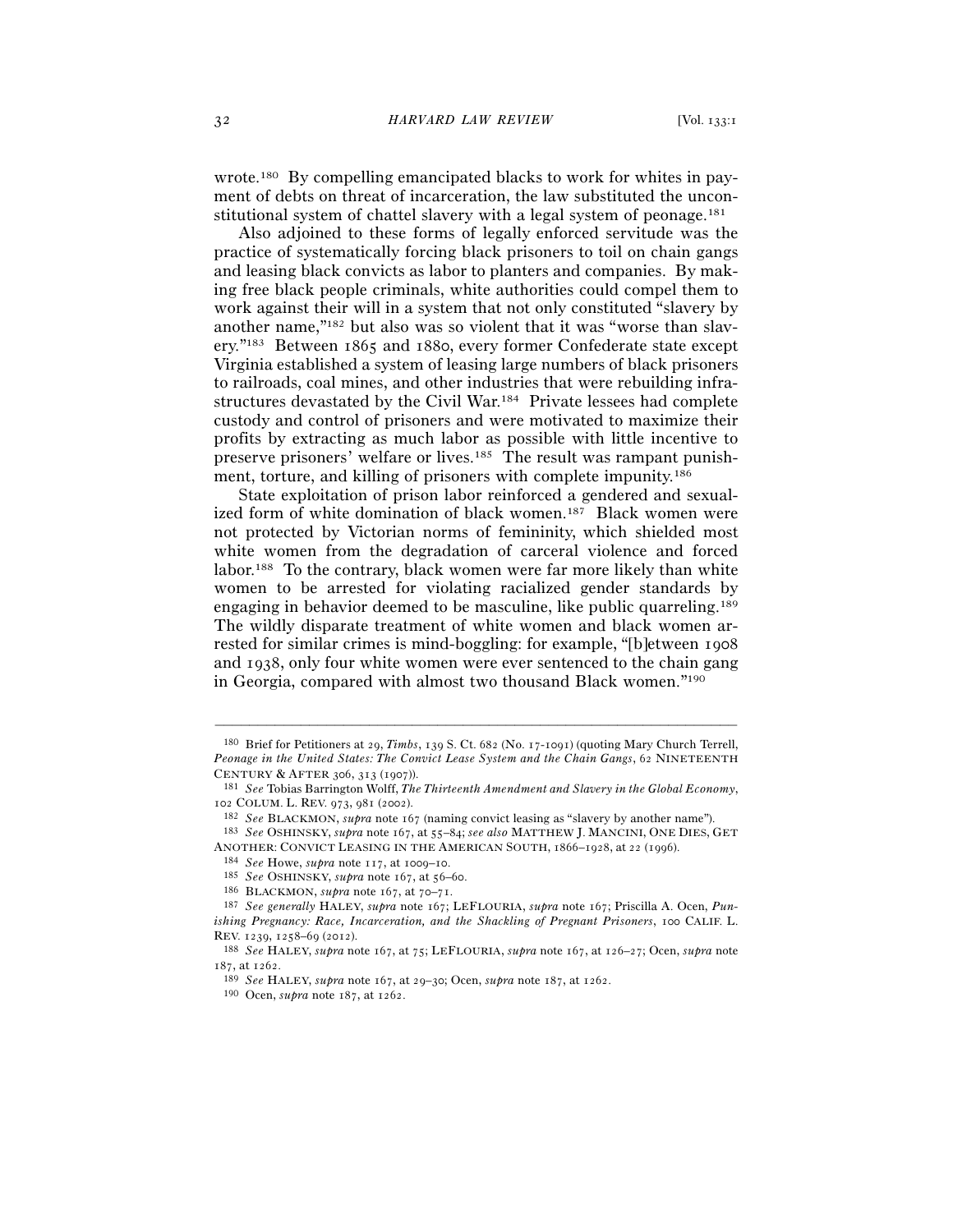Recent investigations by Professors Sarah Haley and Talitha LeFlouria provide critical documentation of the previously unacknowledged extent of black women's involvement in convict leasing, chain gangs, and forced domestic labor, dramatically expanding our understanding of antiblack violence and carceral control during the Jim Crow era.191 Haley frames the common practice of chain-gang overseers whipping black female convict laborers as "sexualized gender- and racespecific rituals of violence mark[ing] the convict camp as a pornographic site" and producing a spectacle of gendered racial terror.192 Newspapers also routinely vilified black women accused of crimes.193 Black women resisted in multiple ways, including as organized club women, blues lyricists, and incarcerated petitioners and saboteurs.194 Violence against enslaved and incarcerated black women was essential to preserving the racial capitalist state.195 This state, in turn, constructed an ideology of black female depravity and deviance,<sup>196</sup> which undergirds black women's higher rates of incarceration to this day.197

I have emphasized how during the slavery and Jim Crow eras, state agents meted out punishment to black people without regard to their guilt or innocence. Criminalizing black people entailed both defining crimes so as to make black people's harmless, everyday activities legally punishable and punishing black people regardless of their culpability for

<sup>191</sup> HALEY, *supra* note 167; LEFLOURIA, *supra* note 167. For additional historical scholarship on the criminalization of black women and girls, see TERA EVA AGYEPONG, THE CRIMINALI-ZATION OF BLACK CHILDREN: RACE, GENDER, AND DELINQUENCY IN CHICAGO'S JUVE-NILE JUSTICE SYSTEM, 1899–1945 (2018); KALI N. GROSS, COLORED AMAZONS: CRIME, VIOLENCE, AND BLACK WOMEN IN THE CITY OF BROTHERLY LOVE, 1880–1910 (2006); CHERYL D. HICKS, TALK WITH YOU LIKE A WOMAN: AFRICAN AMERICAN WOMEN, JUSTICE, AND REFORM IN NEW YORK, 1890–1935 (2010); and Sowande' Mustakeem, *"Armed with a Knife in Her Bosom": Gender, Violence, and the Carceral Consequences of Rage in the Late*  19*th Century*, 100 J. AFR. AM. HIST. 385 (2015).<br><sup>192</sup> HALEY, *supra* note 167, at 91.<br><sup>193</sup> *Id.* at 27.<br><sup>194</sup> *Id.* at 122 (describing activism by the National Association of Colored Women); *id.* at

<sup>204</sup>–05, <sup>214</sup>. 195 *Id.* at 3 ("State violence alongside gendered forms of labor exploitation made the New South

possible, not as a departure from the Old, but as a reworking and extension of previous structures of captivity and abjection through gendered capitalism."); ROBERTS, KILLING THE BLACK BODY, *supra* note 77, at 22–55 (describing how the reproductive capacity of enslaved women was exploited to preserve and expand the slave state).

<sup>196</sup> *See* HALEY, *supra* note 167, at 3; ROBERTS, KILLING THE BLACK BODY, *supra* note 77, at

<sup>10</sup>–<sup>12</sup>. 197 *See* RITCHIE, *supra* note 103, at 43–44; Kimberlé W. Crenshaw, *From Private Violence to Mass Incarceration: Thinking Intersectionally About Women, Race, and Social Control*, 58 UCLA L. REV. 1418, 1427 (2012) (exploring the "structural and institutional intersections that contribute to the risk and consequence of punishment for women of color [and the] discursive intersections that effectively marginalize, if not wholly erase, the significance of their vulnerability"); Roberts, *Prison, Foster Care*, *supra* note 58, at 1491–93 (offering an intersectional analysis of the punishment of black mothers in the prison and foster care systems).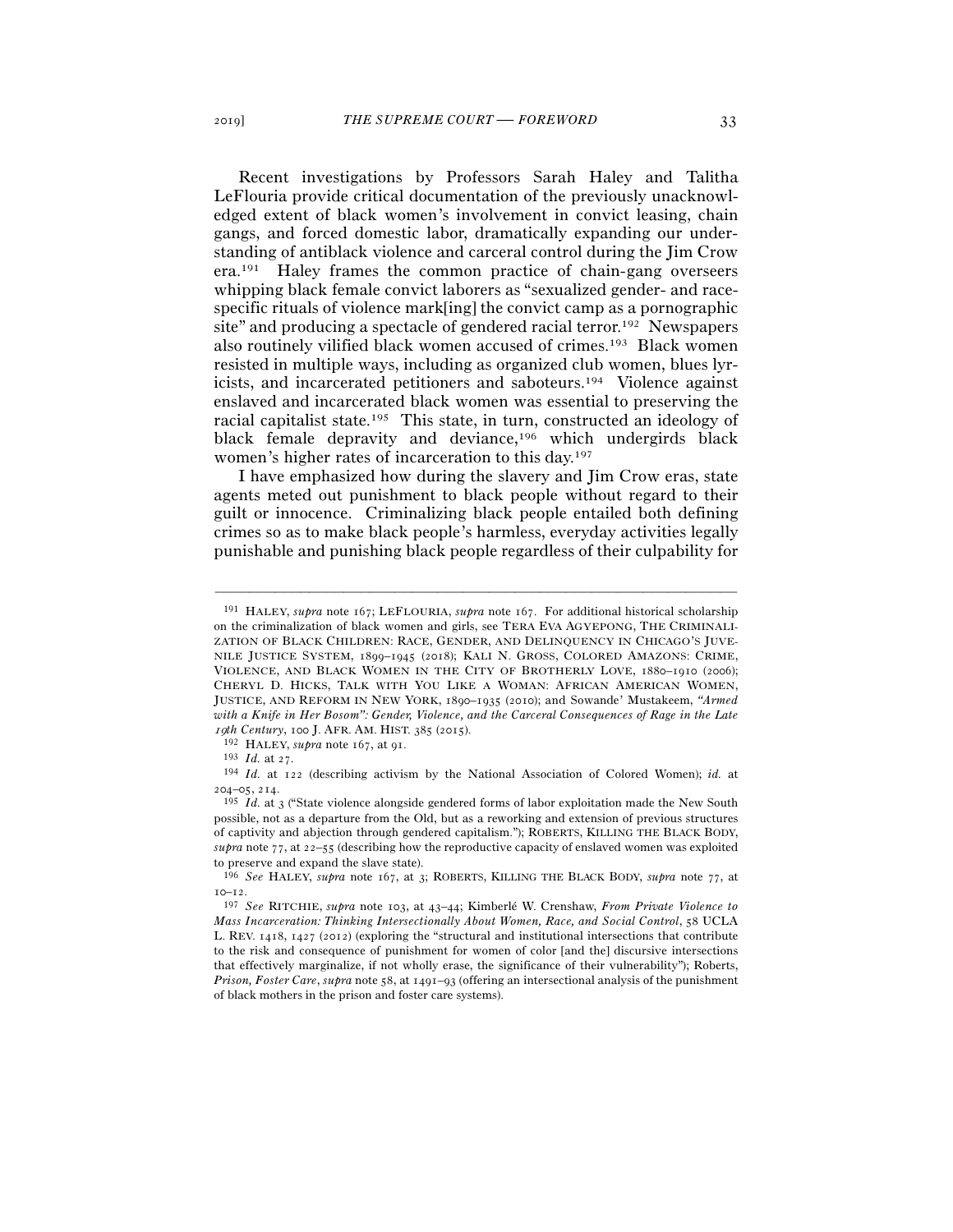crimes. Thus, for more than a century, vague vagrancy and antiloitering ordinances have given police officers license to arrest black people for standing in public streets — with no attention to whether or not their presence caused any harm to anyone.198 The purpose of carceral punishment was to maintain a racial capitalist order rather than to redress social harms — not to give black people what they deserved, but to keep them in their place. Today, the state still aims to control populations rather than judge individual guilt or innocence, to "manage social inequalities" rather than remedy them.199 A large body of social science literature explains criminal punishment as a form of social control of marginalized people.200 Professor Issa Kohler-Hausmann, for example, argues that New York City criminal courts that handle misdemeanors "have largely abandoned the *adjudicative* model of criminal law administration — concerned with deciding guilt and punishment in specific cases" — and instead follow a "*managerial* model — concerned with managing people through engagement with the criminal justice system over time."201 By marking people for involvement in "misdemeanorland," forcing them to engage in burdensome procedural hassles, and requiring them to engage in disciplinary activities, $202$  this gargantuan branch of the criminal punishment system exerts social control over the city's black communities, with no real regard for residents' culpability for crime.

The explosion in imprisonment of African Americans at the end of the twentieth century represents the continuation of trends that originated even before the century's start. In describing the rise of convict leasing, W.E.B. Du Bois notes a fundamental feature of post-slavery carceral punishment: the disconnect between the rise of prisons and crime rates. "The whole criminal system came to be used as a method of keeping Negroes at work and intimidating them," Du Bois writes in *Black Reconstruction*. 203 "Consequently there began to be a demand of jails and penitentiaries beyond the natural demand due to the rise in

<sup>198</sup> Roberts, *Race, Vagueness*, *supra* note 76, at 788. This is not to say that prison abolition applies only to innocent or nonviolent people; prison abolitionists aim to end all incarceration and to create a society where no one is imprisoned.

<sup>&</sup>lt;sup>199</sup> Roberts, *Digitizing*, *supra* note 78, at 1712.<br><sup>200</sup> *See, e.g.*, BERNARD E. HARCOURT, ILLUSION OF ORDER: THE FALSE PROMISE OF BRO-KEN WINDOWS POLICING 23-55 (2001); MARC NEOCLEOUS, THE FABRICATION OF SOCIAL ORDER: A CRITICAL THEORY OF POLICE POWER 92–115 (2000); WACQUANT, PUNISHING THE POOR, *supra* note 65, at xix; Christian Parenti, *Crime as Social Control*, 27 SOC. JUST., Fall <sup>2000</sup>, at <sup>43</sup>. 201 ISSA KOHLER-HAUSMANN, MISDEMEANORLAND: CRIMINAL COURTS AND SOCIAL

CONTROL IN AN AGE OF BROKEN WINDOWS POLICING <sup>4</sup> (<sup>2018</sup>). 202 *See id.* at 3–5; *id.* at 10 (laying out the concepts of "marking," "procedural hassle," and "performance" embodied in misdemeanor management).

<sup>203</sup> DU BOIS, *supra* note 173, at 506.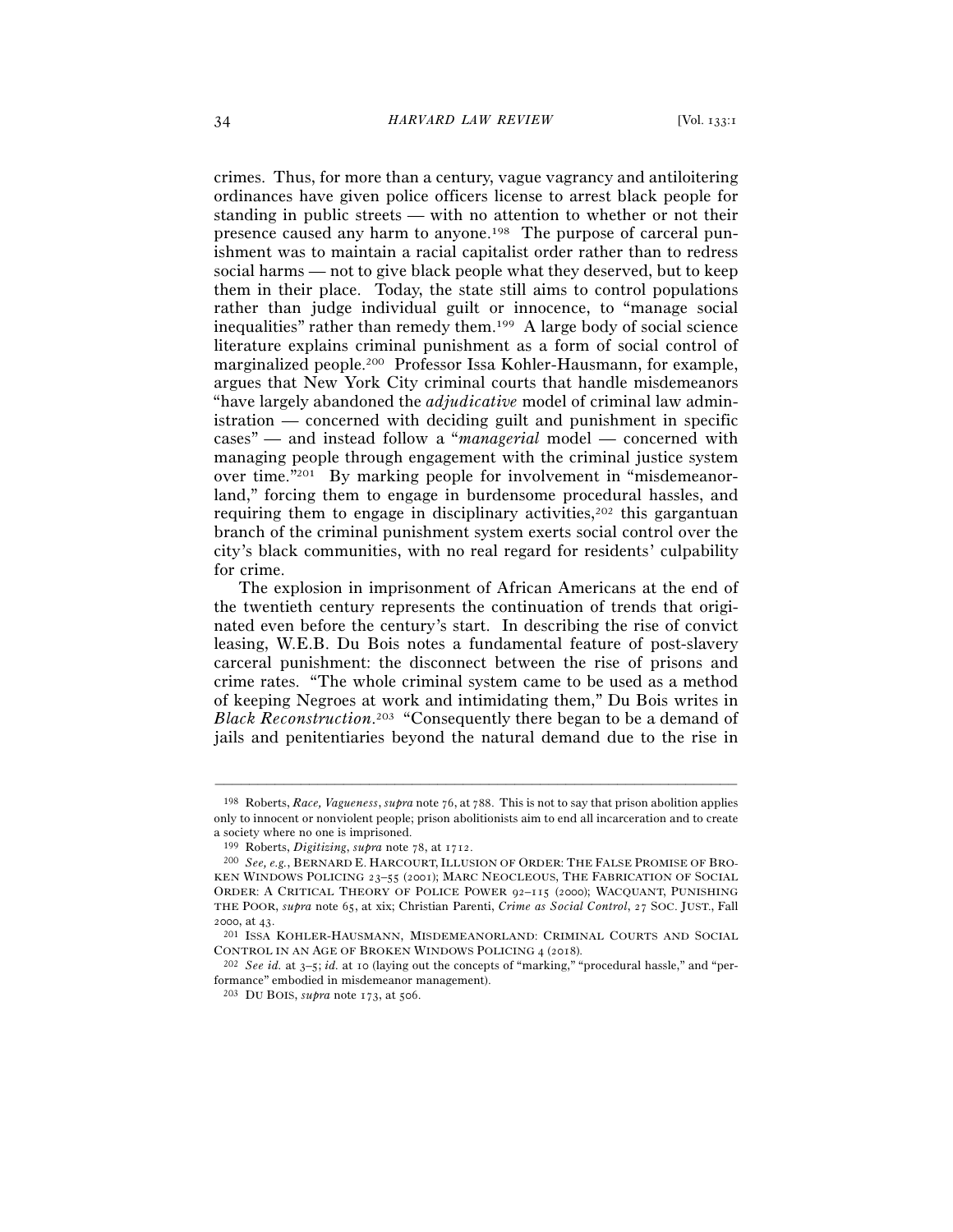crime."204 In a complement to Du Bois's observations about the economic motivations for incarcerating black people, Professor Alex Lichtenstein argues that social and political forces also produce higher incarceration rates:

Stable incarceration rates appear in periods of white racial hegemony and a stable racial order, such as that secured by slavery in the first half of the 19th century or Jim Crow during the first half of the 20th. Correspondingly, sudden rises in incarceration, especially of minorities, tend to appear one generation after this racial hegemony has been cracked, as in the first and second Reconstructions of emancipation and civil rights.<sup>205</sup>

Thus, the skyrocketing prison population in the second half of the twentieth century cannot be explained solely as a response to increases in crime.206 Prison expansion instead reflects a response to the needs of rising neoliberal racial capitalism that addresses growing socioeconomic inequality with punitive measures.207

The disconnect between social harm and carceral punishment is evident not only in state regulation of marginalized people but also in the immunity granted to state agents who commit social harms.<sup>208</sup> For reasons both legal and political, police,<sup>209</sup>

<sup>204</sup> *Id.*

<sup>205</sup> Alex Lichtenstein, *The Private and the Public in Penal History: A Commentary on Zimring and Tonry*, *in* MASS IMPRISONMENT: SOCIAL CAUSES AND CONSEQUENCES 171, 176 (David Garland ed., 2001).<br><sup>206</sup> *See, e.g.*, HINTON, *supra* note 52, at 175 (noting that prison expansion and incarceration rates

in the 1970s had "little relationship to actual crime rates" and instead "correlated directly to the number of black residents and the extent of socioeconomic inequality within a given state"); MURAKAWA, *supra* note 52, at 2–4; THE GROWTH OF INCARCERATION, *supra* note 54, at 104– 29 (finding that "[t]he policies and practices that gave rise to unprecedented high rates of incarceration were the result of a variety of converging historical, social, economic, and political forces," *id.*

at <sup>128</sup>). 207 *See, e.g.*, GILMORE, GOLDEN GULAG, *supra* note 17; Berger, *How Prisons Serve Capitalism*, supra note 60; Prisons and Class Warfare, supra note 60.<br><sup>208</sup> See McLeod, Envisioning Abolition Democracy, supra note 30, at 1638–41.<br><sup>209</sup> See Monu Bedi, Toward a Uniform Code of Police Justice, 2016 U. CHI. LEGAL F. 13,

<sup>(</sup>observing that, although "[b]y and large, police officers and [civilians] are subject to the same criminal laws," *id.* at 24, states have modified those laws to accommodate police officers' duties using "very general language," which "leaves prosecutors with significant discretion," *id.* at 26); Mitchell F. Crusto, *Right to Life: Interest-Convergence Policing*, 71 RUTGERS U.L. REV. 63, 73 (2018) ("Currently, the legal standard for prosecuting police officers' use of lethal force gives great latitude to police officers to do their jobs, providing them with broad immunity."); McLeod, *Envisioning Abolition Democracy*, *supra* note 30, at 1639–41 (arguing that the "close ties" between police and prosecutors, *id.* at 1639, and the "many forms of excessive force deployed by police" that "the law itself countenances," *id.* at 1640, among other factors, lead to inadequate prosecution of police who act criminally). The doctrine of qualified immunity, meanwhile, protects officers from civil liability. *See, e.g.*, Kisela v. Hughes, 138 S. Ct. 1148, 1152–54 (2018) (declining, on qualified immunity grounds, even to assess whether a police officer acted reasonably in shooting a woman who had behaved erratically and was holding a knife and instead concluding that the use of force did not violate any clearly established right).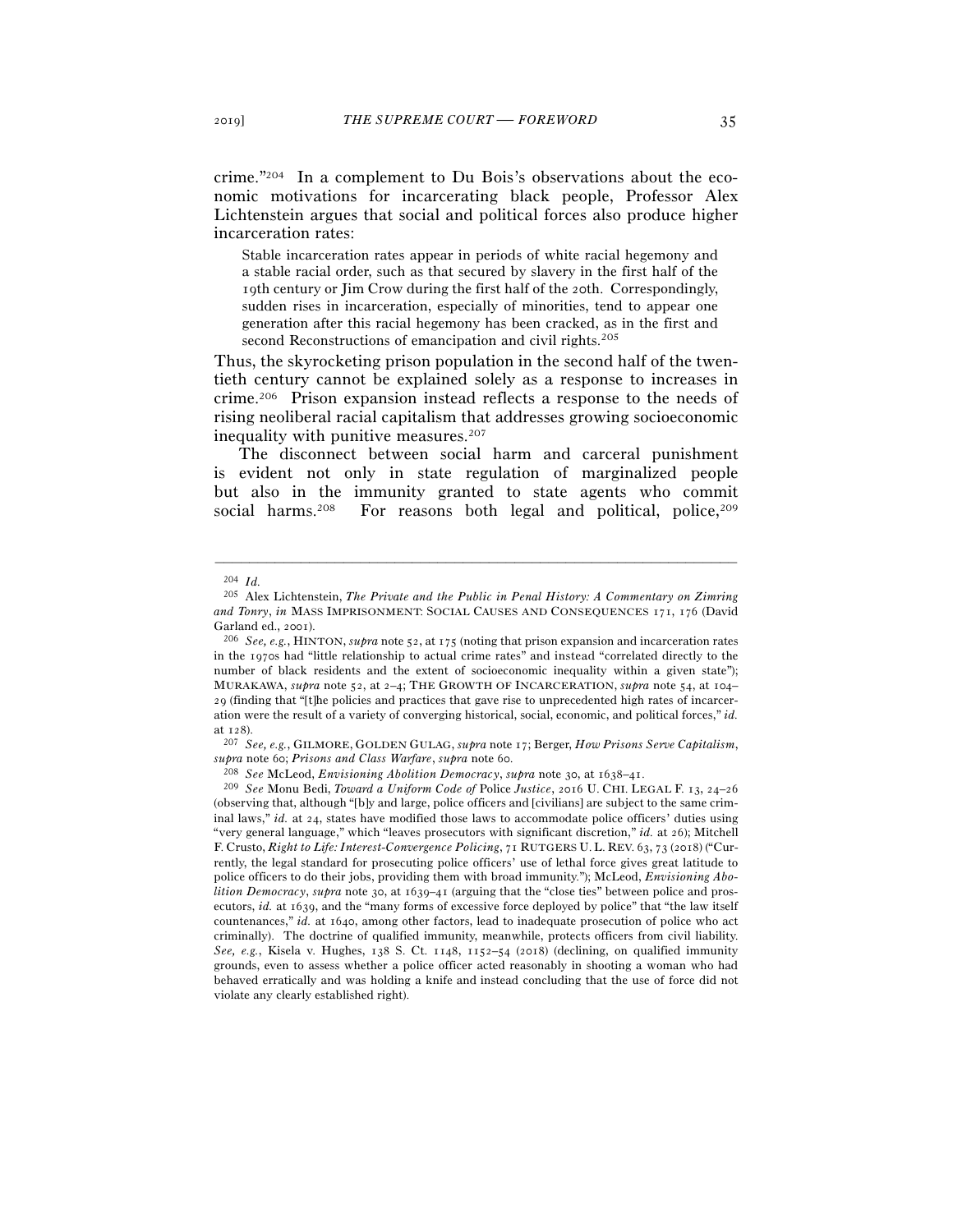prosecutors, $2^{10}$  and corporate executives $2^{11}$  generally avoid criminal liability even for inflicting serious harm. As I have explored previously, "[c]urrent legal doctrine condones police violence and makes individual acts of abuse — even homicides — appear isolated, aberrational, and acceptable rather than part of a systematic pattern of official violence."212 Prosecutors who have used unconstitutional methods for obtaining wrongful convictions have not been criminally prosecuted themselves.213 Few corporate executives have been charged with crimes for actions that caused billions of dollars in losses during the financial crisis of 2008. 214 Moreover, government officials responsible for devastating

–––––––––––––––––––––––––––––––––––––––––––––––––––––––––––––

*From Stopping Black People*]; *see also supra* note <sup>209</sup>and accompanying text. 213 *See* ANGELA J. DAVIS, ARBITRARY JUSTICE: THE POWER OF THE AMERICAN PROSE-CUTOR <sup>4</sup>–5 (<sup>2007</sup>). 214 William D. Cohan, *A Clue to the Scarcity of Financial Crisis Prosecutions*, N.Y. TIMES (July

21, 2016), https://nyti.ms/2adauJG [https://perma.cc/57ZX-6SFU] (describing the "few attempts" to prosecute Wall Street executives for activities related to the crisis); Cohan, *supra* note 211; Chris Isidore, 35 *Bankers Were Sent to Prison for Financial Crisis Crimes*, CNN (Apr. 28, 2016, 6:53 AM), https://money.cnn.com/2016/04/28/news/companies/bankers-prison/index.html [https://perma.

<sup>210</sup> *See* Margaret Z. Johns, *Reconsidering Absolute Prosecutorial Immunity*, 2005 B.Y.U. L. REV. 53, 71 ("[R]esearch discloses only one conviction of a prosecutor [ever under the relevant federal civil rights statute]."); Bidish Sarma, *Using Deterrence Theory to Promote Prosecutorial Accountability*, 21 LEWIS & CLARK L. REV. 573, 585 (2017) ("Criminal liability has not proven to be a meaningful mode of prosecutorial accountability in fact."); *see also* Frederic Block, *Let's Put an End to Prosecutorial Immunity*, MARSHALL PROJECT (Mar. 13, 2018, 10:00 PM), https://www. themarshallproject.org/2018/03/13/let-s-put-an-end-to-prosecutorial-immunity [https://perma.cc/ JA3F-X3RW] ("Because of the present status of the law, the prosecutors responsible for [employing improper methods, such as withholding evidence or using false testimony, to obtain] the wrongful convictions [of over twenty individuals] have neither been held criminally nor civilly responsible for their shameful conduct."). The Supreme Court has also held that a prosecutor, when acting within his duties pursuing criminal prosecution, is immune from suit under § 1983. *See* Imbler v. Pachtman, 424 U.S. 409, 410, 427 (<sup>1976</sup>). 211 *See* Peter J. Henning, *Why It Is Getting Harder to Prosecute Executives for Corporate Mis-*

*conduct*, 41 VT. L. REV. 503, 506–07, 509 (2017) (observing that "prosecuting cases against corporate employees and executives, which has never been easy, is getting harder," *id.* at 507, due to, among other factors, complex corporate structures, "heightened intent requirements in many white-collar offenses," *id.* at 506–07, and courts' receptiveness "to arguments that statutes are being applied too aggressively by prosecutors," *id.* at 509); *see also* William D. Cohan, *How Wall Street's Bankers Stayed Out of Jail*, THE ATLANTIC (Sept. 2015), https://www.theatlantic.com/magazine/ archive/2015/09/how-wall-streets-bankers-stayed-out-of-jail/399368 [https://perma.cc/ANL6-KR5C] (reporting that only one Wall Street executive was incarcerated for his role in the 2008 financial crisis).

<sup>212</sup> Roberts, *Constructing*, *supra* note 98, at 278; *accord* Bandes, *supra* note 132, at 1288–92 (using an instance of police brutality to argue that such behavior is readily concealed because of a "nationwide code of silence" among officers, *id.* at 1291, and because of the targeting of marginalized groups within marginalized neighborhoods, which serves to make "brutality . . . seem unbelievable or aberrant to decisionmakers" coming from better-off neighborhoods that do not suffer the same abuses, *id.* at 1292); Paul Butler, *Stop and Frisk and Torture-Lite: Police Terror of Minority Communities*, 12 OHIO ST. J. CRIM. L. 57, 68 (2014) ("[T]he use of stop and frisk as a mechanism of racial subordination is not an isolated example of overreach by rogue police officers, or even a rogue police force, but is instead a mechanism deeply connected to the history of racial subordination."); Devon W. Carbado, *From Stopping Black People to Killing Black People: The Fourth Amendment Pathways to Police Violence*, 105 CALIF. L. REV. 125, 128–30, 163–64 (2017) [hereinafter Carbado,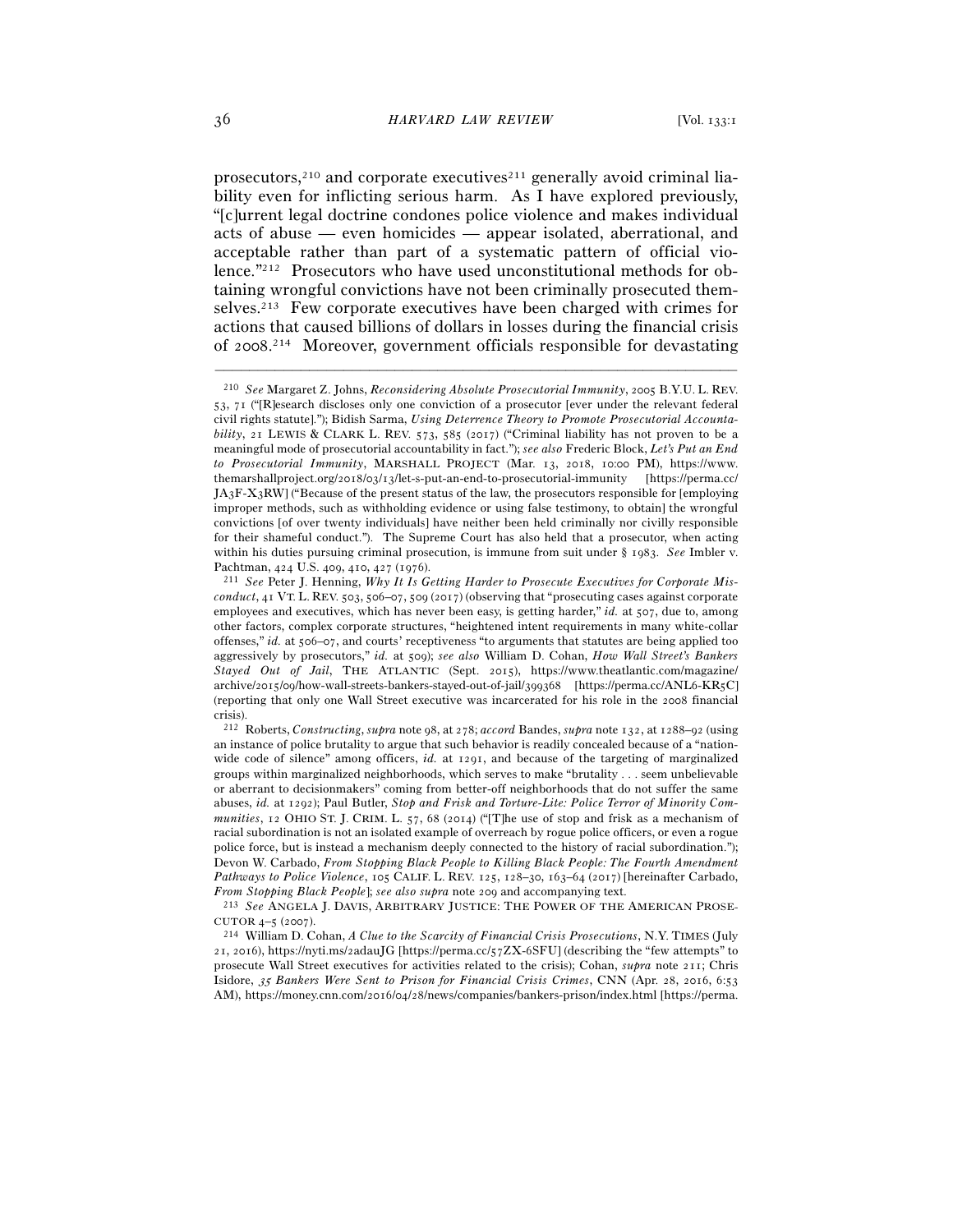environmental harms, such as lead-poisoned water in Flint, Michigan, typically escape criminal prosecution.215 In sum, criminal law treats prisons as essential to prevent or redress crimes committed by economically and racially marginalized people but unnecessary to address even greater social harms inflicted by the wealthy and powerful.

The criminal punishment system extends its subordinating impact beyond prison walls by imposing collateral penalties that deny critical rights and resources to formerly incarcerated people.<sup>216</sup> Felon disenfranchisement laws, for example, restrict incarcerated people's ability to vote during their sentences and after they are released, $217$  and significantly dilute black political power.<sup>218</sup> The stigma of conviction, imposition of fines and fees, and exclusion from public benefits inflict a

*Their Families, and Communities*, *in* THE OXFORD HANDBOOK OF SENTENCING AND COR-RECTIONS 83, 86–89 (Joan Petersilia & Kevin R. Reitz eds., 2012) (exploring various federal and state restrictions on and consequences for offenders, including deportation; limitations on driver's licenses; restrictions on ability to foster or adopt children; and loss of the right to vote, serve on juries, purchase firearms, serve in the military, work in certain professions or community service roles, or receive certain public health or financial benefits); Taja-Nia Y. Henderson, *The Ironic Promise of the Thirteenth Amendment for Offender Anti-Discrimination Law*, 17 LEWIS & CLARK L. REV. 1141, 1154–65 (2013) (discussing the exclusion of offenders from housing and employment markets); *see also National Inventory of Collateral Consequences of Conviction*, COUNCIL OF ST. GOV'TS JUST. CTR., https://niccc.csgjusticecenter.org [https://perma.cc/754F-SQQY] (containing a searchable database of policies relating to collateral consequences of a criminal conviction across the states).

217 Almost all states bar currently incarcerated people from voting, and many extend voting bans beyond a person's release. *See Felon Voting Rights*, NAT'L CONF. ST. LEGISLATURES (Dec. 21, 2018), http://www.ncsl.org/research/elections-and-campaigns/felon-voting-rights.aspx [https://perma.cc/SE<sup>8</sup>Z-XQLE]. 218 *See* MANZA & UGGEN, *supra* note 166, at 79–80, 188–203 (using empirical analysis to show

<sup>–––––––––––––––––––––––––––––––––––––––––––––––––––––––––––––</sup> cc/YNY9-JQ89] (indicating that a total of thirty-five bankers, mostly from smaller institutions, ultimately went to prison due to their roles in the financial crisis). 215 Ed White, *Years After Flint Water Crisis Began, No One Is Behind Bars*, PBS NEWS HOUR

<sup>(</sup>Jan. 18, 2019, 1:57 PM), https://www.pbs.org/newshour/health/years-after-flint-water-crisis-beganno-one-is-behind-bars [https://perma.cc/4ZQZ-27EL] (reporting that "no one is behind bars" as a result of the Flint, Michigan, water crisis, with seven of the fifteen people charged with crimes already having reached plea deals resulting in misdemeanor convictions); *see also* Joe Rubin, Opinion, *Hundreds of Workers Have Lead Poisoning. Why Hasn't Cal/OSHA Stepped In?*, L.A. TIMES (Oct. 14, 2018, 4:05 AM), https://www.latimes.com/opinion/op-ed/la-oe-rubin-lead-cal-osha-20181014-story.html [https://perma.cc/P9QD-AVCD]; Michael Rubinkam, *Pittsburgh Water Authority Charged Criminally over Lead*, AP (Feb. 1, 2019), https://www.apnews. com/93a55929989f4f69b98cf78a007e5b6d [https://perma.cc/8XM4-KNCV] ("No individual employee of the Pittsburgh water authority was charged because state investigators didn't find evidence that anyone intended to hurt customers."); Joe Rubin, *Battery Blood: How California Health Agencies Failed Exide Workers*, CAPITAL & MAIN (Mar. 21, 2018), https://capitalandmain.com/ battery-blood-how-california-health-agencies-failed-exide-workers-0321 [https://perma.cc/88CJ-K<sup>79</sup>S]. 216 *See* Alec Ewald & Christopher Uggen, *The Collateral Effects of Imprisonment on Prisoners,* 

that "felon disenfranchisement affects a far greater proportion of the [black] electorate than of any other group," *id.* at 79, and that disenfranchisement as a whole likely affects election outcomes, to the point that "felon disenfranchisement poses a threat to political equality," *id.* at 203).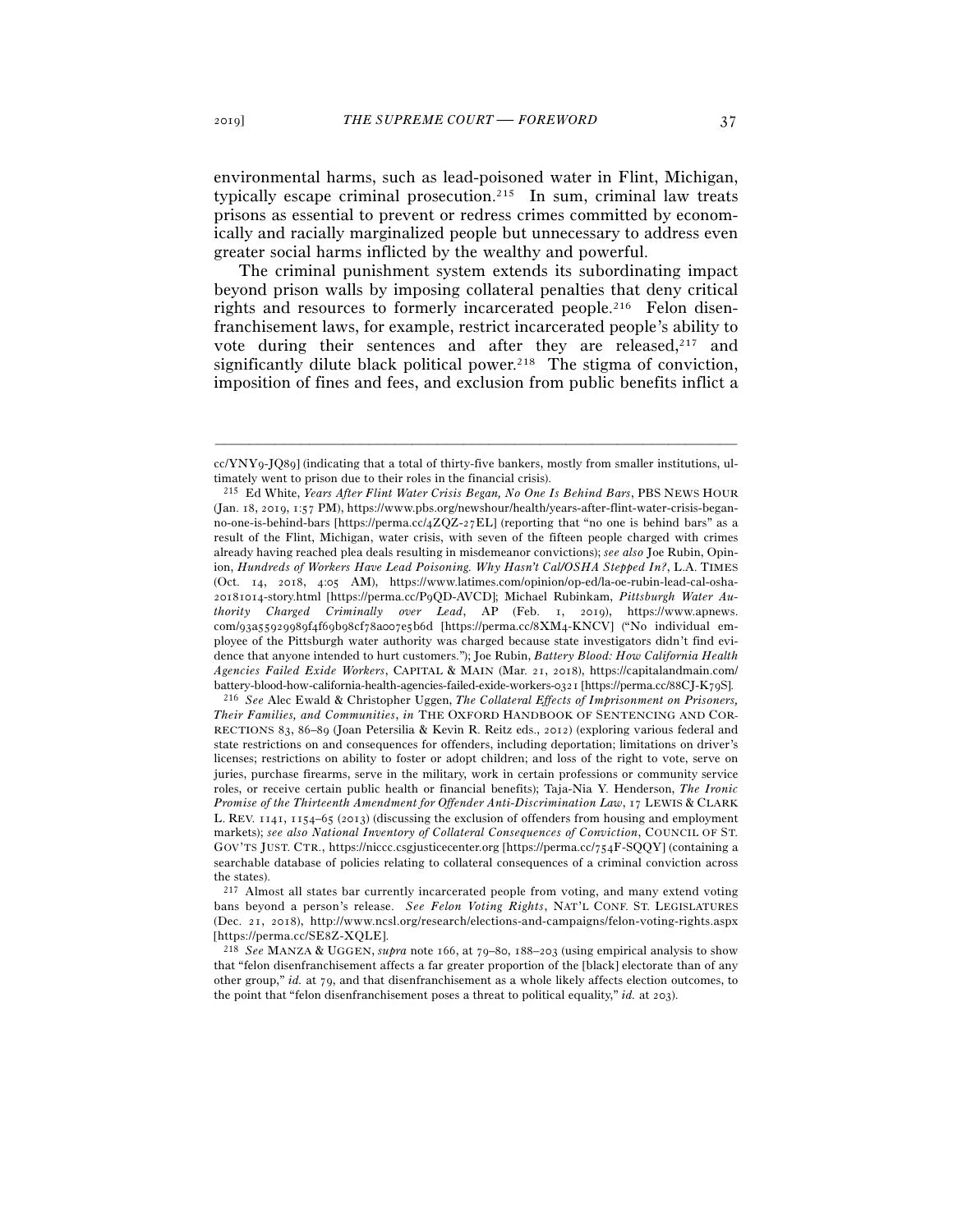nearly insurmountable burden on people caught in the carceral web.<sup>219</sup> The association between slavery and prison makes these deprivations seem natural — despite the injustice of punishing people beyond the sentence they served and in a way that bears no relation to the crimes they committed. Just as it seemed unremarkable that enslaved people could not vote because they were not citizens, so today many people think: "Of course prisoners aren't supposed to vote. They aren't really citizens any more."220 Thus, the inherent denial of citizenship rights to enslaved people is mirrored in the unquestioned denial of those rights to incarcerated people.

*(c) Death Penalty. —* Capital punishment, like police and prisons, has its roots in slavery and the preservation of white supremacy.<sup>221</sup> State executions have persisted in the United States because they function similarly to the extreme punishments inflicted on enslaved people and the state-sanctioned lynchings that replaced these punishments after Emancipation.222 As Davis points out, "the institution of slavery served

–––––––––––––––––––––––––––––––––––––––––––––––––––––––––––––

COURTHOUSE LAWN: CONFRONTING THE LEGACY OF LYNCHING IN THE TWENTY-FIRST CENTURY 75–77 (2007) (discussing the legal system's complicity in lynchings); Stuart Banner, *Traces of Slavery: Race and the Death Penalty in Historical Perspective*, *in* FROM LYNCH MOBS TO THE KILLING STATE, *supra* note 121, at 96, 98–101 ("With the end of slavery, whites turned toward alternative forms of racial subjugation, and one of them was the death penalty." *Id.* at 100–01.); Bright, *supra* note 221, at 677 ("[T]here was often little difference between lynchings carried out by the mob and 'legal lynchings' that took place in courtrooms."); Kaufman-Osborn, *supra* note 121, at 36–39. In July 2019, the Justice Department announced that the federal government would resume executions of people sentenced to death. Sadie Gurman & Jess Bravin, *Federal Government Set to Resume Executions*, WALL ST. J. (July 25, 2019, 6:41 PM),

<sup>219</sup> *See* Timbs v. Indiana, 139 S. Ct. 682, 689 (2019) ("Exorbitant tolls undermine other constitutional liberties."); Brief for Petitioners, *supra* note 180, at 26–27 (arguing that "[t]he power to fine people and confiscate their property is the power to limit their freedom," *id.* at 26, and that "[e]ven low-level offenders" can be subjected to debt monitoring and debilitating long-term monetary sanctions, *id.* at 27); ALEXES HARRIS, A POUND OF FLESH: MONETARY SANCTIONS AS PUNISHMENT FOR THE POOR 151–62 (2016) (describing the severe consequences of monetary sanctions on persons convicted of crimes).

<sup>220</sup> DAVIS, ABOLITION DEMOCRACY, *supra* note 17, at 38; *see also* McLeod, *Grounded Justice*, *supra* note 91, at 1213 (noting that the Supreme Court has made "conviction . . . the point at which moral (or at least constitutional) concern [for offenders] ends" and proposing an abolitionist ethic that rejects this narrative).

<sup>221</sup> *See* Stephen B. Bright, *The Role of Race, Poverty, Intellectual Disability, and Mental Illness in the Decline of the Death Penalty*, 49 U. RICH. L. REV. 671, 675–76 (2015) (arguing that capital punishment persisted in the South, even as many northern states abolished it in the mid-1800s, because southern whites viewed "[t]he death penalty . . . as essential to maintaining control over the slaves," *id.* at 676); Ta-Nehisi Coates, *The Inhumanity of the Death Penalty*, THE ATLANTIC (May 12, 2014), https://www.theatlantic.com/politics/archive/2014/05/the-inhumanity-of-the-deathpenalty/361991 [https://perma.cc/9Z4G-KPDR] ("In America, the history of the criminal justice [system] — and the death penalty — is utterly inseparable from white supremacy."); *see also* DAVIS, ABOLITION DEMOCRACY, *supra* note 17, at 35–37 (discussing the relationship between the death penalty and slavery and concluding that "[o]ne of the major priorities of the reparations movement should be the abolition of the death penalty," *id.* at <sup>35</sup>). 222 *See* Roberts, *Constructing*, *supra* note 98, at 272–75; *see also* SHERRILYN A. IFILL, ON THE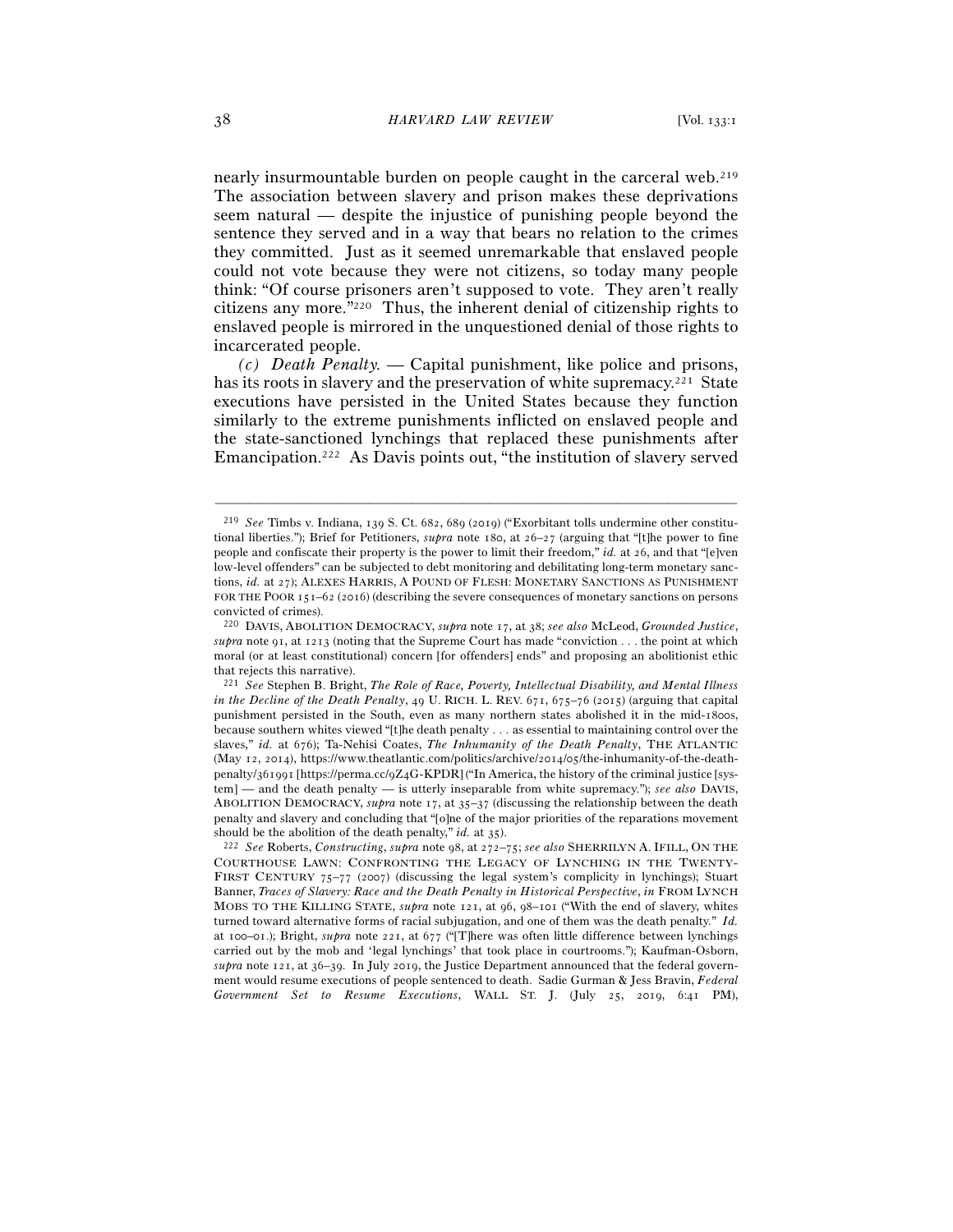as a receptacle for those forms of punishment considered to be too uncivilized to be inflicted on white citizens within a democratic society."223 Historically, race-based criminal codes imposed the death penalty on enslaved individuals for many more offenses than they did for whites.224 Blacks were "commonly hanged" for "rape, slave revolt, attempted murder, burglary, and arson."225 Moreover, condemned slaves were subjected to extra cruelty through what Professor Stuart Banner calls "super-capital punishment" — burning them alive at the stake.<sup>226</sup> Executions were also made especially degrading by displaying slaves' severed heads on poles in front of the courthouse, or allowing their corpses to decompose in public view.227

After Emancipation, white southerners began ritualistically kidnapping and killing black people to publicly reinforce white supremacy.228 In 1893, Ida B. Wells observed that "the Convict Lease System and Lynch Law are twin infamies which flourish hand in hand in many of the United States."229 Public torture proclaimed white dominion over black people, repudiated blacks' citizenship status,<sup>230</sup> and "literally reinstat[ed] black bodies as the property of whites that could be chopped to pieces for their entertainment."231 Many lynchings were of black men accused of breaching racialized sexual boundaries by raping or disrespecting white women.232 However, the majority of terroristic murders between 1890 and 1920 were intended to facilitate white theft of black

consumption affirmed the dominance of whites and exclusion of blacks from citizenship, and it served as a warning to anyone who defied this racial order."); *see also* DAVIS, ABOLITION DEMOC-RACY, *supra* note 17, at 53 ("[L]ynching precisely defined its victims as beyond the possibility of citizenship.").

<sup>231</sup> Roberts, *Torture*, *supra* note 86, at 232; *see* Garland, *supra* note 86, at 822–23 ("[Public lynchings] made it plain, to blacks and to whites, that despite Emancipation and Reconstruction, despite the 13th and 14th Amendments, black bodies remained the property of white people and could still be exploited for profit and for pleasure."); *see also* Kaufman-Osborn, *supra* note 121, at 29–30 ("To blacks, and especially black men, the lynched body communicated their vulnerability, their debasement, their exclusion from the community to which, by federal law, they now uneasily belonged." *Id.* at 30.); Skolnick, *supra* note 86, at 106.<br><sup>232</sup> *See, e.g.*, Garland, *supra* note 86, at 799, 825.

<sup>–––––––––––––––––––––––––––––––––––––––––––––––––––––––––––––</sup> https://www.wsj.com/articles/federal-government-set-to-resume-executions-11564066216 [https://

perma.cc/U26T-PES5].<br>
<sup>223</sup> DAVIS, ABOLITION DEMOCRACY, *supra* note 17, at 37.<br>
<sup>224</sup> Banner, *supra* note 222, at 99–100.<br>
<sup>225</sup> *Id.* at 99.<br>
<sup>226</sup> STUART BANNER, THE DEATH PENALTY: AN AMERICAN HISTORY 71 (2002).<br>
<sup>226</sup> body of Michael Brown on the street in public view for hours after he was killed by a white police officer. Julie Bosman & Joseph Goldstein, *Timeline for a Body:* 4 *Hours in the Middle of a Ferguson*  Street, N.Y. TIMES (Aug. 23, 2014), https://pyti.ms/1qAFMqN [https://perma.cc/7JAU-YUKM].<br><sup>228</sup> Roberts, *Constructing*, *supra* note 98, at 273; *see* Banner, *supra* note 222, at 101–07.<br><sup>229</sup> Wells, *supra* note 176, a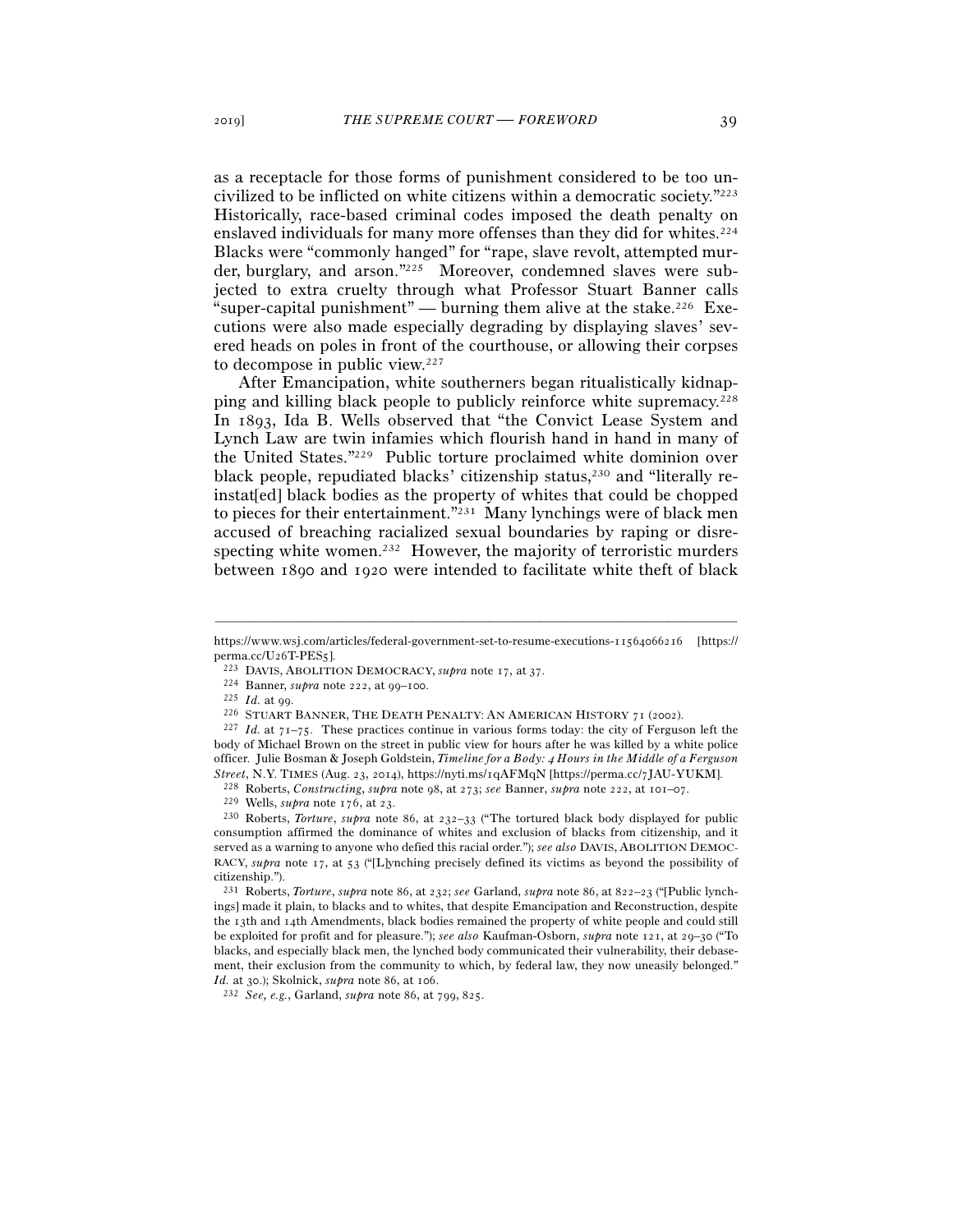people's property.233 As Frederick Douglass observed in 1893, displaying insolence was sufficient excuse for lethal victimization:

 The crime of insolence for which the Negro was formerly killed and for which his killing was justified, is as easily pleaded in excuse now, as it was in the old time and what is worse, it is sufficient to make the charge of insolence to provoke the knife or bullet. This done, it is only necessary to say in the newspapers, that this dead Negro was impudent and about to raise an insurrection and kill all the white people, or that a white woman was insulted by a Negro, to lull the conscience of the north into indifference and reconcile its people to such murder. No proof of guilt is required. It is enough to accuse, to condemn and punish the accused with death. 234

Here, Douglass links his childhood observations of overseers' punishment of enslaved blacks to the lynchings of emancipated blacks occurring after the Civil War. The same logic of slavery that called for punishment of black insubordination to enforce white supremacy, regardless of culpability for a crime, was revived in lynching and persists in the modern prison industrial complex.

The hundreds of "public torture lynchings" that were a feature of southern society until almost  $1940^{235}$  call into question the dominant narrative that as civilizations have evolved, punishments have become more humane.<sup>236</sup> Instead, southern whites sent a message through medieval forms of punishment:

[A]rchaic forms of execution involving torture, burning, and mutilation . . . show[ed] that "regular justice" was "too dignified" for black offenders. The public torture of blacks accused of offending the racial order demonstrated whites' unlimited power and blacks' utter worthlessness. This nation's rights, liberties, and justice were meant for white people only; blacks meant nothing before the law.237

Lynchings were the terrorist counterpart to state-supported debt peonage, convict leasing, disenfranchisement, and segregation laws that kept blacks subject to white domination.238 Lynching black people was not

<sup>233</sup> Lizzie Presser, *Kicked off the Land: Why So Many Black Families Are Losing Their Property*, NEW YORKER (July 15, 2019), https://www.newyorker.com/magazine/2019/07/22/kicked-off-theland [https://perma.cc/2Y97-VHBD] ("Most black men were lynched between 1890 and 1920 because whites wanted their land." (quoting Ray Winbush, Director of the Institute for Urban Research at Morgan State University)).

<sup>234</sup> Frederick Douglass, *Introduction* to THE REASON WHY THE COLORED AMERICAN IS NOT IN THE WORLD'S COLUMBIAN EXPOSITION, *supra* note 176, at 7, 11.<br><sup>235</sup> Garland, *supra* note 86, at 793–94.<br><sup>236</sup> Roberts, *Constructing*, *supra* note 98, at 273; *see* Garland, *supra* note 86, at 796 ("[A] consid-

eration of [public torture lynchings'] form and character would strongly contradict the received wisdom about the course of penal change and the civilizing process that accompanied it.").

<sup>237</sup> Roberts, *Torture*, *supra* note 86, at 233 (footnote omitted) (quoting Garland, *supra* note 86, at <sup>814</sup>). 238 Garland, *supra* note 86, at 811.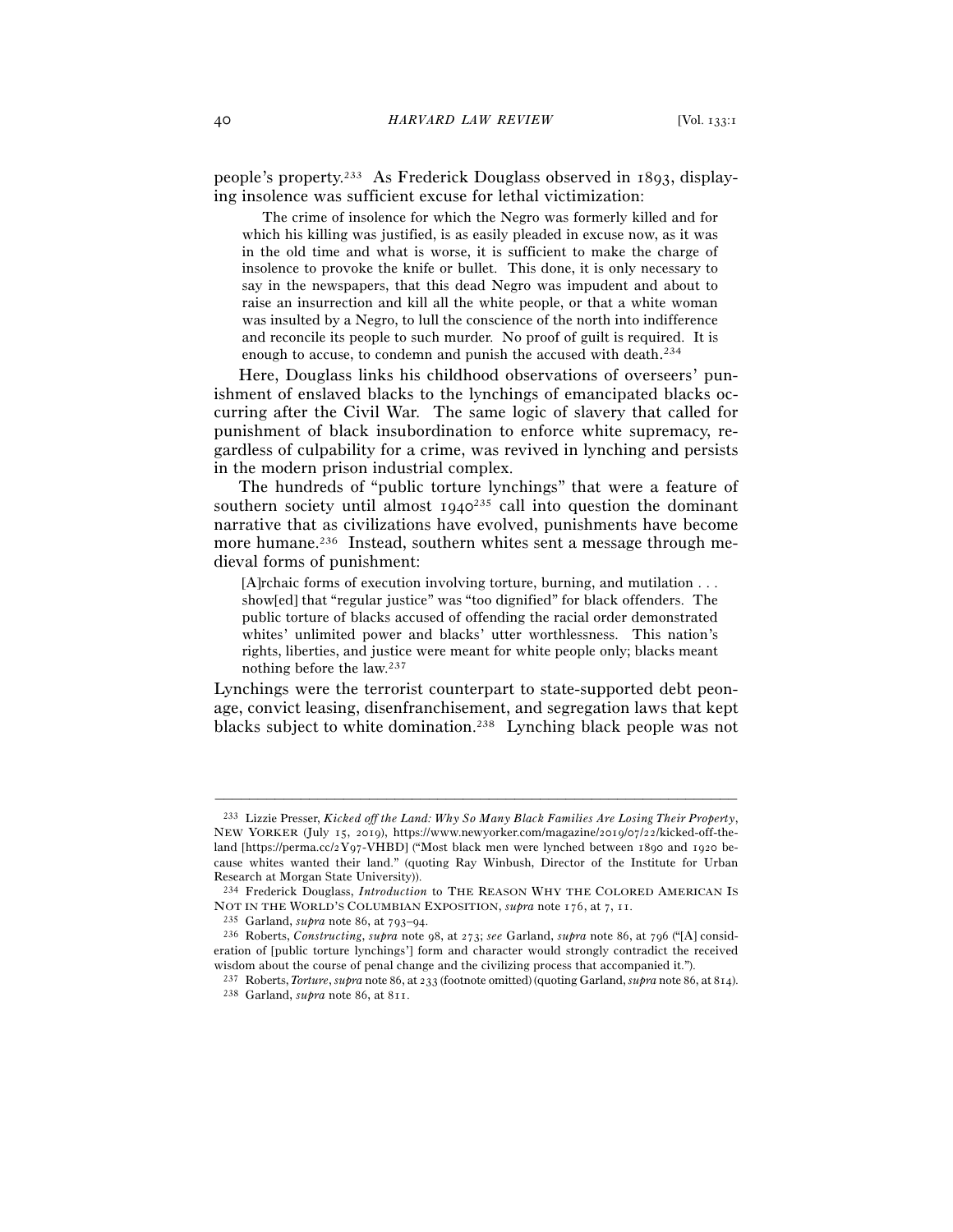an exception to the law; it was part of the administration of justice and the larger system of legally sanctioned racial control.239

In the mid-twentieth century, the practice of lynching black people was replaced by the practice of subjecting them to the death penalty.<sup>240</sup> These legally sanctioned hangings, which deliberately resembled lynchings of the past, $241$  purported to punish black men for raping white women.242 New methods of execution were also implemented: in the 1950s in Mississippi, crowds of white onlookers gathered at southern courthouses to witness the electrocutions of black men in portable electric chairs that traveled from town to town.243 After one such killing in Mississippi in 1951, the crowd on the lawn outside the courthouse "burst into cheers, then crushed forward in an effort to glimpse the corpse as it was removed from the building."244 There was a smooth transition from lynching to state execution because "[a] culture that carried out so much public unofficial capital punishment could hardly grow squeamish about the official variety."245

Capital punishment continues to function as it did in the slavery and Jim Crow eras to reinforce the subordinated status of black people.246 Today, states primarily use lethal injection in an attempt to make capital

<sup>239</sup> Roberts, *Constructing*, *supra* note 98, at <sup>274</sup>. 240 *See* Bright, *supra* note 221, at 677–78; Jeffrey Toobin, *The Legacy of Lynching, On Death Row*, NEW YORKER (Aug. 15, 2016), https://www.newyorker.com/magazine/2016/08/22/bryanstevenson-and-the-legacy-of-lynching [https://perma.cc/78TT-9ABE]; *Death Penalty*, SOUTHERN CTR. FOR HUM. RTS., https://www.schr.org/our-work/death-penalty [https://perma.cc/L7W7- SR85] ("The death penalty is a direct descendant of lynching and other forms of racial violence and racial oppression in the American South."); Lena Glickman, *State Sanctioned Murder: The Death Penalty and the Struggle for Racial Justice*, NAT'L COALITION TO ABOLISH DEATH PENALTY (Jan. 28, 2015), http://www.ncadp.org/blog/entry/state-sanctioned-murder-the-death-penalty-andthe-struggle-for-racial-justi [https://perma.cc/R4ZU-JDBS] ("The modern death penalty is rooted in slavery and lynching.").

<sup>&</sup>lt;sup>241</sup> See IFILL, supra note 222, at 30; Bright, supra note 221, at 677–78.<br><sup>242</sup> See Banner, supra note 222, at 106.<br><sup>243</sup> See PHILIP DRAY, AT THE HANDS OF PERSONS UNKNOWN: THE LYNCHING OF BLACK AMERICA 403 (2002).

<sup>244</sup> *Id.*; *see also* Banner, *supra* note 222, at 101–07 (describing public "[e]xecution [c]eremonies," *id.* at 101); Liliana Segura, *The Stepchild of Lynching*, THE INTERCEPT (June 17, 2018, 9:00 AM), https://theintercept.com/2018/06/17/lynching-museum-alabama-death-penalty [https://perma.cc/ UAJ7-ESSH] ("In 1905, the first legal execution for 'criminal assault' in North Carolina's Sampson County was attended by <sup>25</sup> people, who had bought tickets for the occasion."). 245 Banner, *supra* note 222, at <sup>107</sup>. 246 *See* Bryan Stevenson, *Close to Death: Reflections on Race and Capital Punishment in* 

*America*, *in* DEBATING THE DEATH PENALTY: SHOULD AMERICA HAVE CAPITAL PUNISH-MENT? THE EXPERTS ON BOTH SIDES MAKE THEIR BEST CASE 76, 76–93 (Hugo Adam Bedau & Paul G. Cassell eds., 2004) (discussing past and present discrimination in capital punishment's administration and concluding that "[t]he tolerance of racial bias in the modern death penalty era . . . represents a serious threat to anti-discrimination reforms and equal justice in America," *id.* at 92).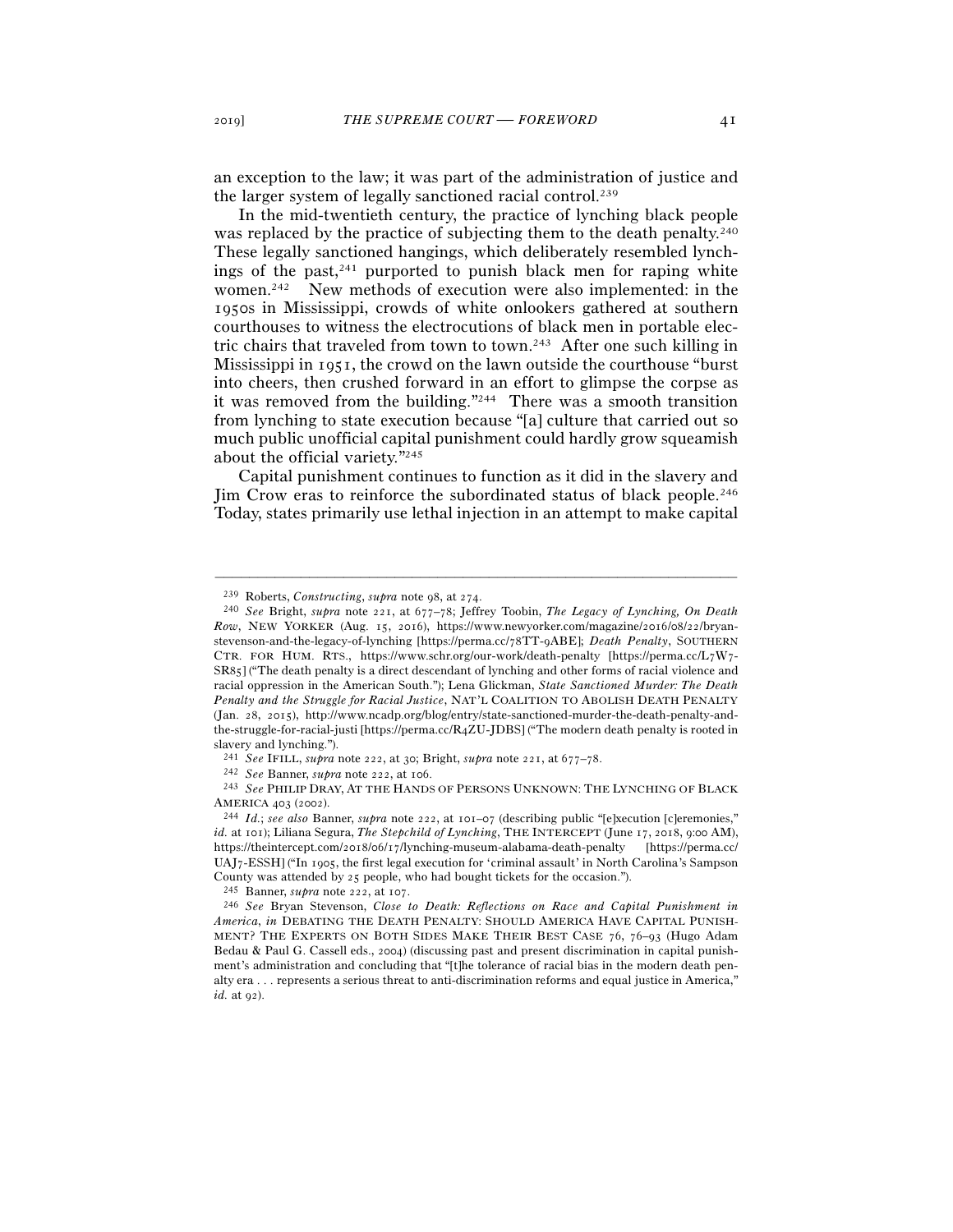punishment "more palatable,"247 on the logic that this method bears less resemblance to lynching than electrocution or hanging.248 The fact that lethal injection carries its own risks of inflicting pain<sup>249</sup> has not undermined its constitutional status: last Term, in *Bucklew v.*  Precythe,<sup>250</sup> a divided Court was unmoved by evidence that Missouri's lethal injection protocol would inflict cruel and unusual punishment on a prisoner, reasoning that "the Eighth Amendment does not guarantee . . . a painless death."251 Although Bucklew was white, the Court's decision upheld lethal state violence that is disproportionately imposed on black men accused of killing white people.252 Like the torture rituals of lynching, the death penalty survives in modern America as an uncivilized form of punishment because it continues to represent white domination over black people.

<sup>2</sup>*. Not a Malfunction*. *—* A first step to demonstrating the political illegitimacy of today's carceral punishment system is finding its origins in the institution of slavery. A second step is understanding that prisons, police, and the death penalty function to subordinate black people and maintain a racial capitalist regime. Efforts to fix the criminal punishment system to make it fairer or more inclusive are inadequate or even harmful because the system's repressive outcomes don't result from any systemic malfunction.253 Rather, the prison industrial complex works

<sup>247</sup> *See* Deborah W. Denno, *Getting to Death: Are Executions Constitutional?*, 82 IOWA L. REV. 319, 388–89 (1997) (explaining that some states have historically changed their execution methods to make execution "more palatable to the public," *id.* at 389); Deborah W. Denno, *The Lethal Injection Quandary: How Medicine Has Dismantled the Death Penalty*, 76 FORDHAM L. REV. 49, 62–63 (2007) (explaining that lethal injection became "popular[]" in part because "hanging[] risked being too long and cruel," *id.* at 63).

<sup>&</sup>lt;sup>248</sup> *See* Kaufman-Osborn, *supra* note 121, at 41–42.<br><sup>249</sup> *See*, *e.g.*, CAROL S. STEIKER & JORDAN M. STEIKER, COURTING DEATH: THE SUPREME COURT AND CAPITAL PUNISHMENT <sup>15</sup>–16 (<sup>2016</sup>). 250 <sup>139</sup> S. Ct. 1112 (<sup>2019</sup>). 251 *Id.* at <sup>1124</sup>. 252 *See* David C. Baldus et al., *Comparative Review of Death Sentences: An Empirical Study of* 

*the Georgia Experience*, 74 J. CRIM. L. & CRIMINOLOGY 661, 708–10 (1983) (finding that a black defendant in Georgia was twenty-one times more likely to be sentenced to death if the victim was white than if the victim was black); Stevenson, *Slavery*, *supra* note 173 ("Black defendants are 22 times more likely to receive the death penalty for crimes whose victims are white, rather than black.").

<sup>253</sup> *See* BUTLER, *supra* note 59, at 5 (describing the criminal punishment system as "broke on purpose"); VITALE, *supra* note 103, at 4–30 (criticizing a number of police reforms to address injustice as ineffectual because "*that is how the system is designed to operate*," *id.* at 15); Kaba, *Foreword* to RITCHIE, *supra* note 103, at xv (arguing against reforming policing because a "system created to contain and control me as a Black woman cannot be reformed"); Rodríguez, *supra* note 29, at 1593 (criticizing the renarration of "carceral domestic war" in order to support reform rather than abolition: "But if this domestic war is reframed as a *discrete, mistaken excess* owing to criminological error, electoral opportunism, and moral failure — 'mass incarceration' — it can be redressed and reformed within the existing systems of law, policy, and liberal justice."); Mariame Kaba, *Prison Reform's in Vogue and Other Strange Things . . .* , TRUTHOUT (Mar. 21, 2014), https:// truthout.org/articles/prison-reforms-in-vogue-and-other-strange-things [https://perma.cc/3QA6-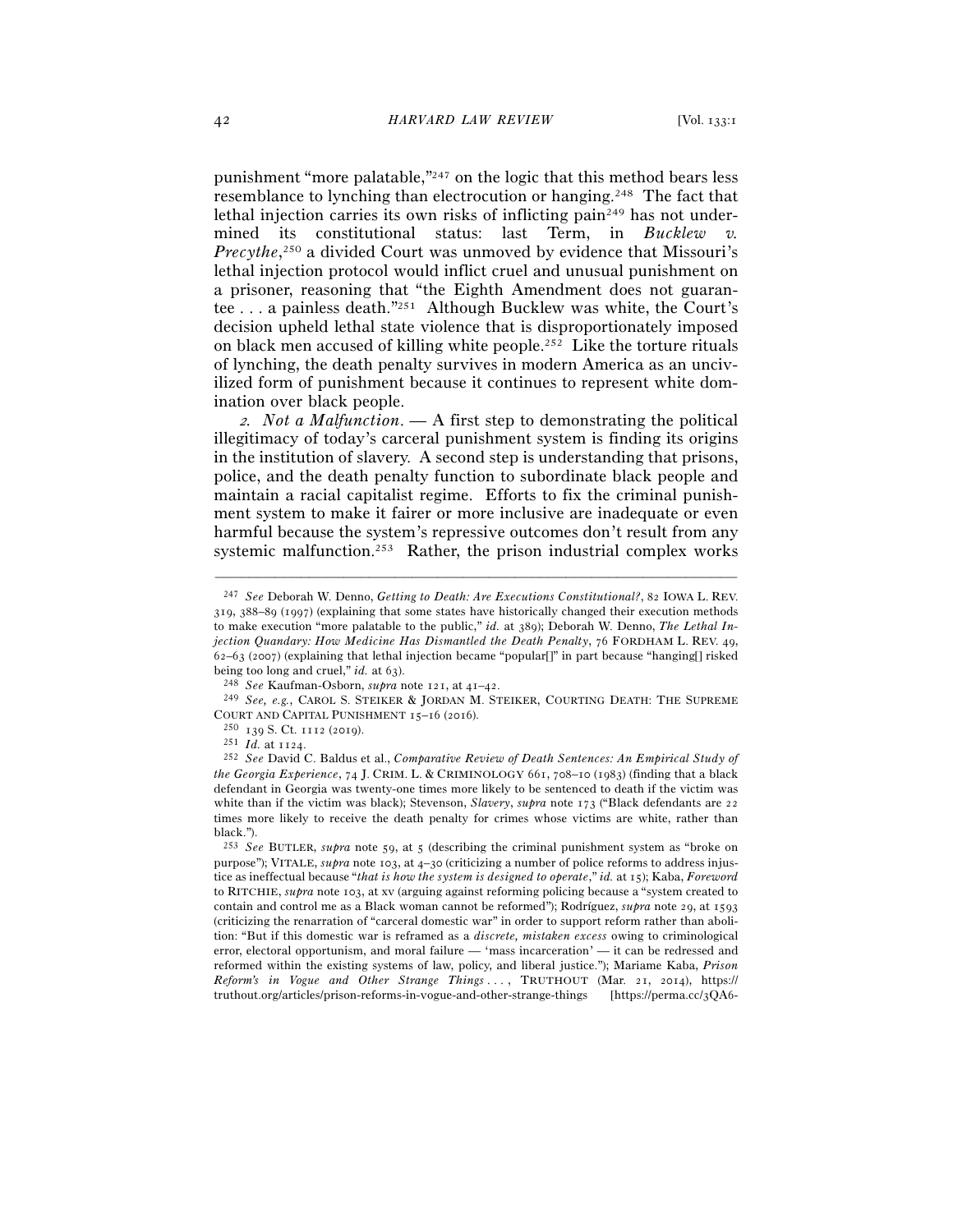effectively to contain and control black communities as a result of its structural design. Therefore, reforms that correct problems perceived as aberrational flaws in the system only help to legitimize and strengthen its operation. Indeed, reforming prisons results in more prisons.254

<sup>3</sup>*. A Society Without Prisons*. *—* An essential component of prison abolitionist theory is the principle that eliminating current carceral practices must occur alongside creating a radically different society that has no need for them.255 Prison abolitionists frequently define their work as consisting of two simultaneous activities, one destructive and the other creative. "It's the complete and utter dismantling of prisons, policing, and surveillance as they currently exist within our culture," Kaba explains.256 "And it's also the building up of new ways of . . . relating with each other."257 This duality is essential to abolition both because prisons will only cease to exist when social, economic, and political conditions eliminate the need for them and because installing radical democracy is crucial to preventing another white backlash and reincarnation of slavery-like institutions in response to the abolition of current ones.258

Moreover, the success of nonpunitive approaches developed by abolitionists for addressing human needs and social problems can be a compelling reason to abandon current dehumanizing and ineffective

<sup>–––––––––––––––––––––––––––––––––––––––––––––––––––––––––––––</sup> XCLZ] ("With every successive call for 'reform,' the prison has remained stubbornly brutal, violent, and inhumane.").

<sup>&</sup>lt;sup>254</sup> Rodríguez, *supra* note 29, at 1601 ("The reform of the prison resulted in its expansion and bureaucratic multiplication." (emphasis omitted)).

<sup>255</sup> *See* CARRUTHERS, *supra* note 26, at x (defining abolition as "a long-term political vision with the goal of eliminating imprisonment, policing, and surveillance and creating lasting alternatives to punishment and imprisonment"); McLeod, *Envisioning Abolition Democracy*, *supra* note 30, at 1615 ("Justice in abolitionist terms involves at once exposing the violence, hypocrisy, and dissembling entrenched in existing legal practices, while attempting to achieve peace, make amends, and distribute resources more equitably."); McLeod, *Grounded Justice*, *supra* note 91, at 1232 (describing a "broader conception of grounded justice [that] requires allocation of energy and resources to social structural responses over criminal prosecution and punishment"); Lisa Guenther, *These Are the Moments in Which Another World Becomes Possible: Lisa Guenther on Abolition*, ABOLITION (July 10, 2015), https://abolitionjournal.org/lisa-guenther-abolition-statement [https:// perma.cc/LN8D-LK3Q] (describing abolition as "a negative process of dismantling oppressive structures and a positive process of . . . mak[ing] oppressive structures obsolete"). 256 *Episode* 29 — *Mariame Kaba*, AIRGO (Feb. 2, 2016), https://airgoradio.com/airgo/

<sup>2016/2/2/</sup>episode-29-mariame-kaba [https://perma.cc/ETG2-M<sub>43</sub>L]. <sup>257</sup> *Id.* 

<sup>258</sup> CAROL ANDERSON, WHITE RAGE: THE UNSPOKEN TRUTH OF OUR RACIAL DIVIDE (2016); DAVIS, ABOLITION DEMOCRACY, *supra* note 17, at 73 ("When I refer to prison abolitionism, I like to draw from the DuBoisian notion of abolition democracy. That is to say, it is not only, or not even primarily, about abolition as a negative process of tearing down, but it is also about building up, about creating new institutions."); *id.* (noting historical observations that "the negative process [of abolition] by itself was insufficient"); Fred Moten & Stefano Harney, *The University and the Undercommons: Seven Theses*, 22 SOC. TEXT 101, 114 (2004) (describing the object of abolition as the "abolition of a society that could have prisons, that could have slavery, that could have the wage, and therefore not abolition as the elimination of anything but abolition as the founding of a new society").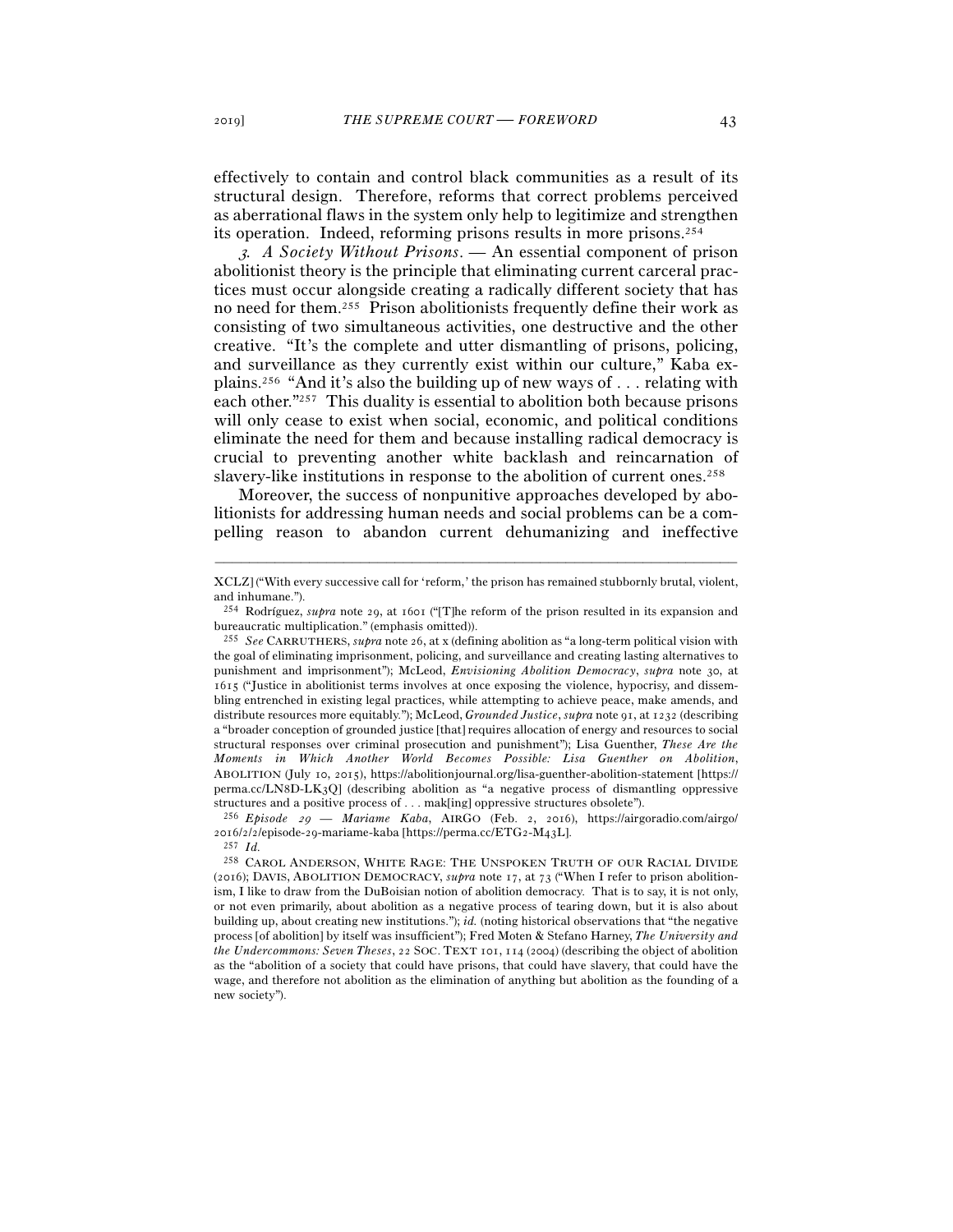practices.259 Above all, it is their vision of a world without prisons that gives abolitionists their lodestar. Abolitionists are working toward a society where prisons are inconceivable — a world where its inhabitants "would laugh off the outrageous idea of putting people into cages, thinking such actions as morally perverse and fatally counterproductive."260 Because the current carceral system is rooted in the logic of slavery, abolitionists must look to a radically different logic of human relations to guide their activism.261 That guiding philosophy cannot be invented theoretically, but must emerge from the practice of collectively building communities that have no need for prisons.

Citing Du Bois's critique of the post-Emancipation period in *Black Reconstruction*, Davis attributes the rise of prisons to the failure to institute a revolutionary "abolition democracy" that incorporated freed African Americans into the social order.<sup>262</sup> Slavery could not be truly and comprehensively abolished without economic redistribution, equal educational access, and voting rights. In Davis's words, "DuBois . . . argues that a host of democratic institutions are needed to fully achieve abolition — thus abolition democracy.<sup> $v_{263}$ </sup> Understanding that prisons are not primarily designed to protect people from crime, but rather to address human needs and social problems with punitive measures, opens the possibility that we can eradicate prisons by addressing these needs and problems in radically different ways.264

Abolitionists, therefore, are both developing nonpunitive measures to deal with harm and creating new conditions to prevent harm from occurring in the first place, recognizing both as better approaches to ensuring safety and security than relying on police and prisons. Abolitionists address the root causes of harm by investing in

<sup>259</sup> *See* McLeod, *Envisioning Abolition Democracy*, *supra* note 30, at 1628–33; *id.* at 1637 ("Conventional accounts of legal justice typically neglect the overwhelming discontinuity between the ideals of justice proclaimed and their deeply inadequate, often violent, racialized, and ultimately destructive realization."); *see also* Alec Karakatsanis, *Policing, Mass Imprisonment, and the Failure of American Lawyers*, 128 HARV. L. REV. F. 253, 260–61 (2015) (noting that there is no evidence that policing and mass incarceration work to reduce harms, and asking: "What kind of legal culture allows the massive deprivation of basic liberty without *any* evidence?," *id.* at <sup>261</sup>). 260 Alexander Lee, *Prickly Coalitions: Moving Prison Abolitionism Forward*, *in* ABOLITION

NOW!, *supra* note 17, at <sup>109</sup>, <sup>111</sup>. 261 *See Profiles in Abolition*, *supra* note 19, at 14:55 (observing, in the words of Professor Ruth

Wilson Gilmore, that the prison industrial complex "[cannot] be reformed within its own logic, but rather it would have to come apart"); *see also* GILMORE, GOLDEN GULAG, *supra* note 17, at 241– 48; Kushner, *supra* note 25.<br><sup>262</sup> DAVIS, ABOLITION DEMOCRACY, *supra* note 17, at 95–97.<br><sup>263</sup> *Id.* at 96.<br><sup>264</sup> *See id.* (noting that under an abolition democracy approach "we would propose the creation

of an array of social institutions that would begin to solve the social problems that set people on the track to prison, thereby helping to render the prison obsolete"); *see also* DAVIS, ARE PRISONS OB-SOLETE?, *supra* note 17.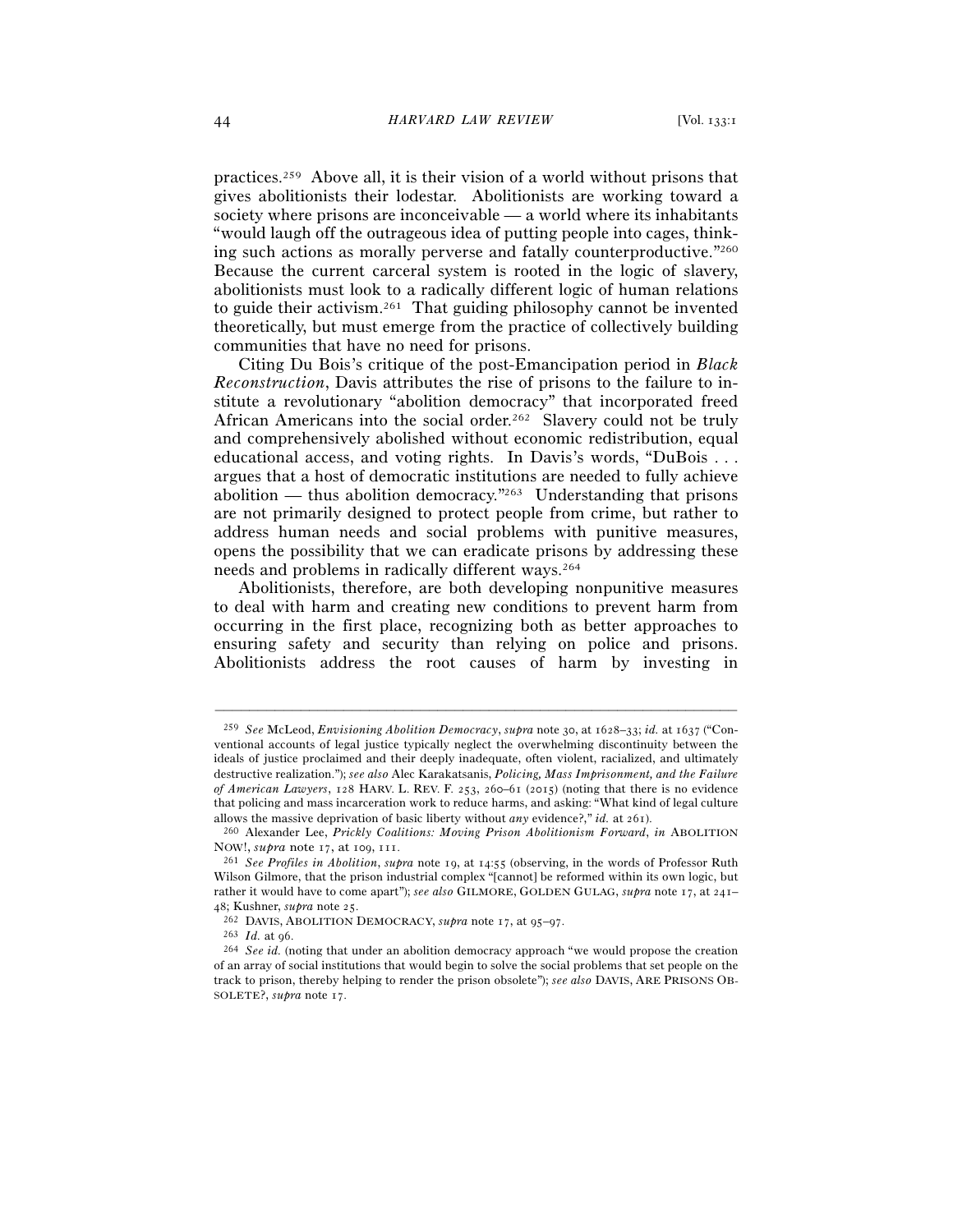people's basic needs and addressing the causes of interpersonal violence.265 For example, anticarceral feminists have begun to think through what prison abolition entails with respect to ending domestic violence.266 The multiple ways in which black women are subjected to punitive state control has sparked the need for a remedy to domestic violence that does not depend on police and prisons. Black anticarceral feminists analyze and address domestic violence in light of corresponding inequitable social structures; they understand intimate violence as inextricably connected to state violence.<sup>267</sup> This logic recognizes not only that the United States incarcerates black people as a response to

<sup>265</sup> *See* Smith, *supra* note 146 (laying out an argument in favor of using "full social, economic, and political equality" to create a stable and safe society); Benji Hart, *You Are Already an Abolitionist*, RADFAG (Mar. 24, 2017), https://radfag.com/2017/03/24/you-are-already-an-abolitionist [https://perma.cc/RWT2-GEL2] (recognizing that it was "access to the basic things people needed,

not the presence of police, that made [Chicago neighborhood] residents feel secure"). 266 *See, e.g.*, LEIGH GOODMARK, DECRIMINALIZING DOMESTIC VIOLENCE (2018); BETH E. RICHIE, ARRESTED JUSTICE: BLACK WOMEN, VIOLENCE, AND AMERICA'S PRISON NA-TION 160 (2012); BETH E. RICHIE, COMPELLED TO CRIME: THE GENDER ENTRAPMENT OF BATTERED BLACK WOMEN 14 (1996) [hereinafter RICHIE, COMPELLED TO CRIME] (discussing social science's failure to consider the circumstances of battered women in jail); RITCHIE, *supra* note 103, at 241; EMILY L. THUMA, ALL OUR TRIALS: PRISONS, POLICING, AND THE FEMI-NIST FIGHT TO END VIOLENCE 160–61 (2019) (describing a 2015 conference organized around the need to center the movement to abolish gender violence within communities, rather than relying on police or prisons); Donna Coker, *Shifting Power for Battered Women: Law, Material Resources, and Poor Women of Color*, 33 U.C. DAVIS L. REV. 1009, 1049–52 (2000) (analyzing the positive and negative effects that an arrest-oriented approach to domestic violence has on victims' access to resources, and concluding that those effects may be ultimately negative); Critical Resistance & INCITE! Women of Color Against Violence, *Gender Violence and the Prison-Industrial Complex*, *in* COLOR OF VIOLENCE: THE INCITE! ANTHOLOGY 223, 223–26 (INCITE! Women of Color Against Violence ed., 2006) (assessing the impact of reliance on the criminal legal system to address domestic violence and calling on social justice movements to move away from this model); Angela P. Harris, *Heteropatriarchy Kills: Challenging Gender Violence in a Prison Nation*, 37 WASH. U. J.L. & POL'Y 13, 38–40 (2011) (advocating for transformative justice as a more suitable response to domestic violence than incarceration); Emily Thuma, *Lessons in Self-Defense: Gender Violence, Racial Criminalization, and Anticarceral Feminism*, 43 WOMEN'S STUD. Q. 52 (2015) (outlining the history of radical antiviolence and anticarceral organizing in response to domestic violence during the <sup>1970</sup>s). 267 *See generally Criminalizing Survival Curricula*, SURVIVED & PUNISHED, https://

survivedandpunished.org/criminalizing-survival-curricula [https://perma.cc/Z3XU-UQWH] (containing curriculum units and activities addressing "the intersections between racialized genderbased violence and criminalization"); *see also* Kellie C. Murphy, *Beyond Cyntoia Brown: How Women End up Incarcerated for Self Defense*, ROLLING STONE (Jan. 28, 2019, 5:55 PM), https://www.rollingstone.com/culture/culture-features/cyntoia-brown-beyond-other-cases-775874 [https://perma.cc/Q4MD-PYPU] (telling the stories of women who were incarcerated for resisting gendered violence); Mariame Kaba, *There Are Thousands of Cyntoia Browns: Mariame Kaba on Criminalization of Sexual Violence Survivors*, DEMOCRACY NOW! (Jan. 10, 2019), https://www. democracynow.org/2019/1/10/there\_are\_thousands\_of\_cyntoia\_browns [https://perma.cc/PJ4P-VF6P] (recounting the history of sex-trafficking survivor Cyntoia Brown's conviction, imprisonment, and clemency, and describing the number of similarly situated, but invisible, women in the United States).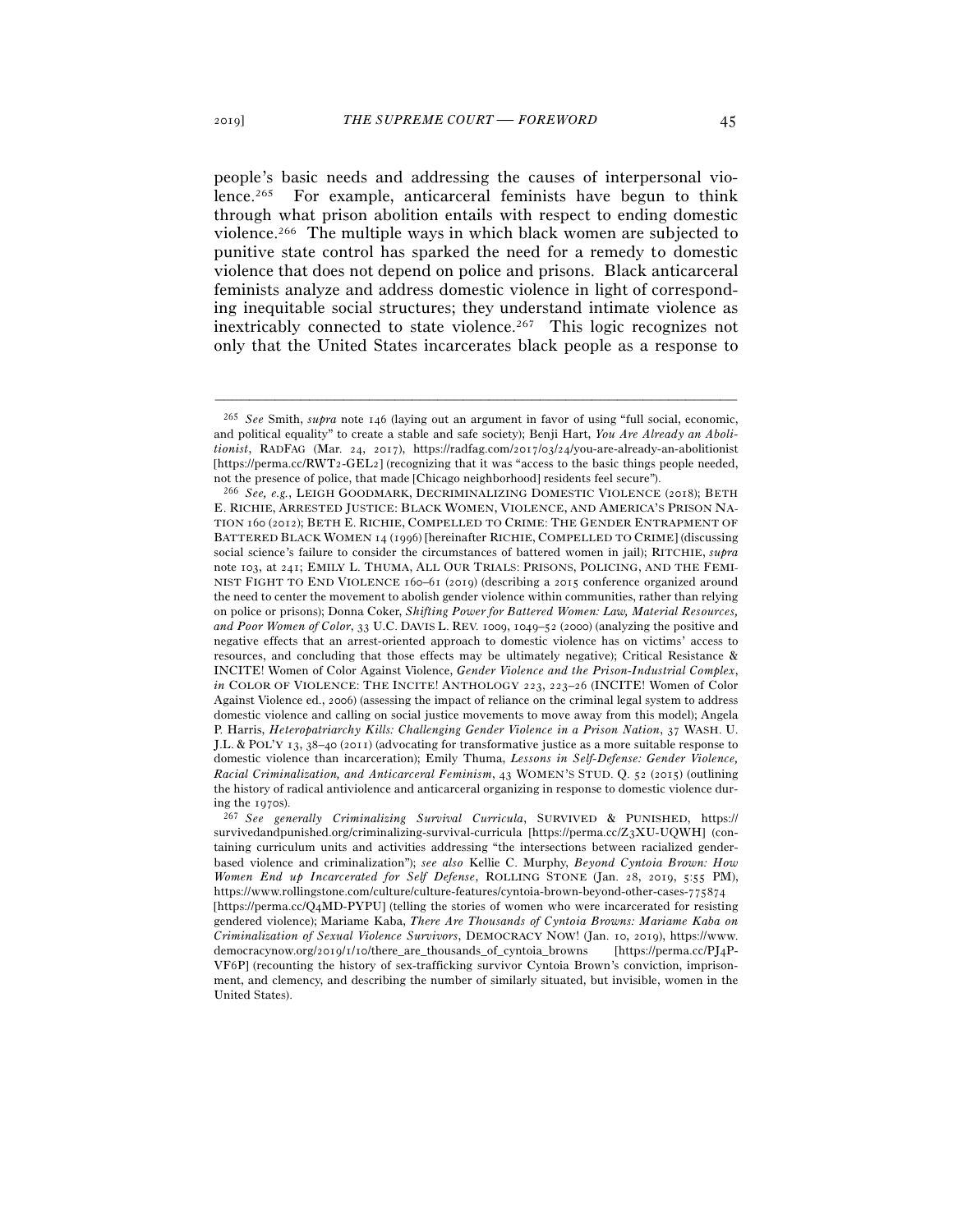social problems, but also that law enforcement has arrested, injured, or killed black victims of domestic violence who seek help from the state.268

Rejecting the carceral paradigm, black feminist abolitionists have proposed community-based transformative justice responses<sup>269</sup> that address the social causes of violence and hold people accountable without exposing them to police violence and state incarceration.<sup>270</sup> Mariame Kaba, for example, works on "creating new structures that will take the place of the current institutions that [abolitionists] want to completely abolish and eradicate" in part by building new solutions to private violence that "will allow people to feel safe . . . on the road towards the end," which, for Kaba, "is an abolitionist end."271 The black feminist strategy for addressing domestic violence and youth violence suggests that prison abolition can be achieved without sacrificing security from violence.

Many abolition theorists, including Davis and Professor Ruth Wilson Gilmore, argue that creating a society without carceral approaches to addressing human needs requires radically overhauling the U.S. capitalist economy and replacing it with a socialist or communist system.272 Enslaved African labor not only fueled the U.S. capitalist economy, but racial slavery also created an especially brutal form of

<sup>268</sup> *See* RITCHIE, *supra* note 103, at 19–42, 183–85, 187 (examining the ways black women, indigenous women, and other women of color are uniquely affected by racial profiling, police brutality, and immigration enforcement); *see also* RICHIE, COMPELLED TO CRIME, *supra* note 266, at 4 (exploring the ways that black women who are survivors of gendered violence are marginalized, criminalized, and penalized for behaviors that violate societal gender roles).

<sup>269</sup> *See The Activist Files: Transformative Justice in an Era of Mass Criminalization, Mariame Kaba and Victoria Law*, CTR. FOR CONST. RTS. (Mar. 14, 2019), https://soundcloud.com/activistfiles-center-for-constitutional-rights/episode-12-transformative-justice-in-an-era-of-mass-criminalization-mariame-kaba-and-victoria-law [https://perma.cc/TAS7-WYBH] (transcript available at https://ccrjustice.org/sites/default/files/Episode-12-Transformative-justice-in-an-era-of-mass-criminalization-Mariame-Kaba-and-Victoria-Law.pdf [https://perma.cc/SHA<sup>4</sup>-FHRD]). 270 *See, e.g.*, *About Project NIA*, NIA DISPATCHES, https://niastories.wordpress.com/about

<sup>[</sup>https://perma.cc/TRU3-H7UX] (explaining Project NIA's mission to address youth crime with "restorative and transformative practices" relying on "community-based alternatives"). I have criticized nonabolitionist models of restorative justice that rely on the criminal punishment system and ignore the ways in which offenders are often themselves survivors of state violence. *See* Dorothy E. Roberts, *Black Mothers, Prison, and Foster Care: Rethinking Restorative Justice*, *in* RESTOR-ATIVE AND RESPONSIVE HUMAN SERVICES 116, 120-21 (Gale Burford et al. eds., 2019).<br><sup>271</sup> Profiles in Abolition, supra note 19, at 9:05; see also About Project NIA, supra note 270; Vision

<sup>4</sup> *Black Lives Webinar Series: Invest-Divest*, MOVEMENT FOR BLACK LIVES, https://soundcloud.com/mvmnt4bl/v4bl-webinar-series-economic/sets [https://perma.cc/F5FZ-Q898] [hereinafter *Invest-Divest*] (describing abolition, in the words of panelist Rachel Herzing, as "a set of political responsibilities" to develop collective security that does not rely on law enforcement). 272 *See, e.g.*, DAVIS, ABOLITION DEMOCRACY, *supra* note 17, at 102–03; *see also Invest-Divest*,

*supra* note 271; Mariame Kaba & John Duda, *Towards the Horizon of Abolition: A Conversation with Mariame Kaba*, NEXT SYS. PROJECT (Nov. 9, 2017), https://thenextsystem.org/learn/ stories/towards-horizon-abolition-conversation-mariame-kaba [https://perma.cc/RJ3Q-P6R4] ("We're not going to abolish the police, if we don't abolish capitalism, by the way!").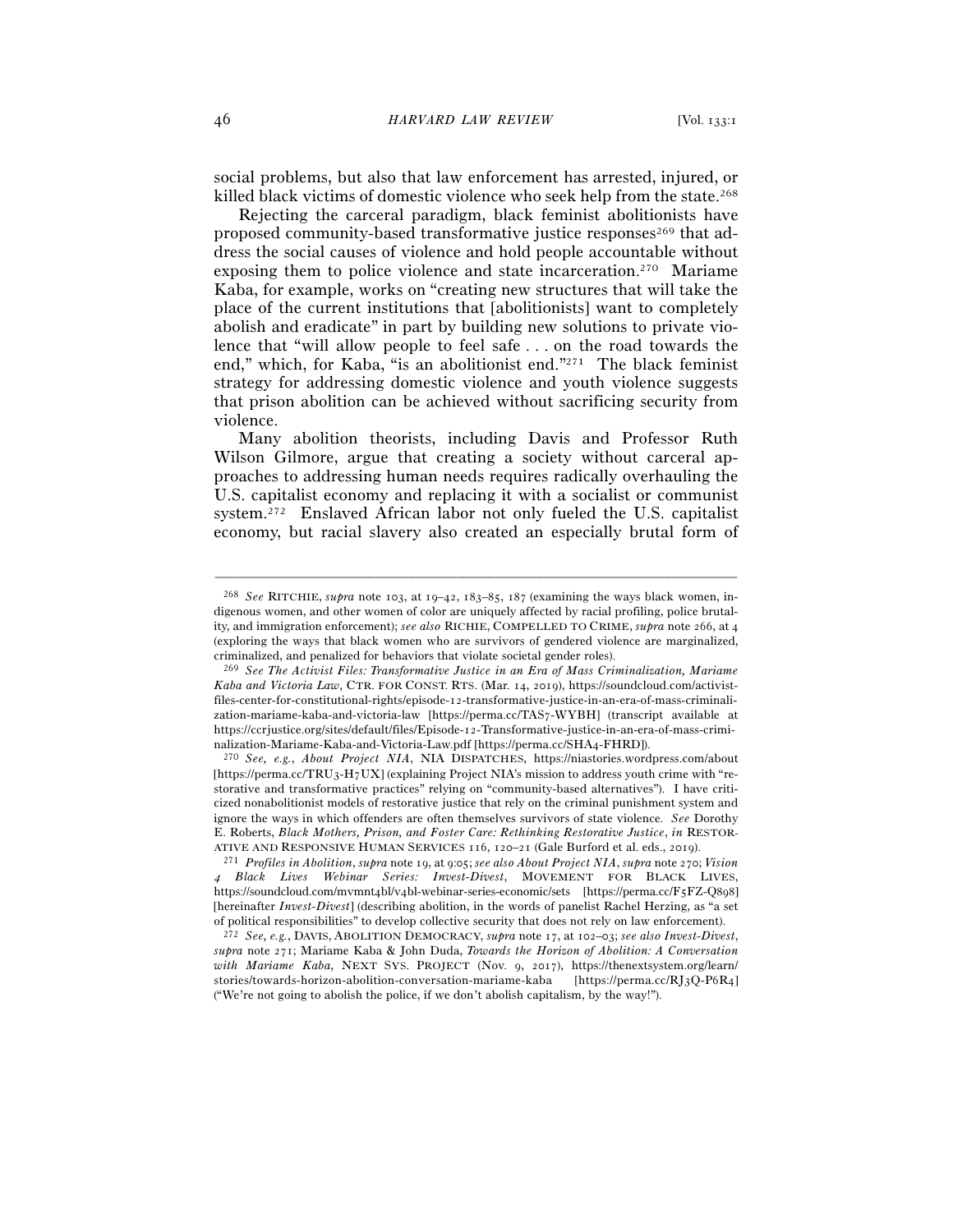capitalism.273 The U.S. capitalist system, which is governed by profit and market competition, has been integral to racial subordination since the slavery era and is antithetical to guaranteeing everyone the income, housing, healthcare, and education required for a society without the stark inequalities in well-being that fuel the prison industrial complex.274 Some abolitionists are implementing local social-change projects, based on principles of mutual aid rather than competition and profit, to foreshadow and move toward a society that has no need to cage people.275 The Black Panther Party's social programs, including a free breakfast program for elementary school children, free health

–––––––––––––––––––––––––––––––––––––––––––––––––––––––––––––

<sup>275</sup> *See* McLeod, *Envisioning Abolition Democracy*, *supra* note 30, at 1628–33 (highlighting the work of organizers at the Cure Violence program in Chicago to identify community conflicts and provide community-led mediation; at the Oakland Power Projects in Oakland to train residents in de-escalation and other tactics; and at the White Bird Clinic's Crisis Assistance Helping Out on the Streets (CAHOOTS) program in Eugene, Oregon, which is operated through a central city ambulance dispatch "in cases of 'drug and substance abuse, poverty-related issues, and mental health crises' without involving police," *id.* at 1630 (quoting Rachel Herzing, *Big Dreams and Bold Steps Toward a Police-Free Future*, *in* WHO DO YOU SERVE, WHO DO YOU PROTECT?: POLICE VI-OLENCE AND RESISTANCE IN THE UNITED STATES 111, 156 (Maya Schenwar et al. eds., 2016))); *see also, e.g.*, Moten & Harney, *supra* note 258, at 114–15 (advocating for a political economy characterized by cooperation and solidarity which "would have a resemblance to communism"); *What Is Mutual Aid?*, BIG DOOR BRIGADE, https://bigdoorbrigade.com/what-is-mutual-aid [https://perma.cc/MZ6J-8UPT] (describing the Big Door Brigade's database of mutual aid projects that provide collective child care, housing, food, and legal services).

<sup>273</sup> BAPTIST, *supra* note 110, at xxvi ("From the exploitation, commodification, and torture of enslaved people's bodies, enslavers and other free people gained new kinds of modern power . . . [and] fueled massive economic change."); EUGENE D. GENOVESE, THE POLITICAL ECONOMY OF SLAVERY: STUDIES IN THE ECONOMY & SOCIETY OF THE SLAVE SOUTH 3-10 (1965); Desmond, *supra* note 110 (tying America's "low-road" capitalism to slavery and noting that "racist capitalism . . . ignores the fact that slavery didn't just deny black freedom but built white fortunes, originating the black-white wealth gap that annually grows wider"); *see also* ERIC WILLIAMS, CAPITALISM AND SLAVERY (3d ed. 1994) (describing the role of slavery in financing the industrial revolution in Europe).

<sup>274</sup> *See* DAVIS, ARE PRISONS OBSOLETE?, *supra* note 17, at 16–17, 90–93, 105–08; LOÏC WACQUANT, PRISONS OF POVERTY 1–5 (Univ. of Minn. Press 2009) (1999); Jeff Adachi, *Interview*, 15 ASIAN AM. L.J. 225, 239–40 (2008); Patrice A. Fulcher, *Hustle and Flow: Prison Privatization Fueling the Prison Industrial Complex*, 51 WASHBURN L.J. 589, 601–10 (2012) (drawing connections between the privatization of prisons and mass incarceration); Gordon Lafer, *The Politics of Prison Labor: A Union Perspective*, *in* PRISON NATION: THE WAREHOUSING OF AMERICA'S POOR 120, 120–27 (Tara Herivel & Paul Wright eds., 2003) (describing the "lure of prison labor," *id.* at 121, to employers and other political elements of prison labor); Tracie R. Porter, *The School-to-Prison Pipeline: The Business Side of Incarcerating, Not Educating, Students in Public Schools*, 68 ARK. L. REV. 55, 57, 66–68, 73 (2015) (examining the "school-to-prison pipeline through a capitalistic lens, revealing that African American and Latino students expelled, suspended, or arrested in public schools are exploited by the prison industry," which relies on uneducated black and Latino boys and men for financial gain, *id.* at 81); Robert Scott, *Using Critical Pedagogy to Connect Prison Education and Prison Abolitionism*, 33 ST. LOUIS U. PUB. L. REV. 401, 403 (2014) ("Looking more deeply at the question of 'crime' in a stratified society, the abolitionist ideal is ultimately a world without capitalist constructions of scarcity and market competition such that prisons are no longer necessary."); Berger, *How Prisons Serve Capitalism*, *supra* note 60; *Prisons and Class Warfare, supra* note 60. *See generally* ROBINSON, *supra* note 60 (exploring the convergence of racialism and capitalism in Western societies).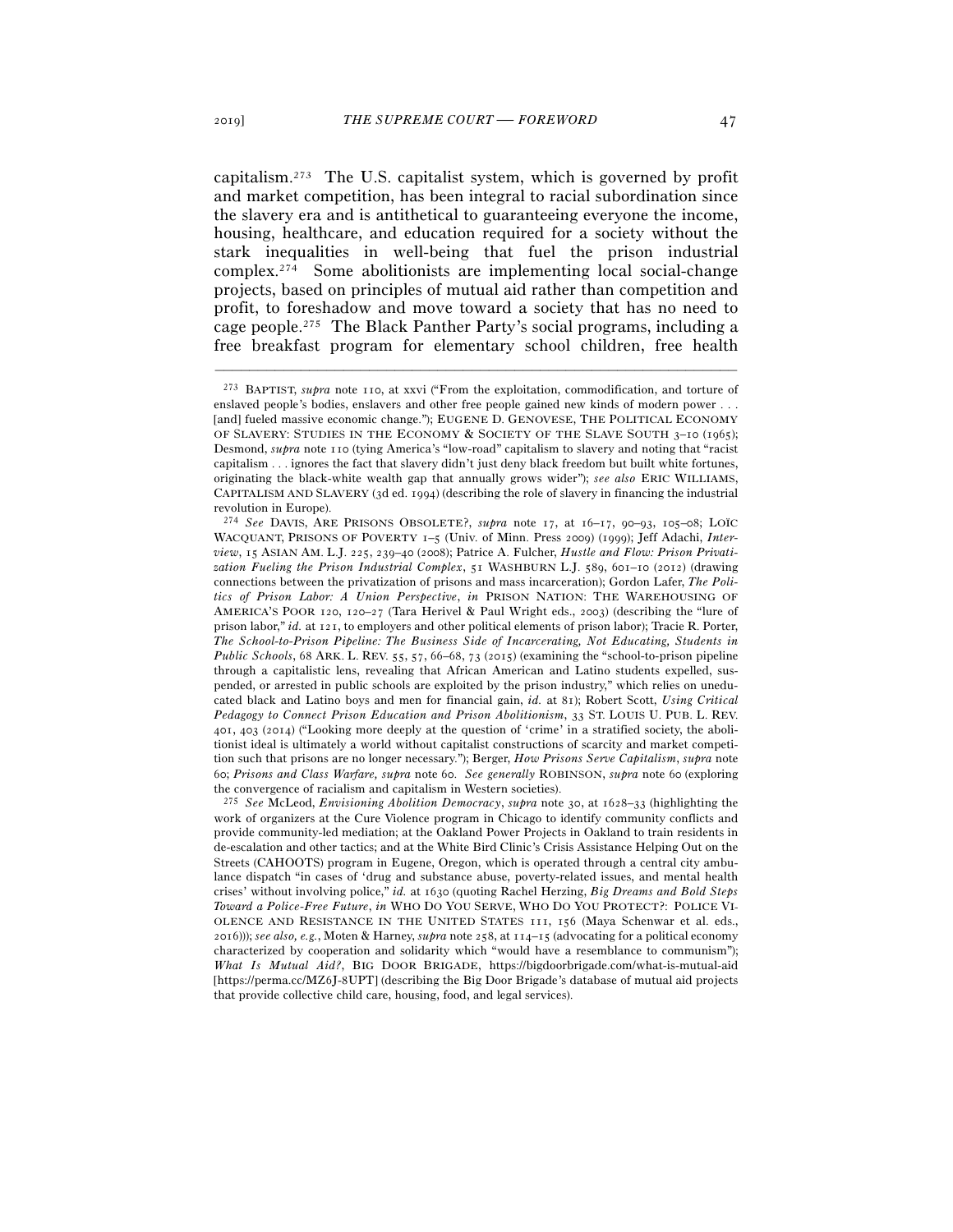clinics, and an educational Intercommunal Youth Institute, provide another model for successful community-based services aimed at enhancing people's well-being, not increasing corporate profits.276

# *C. The Unfinished Abolition Struggle*

As prison abolitionists describe their objective as dismantling systems rooted in slavery, they often frame their work as a continuation of the struggle waged by black freedom fighters and abolitionists during the slavery era.277 In the program for its 1998 national conference, the Critical Resistance Organizing Committee posed the question animating the emerging prison abolition movement: "How can we imagine an abolitionism for the prison industrial complex in the way that 19th century activists imagined the abolition of the slave economy?"278 To be clear, antebellum slavery abolitionists were not prison abolitionists. Rather, prison abolitionists today see continuities between the chattel slavery system and the prison system, as well as between the historic and current abolition movements. While human freedom required slavery abolition then, today it requires the abolition of the prison industrial complex that has replaced slavery as the bulwark of racial capitalism. "In the nineteenth century, antislavery activists insisted that as long as slavery continued, the future of democracy was bleak indeed," writes Davis.<sup>279</sup> "In the twenty-first century, antiprison activists insist that a fundamental requirement for the revitalization of democracy is the longoverdue abolition of the prison system."280 Prison abolitionists find inspiration from the likes of Sojourner Truth, Denmark Vesey, Nat Turner, John Brown, and Harriet Tubman, for whom "[e]nding slavery appeared to be an impossible challenge . . . , and yet they struggled for it anyway."<sup>281</sup> Today's prison abolitionists are the heirs to a freedom movement that antislavery abolitionists began.

<sup>276</sup> *See* Nick Chiles, <sup>8</sup> *Black Panther Party Programs That Were More Empowering Than Federal Government Programs*, ATL. BLACK STAR (Mar. 26, 2015), https://atlantablackstar. com/2015/03/26/8-black-panther-party-programs-that-were-more-empowering-than-federalgovernment-programs [https://perma.cc/5EXZ-V3U8]. *See generally* ALONDRA NELSON, BODY AND SOUL: THE BLACK PANTHER PARTY AND THE FIGHT AGAINST MEDICAL DISCRIMINA-TION <sup>1</sup>–22 (<sup>2011</sup>). 277 *See* DAVIS, ARE PRISONS OBSOLETE?, *supra* note 17, at 39; Nik Heynen, *Toward an Aboli-*

*tion Ecology*, 1 ABOLITION <sup>240</sup>, 240–47 (<sup>2018</sup>). 278 *Critical Resistance: Beyond the Prison Industrial Complex* (Critical Resistance, Berkeley,

C.A.), Sept. 25–27, 1998, at 2, http://criticalresistance.org/wp-content/uploads/2018/09/Critical-Resistance-1998-Conference-Program.pdf [https://perma.cc/VW2R-4XZ9] (conference pamphlet).

<sup>279</sup> DAVIS, ARE PRISONS OBSOLETE?, *supra* note 17, at <sup>39</sup>. 280 *Id.*

<sup>281</sup> *Manifesto for Abolition*, *supra* note 30. On enslaved people's resistance to slavery, including rebellions, organized escapes, and everyday acts of sabotage, see HERBERT APTHEKER, AMERICAN NEGRO SLAVE REVOLTS (Int'l Publishers, Co., Inc., 1963) (1943); SARAH H. BRADFORD, HARRIET TUBMAN: THE MOSES OF HER PEOPLE (Dover Publ'ns, Inc. 2004) (1886);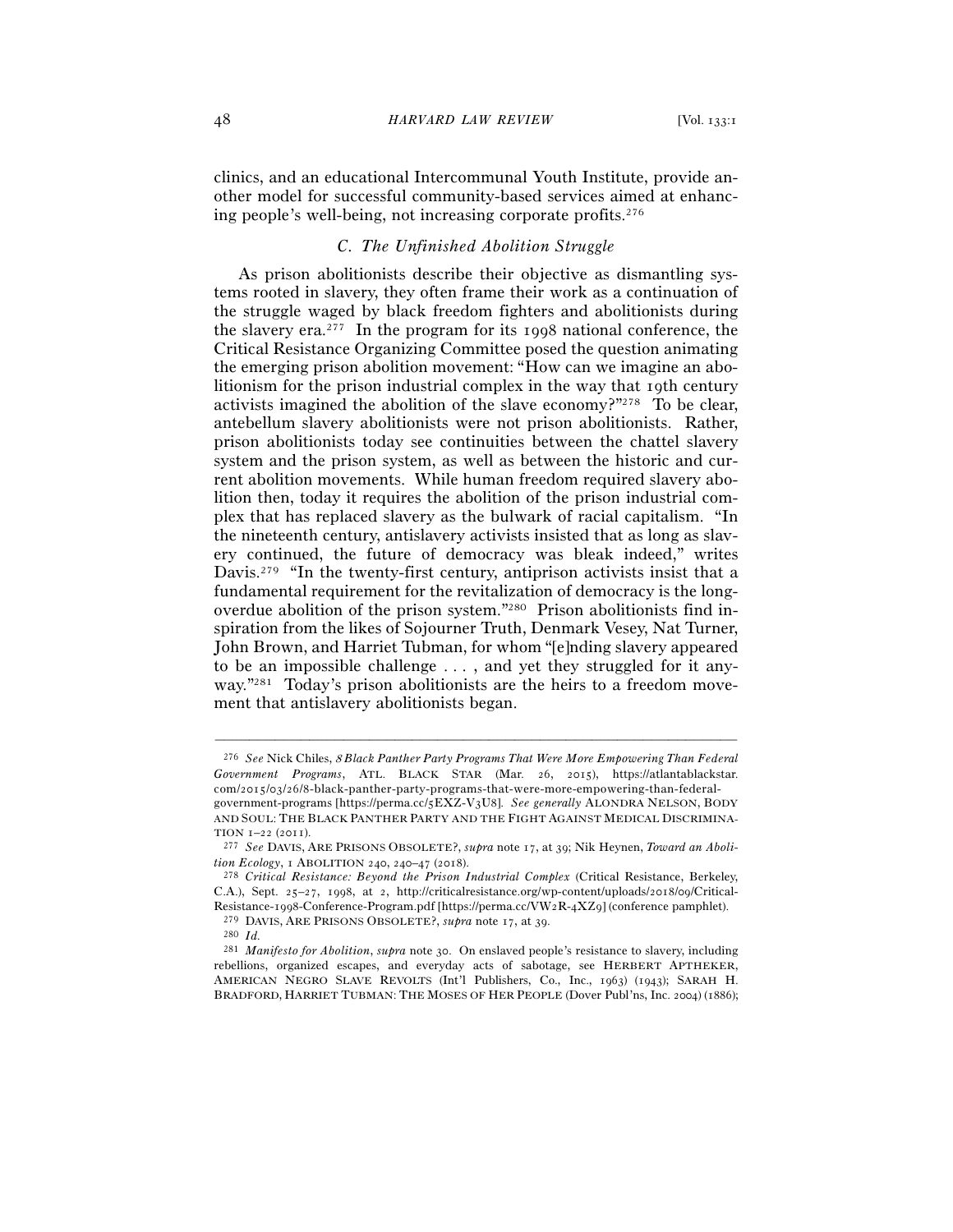References to completing the unfinished struggles of past abolition movements are common in current abolitionist discourse.282 Prison abolitionists attribute this unfinished status to the violent evisceration of Reconstruction by white terrorists and its replacement with a Jim Crow regime that denied black people their newly won rights and preserved the racial capitalist power structure.283 Professor Joel Olson highlights three elements of the antislavery abolitionist struggle that are particularly relevant to the current movement: "[the] model of the political actor as agitator, [the] emphasis on freedom, and [the] *willingness to follow the radical implications of their demands*."284 For modern-day abolitionists, the radical implication of taking up the longstanding demand for freedom is the complete eradication of the prison industrial complex.

The centrality to prison abolition theory of the unfinished struggle to end slavery raises the question of the significance of the abolition constitutionalism that helped to guide the antebellum struggle. If the U.S. Constitution was a key battleground for slavery abolitionists, should prison abolitionists continue to wage the freedom struggle on that same terrain? If today's prison abolitionists are the heirs to an antislavery movement that forged a radically different reading of the Constitution, might they pursue a similarly transformative abolition constitutionalism for the current carceral era? To answer these questions, it is helpful to interrogate the role of antebellum slavery abolitionists in conceiving and drafting the Reconstruction Amendments after the Civil War. I turn now to the history of the Reconstruction Amendments as both a radical and a failed rewriting of the Constitution's protection of slavery and the racial capitalist order.

#### II. ABOLITION AND THE CONSTITUTION

A review of the scholarly literature and popular narratives about the Reconstruction Amendments makes clear that there is no coherent understanding of their original aims or meaning. Deep disputes among antebellum abolitionists over the original Constitution's stance on slavery presage the differences among contemporary abolitionists on the

PATRICK H. BREEN, THE LAND SHALL BE DELUGED IN BLOOD: A NEW HISTORY OF THE NAT TURNER REVOLT (2015); STEPHANIE M.H. CAMP, CLOSER TO FREEDOM: ENSLAVED WOMEN AND EVERYDAY RESISTANCE IN THE PLANTATION SOUTH (2004); DANIEL RASMUSSEN, AMERICAN UPRISING: THE UNTOLD STORY OF AMERICA'S SLAVE REVOLT (<sup>2011</sup>). 282 *See, e.g.*, *Manifesto for Abolition*, *supra* note 30 ("The shockingly unfinished character of these

struggles can be seen from some basic facts about our present."). Gilmore defines abolition as "a form of consciousness" aimed always toward realizing the "unfinished liberation." *Profiles in Abolition*, *supra* note 19, at 11:03. But she is careful to ask: "Unfinished from what? . . . It is the history of the abolition of slavery, but it is also the abolition of the idea that somehow precapitalist forms of exploitation have not persisted through the entire capitalist system." *Id.*

<sup>283</sup> *See supra* note <sup>41</sup> and accompanying text. 284 JOEL OLSON, THE ABOLITION OF WHITE DEMOCRACY <sup>136</sup> (2004) (emphasis added).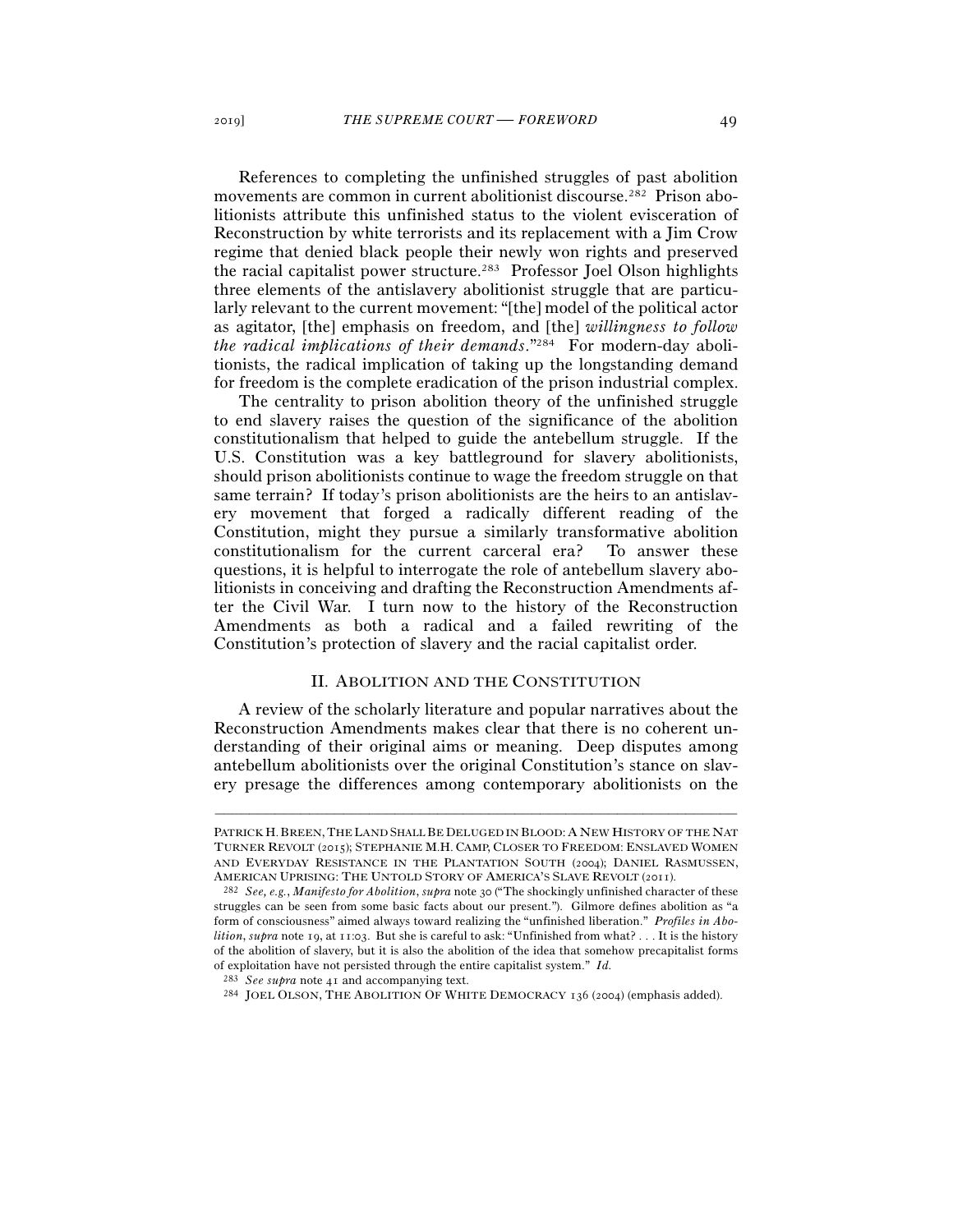meaning and utility of constitutional law. After the Reconstruction Amendments were enacted, legal historians largely neglected the role that abolitionists played in the constitutional transformation.285 It is safe to say that the views of the white supremacists who gutted the Thirteenth and Fourteenth Amendments have gained greater prominence than have the views of the slavery abolitionists who inspired the constitutional amendments and of the Radical Republicans who drafted them.286

The abolitionist soul of the Reconstruction Amendments is experiencing a renaissance, however. Some constitutional scholars have recently argued that the antislavery origins of the Reconstruction Amendments have been obscured by a revisionist historiography that downplays the influence and importance of the abolitionist constitutionalism that preceded the Amendments' passage.287 Antislavery activists not only chose to fight on constitutional ground, but, in the process, also crafted an alternative reading of the Constitution that proved highly influential for a period of time.288 Moreover, the fact that the

<sup>285</sup> *See* Randy E. Barnett, *Whence Comes Section One? The Abolitionist Origins of the Fourteenth Amendment*, 3 J. LEGAL ANALYSIS 165, 165–73 (2011) (discussing how legal historians "long obscured" the abolitionist constitutional roots of Section 1 of the Fourteenth Amendment, *id.* at <sup>165</sup>). 286 James Gray Pope, *Mass Incarceration, Convict Leasing, and the Thirteenth Amendment: A* 

*Revisionist View*, 94 N.Y.U. L. REV. (forthcoming Dec. 2019) (manuscript at 1–2) (discussing prominence of Democrats' and former enslavers' interpretation of the Thirteenth Amendment's Punishment Clause); *see also* Barnett, *supra* note 285, at 170–72 (noting that two influential scholarly works' "chilly treatment" of abolitionist constitutionalism, *id.* at 170, may also have contributed to this lack of engagement).

<sup>287</sup> *See* Barnett, *supra* note 285, at 252 ("The contribution of abolitionist constitutionalism to the original public meaning of Section One [of the Fourteenth Amendment] has long been obscured by a revisionist history"); Louisa M.A. Heiny, *Radical Abolitionist Influence on Federalism and the Fourteenth Amendment*, 17 TEMP. POL. & C.R.L. REV. 155, 155, 169–72 (2007) (arguing that the Republican framers of the Fourteenth Amendment incorporated antebellum radical abolitionists' arguments regarding the power of the federal government over the states into the Amendment); Pope, *supra* note 286 (manuscript at 1) (arguing that the Thirteenth Amendment's Republican framers "took an entirely different view" of the Punishment Clause than the interpretation of the Punishment Clause that exists in legal and popular discourse); Alexander Tsesis, *Principled Governance: The American Creed and Congressional Authority*, 41 CONN. L. REV. 679, 701–20 (2009) (examining how abolitionist views on liberty and equality were incorporated into the Reconstruction Amendments); Alexander Tsesis, *The Declaration of Independence and Constitutional Interpretation*, 89 S. CAL. L. REV. 369, 390–98 (2016) [hereinafter Tsesis, *Constitutional Interpretation*] (examining the incorporation of abolitionist sentiments into the Reconstruction Amendments); *see also* Eric Foner, *The Strange Career of the Reconstruction Amendments*, 108 YALE L.J. 2003, 2005 (1999) [hereinafter Foner, *Strange Career*] (criticizing Professor Bruce Ackerman's *We the People* for neglecting to give credit to the formerly enslaved for their role in shaping the Reconstruction Amendments).

<sup>288</sup> *See* JACOBUS TENBROEK, EQUAL UNDER LAW 116–31, 234–39 (1965) (originally published as JACOBUS TENBROEK, THE ANTISLAVERY ORIGINS OF THE FOURTEENTH AMENDMENT (1951)); Barnett, *supra* note 285, at 253–55; Foner, *Strange Career*, *supra* note 287, at 2004–05; Alexander Tsesis, *A Civil Rights Approach: Achieving Revolutionary Abolitionism Through the Thirteenth Amendment*, 39 U.C. DAVIS L. REV. 1773, 1820–22 (2006) [hereinafter Tsesis, *Civil Rights Approach*].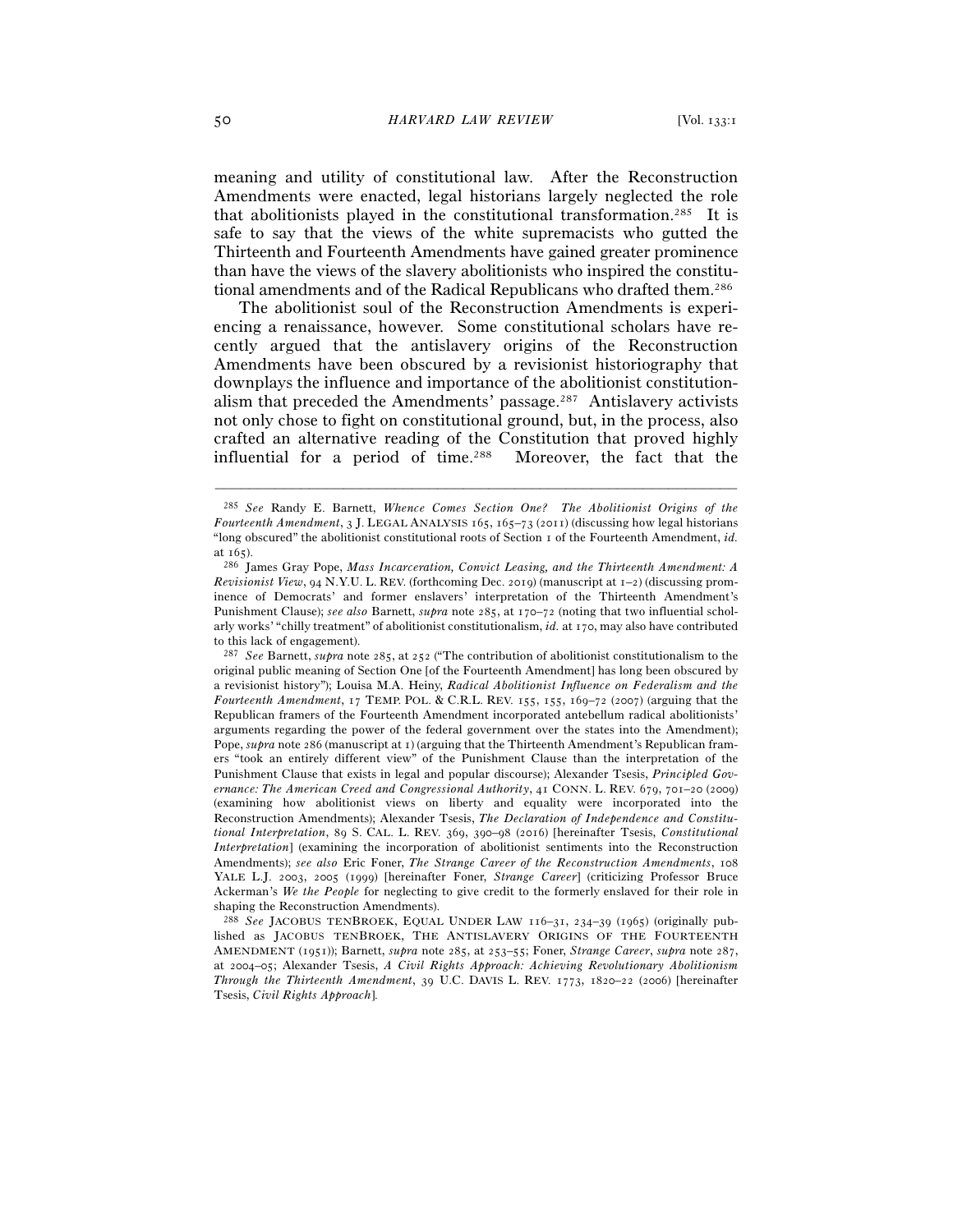Constitution remains open to these varying interpretations highlights the potential for prison abolitionists to reclaim an abolition constitutionalism — or construct a new one — that facilitates rather than impedes the completion of the freedom struggle begun by their predecessors.289

# *A. The Settler-Colonial and Slavery Constitution*

The constitutional government of the United States was founded on the colonization of Native tribes and the enslavement of Africans.290 It enshrined the power and freedom of a white male elite, along with the ability of this elite class to restrict the power and freedom of everyone else. The Constitution was built on a foundation of laws, passed in the colonies in the 1600s, that constructed a political hierarchy that divided people into racial categories with differing claims to power and privilege. For example, in 1662, the Virginia Colony imposed double punishment on Christians who "committ[ed] ffornication [sic] with a negro man or woman"; the statute also assigned to children born to black women and "got by any Englishmen" the status of their mothers thereby making them enslaveable.291 Racial laws gave propertyless white men special entitlements over black and Native people.<sup>292</sup> As I put it elsewhere, "[c]olonial landowners inherited slavery as an ancient practice, but they invented race as a modern system of power."293

–––––––––––––––––––––––––––––––––––––––––––––––––––––––––––––

<sup>291</sup> WILLIAM WALLER HENING, 2 THE STATUTES AT LARGE; BEING A COLLECTION OF ALL THE LAWS OF VIRGINIA, FROM THE FIRST SESSION OF THE LEGISLATURE, IN THE YEAR 1619, at 170 (New York, R. & W. & G. Bartow, 1823) (reproducing Act XII, which was passed in 1662); *see also* A. LEON HIGGINBOTHAM, JR., IN THE MATTER OF COLOR: RACE AND THE AMERICAN LEGAL PROCESS: THE COLONIAL PERIOD  $42-45$  (1978) (arguing that the statute reflected implicit "economic preferences and advantages to whites who sought to extend servitude and slavery," *id.* at <sup>44</sup>). 292 *See* HIGGINBOTHAM,*supra* note 291, at 40–48; DOROTHY ROBERTS, FATAL INVENTION:

HOW SCIENCE, POLITICS, AND BIG BUSINESS RE-CREATE RACE IN THE TWENTY-FIRST CENTURY 9–10 (2011) [hereinafter ROBERTS, FATAL INVENTION] (discussing Virginia laws that "gave propertyless whites special rights over slaves," *id.* at <sup>9</sup>). 293 ROBERTS, FATAL INVENTION, *supra* note 292, at 12. Northern states had outlawed slavery

by 1827. *See* Aaron Schwabach, *Thomas Jefferson, Slavery, and Slaves*, 33 T. JEFFERSON L. REV.  $1, 14-15$  (2010). Nonetheless, they enforced a racial caste system that denied equality to free black residents. *See* CHRISTOPHER MALONE, BETWEEN FREEDOM AND BONDAGE: RACE, PARTY, AND VOTING RIGHTS IN THE ANTEBELLUM NORTH (2007); Roger D. Bridges, *Antebellum* 

<sup>289</sup> *See* Pope, *supra* note 286 (manuscript at 2) ("Whether to continue denouncing the [Thirteenth] Amendment or to reclaim it for prisoners' rights is, then, less a question of jurisprudence than of constitutional politics.").

<sup>290</sup> *See* MARY FRANCES BERRY, BLACK RESISTANCE/WHITE LAW: A HISTORY OF CON-STITUTIONAL RACISM IN AMERICA 4 (Penguin Press 1994) (1971) (arguing slavery constituted an "integral part" of constitutional law); DAVID WALDSTREICHER, SLAVERY'S CONSTITUTION: FROM REVOLUTION TO RATIFICATION 16–19 (2009); Maggie Blackhawk, *Federal Indian Law as Paradigm Within Public Law*, 132 HARV. L. REV. 1787, 1800 (2019) (explaining the ways in which "traces of America's history with colonialism are woven in like threads to the fabric" of the Constitution); *see also* Tsesis, *Constitutional Interpretation*, *supra* note 287, at 370 ("The original Constitution contained clauses, which protected the institution of slavery, that were irreconcilable with the moral commitments the nation undertook at independence.").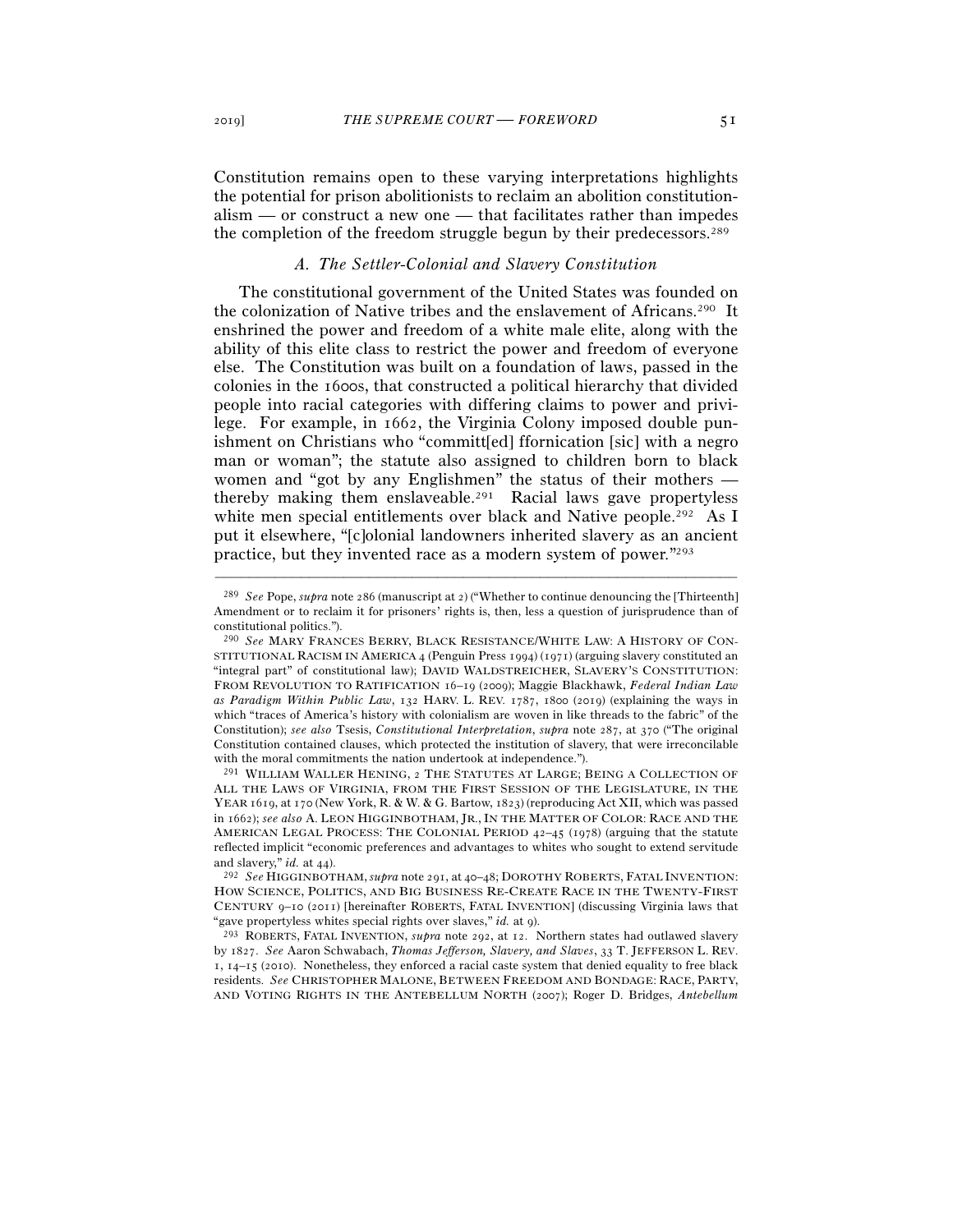The framers made the exclusion of Africans and Native tribes from the democracy they established foundational to the Constitution.294 Many of the nation's founders were enslavers themselves.<sup>295</sup> As white property holders, they had a vested interest in preserving the fledgling capitalist economy fueled by captive labor and racist ideology. The original Constitution contained no provision that ended the slave trade, no provision that freed enslaved Africans or prevented future enslavement, and no provision that protected black people from all manner of degradation on account of their race.296 Although the word "slavery" appeared nowhere in the Constitution, several provisions explicitly enforced the institution.297 As journalist Nikole Hannah-Jones summarizes:

*Struggle for Citizenship*, 108 J. ILL. ST. HIST. SOC'Y 296, 298 (2015); *see also* BAPTIST, *supra* note 110, at 309–42 (discussing how, by the 1840s, the North had built an industrial economy based on enslaved cotton labor); STEVE LUXENBERG, SEPARATE: THE STORY OF *PLESSY V. FERGUSON,*

AND AMERICA'S JOURNEY FROM SLAVERY TO SEGREGATION (<sup>2019</sup>). 294 *See* BERRY, *supra* note 290, at 4 (arguing that the oppression of black people through slavery formed an essential part of constitutional law); Blackhawk, *supra* note 290, at 1800–01 (arguing that America's history of colonialism is embedded in the Constitution).

<sup>295</sup> Anthony Iaccarino, *The Founding Fathers and Slavery*, ENCYCLOPAEDIA BRITANNICA, https://www.britannica.com/topic/The-Founding-Fathers-and-Slavery-1269536 [https://perma.cc/ 8Z9L-ENAE] (listing slaveholding founders, including Presidents Thomas Jefferson, James Madison, and George Washington).

<sup>296</sup> *See* AKHIL REED AMAR, AMERICA'S CONSTITUTION: A BIOGRAPHY 20 (2005) ("Slavery was the original sin in the New World garden, and the Constitution did more to feed the serpent than to crush it."). *See generally* Blackhawk, *supra* note 290 (discussing the Constitution's treatment of slavery in comparison to its treatment of Native tribes). Indeed, the primacy of slavery implies that it was foundational to the creation of the nation: the dominant paradigm that locates the Founding at the drafting of the Constitution, rather than at the origin of slavery, needs further interrogation. *See The* 1619 *Project*, N.Y. TIMES MAG. (Aug. 18, 2019), https://nyti.ms/2H4KijC [https://perma.cc/WZC7-2FPB] (describing a project that "aims to reframe the country's history, understanding 1619 as our true founding").

<sup>297</sup> Of the Constitution's eighty-four clauses, "[s]ix deal directly with the enslaved and their enslavement . . . and five more hold implications for slavery." Nikole Hannah-Jones, *Our Democracy's Founding Ideals Were False when They Were Written. Black Americans Have Fought to Make Them True.*, N.Y. TIMES MAG. (Aug. 14, 2019), https://nyti.ms/2H63ygp [https://perma.cc/SS2Q-E2EG]; *see also* U.S. CONST. art. I, § 2, cl. 3 (determining apportionment of state representatives by adding the "whole Number of free Persons" and "three fifths of all other Persons"); *id.* art. I, § 7, cl. 1 (giving the House of Representatives, the population of which was partially determined by the Three-Fifths Clause, the power to raise revenue); *id.* art. I, § 8, cl. 1 (giving Congress the power to levy taxes and duties, which directly impacted enslavers' economic interests with respect to crops grown by slaves that were marketed abroad, such as indigo and tobacco); *id.* art. I, § 8, cl. 15 (allowing Congress to mobilize a militia, protecting against the threat of slave rebellions); *id.* art. I, § 9, cl. 1 (protecting the importation of slaves until at least 1808); *id.* art. IV, § 2, cl. 3 (guaranteeing the return of people "held to Service or Labour" who escaped from one state to another); WALDSTREICHER, *supra* note 290, at 3–9 (discussing the absence of slavery from the Constitution and highlighting constitutional provisions that nevertheless concerned and protected slavery). On the Constitution's references to Native tribes, see Blackhawk, *supra* note 290, at 1800 ("The Founding Constitution explicitly referenced Indians twice. The first reference was in the Commerce Clause, which provided Congress with the power in Article I, Section 8 to 'regulate Commerce with foreign Nations, and among the several States, and with the Indian Tribes' and again to explicitly 'exclud[e] Indians not taxed' from Article I's apportionment scheme." (alteration in original)).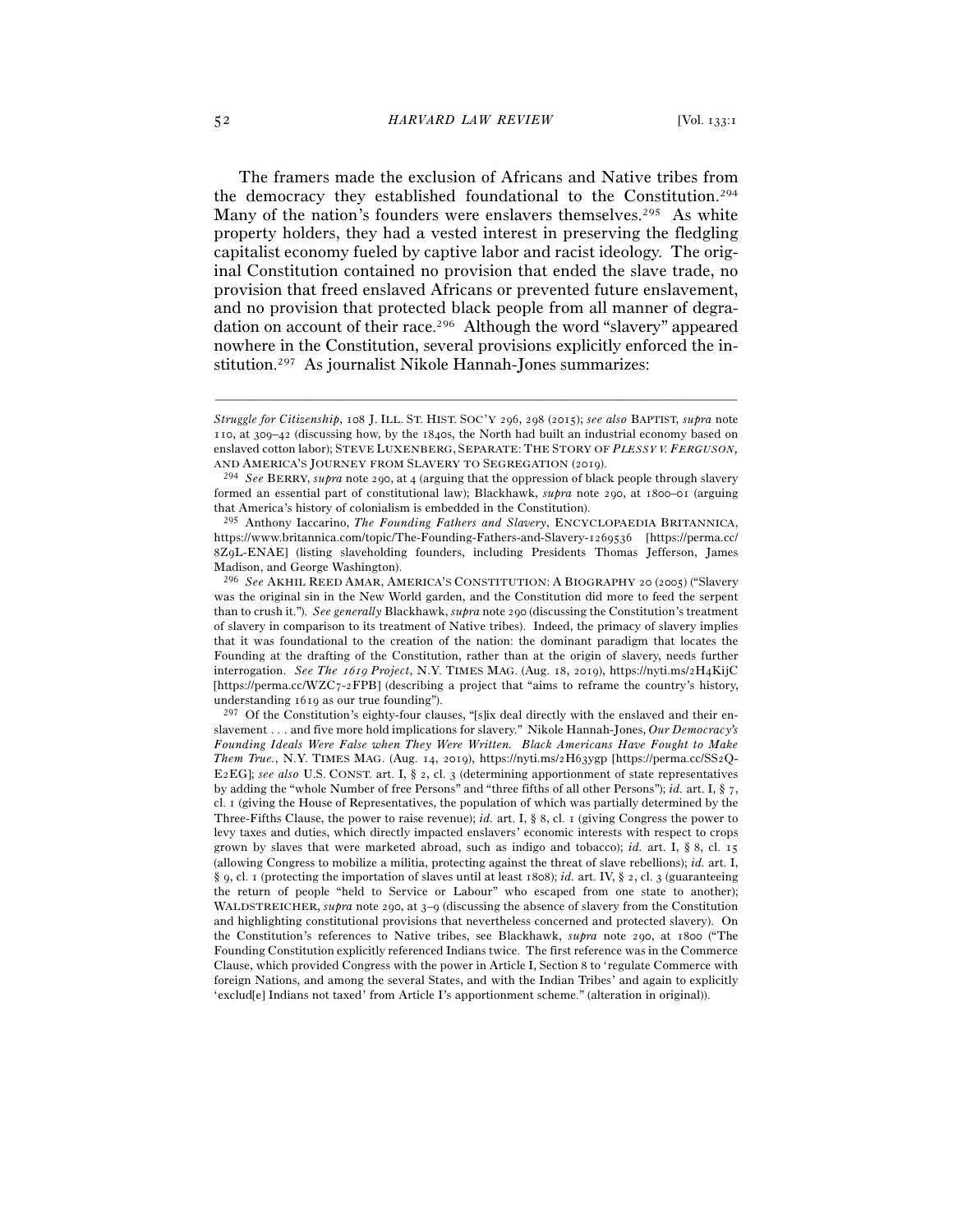The Constitution protected the "property" of those who enslaved black people, prohibited the federal government from intervening to end the importation of enslaved Africans for a term of 20 years, allowed Congress to mobilize the militia to put down insurrections by the enslaved and forced states that had outlawed slavery to turn over enslaved people who had run away seeking refuge.298

In short, slavery was constitutional.

State and federal courts, including the Supreme Court, consistently ratified the slavery regime by interpreting key constitutional provisions and statutes in favor of slaveholders.299 "At no point prior to the Civil War did the Supreme Court significantly limit slavery or even raise serious questions about its constitutionality," writes Professor Erwin Chemerinsky.300 The Court's most controversial proslavery decision, *Dred Scott v. Sandford*, 301 ruled against a black man, Dred Scott, who had lived on free soil in Illinois and what was then the territory of Wisconsin and sued for his freedom in Missouri.<sup>302</sup> Rather than point to fundamental principles of equality or engage in careful textual exegesis, the Court pointed to the nation's coherent system of antiblack discrimination and conducted a cursory examination of the Constitution to establish that no black person was a citizen of the United States.303 In his opinion for the Court, Chief Justice Taney noted that, at the time the Constitution was drafted, "the civilized portion of the white race" universally regarded black people as "so far inferior, that they had no rights which the white man was bound to respect; and that the negro might justly and lawfully be reduced to slavery for his benefit."304 The *Dred Scott* decision enshrined the distinguishing feature of American racial slavery that categorically excluded black people from democracy: the belief that "black people were not merely enslaved but were a slave race."305 Thus, America's original constitutionalism was staunchly colonial, white supremacist, and proslavery.

<sup>298</sup> Hannah-Jones, *supra* note <sup>297</sup>. 299 *See* ROBERT M. COVER, JUSTICE ACCUSED: ANTISLAVERY AND THE JUDICIAL PRO-CESS <sup>119</sup>–21 (<sup>1975</sup>) (citing cases in which judges upheld slavery based on legal justifications). 300 *See* ERWIN CHEMERINSKY, CONSTITUTIONAL LAW POLICIES <sup>755</sup> (5th ed. 2017); *see also*

AMAR, *supra* note 296, at 260–65 (discussing the antebellum Supreme Court's slavery-related decisions); BERRY, *supra* note 290, at 53 (discussing a Supreme Court decision reaffirming the legal standing of proslavery groups).<br> $301\,60$  U.S. (19 How.) 393 (1857).

<sup>301</sup> <sup>60</sup> U.S. (19 How.) 393 (<sup>1857</sup>). 302 *Id.* at <sup>493</sup> (Campbell, J., concurring). 303 *Id.* at 407–12 (majority opinion). Chief Justice Taney pointed to two clauses in the Constitution, regarding importation and recovery of slaves, to support his interpretation that the text excluded blacks from "people of the United States," though neither determined the legal status of free blacks. *Id.* at <sup>411</sup> (emphasis omitted). 304 *Id.* at <sup>407</sup>. 305 Hannah-Jones, *supra* note 297.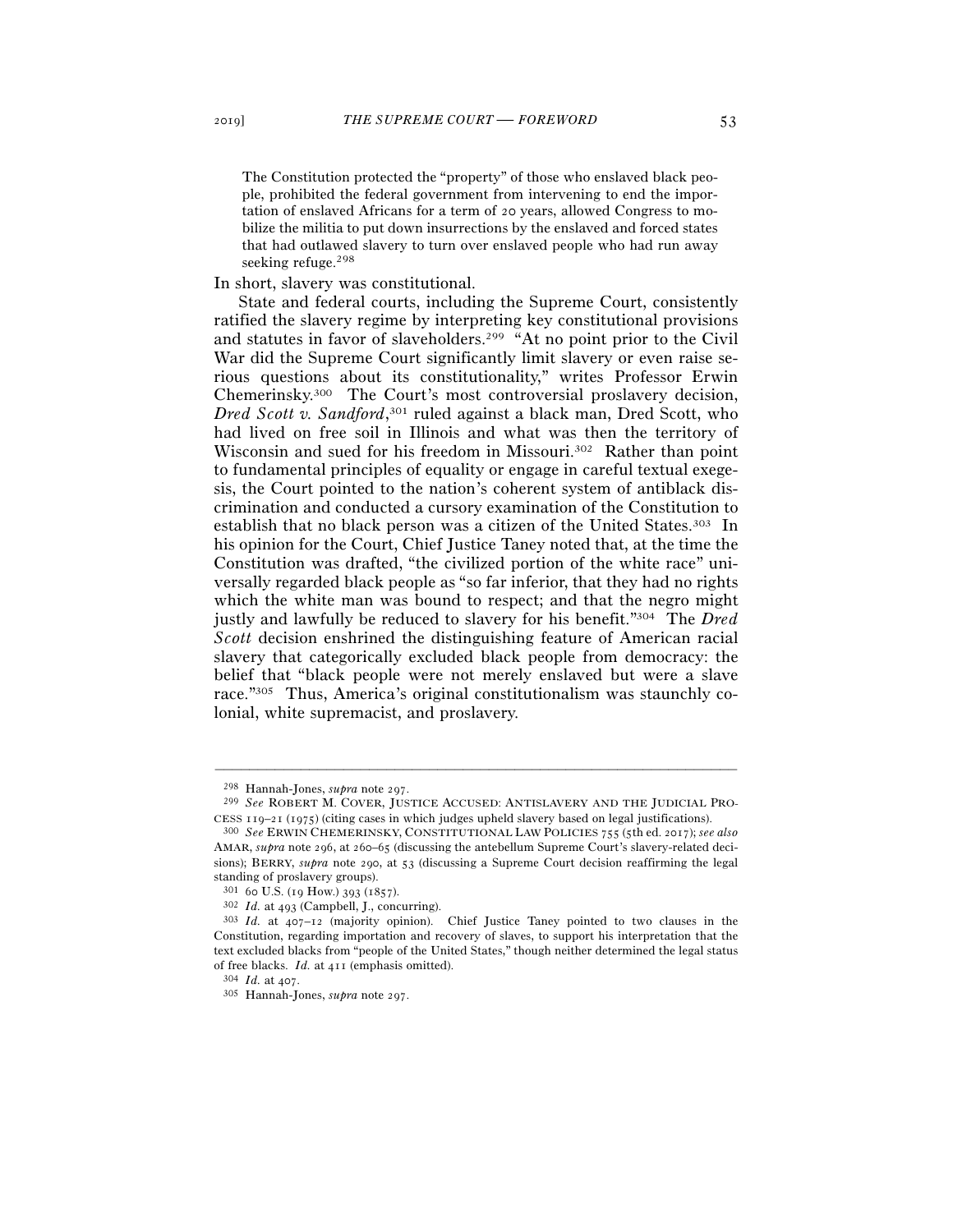## *B. The Radical History of the Reconstruction Amendments*

A renewed interest among constitutional scholars in the abolitionist origins of the Reconstruction Amendments has generated important insights on antebellum abolitionists' thinking and activism regarding the Constitution. Recent research has illuminated an alternative public meaning of the Constitution residing in "largely forgotten books, pamphlets, articles, resolutions, and legal briefs," rather than on the pages of Supreme Court decisions.306

The nineteenth-century movement to abolish slavery prominently included engaging with the U.S. Constitution. Antislavery theorizing and activism were essential both to developing a reading of the existing constitutional text that rendered human bondage incompatible with fundamental constitutional principles of liberty, equality, and democracy, and to amending the text when those principles alone failed to end the slavery system.307 The abolition struggle profoundly shaped not only the specific language of the Reconstruction Amendments but also the very meaning of those constitutional principles.308 In opposition to the prevailing constitutional philosophy that upheld slavery, antislavery activists forged a radically divergent abolition constitutionalism.309 Abolitionists fought for the amended Constitution to embody their radical constitutional vision and to install a "second founding" of the nation built on equal citizenship and freedom of labor.<sup>310</sup>

–––––––––––––––––––––––––––––––––––––––––––––––––––––––––––––

310 Elizabeth Reilly, *Introduction* to INFINITE HOPE & FINITE DISAPPOINTMENT: THE STORY OF THE FIRST INTERPRETERS OF THE FOURTEENTH AMENDMENT 1, 1 (Elizabeth

<sup>306</sup> Barnett, *supra* note 285, at <sup>167</sup>. 307 *See* TENBROEK, *supra* note 288, at 234–39 (demonstrating that the Reconstruction Amendments represent the culmination of more than thirty years of antislavery efforts).

<sup>308</sup> *See* Barnett, *supra* note 285, at 168–69 (noting that abolitionists' constitutional arguments included all four concepts enumerated in Section 1 of the Fourteenth Amendment); Foner, *Strange Career*, *supra* note 287, at 2004 ("The origins of the idea of an American people unbounded by race lie not with the Founders, who by and large made their peace with slavery, but with the abolitionists."); Pope, *supra* note 286 (manuscript at 9) (noting that the Thirteenth Amendment "was conceived as a regime shift in constitutional law"); Tsesis, *Civil Rights Approach*, *supra* note 288, at 1800 (noting that the framers of the Thirteenth Amendment constitutionalized abolitionist ideas on "the universality of fundamental rights").

<sup>309</sup> *See* Foner, *Strange Career*, *supra* note 287, at 2004 ("In elaborating their criticism of slavery and attempting to reinvigorate the idea of freedom as a truly universal entitlement, the abolitionists developed what might be called an alternative constitutionalism."); *see also* MICHAEL KENT CURTIS, NO STATE SHALL ABRIDGE: THE FOURTEENTH AMENDMENT AND THE BILL OF RIGHTS 26–56 (1986); DAVID A.J. RICHARDS, CONSCIENCE AND THE CONSTITUTION: HIS-TORY, THEORY, AND LAW OF THE RECONSTRUCTION AMENDMENTS 3 (1993) (arguing abolitionists developed a "right to conscience" that envisioned changing the Constitution from a proslavery document to one grounded in human rights); TENBROEK, *supra* note 288, at 167–69; WILLIAM M. WIECEK, THE SOURCES OF ANTISLAVERY CONSTITUTIONALISM IN AMERICA, 1760–1848, at 249–75 (1977). *But see* Michael W. McConnell, *The Fourteenth Amendment: A Second American Revolution or the Logical Culmination of the Tradition?*, 25 LOY. L.A. L. REV. 1159, 1174 (1992) (arguing the Fourteenth Amendment fulfills equality principles inherent in the original Constitution rather than radically transforming them).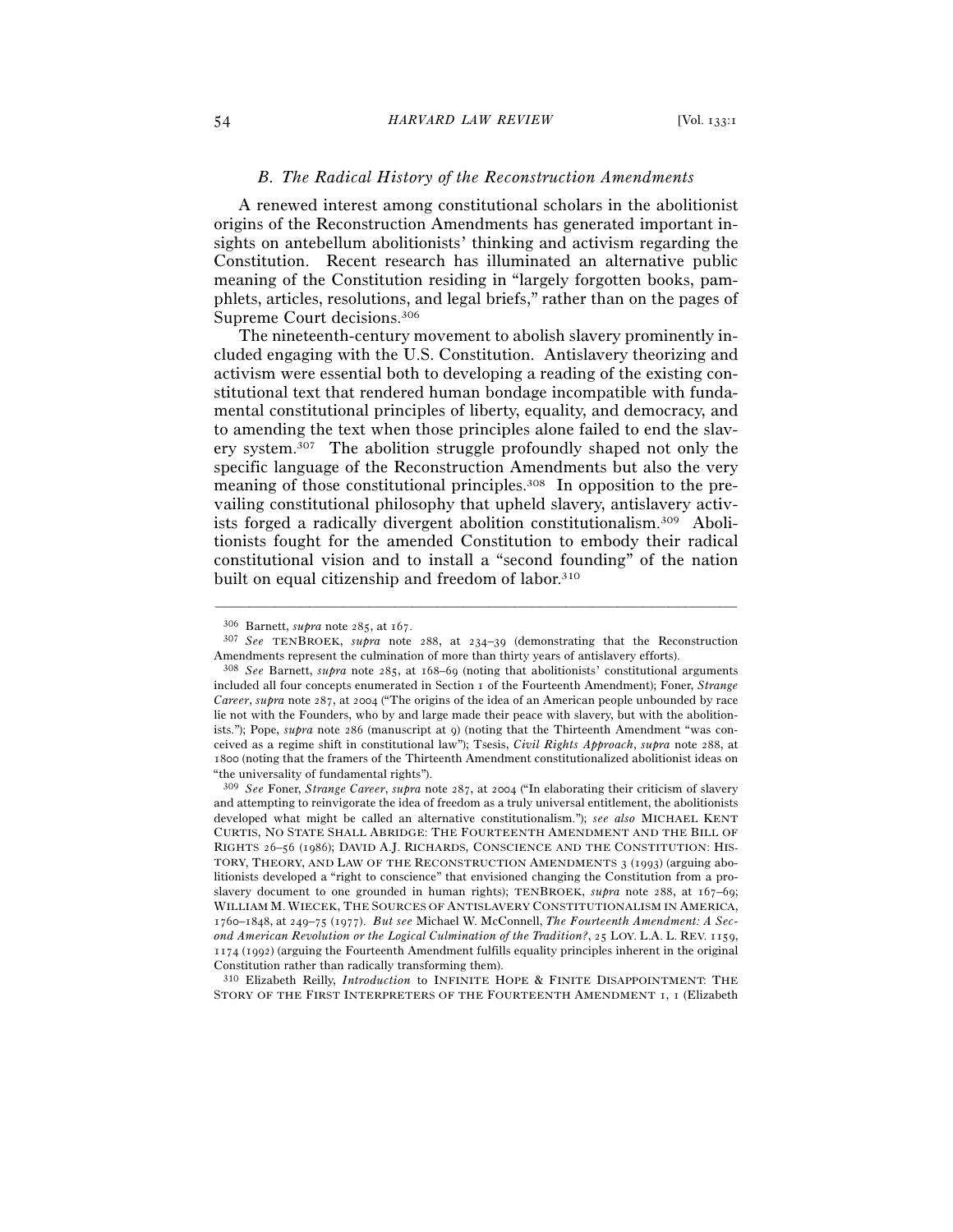From the 1830s to the 1850s, abolitionists engaged in an intense at times, acrimonious — debate over the Constitution's stance on slavery.311 On one side stood the Garrisonians, whose namesake, William Lloyd Garrison, called the Constitution a "covenant with death and an agreement with hell" because it permitted slavery.312 On the other were antislavery constitutionalists like Representative John Bingham, Lysander Spooner, and Theodore Dwight Weld, who read the Constitution instead as prohibiting or constraining the expansion of bondage.313

Abolitionists asserted a number of grounds for their claim that the Constitution was an antislavery document. First, they distinguished between the democratic principles stated in its text that repudiated the existence of slavery and the proslavery intent of its framers and proslavery interpretations of slaveholders and judges.314 As Professor Randy Barnett explains, several leading abolitionists argued that the Constitution's inclusive language, including that of "We the People," trumped the exclusionary meanings promulgated to deny freedom to black people.315 In his celebrated analysis of the Constitution, *The Unconstitutionality of Slavery*, published in 1845, Spooner elaborated that citizenship rights should extend to black people based on the original public meaning of the text rather than the intentions of its framers.316 *Proceedings of the Convention of Radical Political Abolitionists*, a pamphlet published to commemorate the proceedings of an 1855 abolitionist convention, similarly urged readers "to construe the Constitution as it *reads*, and not as the slaveholders pretend that it *means*."317

<sup>–––––––––––––––––––––––––––––––––––––––––––––––––––––––––––––</sup> Reilly ed., 2011) [hereinafter INFINITE HOPE & FINITE DISAPPOINTMENT] (noting that some have called the adoption of the Fourteenth Amendment the "second founding").

<sup>311</sup> *See* DAVID W. BLIGHT, FREDERICK DOUGLASS: PROPHET OF FREEDOM 213–15, 293– 94, 316–17 (2018); Barnett, *supra* note 285, at 167 ("From the 1830s to the 1850s, a truly remarkable body of constitutional argumentation was developed by . . . abolitionist lawyers and laymen to evaluate the constitutionality of slavery.").

<sup>312</sup> Barnett, *supra* note 285, at 167; Rebecca E. Zietlow, *The Ideological Origins of the Thirteenth Amendment*, 49 HOUS. L. REV. 393, 414–15 (2012) (both quoting William Lloyd Garrison, *The Constitution: A "Covenant with Death and an Agreement with Hell*,*"* 12 THE LIBERATOR 71 (1842)). Garrison helped to launch the abolitionist movement with the publication of his newspaper *The Liberator* in January 1831. THOMAS G. MITCHELL, ANTISLAVERY POLITICS IN ANTEBEL-LUM AND CIVIL WAR AMERICA <sup>1</sup> (<sup>2007</sup>). 313 *See* Barnett, *supra* note 285, at 167; *see also* Randy E. Barnett, *From Antislavery Lawyer to* 

*Chief Justice: The Remarkable but Forgotten Career of Salmon P. Chase*, 63 CASE W. RES. L. REV. <sup>653</sup>, 654 (<sup>2013</sup>). 314 *See, e.g.*, Barnett, *supra* note 285, at 201–03 (describing Lysander Spooner's argument that

the assertions about the founders' intent should not be used to read protections for slavery into euphemistic passages in the Constitution).<br> $315\,$  See id. at 205–10, 245.

<sup>&</sup>lt;sup>316</sup> *See id.* at 198–210. <br><sup>317</sup> *Id.* at 243 (quoting CENT. ABOLITION BD., PROCEEDINGS OF THE CONVENTION OF RADICAL POLITICAL ABOLITIONISTS 6 (1855)).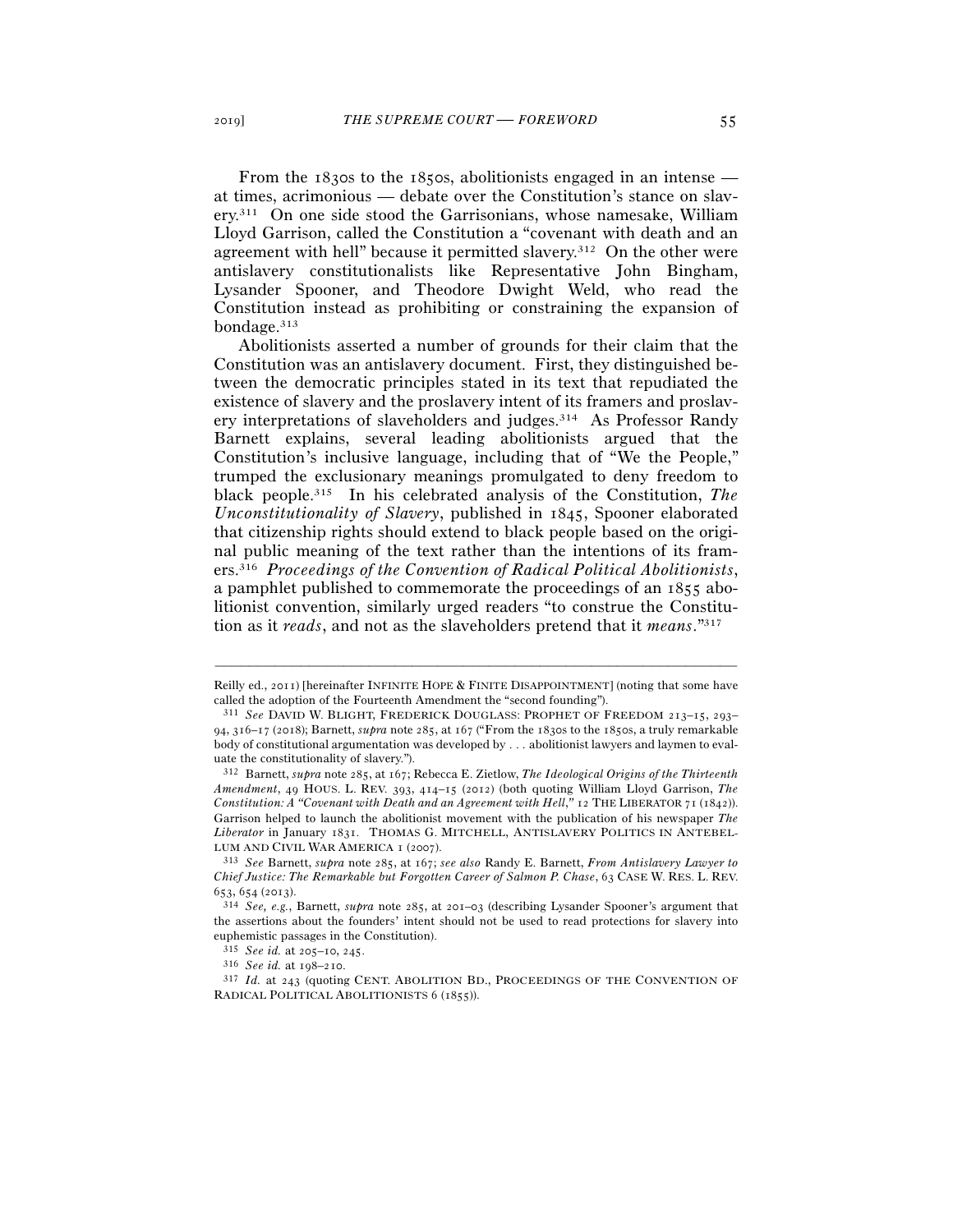Second, abolitionists argued that specific constitutional provisions made slavery illegal and black people citizens. Some abolitionists argued that, regardless of the Constitution's original provisions, the Due Process Clause of the Fifth Amendment took precedence and prohibited slavery.<sup>318</sup> In an 1859 speech, Bingham, who later served as a member of the Committee of Fifteen on Reconstruction in the Thirty-Ninth Congress,319 described "the rights protected by the Fifth Amendment as 'natural or inherent rights, which belong to all men irrespective of all conventional regulations.'"320 Bingham emphasized that because the text referred to "no person," it "makes no distinction either on account of complexion or birth — it secures these rights to all persons within its exclusive jurisdiction. This is equality."321 That constitutional equality guarantee, Bingham noted, was not limited by "the interpolation into it of any word of caste, such as white, or black, male or female."322

Weld, a full-time antislavery activist married to abolitionist and women's rights advocate Angelina Grimké, also relied on due process concepts to oppose slavery.323 He contested judicial protection of slaveholders' due process rights by observing that "[a]ll the slaves in the District have been 'deprived of liberty' by legislative acts."324 Weld argued that if those legislative acts did not constitute due process of law, "then the slaves were deprived of liberty *unconstitutionally*, and these acts are *void*. In that case the *constitution emancipates them*."325

Another alternative reading of the Constitution extended the concept of birthright citizenship to African Americans, setting the stage for the Fourteenth Amendment's explicit provision. In her popular treatise, *An Appeal in Favor of that Class of Americans Called Africans*, published in 1833, feminist abolitionist Lydia Maria Child made the novel claim that black people were "compatriots, not foreigners."326 Soon thereafter, the 1838 treatise *Rights of Colored Men to Suffrage, Citizenship and Trial by Jury*, by William Yates, became an influential authority on the legal status of free black people that defended their citizenship rights and argued against their expulsion from the United States.327

–––––––––––––––––––––––––––––––––––––––––––––––––––––––––––––

ANTEBELLUM AMERICA 1–5 (2018). Jones notes that "the equation linking rights and citizenship was

<sup>318</sup> *See id.* at 179–<sup>82</sup>. 319 *Id.* at 166–67.

<sup>320</sup> *Id.* at 251 (quoting CONG. GLOBE, 35th Cong., 2d Sess. 983 (1859) (statement of Rep. John Bingham)).

<sup>&</sup>lt;sup>321</sup> *Id.* at 252 (quoting CONG. GLOBE, 35th Cong., 2d Sess. 985 (statement of Rep. John Bingham)).<br><sup>322</sup> *Id.* (quoting CONG. GLOBE, 35th Cong., 2d Sess. 985 (statement of Rep. John Bingham)).<br><sup>323</sup> *See id.* at 176–82.

*Columbia*, N.Y. EVENING POST, Dec. 29, 1837–Jan. 30, 1838, at <sup>40</sup>). 325 *Id.* (quoting Theodore Dwight Weld, *The Power of Congress Over the District of Columbia*,

N.Y. EVENING POST, Dec. 29, 1837–Jan. 30, 1838, at 40).<br><sup>326</sup> Foner, *Strange Career*, *supra* note 287, at 2004.<br><sup>327</sup> MARTHA S. JONES, BIRTHRIGHT CITIZENS: A HISTORY OF RACE AND RIGHTS IN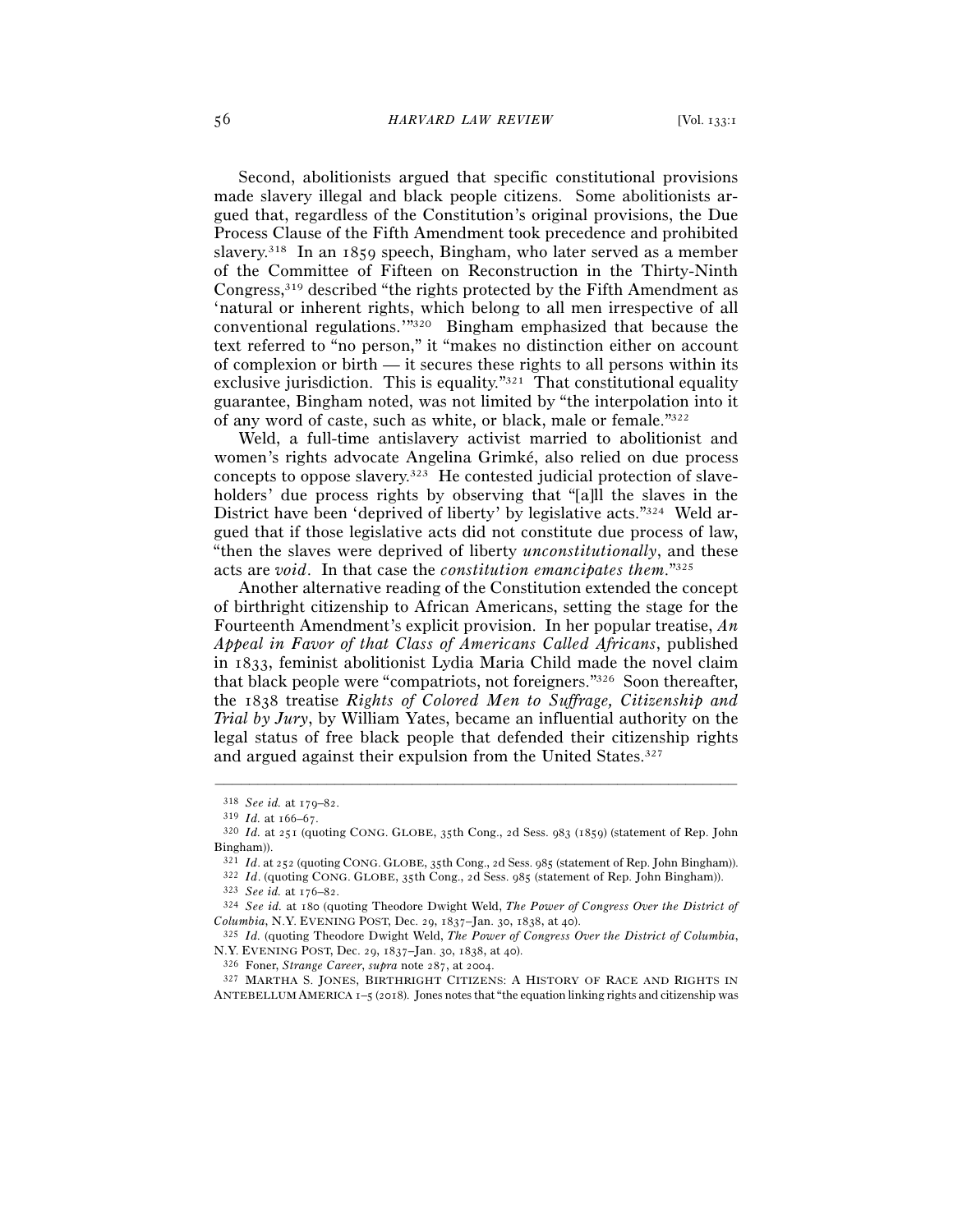Even more neglected in constitutional history than these white abolitionists are black Americans who theorized and defended claims to equal citizenship. Although the fiery orator and prominent antislavery activist Frederick Douglass, to whom I will turn next, remains well known, other African Americans whose legal arguments contributed to antebellum abolitionist constitutionalism have received far less attention.328 In *Birthright Citizens: A History of Race and Rights in Antebellum America*, Professor Martha Jones recounts how free black people living in Baltimore before the Civil War fought against the threat of deportation by making legal arguments in newspapers, legislatures, and courts that birth in the United States established their citizenship and guaranteed their rights.329 Black Baltimoreans also advanced this claim by conducting themselves like rights-bearing citizens when they litigated disputes over property, credit, and family autonomy in court.<sup>330</sup>

Free African Americans' legal challenges to exploitative contracts with white people before the Civil War are especially instructive. In the antebellum period, black residents of Baltimore brought insolvency petitions, petitions for writs of habeas corpus, petitions for debt relief, and challenges to apprenticeship contracts with unscrupulous whites.<sup>331</sup> They also sometimes served as court-appointed trustees and even testified against white parties, at a time when state law prohibited such testimony.332 For example, a laborer named Charles Snell petitioned for a writ of habeas corpus at the Circuit Court of Baltimore City to challenge the indenture of his seven-year-old daughter Mary to the mother of police officer James Maddox.333 According to 1860 census records, Mary eventually returned to Snell's custody.334

<sup>–––––––––––––––––––––––––––––––––––––––––––––––––––––––––––––</sup> never fixed." *Id.* at 11. In the antebellum period, African Americans both sought to secure their rights as evidence of their citizenship and argued that citizenship was "the gateway to rights." *Id.*

<sup>328</sup> *See* DU BOIS, *supra* note 173, at 724–27 (criticizing scholars of his time for ignoring the participation of emancipated slaves in the history of Reconstruction and failing to "conceive [of] Negroes as men," *id.* at  $726$ ).<br><sup>329</sup> JONES, *supra* note 327, at 10.

<sup>330</sup> *Id.* at 19, 108–27 (citing *Owens v. Williams*, a case where the Baltimore Orphan's Court allowed for the return of a young black boy to his mother from his indenture and thus contemplated parental rights for black parents, and *Rollins v. Anderson Bros.*, a case where the limits of such parental rights were outlined when the plaintiff failed to regain custody of his apprenticed child). 331 *See id.* at 109.<br>332 *See id.* at 120–21.

<sup>&</sup>lt;sup>334</sup> *Id.* at 121. Black parents continued to use habeas corpus to contest the apprenticeships of their children after the Civil War. Radical Republican Judge Bond not only voided individual apprenticeship arrangements brought before him but also went on to hold all such contracts unconstitutional because the state's apprenticeship laws treated black and white children differently. *Id.* at 150 (discussing Judge Bond's conviction that since "the state's new constitution of 1864 abolished slavery . . . it also extinguished all legal distinctions between the races"). In 1867, the U.S. Circuit Court for the District of Maryland declared that the state's apprenticeship laws violated the Civil Rights Act of 1866. *Id.* at 218 n.9 (citing *In re* Turner, 24 F. Cas. 337 (C.C.D. Md. 1867) (No. 14,247)).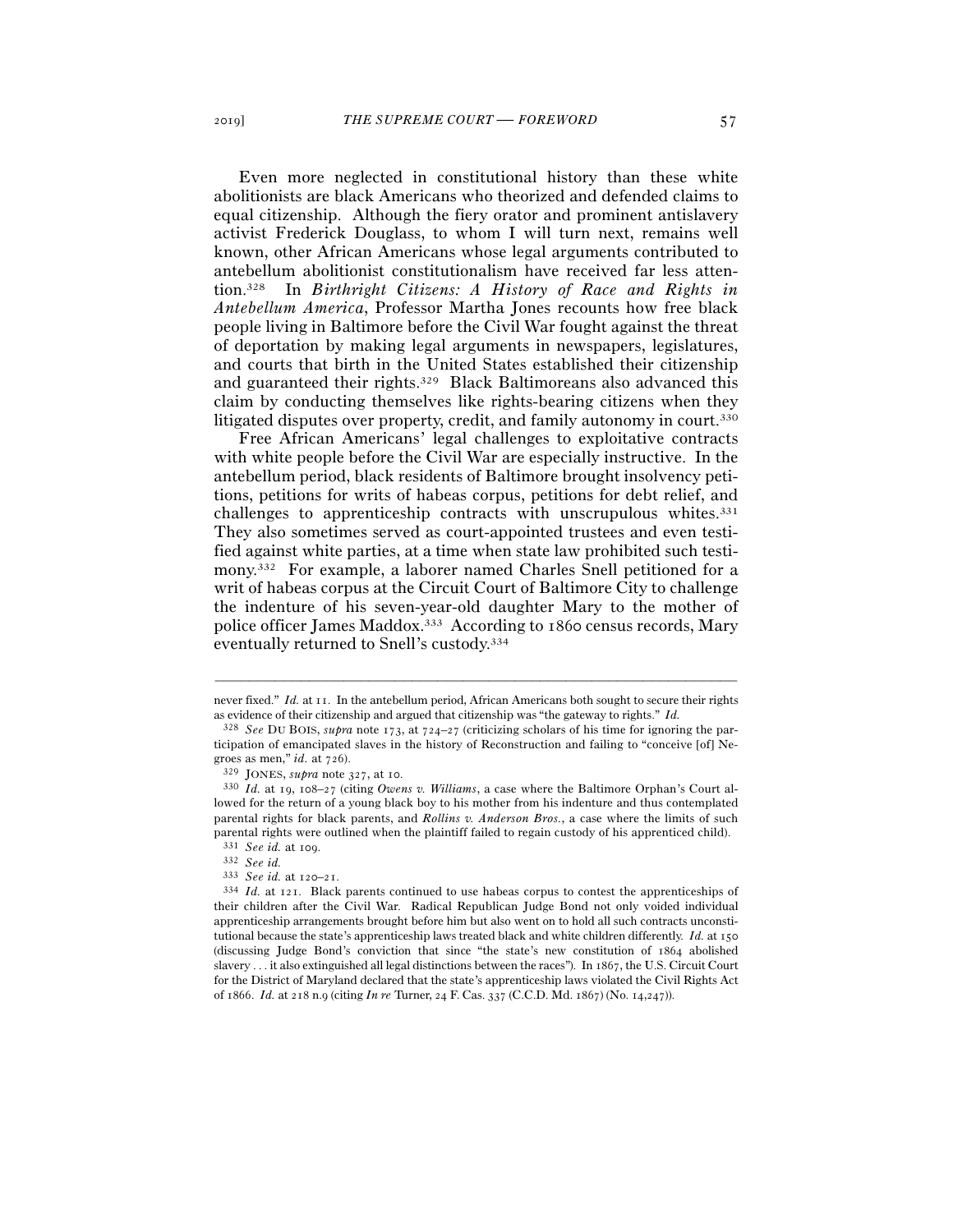Thus, antebellum abolitionist activists, lawyers, and ordinary black people asserted a robust reading of the Constitution's text that demonstrated the unconstitutionality of slavery. Through their legal scholarship, public propaganda, and court claims, slavery opponents constructed an abolition constitutionalism based on free labor and equal citizenship that contradicted the dominant jurisprudence favoring slaveholders.

An astounding aspect of this constitutional story is that many black abolitionists grounded their radical approach to citizenship and freedom in the U.S. Constitution itself, a text that had been written and interpreted to enslave them. For instance, as a formerly enslaved person, Frederick Douglass envisioned an abolitionist constitution even before slavery was abolished. I want to spotlight Douglass's approach to the Constitution because it illuminates the tension inherent in an abolition constitutionalism that recognizes the animosity of constitutional law toward black people while demanding constitutional recognition of black people's citizenship and humanity.

Douglass struggled mightily with whether the Constitution was a proslavery or antislavery document.335 Douglass saw the Constitution's "radical defect" as an internal contradiction that put the document "at war with itself": "Liberty and Slavery — opposite as heaven and hell are both in the Constitution," he wrote in April 1850. 336 Douglass initially advocated for the Garrisonian rejection of the Constitution as a slaveholding document. In 1849, he wrote:

[T]he original intent and meaning of the Constitution (the one given to it by the men who framed it, those who adopted [it], and the one given to it by the Supreme Court of the United States) makes it a pro-slavery instrument . . . [that] I cannot bring myself to vote under, or swear to support.<sup>337</sup>

During a debate in support of this position, Douglass condemned the framers' "attempt[] to unite Liberty in holy wedlock with the dead body of Slavery, [through which] the whole was tainted. Let this unholy, unrighteous union be dissolved."338

By mid-1851, Douglass parted with the Garrisonians and declared that he planned to promote the antislavery interpretation of the

<sup>&</sup>lt;sup>335</sup> See BLIGHT, supra note 311, at 215.<br><sup>336</sup> Id. (quoting Frederick Douglass, Oath to Support the Constitution, NORTH STAR, Apr. 5, 1850).<br><sup>337</sup> Letter from Frederick Douglass to C.H. Chase, NORTH STAR, Feb. 9, 1849, re THE LIFE AND WRITINGS OF FREDERICK DOUGLASS: EARLY YEARS, 1817–1849, at 352, 353 (Philip S. Foner ed., <sup>1950</sup>) [hereinafter LIFE AND WRITINGS]. 338 FREDERICK DOUGLASS, *Is the Constitution Pro-Slavery?*, *in* <sup>2</sup> THE FREDERICK

DOUGLASS PAPERS: SERIES ONE: SPEECHES, DEBATES, AND INTERVIEWS, 1847–1854, at 217, 223 (John W. Blassingame ed., 1979) [hereinafter THE FREDERICK DOUGLASS PAPERS]; *see also* Wilson J. Moses, *"The Ever-Present Now": Frederick Douglass's Pragmatic Constitutionalism*, 99 J. AFR. AM. HIST.  $71$ ,  $77-78$  (2014) (quoting Douglass as stating that he "wish[ed] to dissolve the Union" because of its support of slavery, *id.* at 78).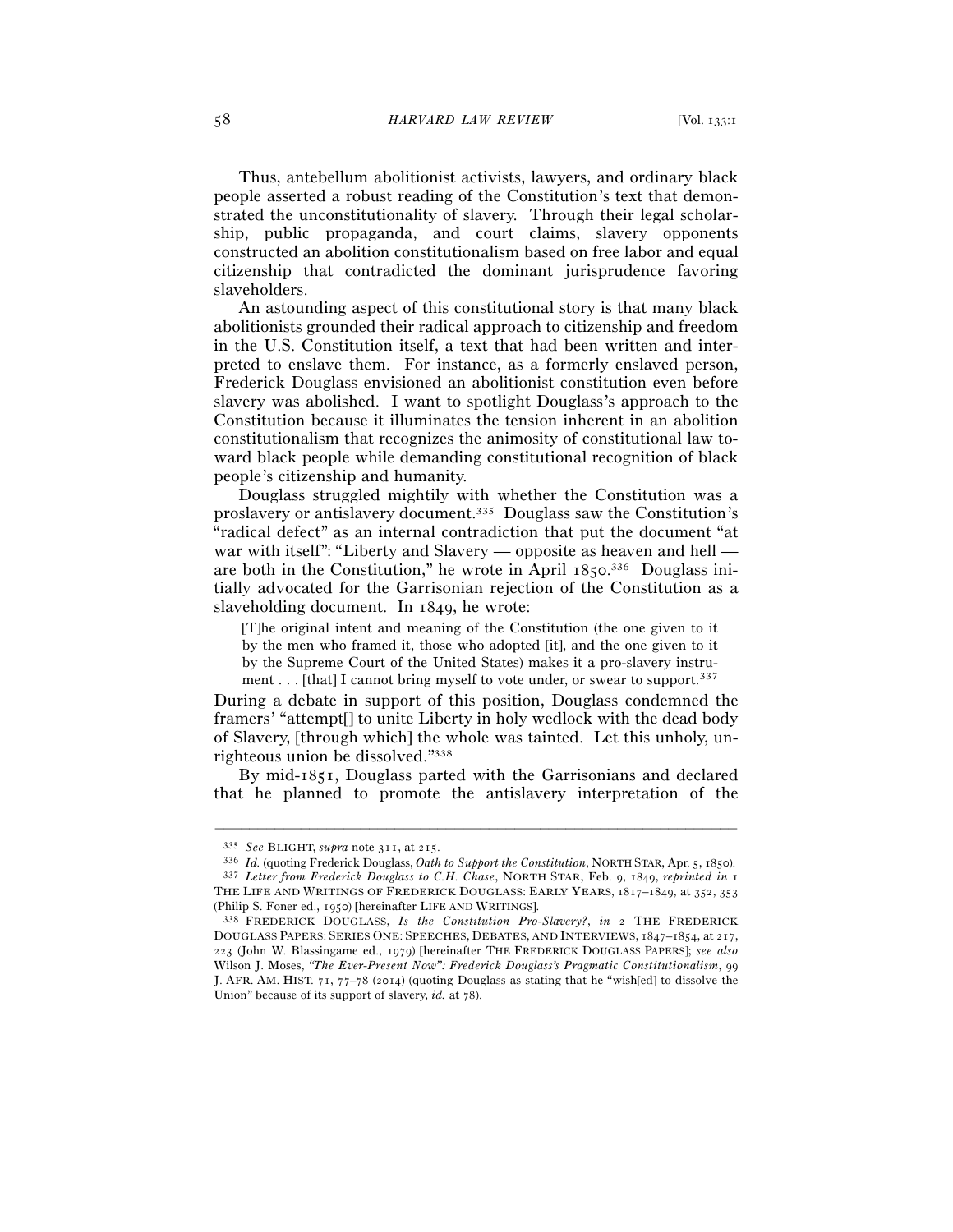Constitution.339 In his autobiography, Douglass describes his conversion to the antislavery side after years of careful consideration and abolitionist activism including publishing his paper, lecturing against slavery, and concealing fugitive slaves:

By such a course of thought and reading I was conducted to the conclusion that the Constitution of the United States — inaugurated to "form a more perfect union, establish justice, insure domestic tranquility, provide for the common defense, promote the general welfare, and secure the blessings of liberty" — could not well have been designed at the same time to maintain and perpetuate a system of rapine and murder like slavery, especially as not one word can be found in the Constitution to authorize such a belief. 340

Douglass applied the well-accepted method of interpreting a document's parts in light of the whole: "[I]f the declared purposes of an instrument are to govern the meaning of all its parts and details, as they clearly should," he argued, "the Constitution of our country is our warrant for the abolition of slavery in every state of the Union."341 Thus, Douglass read the Constitution as an abolitionist document at a time when no judge in the nation questioned slavery's constitutionality. To be clear, Douglass did not adopt the reigning constitutional meaning or an originalist interpretation based on the framers' intent.342 Rather, he helped to construct a new abolition constitutionalism that radically departed from what prevailed.343

Douglass didn't renounce the proslavery interpretation out of ignorance of its origins or its use to uphold slavery. After all, this was the same activist who in 1852 delivered "the rhetorical masterpiece of American abolitionism"344 in Rochester's Corinthian Hall, asking:

<sup>339</sup> BLIGHT, *supra* note 311, at 216. Douglass's adoption of the antislavery perspective generated bitter public conflict between Douglass and Garrison over the Constitution's nature. *See id.* at 216–27. During the conflict, the two former comrades sunk into ad hominem attacks of each other's motivations. *See id.*

<sup>340</sup> FREDERICK DOUGLASS, LIFE AND TIMES OF FREDERICK DOUGLASS 261–62 (MacMillan & Co. 1962) (1892) [hereinafter DOUGLASS, LIFE AND TIMES] (quoting U.S. CONST. pmbl.); see also Moses, supra note 338, at 73.<br>341 DOUGLASS, LIFE AND TIMES, supra note 340, at 262.<br>342 But see McConnell, supra note 309, at 1170 (attempting to align Reconstruction's "return to

original principles" with Douglass's abolition constitutionalism).

<sup>343</sup> I disagree with Professor Michael McConnell's attempt to align the claim that the Reconstruction was "a return to original principles" with Douglass's abolition constitutionalism. McConnell's argument that the Fourteenth Amendment was not a radical departure from the original Constitution discounts the Constitution's colonial structure as well as the activism abolitionists undertook to amend it. *Compare id.* at 1175 (arguing that slavery was tolerated "only because of a combination of practical necessity and an over-optimistic belief that it would fade away as a result of its own inefficiency"), *with* Aziz Rana, *Colonialism and Constitutional Memory*, 5 U.C. IRVINE L. REV. 263, 267 (2015) (criticizing the account of the United States as a civic polity dedicated to equality because this account "reads such aspirations back into the very founding of the United States, albeit while accepting the extent to which equality may have been deferred in historical fact").

<sup>344</sup> BLIGHT, *supra* note 311, at 230.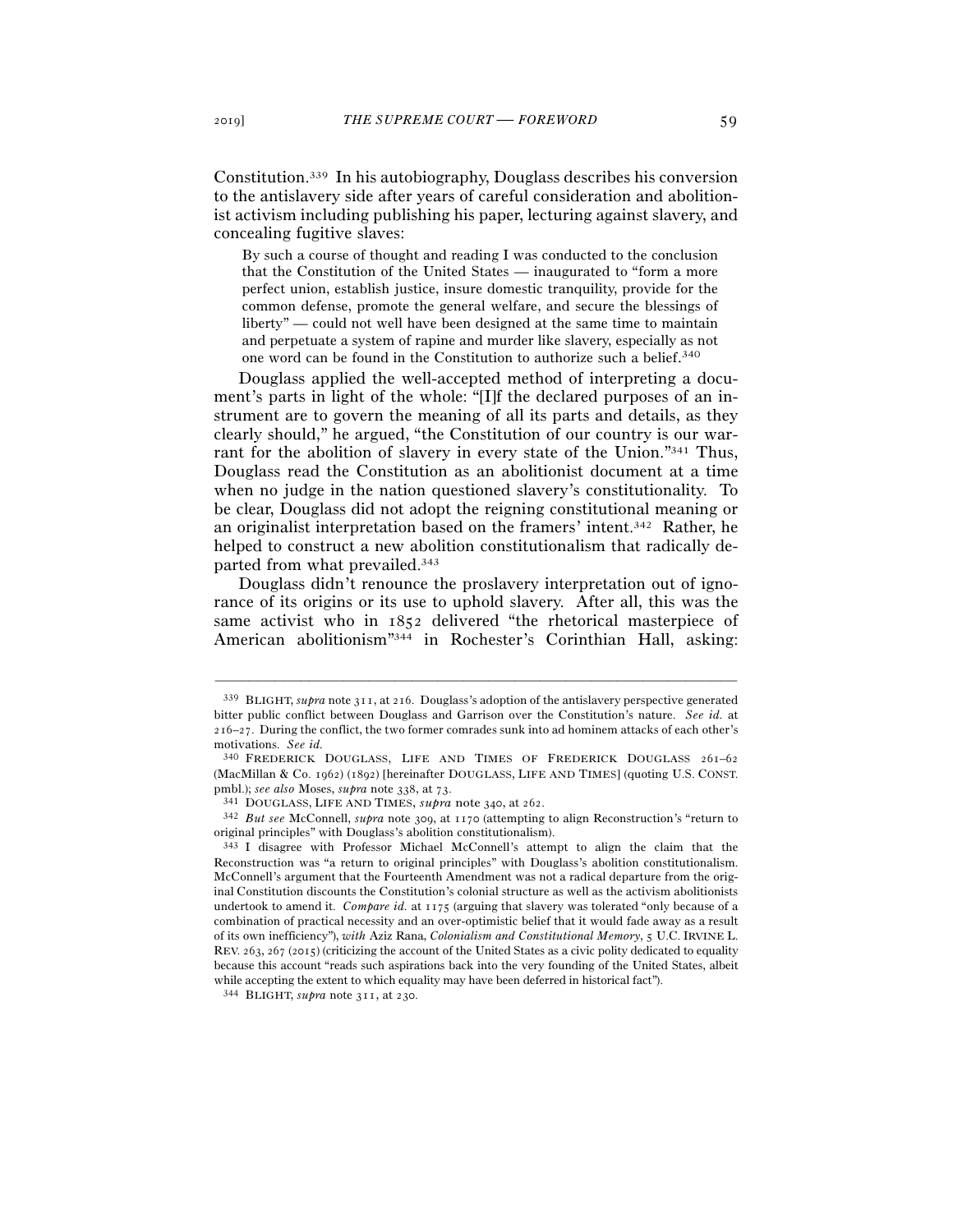"What, to the American slave, is your 4th of July?"345 His answer was to damn "the hypocrisy of the nation":

To him, your celebration is a sham; . . . your national greatness, swelling vanity; your sounds of rejoicing are empty and heartless; . . . your shouts of liberty and equality, hollow mockery; . . . a thin veil to cover up crimes which would disgrace a nation of savages.<sup>346</sup>

Recognizing black people's forced exclusion from the Declaration's promises, he told more than five hundred abolitionists in attendance, "This Fourth of July is *yours*, not *mine*."347

Rather, Douglass adopted the antislavery view because he refused to concede constitutional authority to slaveholders.348 He explained: "I am sick and tired of arguing on the slaveholders' side of this question, . . . although they are doubtless right so far as the intentions of the framers of the Constitution."349 It was out of his political vision for an abolition constitutionalism, grounded in a mixture of natural law and constitutional principles that opposed slavery, that Douglass relinquished the proslavery reading of the Constitution.<sup>350</sup> In addition, Douglass argued for the constitutional necessity of abolition because the "Slave Power" increasingly threatened to engulf even white people's liberties. The Slave Power, a political term coined by abolitionists in the 1830s and widely used in the 1850s, "referred not only to Southern whites who owned slaves but to constitutional provisions and political practices that gave them disproportionate power in the federal government."351 In 1854, Douglass warned white Americans that "[s]lavery aim[ed] at absolute sway" over the nation's future.<sup>352</sup> "It would drive out the school-master, and install the slave-driver, burn the schoolhouse, and erect the whipping-post, prohibit the Holy Bible and

<sup>–––––––––––––––––––––––––––––––––––––––––––––––––––––––––––––</sup> 345 FREDERICK DOUGLASS, *The Meaning of July Fourth for the Negro*, *in* FREDERICK DOUGLASS: SELECTED SPEECHES AND WRITINGS, *supra* note 1, at 188, 196.

<sup>346</sup> *Id.* at 196–<sup>97</sup>. 347 *Id.* at 194; *see* Abigail Censky, *'What to the Slave Is the Fourth of July?': Frederick Douglass, Revisited*, NPR (July 5, 2017), https://n.pr/2uKB7MG [https://perma.cc/EHD6-YNV6] (noting that over five hundred abolitionists were in the audience for Douglass's speech).

<sup>348</sup> *See* BLIGHT, *supra* note 311, at 215. In response to the *Dred Scott* decision, Douglass denied that the Court had the authority to decide the question, declaring that "the Supreme Court of the Almighty is greater." *Id.* at 279 (quoting FREDERICK DOUGLASS, *The Dred Scott Decision*, *in* 2 LIFE AND WRITINGS, *supra* note 337, at 407, 411).<br><sup>349</sup> *Id.* at 215 (quoting Letter from Frederick Douglass to Gerrit Smith (Jan. 31, 1851)).<br><sup>350</sup> *Id.* at 215, 235. Historian Professor David Blight explains Douglass's

Constitution as "a kind of radical hope in the theory of natural rights, and in a Christian millennialist view of history as humankind's grand story, punctuated by terrible ruptures followed by potential regenerations." *Id.* at 236. Blight also notes that Douglass's abolitionist strategy evolved into "a mixture of righteousness and pragmatism." *Id.* at <sup>270</sup>. 351 Garrett Epps, *The Antebellum Political Background of the* 14*th Amendment*, *in* INFINITE

HOPE & FINITE DISAPPOINTMENT, *supra* note 310, at <sup>11</sup>; *see id.* at 11–12, <sup>15</sup>. 352 BLIGHT, *supra* note 311, at 272 (quoting FREDERICK DOUGLASS, *The Nebraska Controversy*,

*in* 2 LIFE AND WRITINGS, *supra* note 337, at 276, 278).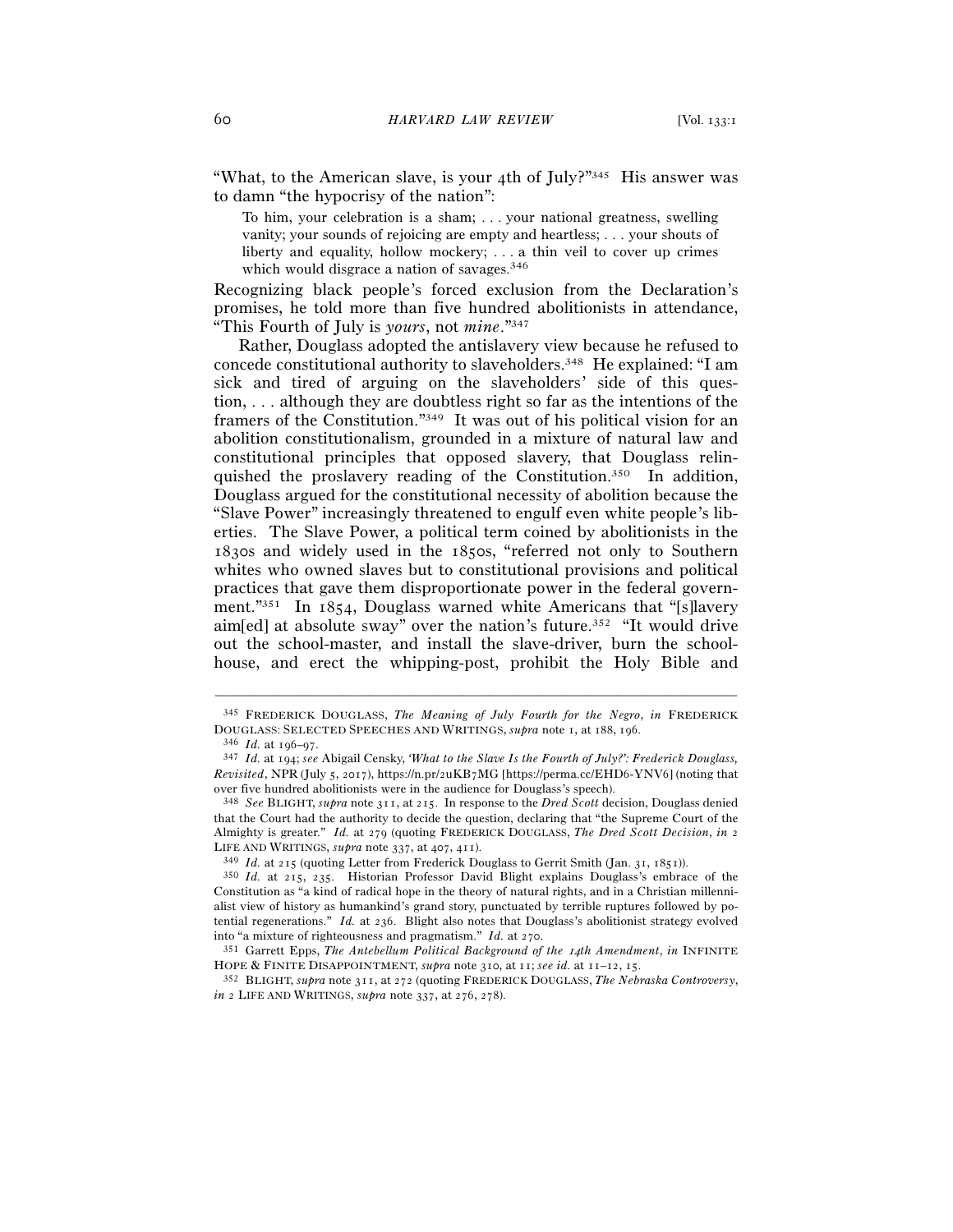establish the bloody slave code, dishonor free labor with its hope of reward, and establish slave labor with its dread of the lash."353 To Douglass, then, basic constitutional principles were antagonistic to the existence of slavery, and the existence of slavery was antagonistic to the survival of constitutional democracy.

The hope Douglass found in the Constitution was also anchored in his awareness of the political work it would take to realize its antislavery values. Douglass warned against the foolish belief that principles by themselves would change power arrangements. "The whole history of the progress of human liberty shows that all concessions yet made to her august claims, have been born of earnest struggle," Douglass declared in a speech in Canandaigua, New York, on August  $3$ ,  $1857$ <sup>354</sup> "If there is no struggle there is no progress."355 Douglass urged violent resistance to the Fugitive Slave Act, telling abolitionists they "ought to say to Slaveholders that they are in danger of bodily harm if they come here, and attempt to carry men off into bondage"356 and predicting that "two or three dead slaveholders will make this law a dead letter."357 Douglass saw the 1861 outbreak of the Civil War — what he later called the "abolition war"358 — as ultimately deciding "which of the two, Freedom or Slavery, shall give law to this republic."359 Thus, Douglass at once reimagined the Constitution's principles as opposed to slavery, denounced the nation's abysmal failure to abide by them, and recognized the physical and political battle it would take to abolish slavery in practice.

Douglass ultimately may have put too much faith in the amended Constitution's ability to guarantee black people's freedom once slavery ended. In her 1998 essay *From the Prison of Slavery to the Slavery of Prison: Frederick Douglass and the Convict Lease System*, Davis faults Douglass for centering his post-Emancipation advocacy on the right to vote rather than on opposing convict leasing's evisceration of blacks'

<sup>–––––––––––––––––––––––––––––––––––––––––––––––––––––––––––––</sup> <sup>353</sup> *Id.* (quoting DOUGLASS, *The Nebraska Controversy*, *supra* note 352, at 276, 278); *see also* DOUGLASS, LIFE AND TIMES, *supra* note 340, at 292–<sup>313</sup>. 354 FREDERICK DOUGLASS, *West India Emancipation*, *in* FREDERICK DOUGLASS: SELECTED

SPEECHES AND WRITINGS, *supra* note 1, at 358, 367.<br><sup>355</sup> *Id.* 

<sup>356</sup> FREDERICK DOUGLASS, *Resistance to Blood-Houndism*, *in* 2 THE FREDERICK DOUGLASS PAPERS, *supra* note 338, at 272, 275.

<sup>357</sup> *Id.* at 276. In 1851, Douglass and his wife Anna harbored William Parker, a black activist, and two escaped slaves, named Alexander Pinckney and Abraham Johnson, who had fled Christiana, Pennsylvania. Parker had organized a crowd to protect Pinckney and Johnson when their enslaver, Edward Gorsuch, traveled from Baltimore to retrieve them at gunpoint. Gorsuch was killed in the ensuing melee. BLIGHT, *supra* note 311, at 243.<br><sup>358</sup> Frederick Douglass, *Speech of Frederick Douglass on the War*, DOUGLASS' MONTHLY, Feb.

<sup>1862</sup>, at <sup>597</sup>. 359 Frederick Douglass, *The New President*, DOUGLASS' MONTHLY, Mar. 1861, at 419.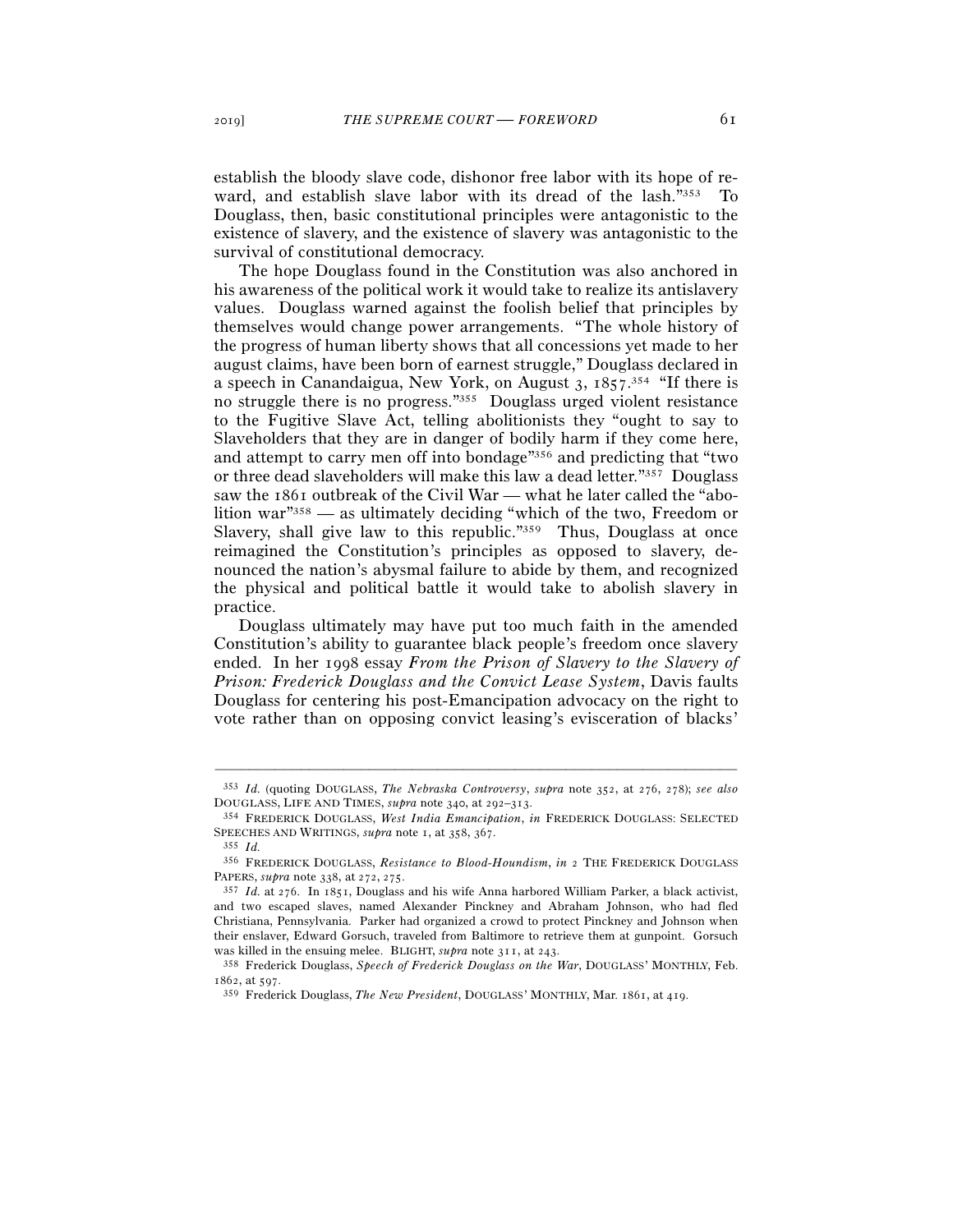nascent political power.360 Still, Douglass's evolving engagement with both constitutional philosophy and radical political activism offers important insights on the potential for the revival of abolition constitutionalism in the present era.

# *C. The Reconstruction Constitution*

In 1865, Congress enacted the Thirteenth Amendment to the U.S. Constitution, prohibiting slavery and involuntary servitude, except as punishment for crime, throughout the United States.361 Slavery's defeat was met immediately by a terrorist effort to return newly freed blacks to servitude and reinstate white rule. President Abraham Lincoln's replacement, President Andrew Johnson, a white-supremacist former slaveholder, rejected Radical Republicans' vision for Reconstruction and supported the rights of southern states.362 President Johnson subscribed to the view that enslaved people had conspired with their enslavers to oppress non-slaveholding whites, and he cast black people's political advancement in opposition to the common white man's rights.363 President Johnson quickly began pardoning ex-Confederates and returning confiscated and abandoned land to slaveholders.364 Instead of getting title to the land they occupied, as they deserved both as reparations and as reward, freed black people were forced into wage servitude for the white landowners.<sup>365</sup> "How many black men and women were beaten, flogged, mutilated, and murdered in the first years of emancipation will never be known," writes Professor Leon Litwack in *Been in the Storm So Long: The Aftermath of Slavery*. 366 After sabotaging the process, President Johnson declared Reconstruction complete when Congress returned from recess in December 1865.<sup>367</sup> President Johnson also attempted to sabotage the Freedmen's Bureau, an agency of the War Department established by Congress in March

<sup>360</sup> *See* ANGELA Y. DAVIS, *From the Prison of Slavery to the Slavery of Prison: Frederick Douglass and the Convict Lease System*, *in* THE ANGELA Y. DAVIS READER 74, 74–79 (Joy James ed., 1998).<br><sup>361</sup> U.S. CONST. amend. XIII, § 1.<br><sup>362</sup> *See* BLIGHT, *supra* note 311, at 472 (describing President Johnson as a "staunch white su-

premacist who accepted the end of slavery but could not abide the idea of black civil and political rights"); FONER, RECONSTRUCTION, *supra* note 41, at  $176-97$ .

<sup>363</sup> FONER, RECONSTRUCTION, *supra* note 41, at 181.<br>
364 See BLIGHT, *supra* note 311, at 472; FONER, RECONSTRUCTION, *supra* note 41, at 187–89.<br>
365 See BLIGHT, *supra* note 311, at 472.<br>
366 LEON F. LITWACK, BEEN IN TH

 $276-77$  (1979).<br><sup>367</sup> BLIGHT, *supra* note 311, at 472. The Compromise of 1877, which officially ended

Reconstruction, required the federal government to pull the last U.S. troops from the former Confederate states in exchange for Republican Rutherford B. Hayes claiming the presidency after the contested 1876 presidential election. C. VANN WOODWARD, REUNION AND REACTION: THE COMPROMISE OF 1877 AND THE END OF RECONSTRUCTION 5–7 (Anchor Books 1956) (1951).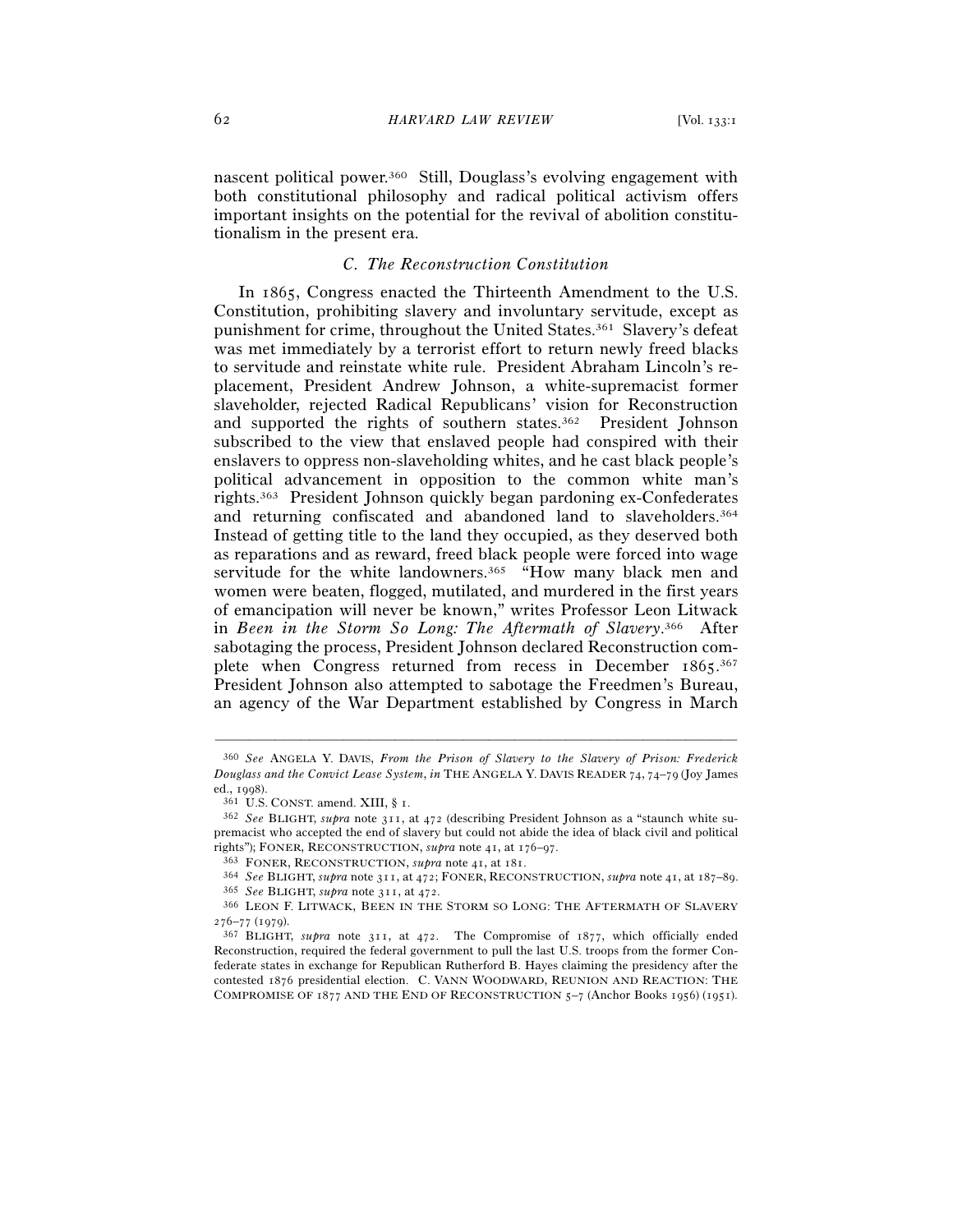1865 to provide education, aid, land, and protection to newly freed blacks and white refugees.<sup>368</sup> Although Congress overrode his veto of an  $1866$  bill extending the Bureau's work for two years,<sup>369</sup> the Bureau's efforts to distribute land to southern blacks were thwarted by white terroristic thefts of black people's property and President Johnson's restoration of property to whites.370

The Radical Republicans responded to the crisis by passing the Civil Rights Act of 1866 over President Johnson's veto and enacting the Fourteenth Amendment in 1868 to extend to the formerly enslaved, as well as to any person born in the United States, the guarantee of citizenship.371 The language of the Fourteenth Amendment can be traced to specific speeches and writings of leading antislavery advocates who developed an abolition constitutionalism in the preceding decades.372 Most of these theorists were also intensely engaged in political activism and had been key players in the Liberty Party, which eventually became the Republican Party.373 Radical Republican leaders, like Charles Sumner and Henry Wilson in the Senate and James Ashley and Thaddeus Stevens in the House, urged incorporating their vision of slavery eradication and free labor in the rewritten Constitution's text.374

<sup>368</sup> *See* FONER, RECONSTRUCTION, *supra* note 41, at 68–69, <sup>190</sup>. 369 *See* CONG. GLOBE, 39th Cong., 1st Sess. 1861 (1866); *Freedmen's Bureau Acts of*  1865 *and* 1866, U.S. SENATE, https://www.senate.gov/artandhistory/history/common/generic/ FreedmensBureau.htm [https://perma.cc/8GM7-WSE7]; *see also* Mark A. Graber, *The Second Freedmen's Bureau Bill's Constitution*, 94 TEX. L. REV. 1361, 1367 (<sup>2016</sup>). 370 *See* Robert J. Kaczorowski, *Revolutionary Constitutionalism in the Era of the Civil War and* 

*Reconstruction*, 61 N.Y.U. L. REV. 863, 875 (1986) ("Finally, President Andrew Johnson, a Democratic Conservative, actually encouraged Southern resistance through his policy of appeasement."); Thomas D. Morris, *Military Justice in the South,* 1865*–*1868*: South Carolina as a Test Case*, 54 CLEV. ST. L. REV. 511, 521–23 (2006) (discussing the hope of freed blacks to become farmers, which ultimately proved to be "hollow . . . since the pardon and amnesty program of the President . . . carried with it the full restoration of all property rights," *id.* at 521); Trymaine Lee, *A Vast Wealth Gap, Driven by Segregation, Redlining, Evictions and Exclusion, Separates Black and White America.*, N.Y. TIMES MAG. (Aug. 14, 2019), https://nyti.ms/2H2v6mP [https://perma.cc/LCX9-AE5Z] ("The period that followed the Civil War was one of economic terror and wealth-stripping that has left black people at lasting economic disadvantage.").

<sup>371</sup> U.S. CONST. amend. XIV; Note, *Congress's Power to Define the Privileges and Immunities of Citizenship*, 128 HARV. L. REV. 1206, 1216–20 (2015) (describing the passage of the Civil Rights

Act of <sup>1866</sup>). 372 *See* Barnett, *supra* note 285, at 166–69; Howard Jay Graham, *The Early Antislavery Backgrounds of the Fourteenth Amendment*, 1950 WIS. L. REV. 610, 653–61. For a detailed analysis of the continuities between the constitutionalism of a number of abolitionist writers and activists, see Barnett, *supra* note <sup>285</sup>. 373 Barnett, *supra* note 285, at <sup>169</sup>. 374 *See* FONER, RECONSTRUCTION, *supra* note 41, at 228–31; Paul Finkelman, *The Historical* 

*Context of the* 14*th Amendment*, *in* INFINITE HOPE & FINITE DISAPPOINTMENT, *supra* note 310, at 35, 38–44 (discussing the politics of Stevens and Bingham and concluding "[t]he evidence suggests that for Stevens, Bingham, and other Republicans, black civil rights mattered," *id.* at 44); James Gray Pope, *Contract, Race, and Freedom of Labor in the Constitutional Law of "Involuntary Servitude*,*"* 119 YALE L.J. 1474, 1518–20 (2010) ("Senators and representatives stressed that the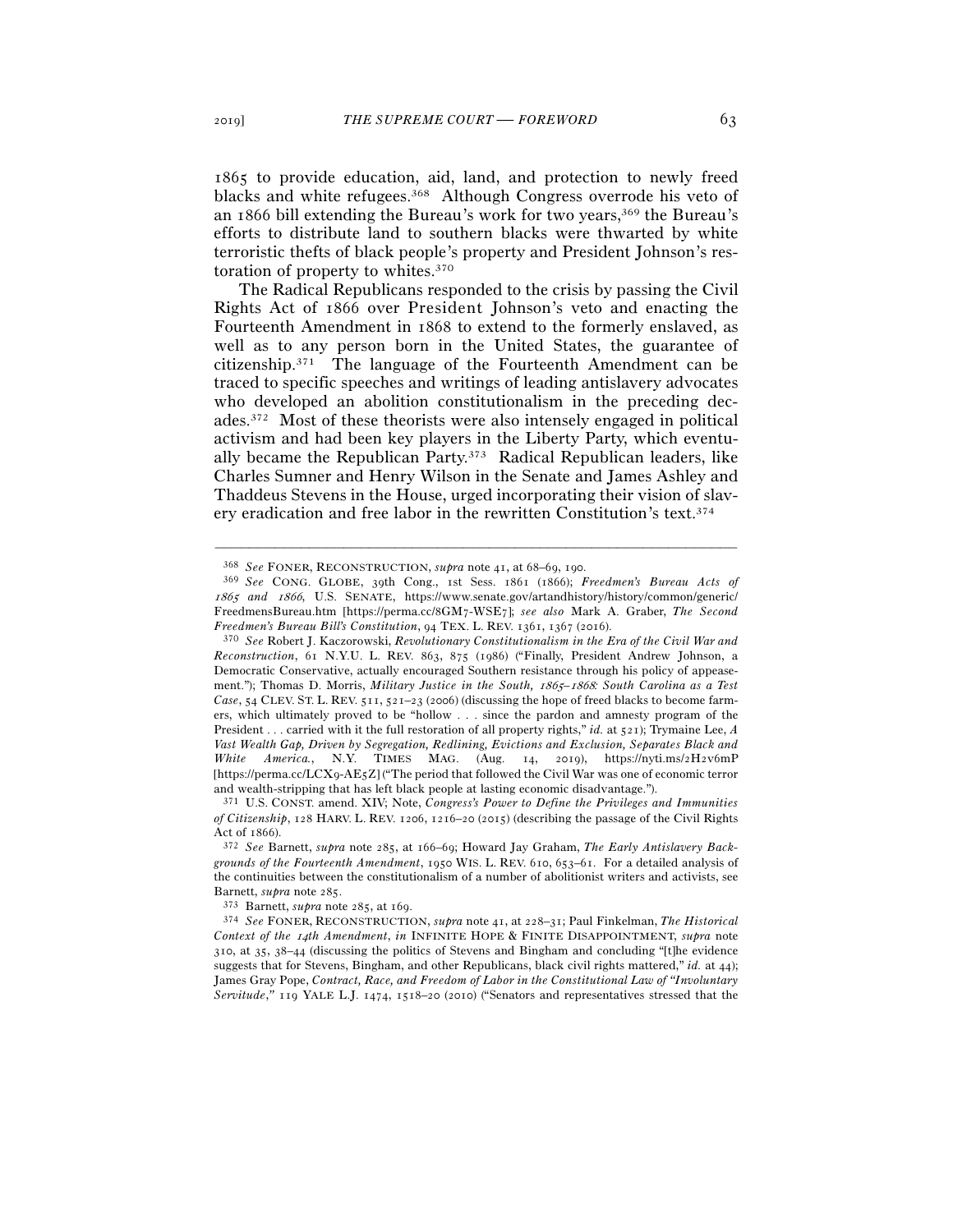The abolitionist Constitution was forged, as well, by ordinary black folks who abandoned plantations, served in the Union Army, and demanded recognition of their equal citizenship.375 After 1867, four million formerly enslaved people grabbed the opportunity Emancipation afforded them to create their own economic, social, and political lives independent of white domination.376 They gathered their family members,377 established farms and businesses, and ran for public office.378 Black Americans elected to southern legislatures helped to install egalitarian state constitutions, enact civil rights legislation, and establish public education.379 Jones argues that, in the period surrounding the Civil War, the rights of African Americans were substantiated not only by Congress's enactment of the Reconstruction Amendments and the Civil Rights Act of 1866, but also by "a view of rights as secured through their performance."380 "Free African Americans became rights holders when they managed to exercise those privileges that rights holders exercised. And often they did so in ways that local authorities were bound to respect and enforce," Jones explains — "[t]hey traveled between the states, they gathered in religious assemblies, they sued and were sued, testified, and secured their persons and property before the law."381 Thus, by resisting white domination and acting like citizens, black people have secured greater freedom apart from official recognition of their rights, thereby changing the Constitution's meaning to encompass their freedom.

<sup>[</sup>Thirteenth] Amendment would protect the freedom of labor." *Id.* at 1518.); Tsesis, *Civil Rights Approach*, *supra* note 288, at 1801–02 (discussing the abolitionist principles behind the Thirteenth Amendment); Lea VanderVelde, *Henry Wilson: Cobbler of the Frayed Constitution, Strategist of the Thirteenth Amendment*, 15 GEO. J.L. & PUB. POL'Y 173, 176 (2017) (discussing "Senator Henry Wilson's significance as leader of the Radical Republicans in developing the labor vision [of the Thirteenth Amendment] and amending the Constitution accordingly"); Zietlow, *supra* note 312, at 443–44 (examining Congressman James Ashley's antislavery interpretation of the Constitution, which influenced the drafting of the Thirteenth Amendment).

<sup>375</sup> *See* FONER, RECONSTRUCTION, *supra* note 41, at 7–10; JONES, *supra* note 327, at 146–53; Foner, *Strange Career*, *supra* note 287, at <sup>2005</sup>. 376 FONER, RECONSTRUCTION, *supra* note 41, at xxv, xxvii; *see also* MARY FRANCES BERRY,

MY FACE IS BLACK IS TRUE: CALLIE HOUSE AND THE STRUGGLE FOR EX-SLAVE REPARATIONS 3–4 (2005) (telling the story of Callie House, a formerly enslaved woman from Tennessee, who organized emancipated African Americans to petition the federal government for pensions as reparations for slavery).

<sup>377</sup> *See* HEATHER ANDREA WILLIAMS, HELP ME TO FIND MY PEOPLE: THE AFRICAN

AMERICAN SEARCH FOR FAMILY LOST IN SLAVERY 1-3 (2012).<br><sup>378</sup> *See, e.g.*, THOMAS HOLT, BLACK OVER WHITE: NEGRO POLITICAL LEADERSHIP IN SOUTH CAROLINA DURING RECONSTRUCTION 1–5 (1977); CHARLES VINCENT, BLACK LEG-ISLATORS IN LOUISIANA DURING RECONSTRUCTION, at xix–xxi (S. Ill. Univ. Press 2011) (1976); Hannah-Jones, *supra* note <sup>297</sup>. 379 *See* Hannah-Jones, *supra* note <sup>297</sup>. 380 JONES, *supra* note 327, at <sup>12</sup>. 381 *Id.*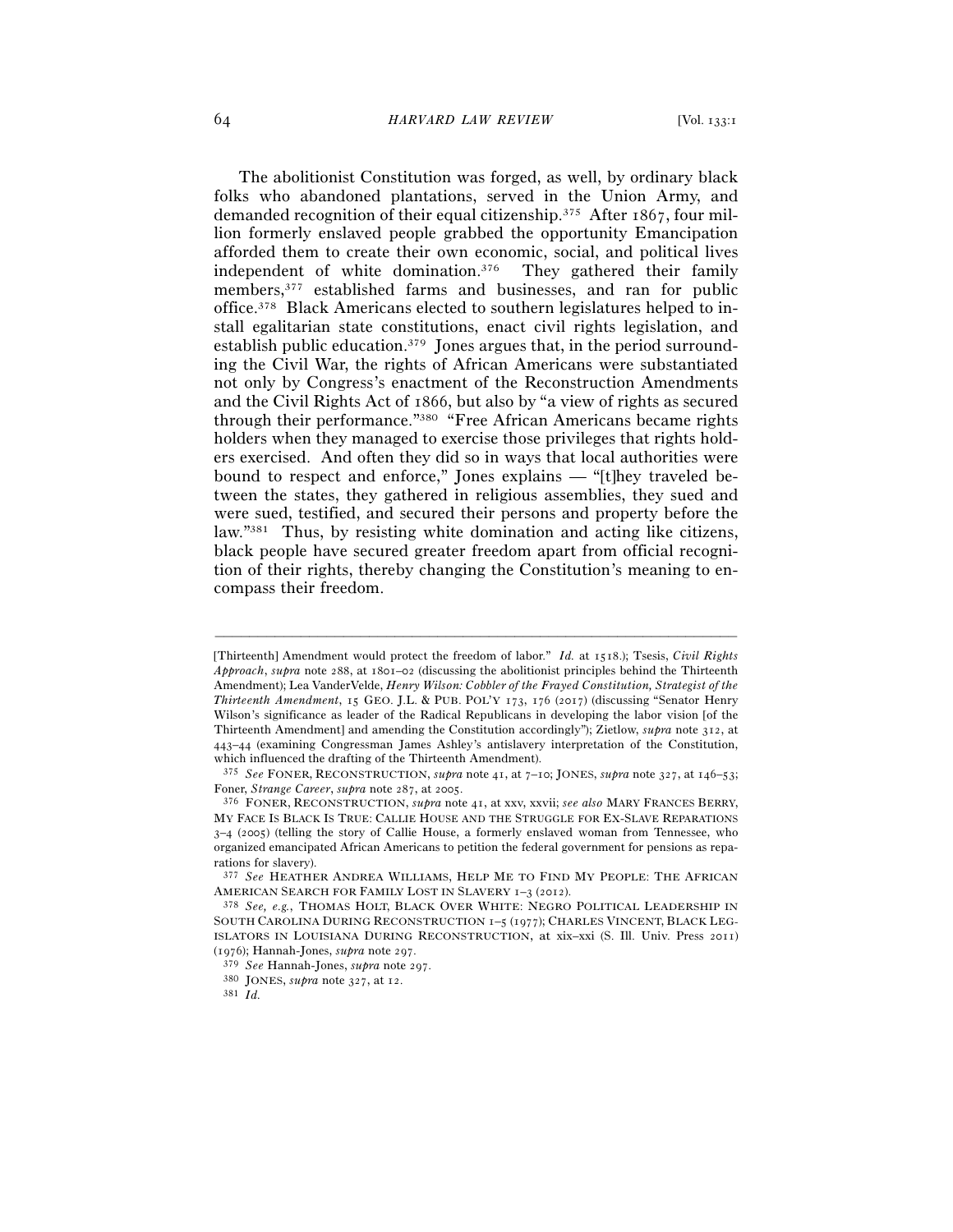The Reconstruction Constitution, however, was limited in numerous crucial ways. Although Radical Republicans like Ashley, Stevens, Sumner, and Wilson pushed to incorporate the abolition constitutionalism advanced by antislavery activists, they were forced to compromise their ideals and accept more moderate versions of the Amendments in order to achieve enough votes for enactment.382 For example, Sumner introduced a Thirteenth Amendment that prohibited slavery without exception, providing that "[e]verywhere within the limits of the United States, and of each State or Territory thereof, all persons are equal before the law, so that no person can hold another as a slave."383 As I will discuss in more detail below, however, the exception for punishment of people convicted of crimes, which was contained in the enacted text, supported new forms of racial subjugation and labor exploitation that obliterated the Amendment's abolitionist ideals.

Stevens reluctantly voted for the watered-down text of the Fourteenth Amendment, passionately expressing his deep disappointment in its final wording, which departed dramatically from his abolitionist vision:

 In my youth, in my manhood, in my old age, I had fondly dreamed that . . . no distinction would be tolerated in this purified Republic but what arose from merit and conduct. This bright dream has vanished "like the baseless fabric of a vision." I find that we shall be obliged to be content with patching up the worst portions of the ancient edifice, and leaving it, in many of its parts, to be swept through by the tempests, the frosts, and the storms of despotism. 384

Stevens explained that he acquiesced in the agenda of his moderate colleagues because, living "among men and not among angels," he had failed to persuade them.<sup>385</sup> "Mutual concession, therefore, is our only resort, or mutual hostilities."386 Senator James Grimes concurred: "It is not exactly what any of us wanted; but we were each compelled to

<sup>382</sup> *See* MICHAEL LES BENEDICT, A COMPROMISE OF PRINCIPLE: CONGRESSIONAL REPUBLICANS AND RECONSTRUCTION 1863–1869, at 14 (1974) ("[R]adical Republicans knew that their conservative allies were not as committed as they to the racially egalitarian principles of the Republican party, and they were continually frustrated in their attempts to win what they conceived to be true security for the Union."); Xi Wang, *Black Suffrage and the Redefinition of American Freedom,* 1860*–*1870, 17 CARDOZO L. REV. 2153, 2191–92 (1996) (describing Bingham's decision to change the language of suffrage from a "right" to a "privilege," *id.* at 2191, in order to secure the votes necessary for the Fourteenth Amendment's passage).

<sup>383</sup> Mark A. Graber, *Subtraction by Addition?: The Thirteenth and Fourteenth Amendments*, 112 COLUM. L. REV. 1501, 1503 (2012) (quoting CONG. GLOBE, 38th Cong., 1st Sess. 521 (1864) (statement of Sen. Charles Sumner)).

<sup>384</sup> *Id.* at 1501–02 (alteration in original) (quoting CONG. GLOBE, 39th Cong., 1st Sess. 3148 (<sup>1866</sup>) (statement of Rep. Thaddeus Stevens)). 385 *Id.* at 1502 (quoting CONG. GLOBE, 39th Cong., 1st Sess. 3148 (statement of Rep. Thaddeus

Stevens)).

<sup>386</sup> *Id.* (quoting CONG. GLOBE, 39th Cong., 1st Sess. 3148 (statement of Rep. Thaddeus Stevens)).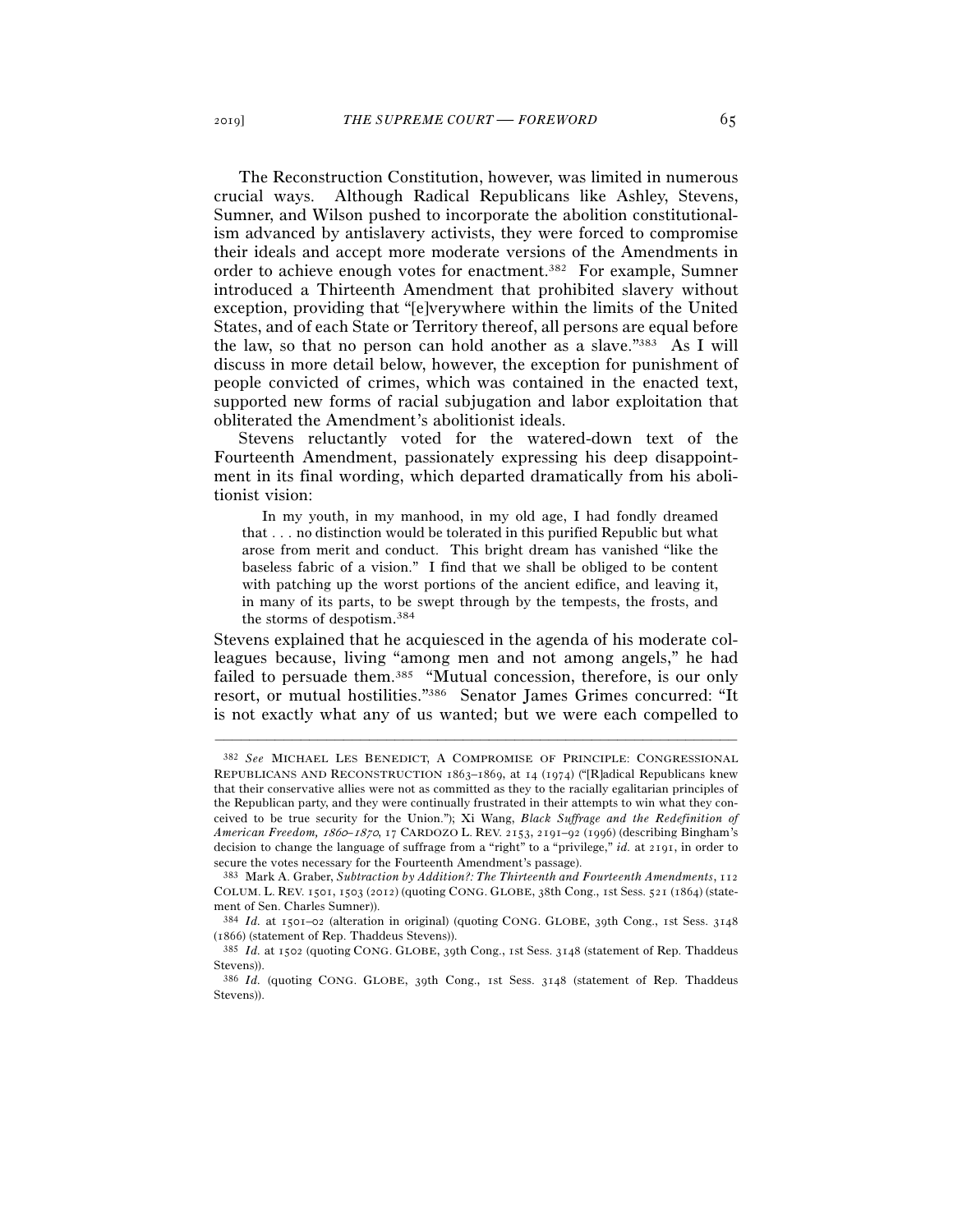surrender some of our individual preferences in order to secure anything  $\ldots$  ."387

Although the Thirteenth Amendment ended the Constitution's protection of chattel slavery, it "did not resolve the issue of the newly freed slaves' political status."388 The text itself, both in its guarantee of state protection and in its grant of political power, fell short of providing the necessary provisions to secure the rights of black people against political terror.389 Nor did it ban specific means of black disempowerment, such as voter-qualification tests, convict leasing, and peonage.390

Further, while the Reconstruction Amendments changed the racial definition of citizenship that Chief Justice Taney relied on in denying all black people — whether enslaved or free — equal status with white people, they failed to accord black citizens equal political power.391 In the racial order, black people remained members of a separate and inferior race. White abolitionists themselves had differing views about the implications of slavery's end and black people's citizenship.392 Even the celebrated Stevens assured his fellow congressmen that equality in civil rights "does not mean that a negro shall sit on the same seat or eat at the same table with a white man."393

No weakness in the Reconstruction Amendments is reviled more by prison abolitionists than the Thirteenth Amendment's exception for "punishment for crime whereof the party shall have been duly convicted."394 This clause is commonly interpreted to mean that a criminal conviction deprives individuals of protection against slavery and

<sup>–––––––––––––––––––––––––––––––––––––––––––––––––––––––––––––</sup> <sup>387</sup> *Id.* (quoting Letter from James Grimes to Mrs. Grimes (Apr. 30, 1866), *in* WILLIAM SALTER, THE LIFE OF JAMES W. GRIMES 292, 292 (1876)).<br><sup>388</sup> DERRICK BELL, RACE, RACISM, AND AMERICAN LAW 41 (5th ed. 2004) [hereinafter BELL,

RACE, RACISM]. 389 *See* U.S. CONST. amend. XIII; BELL, RACE, RACISM, *supra* note 388, at 41–42; Wolff, *supra*

note 181, at 1030 (noting Stevens "forcefully upbraided his peers for their failure to couple emancipation with economic reform").

<sup>390</sup> *See* U.S. CONST. amend. XIII; *see also* Slaughter-House Cases, 83 U.S. (16 Wall.) 36, 69–70 (1873) (failing to explicitly hold that the Thirteenth Amendment prohibits more subversive means of oppression).

<sup>391</sup> *See* Dred Scott v. Sandford, 60 U.S. (19 How.) 393, 419–23 (1857); *see also* BELL, RACE, RACISM, *supra* note 388, at 42–43 (discussing the ineffectiveness of the Reconstruction Amendments).

<sup>392</sup> *See* Barnett, *supra* note 285, at 253–54 (comparing views of abolitionists regarding the meaning of clauses of the Reconstruction Amendments).

<sup>393</sup> FONER, RECONSTRUCTION, *supra* note 41, at 231 (quoting CONG. GLOBE, 39th Cong., 2d Sess. 252 (1867) (statement of Rep. Thaddeus Stevens)); *see also* WILLIAM E. NELSON, THE FOURTEENTH AMENDMENT: FROM POLITICAL PRINCIPLE TO JUDICIAL DOCTRINE 50–63 (1988) (noting a lack of agreement on the meaning of the Fourteenth Amendment among its framers).

 $394$  Pope, *supra* note 286 (manuscript at  $4-5$ ) (quoting U.S. CONST. amend. XIII) (noting the consensus among critics of the carceral state that the "Punishment Clause permits practices they condemn as brutal and exploitative").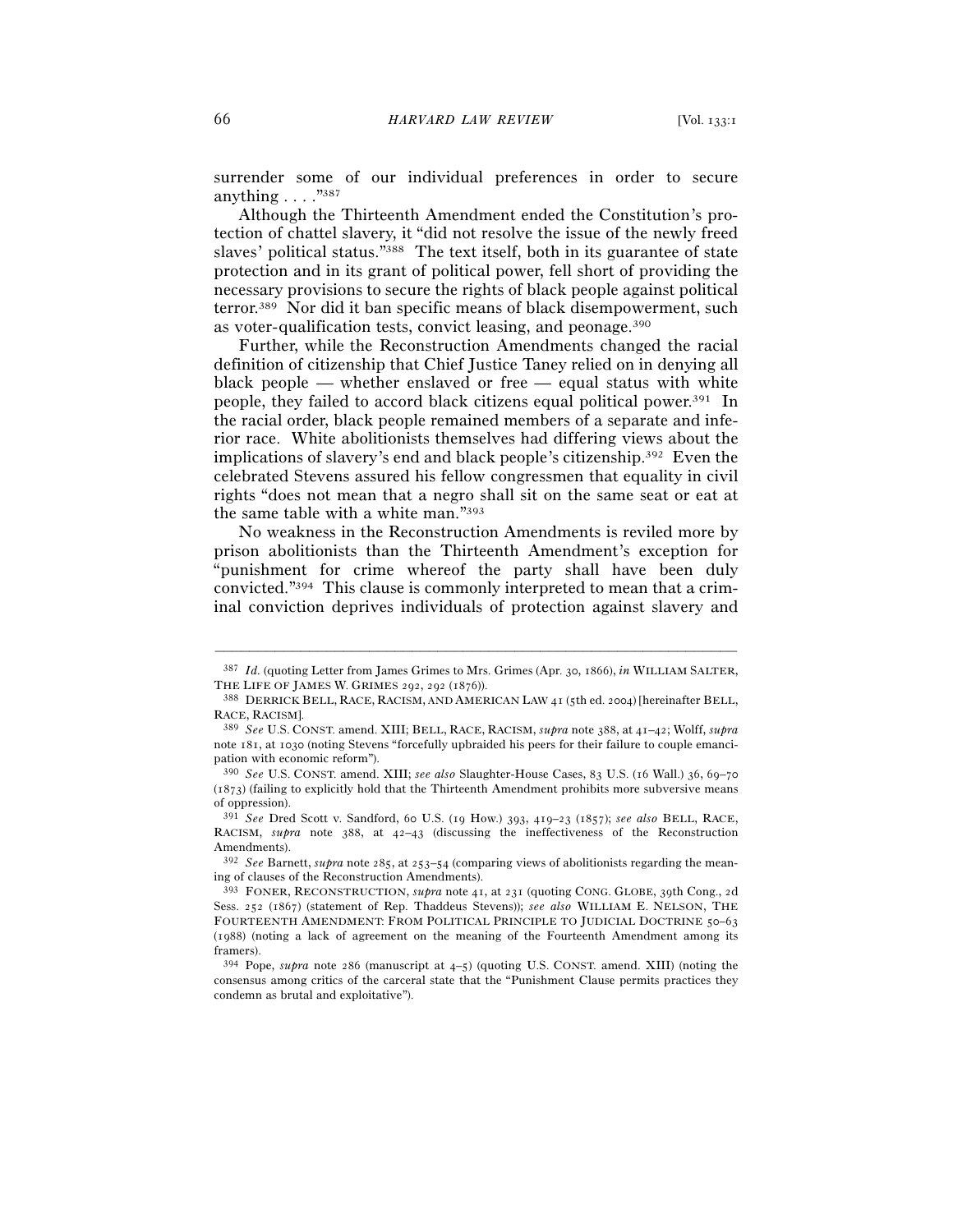involuntary servitude.395 Many prison abolitionists believe the crime exception was deliberately added to permit the reenslavement of black people by convicting them of crimes.396 As discussed in Part I, beginning with prison chain gangs and convict leasing, the Punishment Clause facilitated the expansion of prisons as a form of state subordination of black people and forced exploitation of black labor.397

Interpreting the Punishment Clause as negating slavery's abolition, however, neglects the explicit opposition by the Amendment's Republican drafters to such an "absurd construction,"398 which would allow southern states to reenslave African Americans "'[u]nder the *pretense*' of the Punishment Clause."399 In a compelling analysis of congressional debates surrounding the Amendment, legal historian Professor James Gray Pope demonstrates that Republican members of Congress vehemently opposed convict leasing and forced labor as a misuse of the Punishment Clause and thus a violation of the Thirteenth Amendment — with words that sound strikingly similar to those of

<sup>395</sup> *Id.* (manuscript at 4); *see also* Goodwin, *Thirteenth Amendment*, *supra* note 174, at 922–32 (discussing the Punishment Clause's preservation of forced penal labor); Howe, *supra* note 117, at 988 (arguing that the original public understanding of the Thirteenth Amendment was that the Amendment permitted enslaving criminals).

<sup>396</sup> *See, e.g.*, BISSONETTE, *supra* note 18, at 215 ("With the Thirteenth Amendment, the U.S. government restructured the institution of slavery: it went from being a privatized institution to a nationalized one. Slavery was never abolished in the United States. 'Ownership' simply changed hands."); CHILDS, *supra* note 175, at 63–64; *Beyond Prisons: An Interview with Laura Magnani*, THE ABOLITIONIST, Spring 2007, at 3, https://abolitionistpaper.files.wordpress.com/2011/01/ abolitionist-issue-6-spring-2007-english.pdf [https://perma.cc/ZVX6-GUXR]; *Interview with Robert King Wilkerson*, THE ABOLITIONIST, Summer 2005, at 5, https://abolitionistpaper.files. wordpress.com/2011/01/abolitionist-issue-2-summer-2005-english.pdf [https://perma.cc/AHQ4-  $KC27$ ] ("In part, the 13th [A]mendment states that slavery shouldn't abound within the shores of America unless one has been duly convicted of a crime. It tells me in one breath that slavery should not exist, and in the next breath it says that it can if you are duly convicted of a crime."); Jalil Muntaqim, *America Is a Prison Industrial Complex*, THE ABOLITIONIST, Summer 2012, at 4, https://abolitionistpaper.files.wordpress.com/2012/10/abolitionist-17-english.pdf [https://perma.cc/ 23J9-ULJ8]; Edgar Pitts, *Liberty vs Property*, THE ABOLITIONIST, Fall 2007, at 15, https:// abolitionistpaper.files.wordpress.com/2011/01/abolitionist-issue-7-fall-2007-english.pdf [https:// perma.cc/UVV7-RTQW]; 13TH (Kandoo Films 2016); *Profiles in Abolition*, *supra* note 19; *infra* pp.

<sup>105</sup>–<sup>06</sup>. 397 *See* CHILDS, *supra* note 175, at 57–92; Howe, *supra* note 117, at 1008–09 (describing the rise of convict leasing, prisons, and labor camps "immediately" after the Thirteenth Amendment's passage, *id.* at 1009); *see also supra* pp. 29–33.

sage, *id.* at 1009); *see also supra* pp. 29–<sup>33</sup>. 398 Pope, *supra* note 286 (manuscript at 14) (quoting CONG. GLOBE, 39th Cong., 1st Sess. <sup>504</sup> (1866) (statement of Rep. Jacob Howard)). *But cf.* Jennifer Mason McAward, *Defining the Badges and Incidents of Slavery*, 14 U. PA. J. CONST. L. 561, 569 (2012) ("The definition of the 'badges and incidents of slavery' proposed in this Article is sufficiently narrow that Congress's Thirteenth Amendment enforcement power may well have limited applicability today.").

<sup>399</sup> Pope, *supra* note 286 (manuscript at 25) (quoting CONG. GLOBE, 39th Cong., 1st Sess. 655 (statement of Rep. Thaddeus Stevens)). *But see* Howe, *supra* note 117, at 992–96 (arguing that the original understanding of the Thirteenth Amendment contemplated slavery as a legitimate deterrent and sanction for crime).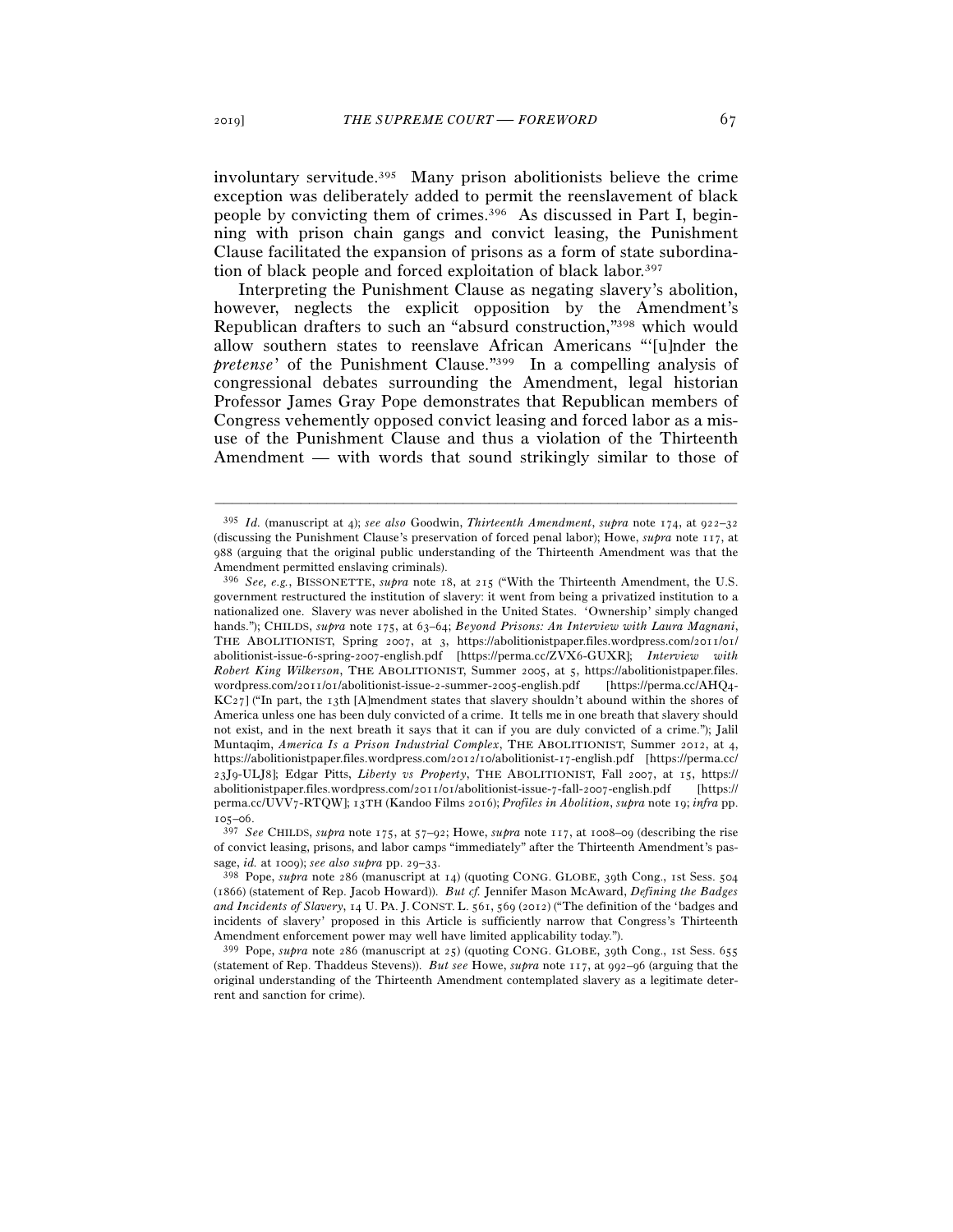prison abolitionists today.400 Representative Burton C. Cook of Illinois, for example, decried the passage of vagrancy laws "which, under the pretense of selling these men as vagrants, are calculated and intended to reduce them to slavery again."401

Pope argues that Republicans' conception of the Thirteenth Amendment as a "regime shift in constitutional law," which not only abolished slavery but also eliminated practices that denied "practical freedom" and instituted a free labor ethos, meant that they "read the Amendment's prohibitory clause broadly and its exception narrowly."402 The consensus among historians that the Thirteenth Amendment approved convict leasing, based on the dominant post-Reconstruction reading,403 contradicts the views expressed by its framers and denies the abolition constitutionalism that animated the Amendment's enactment.404

The debate over the Thirteenth Amendment leaves unanswered the question of why its drafters included the Punishment Clause at all. Professor Scott Howe, a criminal law scholar, argues that the Republican congressmen were well aware of the plain meaning of the text as an authorization to enslave people convicted of crimes and abuse them in the same way enslaved people were abused prior to the Civil War.<sup>405</sup> Howe points out that there was little discussion of the Punishment Clause language during the debate even after Sumner vehemently objected to its inclusion and explicitly noted that "there is an implication from those words that men may be enslaved as a punishment of crimes whereof they shall have been duly convicted."406 To

<sup>–––––––––––––––––––––––––––––––––––––––––––––––––––––––––––––</sup> <sup>400</sup> *Compare* Pope, *supra* note 286 (manuscript at 13–18), *with* sources cited *supra* note <sup>396</sup>. 401 Pope, *supra* note 286 (manuscript at 14) (quoting CONG. GLOBE, <sup>39</sup>th Cong., 1st Sess. <sup>1123</sup>

<sup>(</sup>statement of Rep. Burton C. Cook)); *see also* Ghali, *supra* note 170, at 627–28 (discussing Representative John Kasson's proposal to clarify the Thirteenth Amendment's Punishment Clause to stop the reenslavement of blacks).

<sup>402</sup> Pope, *supra* note 286 (manuscript at 9); *see also* Ghali, *supra* note 170, at 629, 631, 642 (discussing the original meaning of the Punishment Clause as ambiguous, and arguing that the clause can be interpreted narrowly and does not restrict all Thirteenth Amendment claims by prisoners); George Rutherglen, Essay, *State Action, Private Action, and the Thirteenth Amendment*, 94 VA. L. REV. 1367, 1376–92 (<sup>2008</sup>) (discussing debates over the Punishment Clause). 403 *See, e.g.*, BLACKMON, *supra* note 167, at 53; MICHAEL J. KLARMAN, FROM JIM CROW TO

CIVIL RIGHTS: THE SUPREME COURT AND THE STRUGGLE FOR RACIAL EQUALITY 72 (2004) (stating that "convict labor and convict lease were presumably permissible" due to the Thirteenth Amendment's "punishment for crime" exception); LICHTENSTEIN, *supra* note 175, at 43; REBECCA M. MCLENNAN, THE CRISIS OF IMPRISONMENT: PROTEST, POLITICS, AND THE MAKING OF THE AMERICAN PENAL STATE, <sup>1776</sup>–1941, at 8–9 (<sup>2008</sup>). 404 *See* ALEXANDER TSESIS, THE THIRTEENTH AMENDMENT AND AMERICAN FREE-

DOM: A LEGAL HISTORY 17–18 (2004); Pope, *supra* note 286 (manuscript at 8–9).<br><sup>405</sup> *See* Howe, *supra* note 117, at 995–96.<br><sup>406</sup> *Id.* at 995 (quoting CONG. GLOBE, 38th Cong., 1st Sess. 1487–88 (1864) (statement of Sen

Charles Sumner)).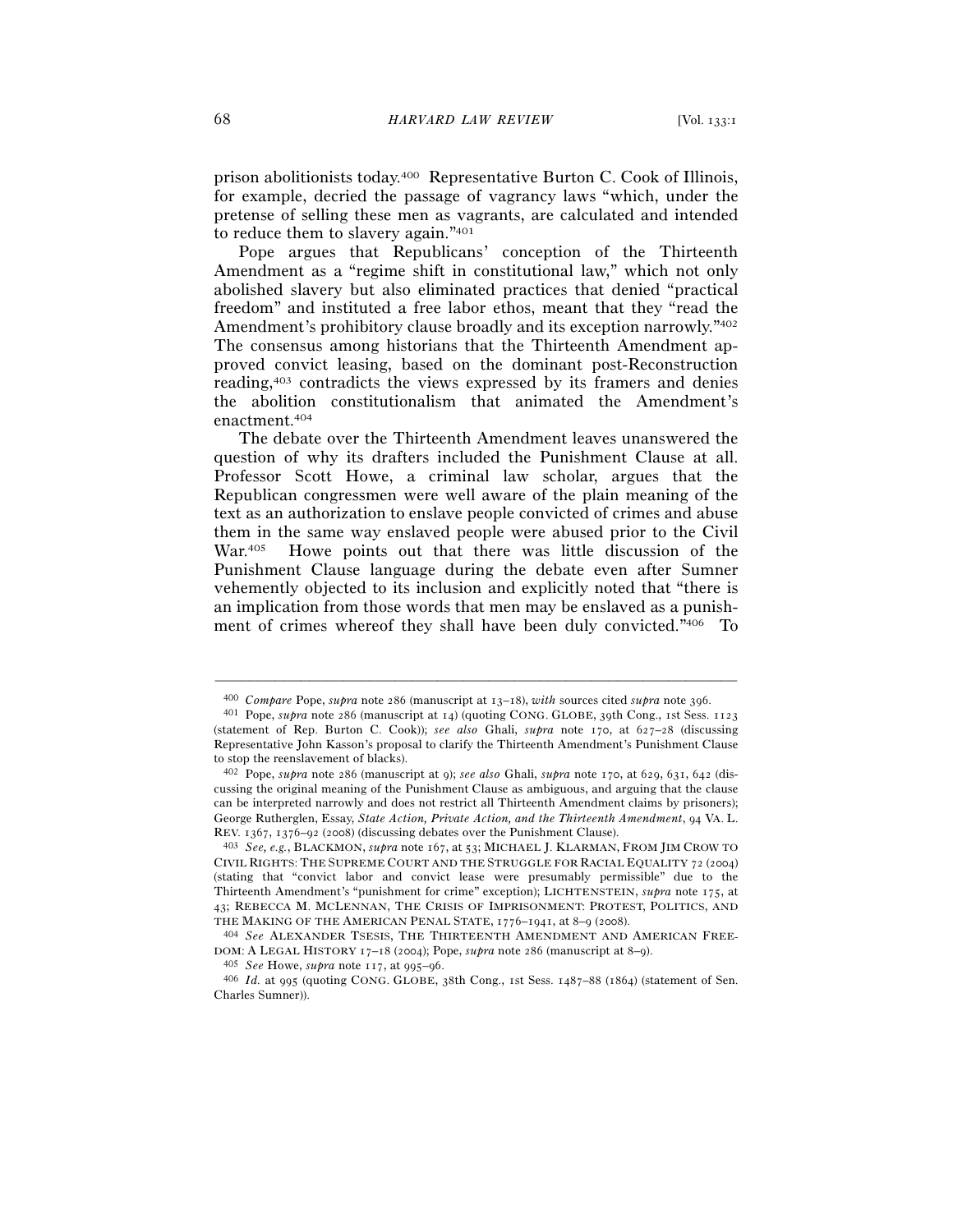Howe, Congress's silence regarding Sumner's objection and the adoption of the clause with the objectionable language meant "there was clarity that it allowed slavery."407

In debates surrounding the Thirteenth and Fourteenth Amendments, however, the Republican congressmen directly stated their aim to protect emancipated blacks from white supremacist violence and labor exploitation.408 Moreover, the congressional Republicans explicitly opposed convict leasing and took action to stop it by passing the Civil Rights Act of 1866, providing that black citizens would be subject to the same "punishment, pains, and penalties" as white citizens.<sup>409</sup>

Thus, both the abolition constitutionalism that inspired the Thirteenth Amendment and the words and actions of its radical framers suggest we should read the Punishment Clause quite narrowly.410 Antislavery activists and Republicans in the Thirty-Ninth Congress vehemently objected to interpreting the clause as a license for convict leasing.411 The historical evidence suggests they left in the Punishment Clause to permit continuation of the custom of sentencing people convicted of crimes to hard labor and did not anticipate criminal punishment would become a mechanism of reenslavement.412 Moreo-

–––––––––––––––––––––––––––––––––––––––––––––––––––––––––––––

<sup>409</sup> Civil Rights Act of 1866, ch. 31, § 1, 14 Stat. 27, 27; *see* Pope, *supra* note 286 (manuscript at 13–19); *see also* Heyman, *supra* note 408, at 551–52 (discussing how Republicans understood "civil rights" under the Civil Rights Act of 1866 to encompass the right of personal security and the right of personal liberty, *id.* at 552); Wolff, *supra* note 181, at 983 (noting that the Reconstruction Congress "outlawed peonage and passed criminal statutes under the authority of the Thirteenth Amendment to enforce that proscription" (citing 42 U.S.C. § 1994 (1994); Peonage Act of 1867, ch. 187, § 1, 14 Stat. 546 (1867) (codified at 18 U.S.C § 1581 (<sup>2000</sup>)))). 410 *See* Goodwin, *Thirteenth Amendment*, *supra* note 174, at 978 (noting that "as a textual matter,

<sup>407</sup> *Id.* at <sup>996</sup>. 408 CONG. GLOBE, 39th Cong., 1st Sess. 319 (1866) (statement of Rep. Lyman Trumbull); *id.* at 903 (statement of Rep. Burton C. Cook); *see also* Steven J. Heyman, *The First Duty of Government: Protection, Liberty, and the Fourteenth Amendment*, 41 DUKE L.J. 507, 546 (1991) (arguing that the Thirty-Ninth Congress debates demonstrate that "[a] central purpose of the Fourteenth Amendment and Reconstruction legislation was to establish the right to protection as a part of the federal Constitution and laws, and thus to require the states to protect the fundamental rights of all persons, black as well as white"); Robin West, *Toward an Abolitionist Interpretation of the Fourteenth Amendment*, 94 W. VA. L. REV. 111, 131–32 (1991) (citing TENBROEK, *supra* note 288, at 116–34) (arguing that the Fourteenth Amendment incorporates abolitionists' view that the state must provide equal protection against private violence and private violation).

the Thirteenth Amendment's Punishment Clause does not permit prison slavery, at least in the way it currently operates, because the clause protects slavery only as 'punishment for crime,' which, if narrowly defined, is meted out by statute or sentencing judge" (citing Wilson v. Seiter, 501 U.S. 294, 300, 302–03 (1991))); *see also* Ghali, *supra* note 170, at 625, 641 (arguing that the Punishment Clause does not categorically exempt prisoners from Thirteenth Amendment protections; rather, "punishment only includes one's prison sentence," *id.* at 641).<br><sup>411</sup> See supra notes 398–401 and accompanying text.<br><sup>412</sup> See Raja Raghunath, A Promise the Nation Cannot Keep: What Prevents the Application of

*the Thirteenth Amendment in Prison?*, 18 WM. & MARY BILL RTS. J. 395, 398 (2009) (arguing that consistency with Fifth and Eighth Amendment jurisprudence requires interpretation of the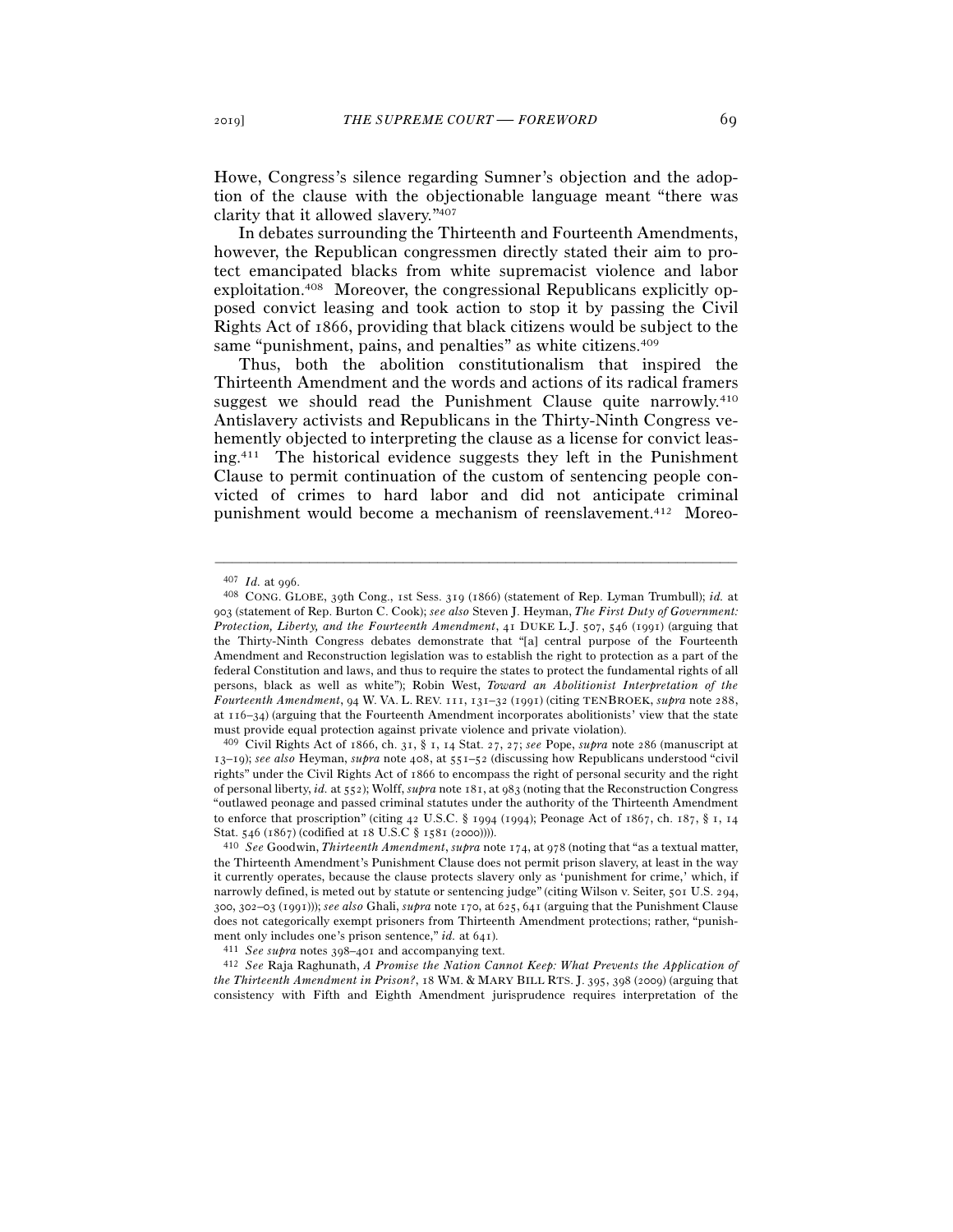ver, interpreting the clause today as license to convert slavery into imprisonment violates the aim of nineteenth-century abolitionists to free enslaved people. Abolition constitutionalism does not permit a reading of the Thirteenth Amendment that facilitates the very enslavement the Amendment aimed to abolish. Nevertheless, abolitionists' efforts were quashed by white supremacist terror that wiped out emancipated blacks' economic and political foothold, leaving them at the mercy of the emerging carceral regime.413 Although it was not intended to provide for convict leasing, the Thirteenth Amendment provided insufficient protection to black citizens from being exploited, tortured, and killed in the system of bondage that replaced chattel slavery.

Antislavery rebellion, resistance, and activism succeeded in forcing radical changes to the Constitution. Influenced heavily by the abolition movement and its constitutionalism, Congress passed amendments that ended chattel slavery and extended citizenship to freed blacks. Yet activists like Frederick Douglass failed to achieve the ideals of freedom and democracy envisioned by the abolition constitutionalism they forged in antislavery struggle. Does this mean abolition constitutionalism is futile? It is important to remember that Douglass's reading of the Constitution did not depend on its framers' intent or the dominant public or judicial interpretation of its text. Abolition constitutionalism was not defeated by the Thirteenth Amendment's Punishment Clause, however Congress intended its meaning, or by white supremacist terror. Instead, the antislavery movement used abolition constitutionalism as a tool to press its claims and a guide to envision the free and democratic society it struggled for the nation to become.

Antislavery activists' abolition constitutionalism suggests a useful methodology for interpreting the Reconstruction Amendments today. First, this interpretative methodology embraces the Reconstruction

Thirteenth Amendment to prohibit involuntary servitude for all but "those inmates who . . . have been . . . *sentenced*" to forced labor); Ryan S. Marion, Note, *Prisoners for Sale: Making the Thirteenth Amendment Case Against State Private Prison Contracts*, 18 WM. & MARY BILL RTS. J. 213, 215 (2009) (arguing that the current "system of private, unpaid use of labor [in private prisons] too closely resembles the slave system that the Thirteenth Amendment sought to abolish" to be constitutionally permissible, despite the Amendment's exception for criminal punishments). At the time the Thirteenth Amendment was drafted, sentencing people convicted of crimes to prison and hard labor was considered more humane than prior corporal punishments. As today's prison abolitionists have argued, however, prisons themselves are inhumane. *See* GILMORE, GOLDEN GULAG, *supra* note 17, at 11 ("Prisons both depersonalized social control, so that it could be bureaucratically managed across time and space, and satisfied the demands of reformers who largely prevailed against bodily punishment, which nevertheless endures in the death penalty and many torturous conditions of confinement.").

<sup>413</sup> *See generally* BLACKMON, *supra* note 167; FONER, RECONSTRUCTION, *supra* note 41; HALEY, *supra* note 167, at 58–118; LEFLOURIA, *supra* note 167; LICHTENSTEIN, *supra* note 175; OSHINSKY, *supra* note 167, at 55–106.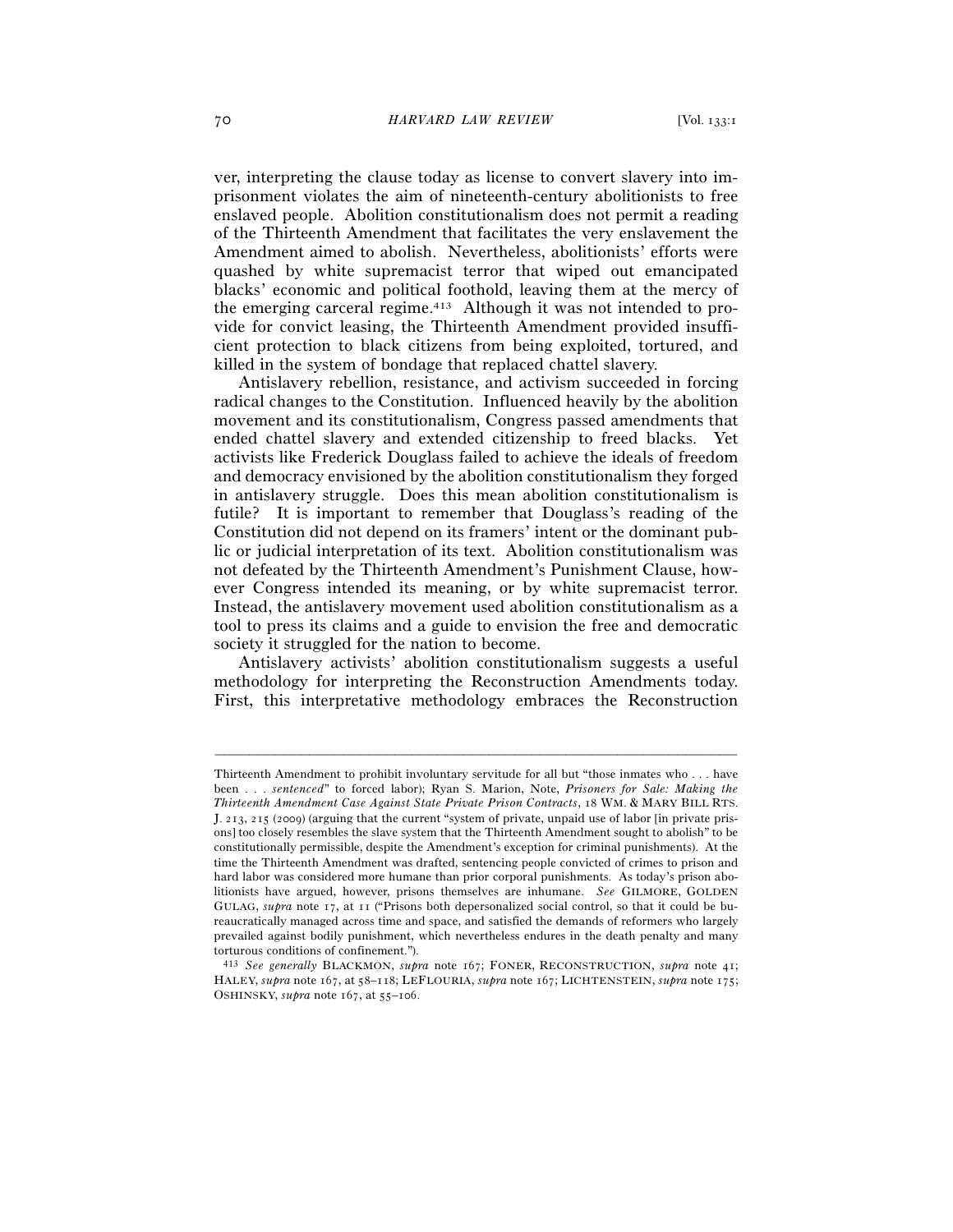Amendments' constitutional imperatives to end enslaving systems, provide equal protection against state and private violence, and install full citizenship.414 The antebellum abolitionists' aim was to eradicate completely the institution of racial slavery, which made black people the property of others who had the legal power to control their lives and exploit their labor. Second, an abolitionist methodology identifies systemic oppression by evaluating modern institutions' antecedents in slavery and other freedom-denying systems, as well as their current repressive impact. Third, it seeks to effect the structural changes required to achieve the Amendments' freedom and democracy aims. Abolishing slavery meant guaranteeing everyone's human right to freedom — to be free from domination by state or private masters, to be able to control one's own life and labor. Abolishing slavery also required equal protection from private or state violence that threatened to force people into subjugated statuses. Finally, abolishing slavery required granting to formerly enslaved people the full ability to participate as citizens in the nation's reconstructed democracy. With this methodology in mind, I turn to the Supreme Court's interpretation of the Reconstruction Amendments.

### *D. The Court's Anti-Abolition Jurisprudence*

Every advance toward black liberation since the Civil War ended has been met with formidable political and judicial backlash.415 Critical race scholar Professor Derrick Bell observed that the Reconstruction Era's constitutional compromise with respect to black people's freedom reverberates through contemporary adjudications of civil rights violations "in which the measure of relief is determined less by the character of harm suffered by blacks than the degree of disadvantage the relief sought will impose on whites."416 Bell's writings, which within legal scholarship are some of the most piercing critiques of constitutional hypocrisy, became increasingly pessimistic about the chances for racial justice in America.417 He pointed to white citizens' persistent refusal to

<sup>414</sup> *See* Alexander Tsesis, *Furthering American Freedom: Civil Rights & the Thirteenth Amendment*, 45 B.C. L. REV. 307, 307 (2004) [hereinafter Tsesis, *Furthering American Freedom*] (describing the Thirteenth Amendment as "a source of sweeping constitutional power for enacting federal civil rights legislation"); *see also* Akhil Reed Amar, *The Supreme Court,* 1991 *Term* — *Comment: The Case of the Missing Amendments:* R.A.V. v. City of St. Paul, 106 HARV. L. REV. 124, 155–56 (1992) (discussing the broad interpretation of the Reconstruction Amendments and noting that the Thirteenth Amendment "speaks directly to private, as well as governmental, misconduct," *id.* at 155); West, *supra* note 408.<br>
<sup>415</sup> See ANDERSON, *supra* note 258, at 4–6.<br>
<sup>416</sup> BELL, RACE, RACISM, *supra* note 388, at 13.<br>
<sup>417</sup> See, e.g., *id.* at 61–62; see also DERRICK BELL, FACES AT THE BOTTOM OF THE

THE PERMANENCE OF RACISM, at ix–xii (1992); DERRICK BELL, SILENT COVENANTS: *BROWN V. BOARD OF EDUCATION* AND THE UNFULFILLED HOPES FOR RACIAL REFORM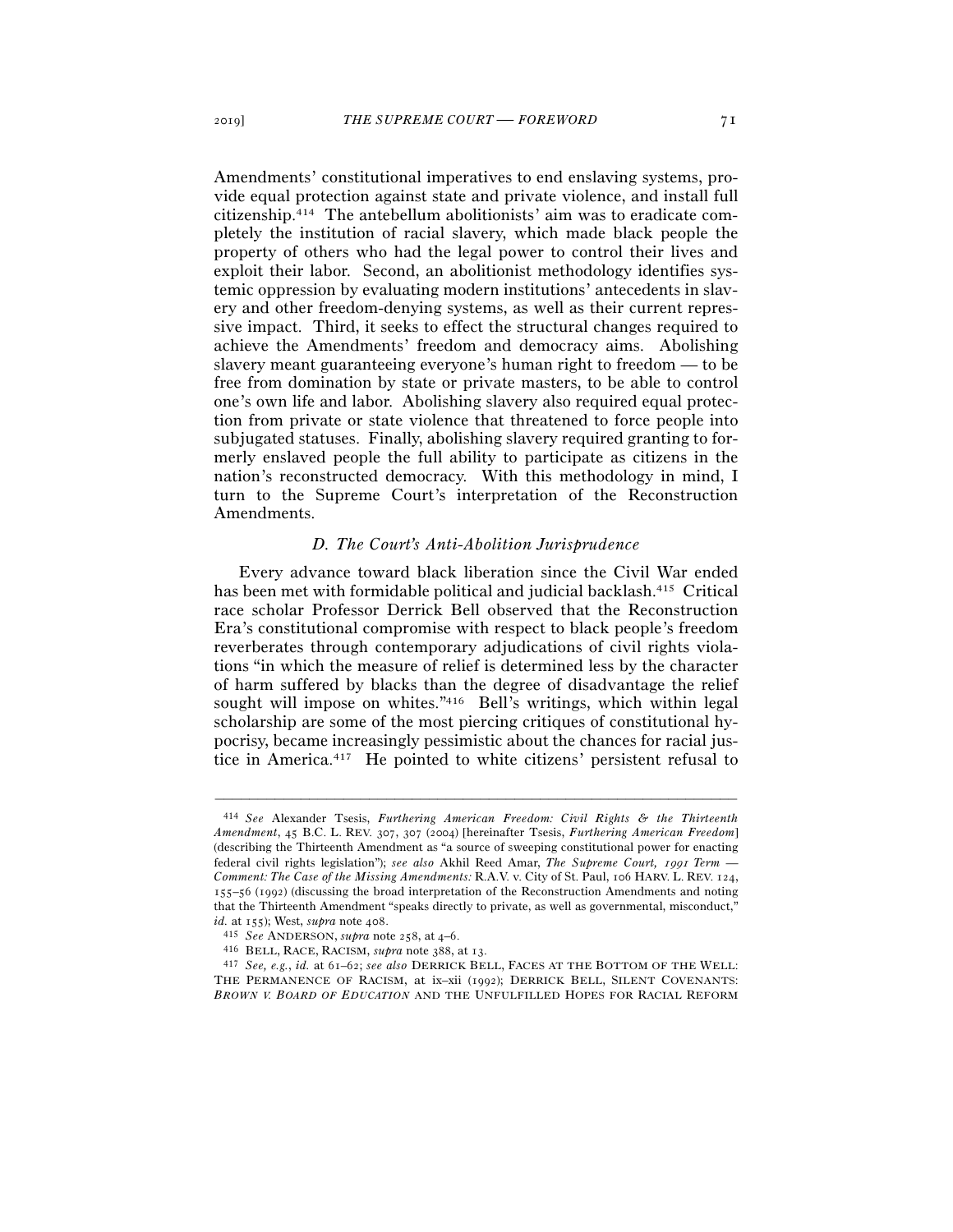abdicate their racial domination at the sacrifice of black people's rights.418 Despite decades devoted to civil rights protest and litigation based on constitutional guarantees, the majority of black Americans saw their economic and political conditions worsen as the Court reinforced institutionalized forms of subordination.419 In the end, Bell proposed that we approach the Constitution with "Racial Realism," based on the realization that "Black people will never gain full equality in this country."420

How can we reconcile Bell's sobering assessment of constitutional law as inevitably denying freedom to black people with an abolition constitutionalism that envisions their future freedom? Some guidance might be found in the thinking of an earlier abolitionist. Similarly to Bell, Frederick Douglass acknowledged the proslavery intent of both the white framers who drafted the Constitution and the white judges who interpreted it.421 Douglass was also aware of white southerners' ironclad resolve to preserve the Slave Power and believed it would take armed struggle to overcome it.422 At the same time, Douglass refused to be bound by an understanding of the Constitution that supported slavery.423 He recognized that court-made doctrines that maintained white supremacy were not constitutionally mandated and could be

<sup>195</sup>–96 (2004); Derrick Bell, 1989 Sanford E. Sarasohn Memorial Lecture, *After We're Gone: Prudent Speculations on America in a Post-Racial Epoch*, 34 ST. LOUIS U. L.J. 393, 402 (1990); Derrick A. Bell, Jr., Comment, Brown v. Board of Education *and the Interest-Convergence Dilemma*, 93 HARV. L. REV. 518, 518–19, 523–25 (1980); Derrick Bell, *Racial Realism*, 24 CONN. L. REV. 363, 363 (1992) [hereinafter Bell, *Racial Realism*]; Derrick Bell, *The Supreme Court,* 1984 *Term* — *Foreword: The Civil Rights Chronicles*, 99 HARV. L. REV. 4, 4 (<sup>1985</sup>). 418 *See* BELL, RACE, RACISM, *supra* note 388, at 61 (describing America as a state where "power-

based majoritarianism is the ongoing societal stabilizing fact" and noting that "most white citizens choose not to grant the citizens of color their full rights").

<sup>419</sup> *See, e.g.*, Diana R. Donahoe, *Not-So-Great Expectations: Implicit Racial Bias in the Supreme Court's Consent to Search Doctrine*, 55 AM. CRIM. L. REV. 619, 621 (2018); Frank R. Parker, *The Damaging Consequences of the Rehnquist Court's Commitment to Color-Blindness Versus Racial Justice*, 45 AM. U. L. REV. 763, 769–72 (1996) (discussing Supreme Court affirmative action and redistricting decisions that have negative impacts on black Americans' economic endeavors and political power); Ta-Nehisi Coates, *The Case for Reparations*, THE ATLANTIC (June 2014), https://www.theatlantic.com/magazine/archive/2014/06/the-case-for-reparations/361631 [https:// perma.cc/K2NH-BJTG] (noting that "[t]he Supreme Court seems to share [a] sentiment [of animosity toward racial justice jurisprudence]" and that "[t]he past two decades have witnessed a rollback % of the progressive legislation of the 1960s").<br>  $^{420}$  Bell, Racial Realism, supra note 417, at 373.<br>  $^{421}$  See Moses, supra note 338, at 73–74; see also supra pp. 58–61.<br>  $^{421}$  See supra p. 61; see also Leslie Fri

*Change: The Views of Frederick Douglass (*1817–1895*)*, 61 J. NEGRO HIST. 61, 66 (1976) ("By 1857, Douglass . . . accepted and hoped for a slave revolt in the South.").

<sup>423</sup> *See* Moses, *supra* note 338, at 83.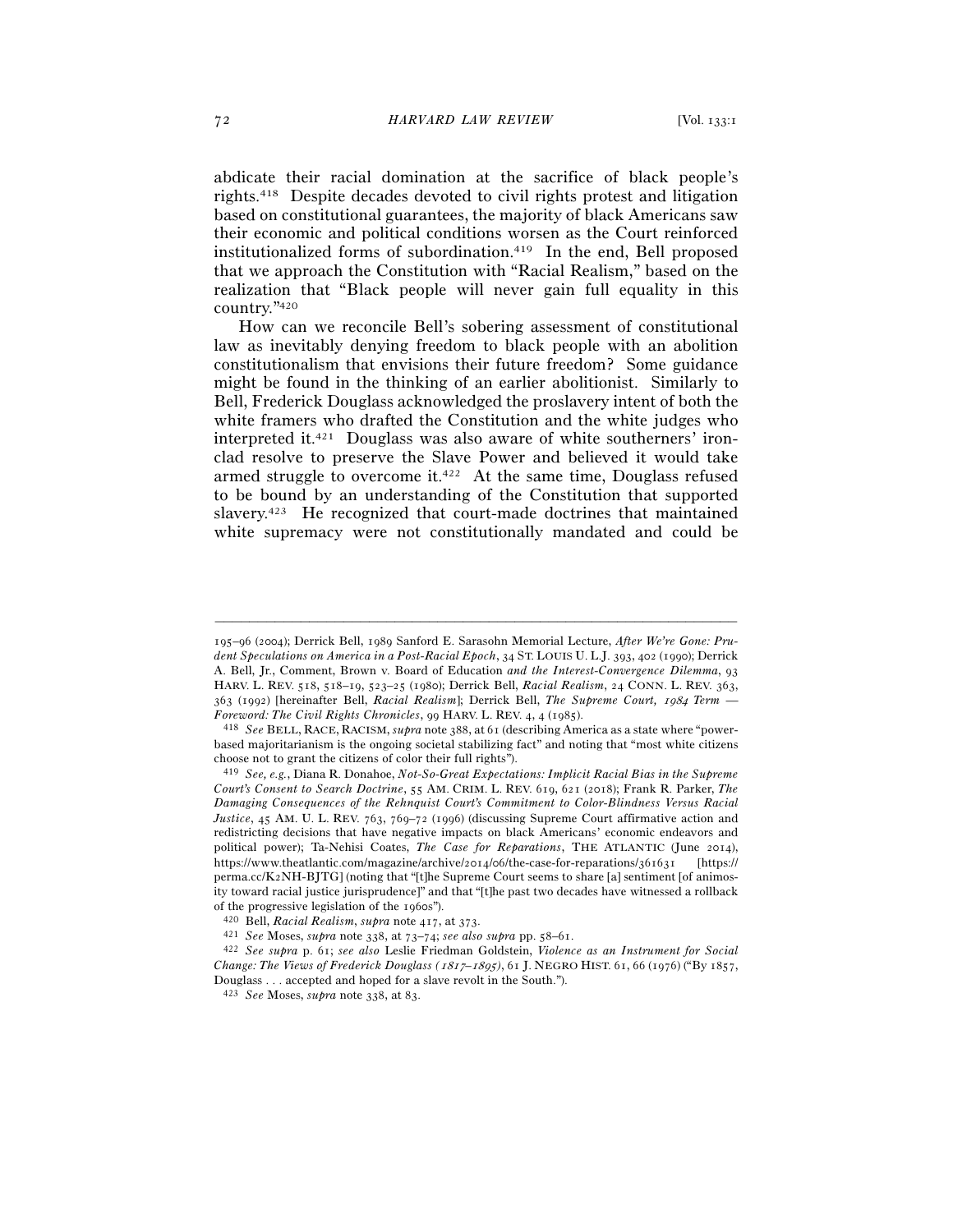overturned by a counter-constitutionalism that affirmed freedom and democracy.424

Racial Realism counsels against any faith in the moral power of the Constitution alone to dismantle the prison industrial complex.425 Yet this conclusion need not preclude activists from imagining an alternative constitutionalism as part of a movement to abolish prisons. It is the commitment to building a radically different society, one that has eliminated carceral systems and the racial capitalist order they support, that makes an abolition constitutionalism realistic. This mash-up of Racial Realism and abolitionist vision, along with its interpretative methodology, forms a framework for evaluating the Court's anti-abolition jurisprudence.

<sup>1</sup>*. Constitutional Counterrevolution*. — After the Civil War, the U.S. Supreme Court took the side of the anti-abolitionists.426 In doing so, it contributed to a "constitutional counterrevolution"427 that robbed African Americans of their nascent political gains, reinstalled white supremacist rule, and reinforced the racial capitalist structure of labor exploitation.428 The Court adopted the reading of the Reconstruction Amendments espoused by Democrats who supported the violent termination of radical Reconstruction rather than the meaning expressed by the Republicans who drafted the Amendments.429 In a series of decisions, beginning with the *Slaughter-House Cases*430 in 1873, the

–––––––––––––––––––––––––––––––––––––––––––––––––––––––––––––

made by the Supreme Court in the late <sup>1800</sup>s limited the rights of black people). 427 Foner, *Strange Career*, *supra* note 287, at 2008 (describing the "effective nullification" of the Fourteenth and Fifteenth Amendments as demonstrated by "electoral campaigns, political treatises, and . . . court decisions").

<sup>424</sup> *See id.* at 83–85 (describing Douglass's understanding that textualism was "two-faced; it could be used either to support or to undermine" the proslavery reading of the Constitution, *id.* at 84, and noting his "realization that the pro-slavery interpretation of the Constitution was morally and ide-<br>ologically bankrupt," id. at 85); see also supra pp.  $58-59$ .

ologically bankrupt," *id.* at 85); *see also supra* pp. 58–<sup>59</sup>. 425 *See* Bell, *Racial Realism*, *supra* note 417, at 376 (suggesting that Racial Realists effectively challenged the premises that, after the Thirteenth and Fourteenth Amendments, the Constitution was intended to guarantee equal rights to black people, and that belief in the Constitution was key to achieving civil rights).

<sup>426</sup> *See* LOGAN, *supra* note 41, at 105 (observing that "[p]ractically all the relevant decisions"

<sup>428</sup> *See id*. at 2007–08*.*

<sup>429</sup> *See* Brandwein, *supra* note 174, at 316 (arguing that the Supreme Court adopted parts of the Northern Democratic narrative regarding the Civil War and Reconstruction Amendments in an 1873 case); Tsesis, *Civil Rights Approach*, *supra* note 288, at 1822 ("[T]he Supreme Court found a way of interpreting the [Constitution] according to the views of [opponents to abolitionist forces] in the Thirty-Eighth Congress."); *see also* Eric Foner, *The Supreme Court and the History of Reconstruction — And Vice-Versa*, 112 COLUM. L. REV. 1585, 1602–03 (2012) (observing that recent Supreme Court decisions have reflected a belief that "the judges gutting Reconstruction had more insight into the purposes of the laws and Amendments of Reconstruction than those who actually enacted them"); Pope, *supra* note 286 (manuscript at 27–28) (arguing that the Supreme Court sometimes refers to post-Reconstruction judicial opinions, rather than legislative actions at the time of the passage of the Reconstruction Amendments, to interpret the Amendments).  $^{430}$  83 U.S. (16 Wall.) 36 (1873).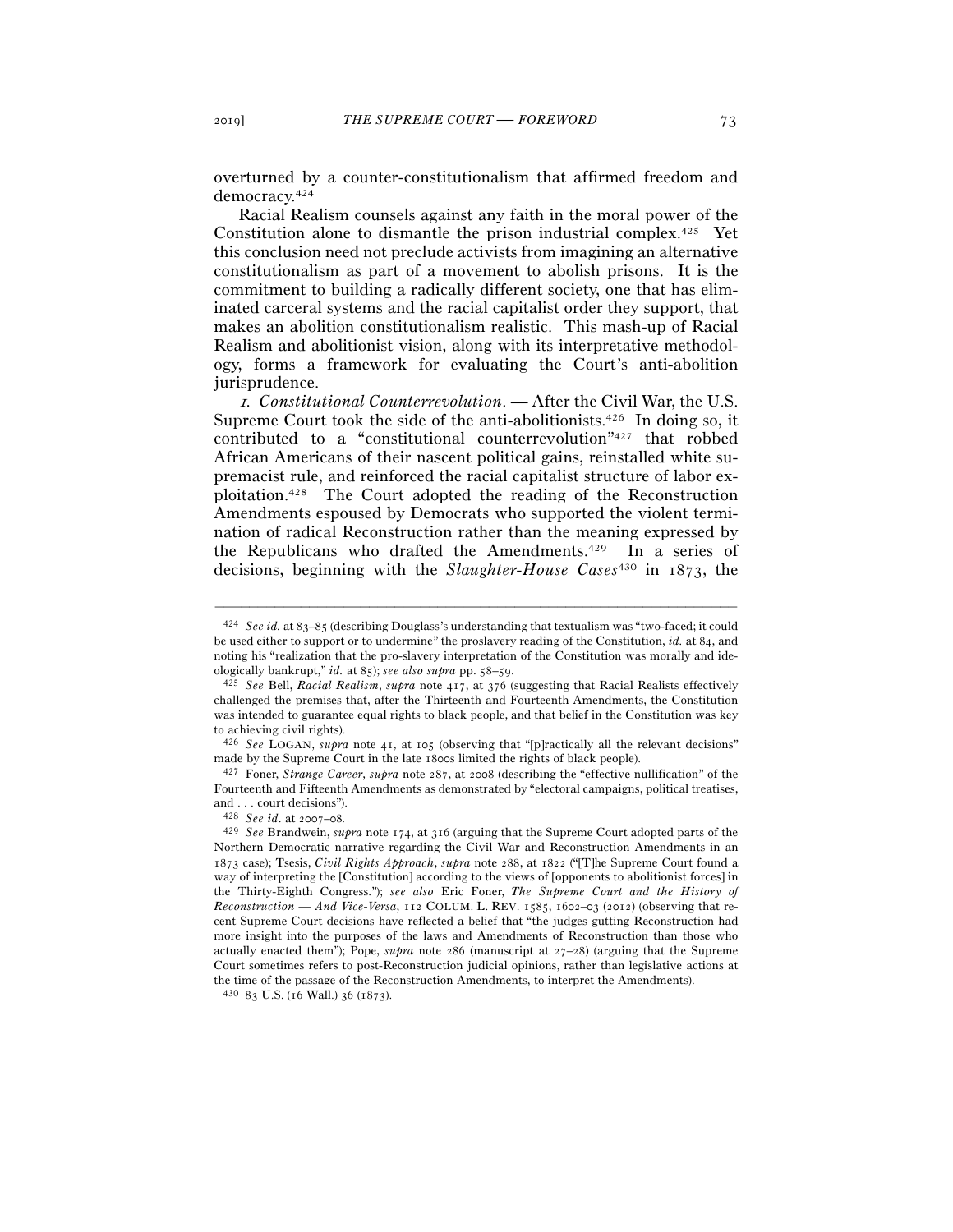Court developed an anti-abolition jurisprudence that preserved white capitalist domination and shaped constitutional law for the next century.431 The Justices interpreted the Reconstruction Amendments narrowly to bar white state majorities from passing explicit slave laws but left their power to restrict black people's freedom untouched.432

The Court also "crippled" the federal government's power to enforce the Reconstruction Amendments to protect blacks from white terror, speeding the collapse of Reconstruction in the South.433 In *United States v. Cruikshank*, 434 the Court overturned convictions on federal charges of three white men who participated in the Colfax Massacre, a mob attack on a Louisiana courthouse resulting in the murders of dozens of black citizens.435 The Supreme Court held that the indictments, brought under the Enforcement Act of 1870, 436 failed to allege the defendants' conduct violated the Fourteenth Amendment because the conduct was performed by private individuals and not state actors.437 "The [F]ourteenth [A]mendment prohibits a State from depriving any person of life, liberty, or property, without due process of law; but this adds nothing to the rights of one citizen as against another," the Court concluded.438 By requiring state action, the Court left southern blacks without federal protection from whites who sought to strip them of their citizenship rights through violent intimidation.439 The Court's definition of unconstitutional state action was diametrically opposed to the Fourteenth Amendment's aim — to give equal protection to citizens

<sup>431</sup> *See id.* at 67–82; FRANK J. SCATURRO, THE SUPREME COURT'S RETREAT FROM RECONSTRUCTION 20–63, 68–133 (2000) (documenting the Court's decisions, beginning in the 1870s, that helped drive a retreat from Reconstruction); Brandwein, *supra* note 174, at 316 ("In the *Slaughter-House Cases* (1873), the Supreme Court adopted crucial elements of the Northern Democratic narrative, even though the Democrats were the legislative losers."). *See generally* Plessy v. Ferguson, 163 U.S. 537, 551–52 (1896) (upholding state statute that allowed race-based segregation), *overruled by* Brown v. Bd. of Educ., 347 U.S. 483 (1954); Civil Rights Cases, 109 U.S. 3, 25– 26 (1883) (striking down provisions of the Civil Rights Act of 1875 under the Reconstruction Amendments and holding that the federal government cannot regulate private action); Pace v. Alabama, 106 U.S. 583, 585 (1883) (upholding state antimisce<br>genation statute). <br>  $^{432}$   $\it See$  sources cited<br>  $\it suppra$  note 431. <br> <br>  $^{432}$  SCATURRO,  $\it suppra$  note 431, at 17 (arguing that the Court's decisions in the 1870s

undermined federal efforts to protect blacks during Reconstruction").

<sup>434</sup> <sup>92</sup> U.S. 542 (<sup>1876</sup>). 435 *See* Wilson R. Huhn, *The Legacy of* Slaughterhouse*,* Bradwell*, and* Cruikshank *in Constitutional Interpretation*, 42 AKRON L. REV. 1051, 1071–72 (2009) (briefly summarizing the facts of  $Cruikshank)$ ; see also LANE, supra note 41, at 90–109 (describing the Colfax Massacre).<br>  $^{436}$  Ch. 14, 16 Stat. 140; see Cruikshank, 92 U.S. at 560.<br>  $^{437}$  Id. at 554 (holding that the Fourteenth Amendment "simply furnish

against any encroachment by the States upon the fundamental rights which belong to every citizen").

<sup>438</sup> *Id.*

<sup>439</sup> Huhn, *supra* note 435, at 1077 (arguing that the Court's decision in *Cruikshank* prevented the federal government from protecting the rights of black citizens and "signaled open season on blacks and other racial minorities").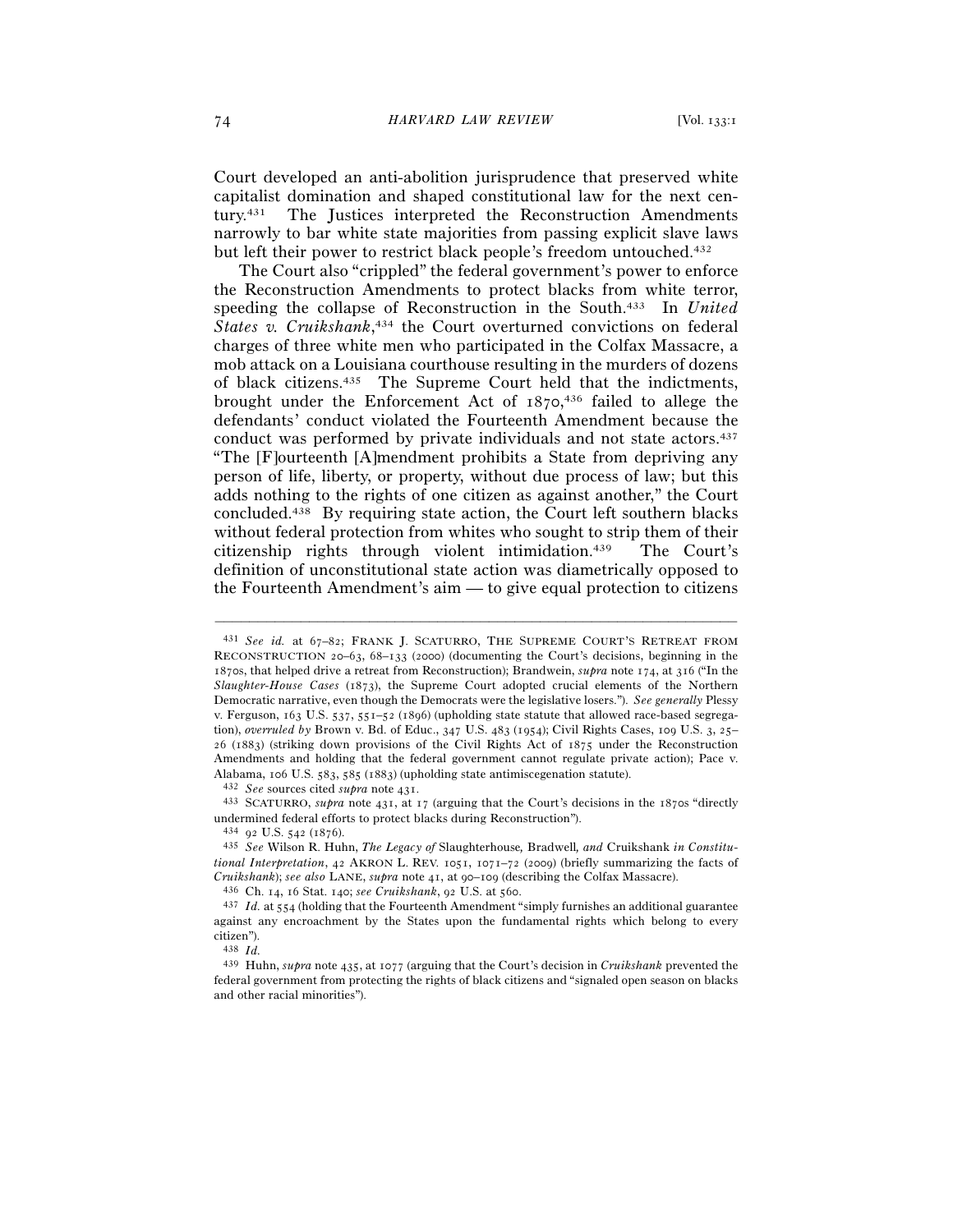against private violence that forced them into subjugation.440 As Professor Robin West points out, "[t]he 'state action,' . . . which is the object of the Amendment, is the breach of an affirmative duty to protect the rights of citizens to be free, minimally, of the subordinating, enslaving violence of other citizens."441 Instead, the Court interpreted the Fourteenth Amendment as primarily shielding businesses from state regulation of contractual labor relations through "liberty of contract," rather than shielding black people from exploitation and discrimination.442 In this way, the Justices converted the free labor aspiration of the Reconstruction Amendments into a shield for white capitalists to exploit the labor of a subjugated racial caste. Thus, the Court created a state action doctrine that permitted the government to shirk its Fourteenth Amendment duty to protect citizens equally, leaving emancipated blacks and, subsequently, other marginalized people vulnerable to the violent obliteration of their freedom and reinforcement of an unequal power structure.

<sup>2</sup>*. The Court's Current Anti-Abolition Doctrines. —* A dominant view of constitutional progress holds that the Civil Rights Era and the Court's landmark decision in *Brown v. Board of Education*443 ushered in a new constitutional regime.444 The abolitionist struggle, however, remains unfinished. Beginning with Bell's Racial Realism, critical race scholars have soundly demolished the victory narrative by exposing the embedded nature of racial inequality in legal institutions and the Court's complicity since *Brown* in preserving that inequality.445 Racism is

<sup>440</sup> *See supra* p. <sup>69</sup>. 441 West, *supra* note 408, at 143 (describing abolitionist interpretation of the Fourteenth Amendment state action requirement); *see also* Heyman, *supra* note 408, at 546 (noting that congressional debates over the Fourteenth Amendment suggest that "the constitutional right to protection was understood to include protection against private violence"). 442 *See* Foner, *Strange Career*, *supra* note 287, at 2007 (noting that by the late 1800s, the "enduring

meaning" of the Fourteenth Amendment was perceived as contractual freedom rather than equal treatment of blacks).<br> $443$   $347$  U.S.  $483$  (1954).

<sup>&</sup>lt;sup>444</sup> See, e.g., 3 BRUCE ACKERMAN, WE THE PEOPLE: THE CIVIL RIGHTS REVOLUTION 316–20 (2014) (arguing that *Brown* "provided a constitutional framework" for later civil rights legislation, *id.* at 316, and that those statutes were "public vindication" of the Court's decision in *Brown*, *id.* at 317); RICHARD KLUGER, SIMPLE JUSTICE: THE HISTORY OF *BROWN V. BOARD OF EDUCATION* AND BLACK AMERICA'S STRUGGLE FOR EQUALITY 713 (2d ed. 2004) (arguing that the Court's opinion in *Brown* "represented nothing short of a reconsecration of American ideals").

<sup>445</sup> *See, e.g.*, Angela Harris, *Foreword* to RICHARD DELGADO & JEAN STEFANCIC, CRITICAL RACE THEORY, at xvii–xxi (2001) (describing origins of critical race scholarship and noting that "racism is part of the structure of legal institutions" in the United States, *id.* at xx); Cheryl I. Harris, *Whiteness as Property*, 106 HARV. L. REV. 1707, 1756–57 (1993) [hereinafter Harris, *Whiteness as Property*] (arguing that *Brown* left a "mixed legacy," *id.* at 1757, since the Court failed to articulate a government obligation to eliminate inequality in resource allocation in the public or private domain and thus left white privilege intact). *See generally* CRITICAL RACE THEORY: THE KEY WRITINGS THAT FORMED THE MOVEMENT (Kimberlé Crenshaw et al. eds., 1995) (noting that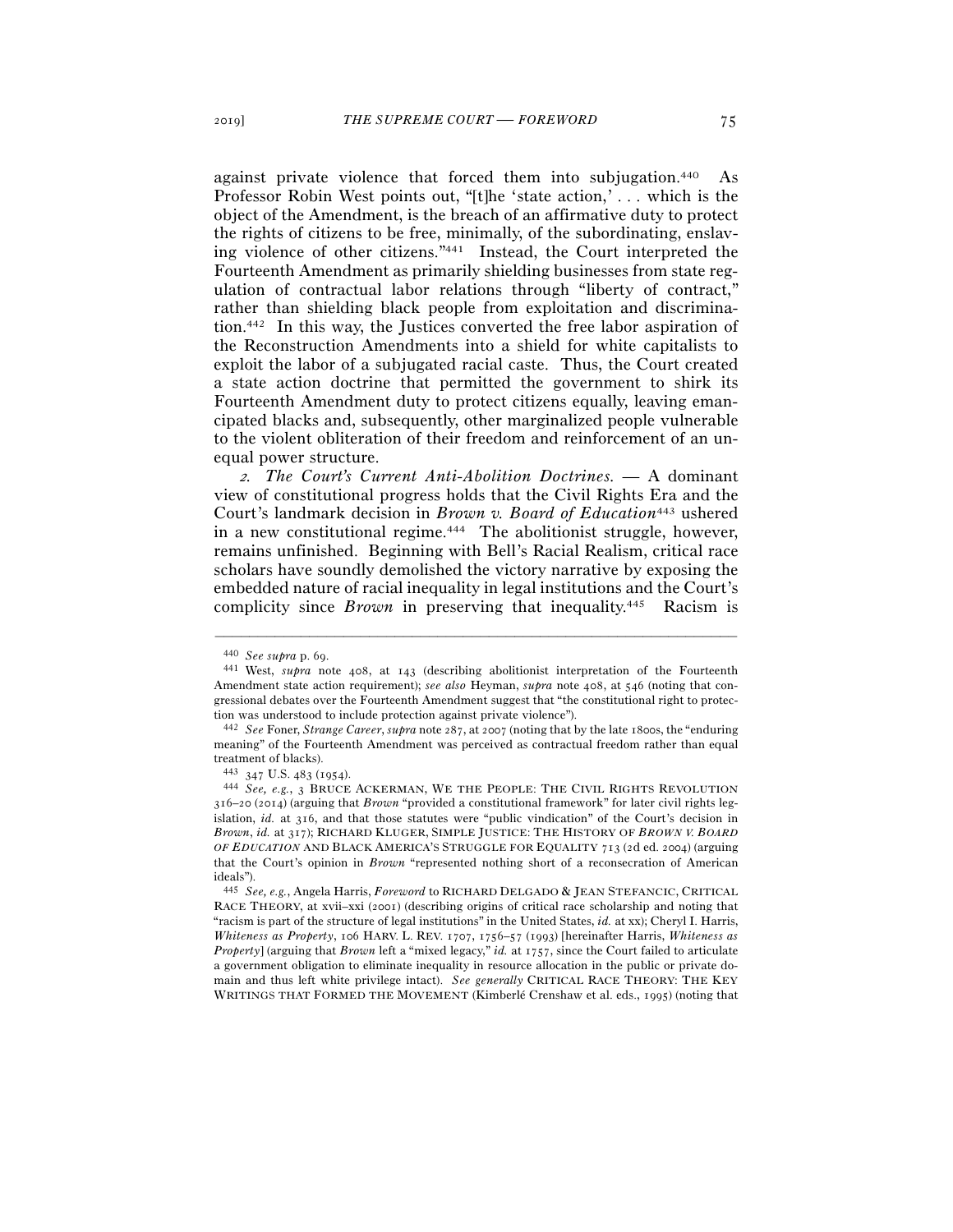"institutionalized."446 Centuries of official white supremacy produced discriminatory laws, policies, and practices that privilege white people and disadvantage people of color.447 Colonialism, slavery, and Jim Crow built legal structures that produce unequal outcomes without the need for race-specific laws or prejudiced decisions of individual state agents.448 Residential segregation, for example, structures the lives of most black people to make them more vulnerable to surveillance, profiling, and punishment by government agents.<sup>449</sup> But the Court has failed to account for the systemic forms of racism that persist despite the gains of the civil rights movement.450 Indeed, the Court's jurisprudence has been anti-abolitionist. Three of the Court's key anti-abolition doctrines are especially relevant to upholding the carceral punishment system: colorblindness, the discriminatory purpose requirement, and fear of too much justice.

critical race theorists "have, for the first time, examined the entire edif[i]ce of contemporary legal thought and doctrine from the viewpoint of law's role in the construction and maintenance of social domination and subordination," *id.* at xi). 446 EDUARDO BONILLA-SILVA, RACISM WITHOUT RACISTS: COLOR-BLIND RACISM AND

THE PERSISTENCE OF RACIAL INEQUALITY IN THE UNITED STATES 3 (2003). *See generally id.* (arguing that racial inequality continues to exist in the United States despite claims that race is no longer relevant); KWAME TURE (formerly known as STOKELY CARMICHAEL) & CHARLES V. HAMILTON, BLACK POWER: THE POLITICS OF LIBERATION IN AMERICA 4 (1967) (describing institutional racism as "less overt [and] far more subtle" than individual racism and "originat[ing] in the operation of established and respected forces in the society").

<sup>447</sup> *See, e.g.*, CAROL ANDERSON, ONE PERSON, NO VOTE: HOW VOTER SUPPRESSION IS DESTROYING OUR DEMOCRACY (2018) (describing the history of black disenfranchisement); IRA KATZNELSON, WHEN AFFIRMATIVE ACTION WAS WHITE: AN UNTOLD HISTORY OF RACIAL INEQUALITY IN TWENTIETH-CENTURY AMERICA, at x (2005); RICHARD ROTHSTEIN, THE COLOR OF LAW: A FORGOTTEN HISTORY OF HOW OUR GOVERNMENT SEGREGATED AMERICA vii–viii (2017) (explaining how U.S. government policies explicitly segregated major cities in the United States for much of the twentieth century); Lee, *supra* note 370 (describing how the Civil War and subsequent policies of segregation and exclusion drove disparity in wealth between white and black Americans).

<sup>448</sup> *See* DARIA ROITHMAYR, REPRODUCING RACISM: HOW EVERYDAY CHOICES LOCK IN WHITE ADVANTAGE 1–11 (<sup>2014</sup>). 449 *See* Gregory S. Parks et al., *Complex Civil Rights Organizations: Alpha Kappa Alpha Sorority,* 

*an Exemplar*, 6 ALA. C.R. & C.L.L. REV. 125, 163 (2014) ("[N]eighborhood segregation leads to the profiling and criminalization of Blacks."); *see also* Coates, *supra* note 419 (describing how racist housing policies and business practices drove segregation and made black communities more vulnerable to predatory loans).

<sup>450</sup> *See* Kimberlé Williams Crenshaw, *Race, Reform, and Retrenchment: Transformation and Legitimation in Antidiscrimination Law*, 101 HARV. L. REV. 1331, 1380 (1988) (noting that "equal opportunity mythology" contributes to "a rationalization for racial oppression" that "mak[es] it difficult for whites to see the Black situation as illegitimate or unnecessary"); Alan David Freeman, *Legitimizing Racial Discrimination Through Antidiscrimination Law: A Critical Review of Supreme Court Doctrine*, 62 MINN. L. REV. 1049, 1050 (1978) ("[A]s surely as the law has outlawed racial discrimination, it has affirmed that Black Americans can be without jobs, have their children in all-black, poorly funded schools, have no opportunities for decent housing, and have very little political power, [all] without any violation of antidiscrimination law.").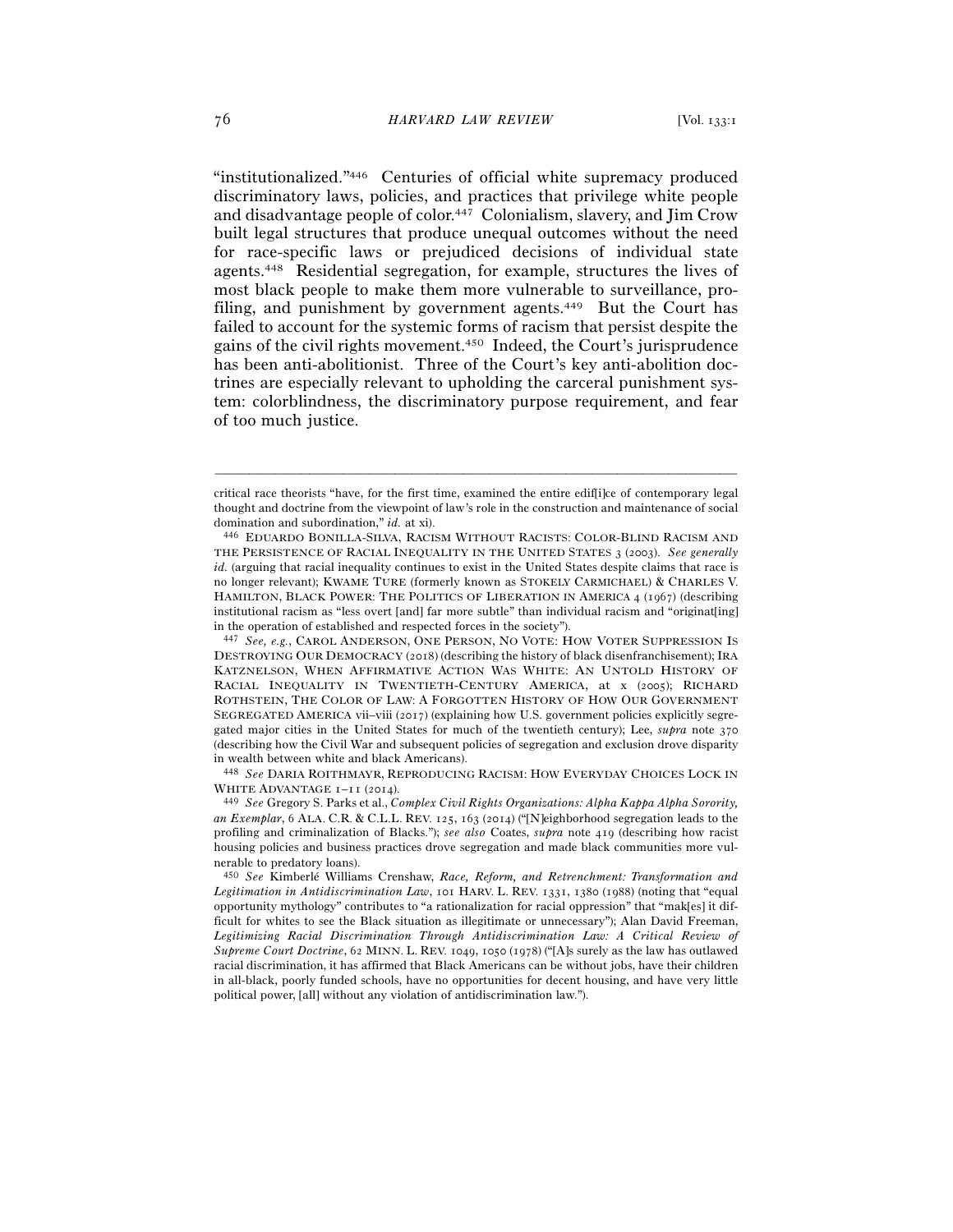*(a) Colorblindness. —* Colorblindness is a conservative strategy that shields white privilege through a rationalization that appears raceneutral on its face.451 It emerged after the civil rights movement formally ended Jim Crow in the South and de jure segregation in the North.452 In response, "[a new] white backlash movement intent on crushing black empowerment and preserving white dominance latched on to the concept of colorblindness as an ideological tool of retrenchment."453 As sociologist Eduardo Bonilla-Silva notes in his classic *Racism Without Racists*, "[m]uch as Jim Crow racism served as the glue for defending a brutal and overt system of racial oppression in the pre– Civil Rights era, color-blind racism serves today as the ideological armor for a covert and institutionalized system in the post–Civil Rights era."454 Colorblind theory argues that because society has conquered racism and people of color and white people have full equality, social policies should not take account of race.455

Over the last several decades, the majority on the Supreme Court came to embrace a colorblind political ideology.456 Instead of inquiring whether a state's policy supports white supremacy, as it did in *Loving v. Virginia*<sup>457</sup> to strike down antimiscegenation laws,<sup>458</sup> the Court has applied strict scrutiny to invalidate race-based government efforts aimed at eliminating the vestiges of slavery and Jim Crow.459 A series of Court

–––––––––––––––––––––––––––––––––––––––––––––––––––––––––––––

453 Dorothy E. Roberts, Loving v. Virginia *as a Civil Rights Decision*, 59 N.Y.L. SCH. L. REV. <sup>175</sup>, 204 (2014–2015); *see* TAYLOR, *supra* note 452, at 51–<sup>61</sup>. 454 BONILLA-SILVA, *supra* note 446, at <sup>3</sup>. 455 *See id.* at 1–2.

<sup>456</sup> Ian F. Haney López, *Is the "Post" in Post-Racial the "Blind" in Colorblind?*, 32 CARDOZO L. REV. 807, 811 (2011); *see also* IAN F. HANEY LÓPEZ, WHITE BY LAW: THE LEGAL CONSTRUCTION OF RACE 177–78 (1996) (analyzing the cases in which the Supreme Court has adopted a colorblind approach); OSAGIE K. OBASOGIE, BLINDED BY SIGHT: SEEING RACE THROUGH THE EYES OF THE BLIND 150–55 (2014); R. Richard Banks, *Race-Based Suspect Selection and Colorblind Equal Protection Doctrine and Discourse*, 48 UCLA L. REV. 1075, 1120 (2001) (arguing that there is "a troubling asymmetry latent in current equal protection doctrine" because "the Court has recently and repeatedly proclaimed the importance of colorblind equal protection standards in employment, education, and contracting," but has not "appl[ied] those standards to policing and criminal justice"); Gotanda, *supra* note 101, at 2–3. *See generally* SEEING RACE AGAIN: COUNTERING COLORBLINDNESS ACROSS THE DISCIPLINES (Kimberlé Williams Crenshaw et al. eds., 2019) (exploring the harmful effects of colorblind ideologies in the law and in other disciplines around the world).

 $^{457}$  388 U.S. 1 (1967).  $^{458}$   $Id.$  at 6, 11–12 (holding that Virginia's Racial Integrity Act violated the Fourteenth Amendment because antimiscegenation originated as "an incident to slavery," *id.* at 6, and was "designed to maintain [w]hite [s]upremacy," *id.* at 11).

<sup>459</sup> *See* cases cited *infra* notes 460–462.

<sup>451</sup> *See, e.g.*, ALEXANDER, *supra* note 52, at 2 ("In the era of colorblindness . . . [r]ather than rely on race, we use our criminal justice system to label people of color 'criminals' and then engage in all the practices we supposedly left behind.").

<sup>452</sup> BONILLA-SILVA, *supra* note 446, at 3; MICHAEL K. BROWN ET AL., WHITEWASHING RACE: THE MYTH OF A COLOR-BLIND SOCIETY 1–2 (2003); KEEANGA-YAMAHTTA TAYLOR, FROM #BLACKLIVESMATTER TO BLACK LIBERATION 51–61 (2016).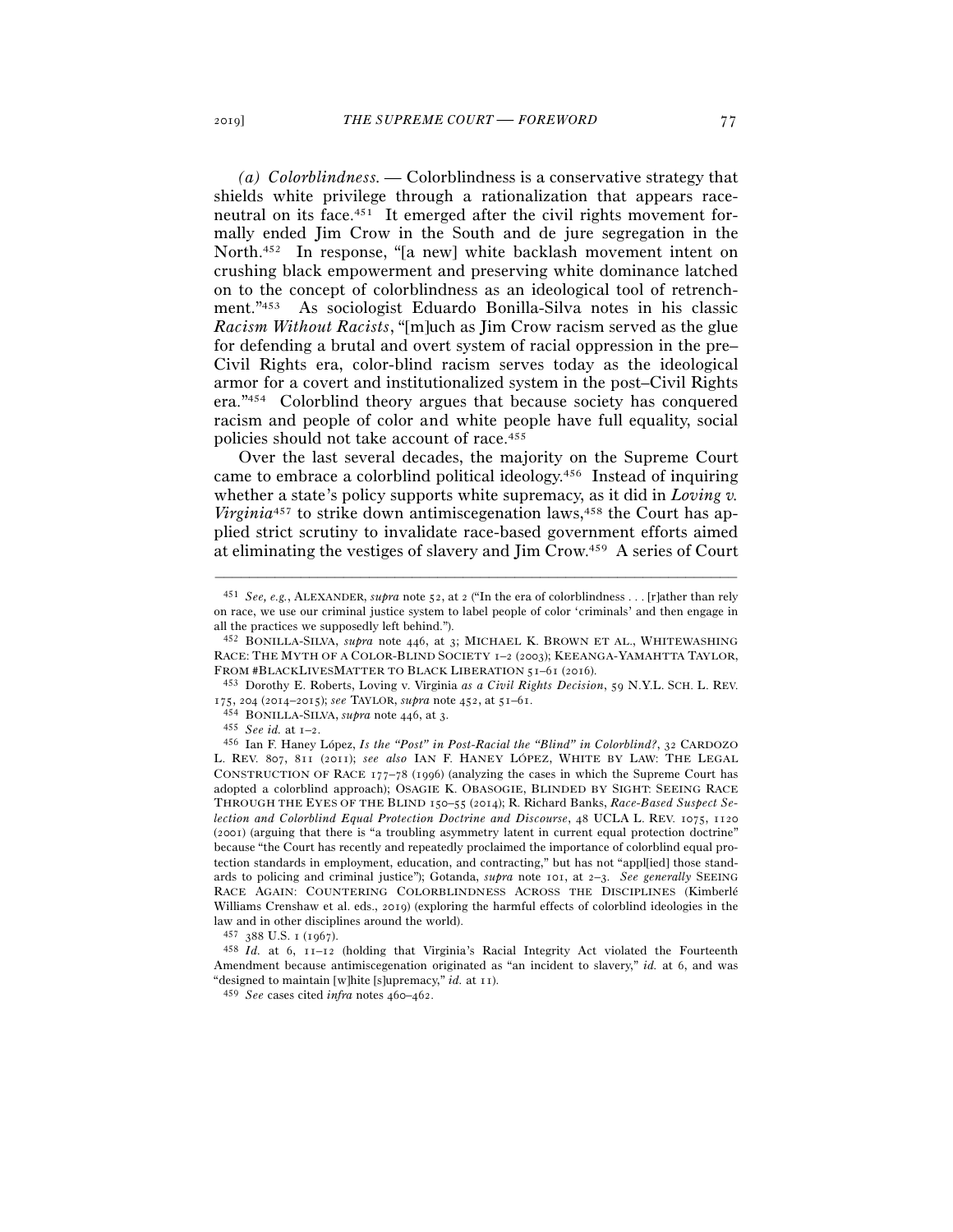decisions struck down race-conscious measures to desegregate schools,<sup>460</sup> implement affirmative action programs,<sup>461</sup> and enforce voting rights462 as violations of the Fourteenth Amendment. Justice Thomas has articulated the colorblind perspective, which equates official Jim Crow segregation with state efforts to end its legacy. In *Adarand Constructors, Inc. v. Peña*, 463 concurring with the majority's holding that a government incentive program to diversify federal contracts was subject to strict scrutiny,464 Justice Thomas described a "'moral [and] constitutional equivalence' between laws designed to subjugate a race and those that distribute benefits on the basis of race in order to foster some current notion of equality."465 He concluded that "[i]n each instance, it is racial discrimination, plain and simple."466 A decade later, in a 5-4 decision striking down voluntary plans to desegregate elementary schools in Seattle, Washington, and Jefferson County, Kentucky, the Court reiterated the position that the Fourteenth Amendment requires the government to be colorblind by paying no attention to race.467 "The way to stop discrimination on the basis of race is to stop discriminating on the basis of race," Chief Justice Roberts declared.468

According to this view, both white supremacist and antisegregationist racial classifications must be subject to strict scrutiny because of the equally inherent invidiousness of both forms of state action and the importance of the Court's consistency in addressing them. In addition, the Court's scrutiny is based on an assumption that the problem the Equal Protection Clause is concerned with is state attention to race rather than state support for racism.469 Based on this flawed reasoning, the Court

<sup>–––––––––––––––––––––––––––––––––––––––––––––––––––––––––––––</sup> <sup>460</sup> *See, e.g.*, Parents Involved in Cmty. Sch. v. Seattle Sch. Dist. No. 1, 551 U.S. 701, 747–48 (<sup>2007</sup>) (plurality opinion). 461 *See, e.g.*, Gratz v. Bollinger, 539 U.S. 244, 270, 275 (2003) (finding that whether racial classi-

fications are subject to strict scrutiny under the Equal Protection Clause "is not dependent on the race of those burdened or benefited by a particular classification," *id.* at 270 (quoting Adarand Constructors, Inc. v. Peña, 515 U.S. 200, 224 (1995))); City of Richmond v. J.A. Croson Co., 488 U.S. 469, 511 (1989) (holding city's minority set-aside program unconstitutional); Wygant v. Jackson Bd. of Educ., 476 U.S. 267, 284 (1986) (plurality opinion); Regents of the Univ. of Cal. v. Bakke, 438

U.S. 265, 319–20 (1978) (opinion of Powell, J.).<br>  $^{462}$  See, e.g., Miller v. Johnson, 515 U.S. 900, 927–28 (1995); Shaw v. Reno, 509 U.S. 630, 649 (1993).<br>  $^{463}$  515 U.S. 200.<br>  $^{464}$  Id. at 237–39.<br>  $^{465}$  Id. at 2

<sup>(</sup>quoting *id.* at <sup>243</sup> (Stevens, J., dissenting) (alteration in original)). 466 *Id.* at <sup>241</sup>. 467 Parents Involved in Cmty. Sch. v. Seattle Sch. Dist. No. 1, 551 U.S. 701, 747–48 (2007) (plu-

rality opinion); *see also id.* at 758 (Thomas, J., concurring) ("We have made it unusually clear that

strict scrutiny applies to *every* racial classification."). 468 *Id.* at <sup>748</sup> (plurality opinion). 469 *Id.* at 736 ("The distinction between segregation by state action and racial imbalance caused by other factors has been central to our jurisprudence in this area for generations.").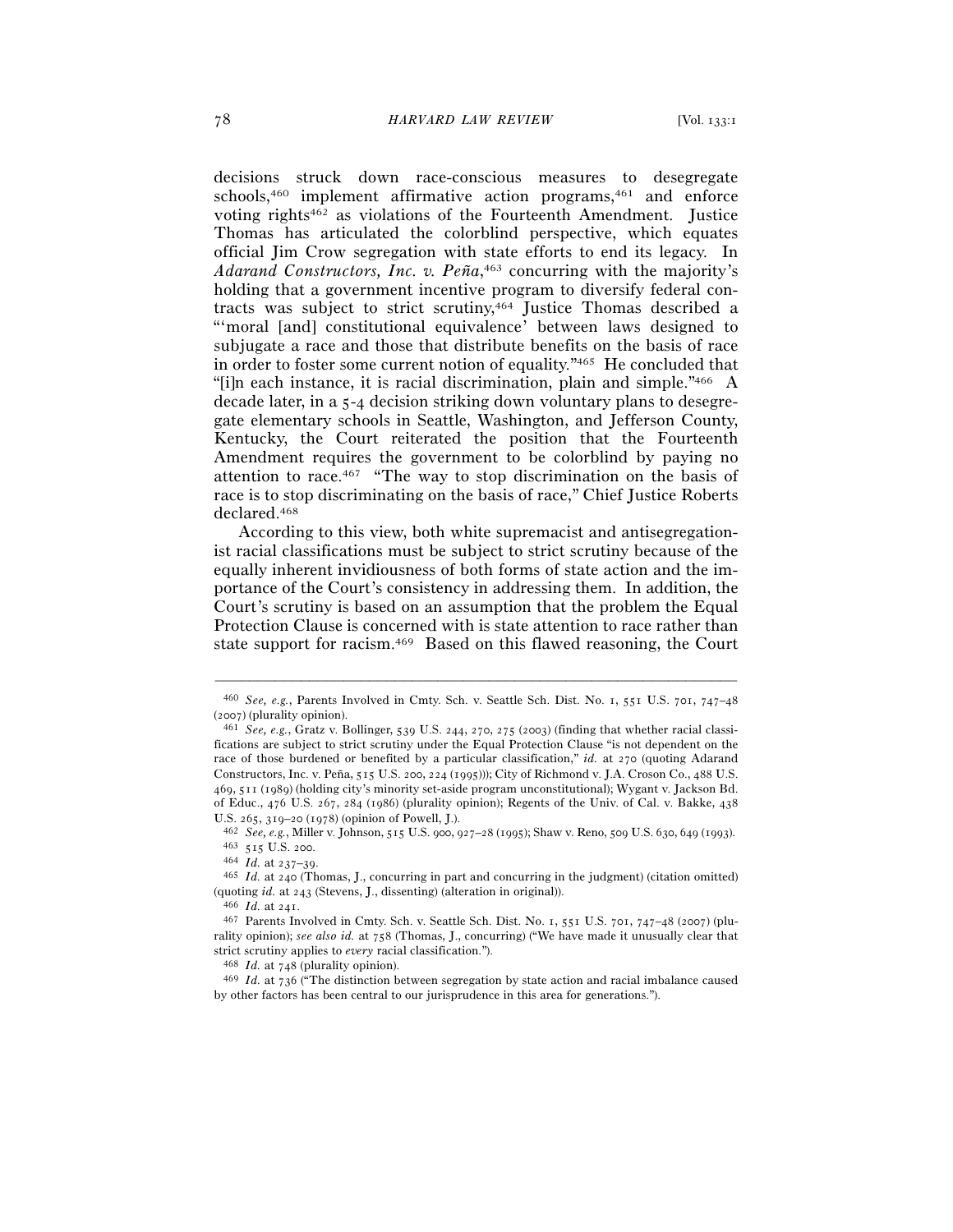concludes that the proper way to enforce the Fourteenth Amendment is to subject any racial classification by the government to strict scrutiny, regardless of the objective — that is, that the state should remain colorblind.470 By appealing to formal racial equality, the Justices issue rulings that appear to be neutral and fair when they actually not only ignore the material harms inflicted by systems that are structured by white supremacy, but also shield those systems from efforts to dismantle them. The colorblind approach to the Fourteenth Amendment profoundly contravenes the abolitionist meaning that animated the Amendment's enactment. The antislavery activists who inspired the Equal Protection Clause affirmatively sought to eradicate the Slave Power — the system of chattel slavery and the private and public structures that maintained it.471 It is inconsistent with the abolitionist intent of the Fourteenth Amendment to equate efforts to end white supremacy with efforts to preserve white supremacy.

Moreover, by equating "invidious" and "benign" racial classifications,472 the Court badly misconstrues the relevance of racial categories to institutionalized racism. Racial categories were invented to construct and maintain a white supremacist regime built on racial slavery and capitalism, and those categories continue to help govern systems in which racism has become embedded. $473$  It is how racial categories are used — whether to support racism or contest it — that matters to their political significance. Colorblind logic only makes sense in an alternate reality where the history of racialized slavery, the structures that were put in place after the Civil War to reinstate white rule, and the persistence of institutionalized racism since Reconstruction never happened. As Justice Ginsburg noted, dissenting in the affirmative action case *Gratz v. Bollinger*474:

<sup>470</sup> *Id.* at 743 ("Simply because the school districts may seek a worthy goal does not mean they are free to discriminate on the basis of race to achieve it, or that their racial classifications should be subject to less exacting scrutiny.").

<sup>471</sup> *See* Jamal Greene, *Fourteenth Amendment Originalism*, 71 MD. L. REV. 978, 988 (2012) (arguing that Justice Scalia's and Justice Thomas's interpretations of the Equal Protection Clause to require colorblindness neglect the original understanding of the Fourteenth Amendment); West, *supra* note 408, at 132 (arguing that abolitionists intended the Fourteenth Amendment "to abolish not only slavery *per se*, but also the 'dual sovereignty' . . . engendered by a state's refusal to grant to one group of its citizens protection of the law against private violence, economic isolation, and violation") (footnote omitted); *see also supra* p. 60.<br><sup>472</sup> See Parents Involved, 551 U.S. at 758 (Thomas, J., concurring).<br><sup>473</sup> See ROBERTS, FATAL INVENTION, *supra* note 292, at 7–12, 309; see also IBRAM X. KENDI,

STAMPED FROM THE BEGINNING: THE DEFINITIVE HISTORY OF RACIST IDEAS IN AMERICA (2016) (discussing the history of racist ideology that helped support slavery and later racist systems).

<sup>474</sup> 539 U.S. 244 (2003).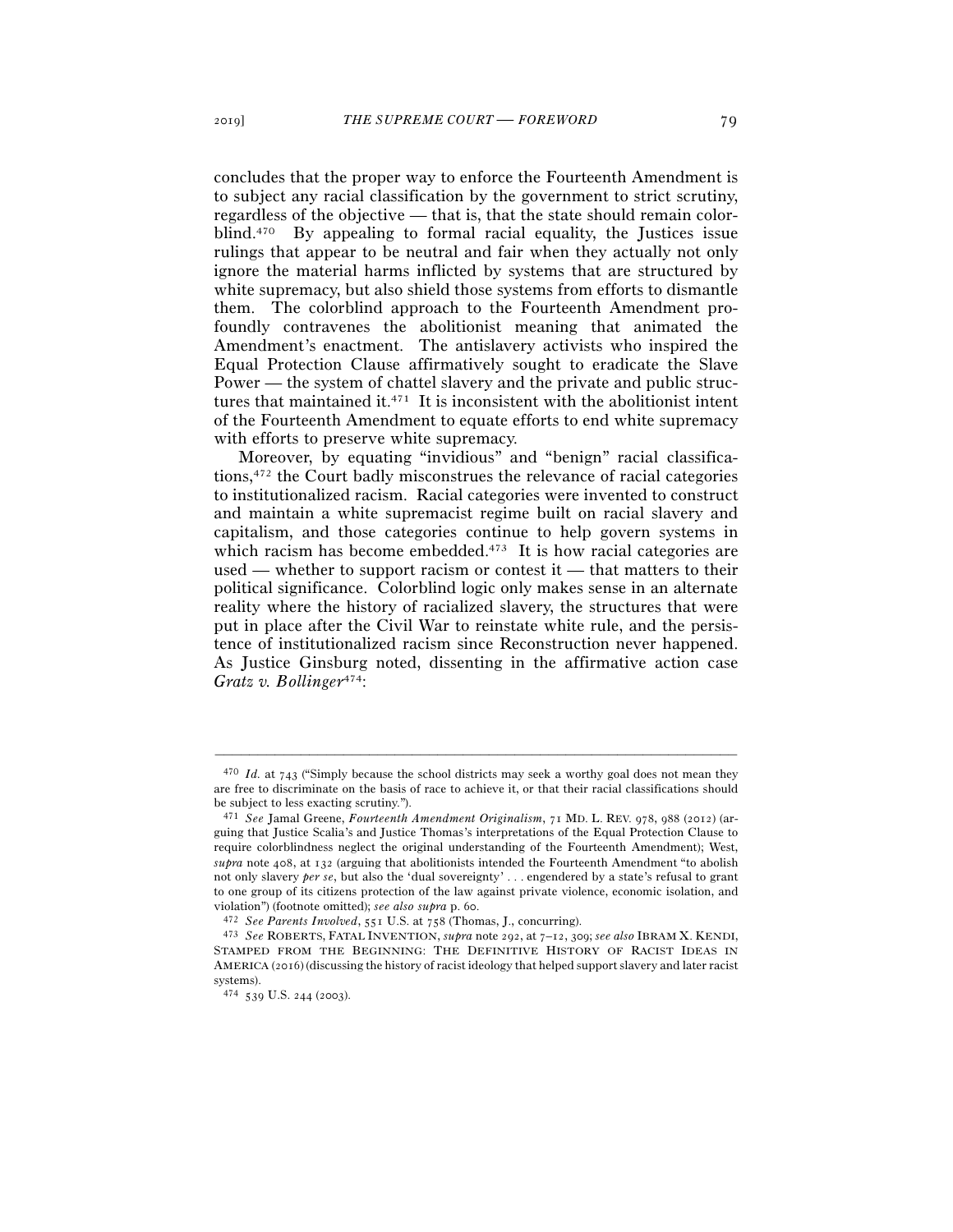"[T]o say that two centuries of struggle for the most basic of civil rights have been mostly about freedom from racial categorization rather than freedom from racial oppressio[n] is to trivialize the lives and deaths of those who have suffered under racism. To pretend . . . that the issue presented in [*Bakke*] was the same issue in [*Brown*] is to pretend that history never happened and that the present doesn't exist."475

Colorblindness depends on the delusion of baseline racial equality, making any distinction on the basis of race inherently inequitable.

The Court has extended its anti-abolitionist colorblind approach beyond school desegregation, affirmative action, and voting rights to ignore the role of policing in subjugating black communities.476 Despite nationwide protests against police violence; reams of empirical studies demonstrating stark racial disparities in police stops, arrests, harassment, and killings; and constant displays of police abuse captured on bystanders' cameras and circulated widely on social media,477 the Supreme Court continues to issue decisions that are completely oblivious to this reality.478 This reality of racialized policing entails more than a race-based statistical difference in how police treat people. Rather, police enforce a carceral grip on entire communities that impinges on residents' everyday lives, imposing a perpetual threat of physical assault and degradation, jeopardizing their opportunities to participate in the political economy, and suffocating their freedom.479 As Professor Ekow N. Yankah recently commented: "The Court's studied indifference has led to one of the more bizarre tensions in modern American political life: we are all aware of how deeply race infuses our criminal justice system, and yet, the law gives us few ways to properly recognize and contextualize its impact."480 Colorblindness in cases involving police is not just

<sup>475</sup> *Id.* at 301 (Ginsburg, J., dissenting) (first and second alterations in original) (citations omitted) (quoting Stephen L. Carter, *When Victims Happen to Be Black*, 97 YALE L.J. 420, 433–34 (<sup>1988</sup>)). 476 *See* Devon W. Carbado, *Blue-on-Black Violence: A Provisional Model of Some of the Causes*,

<sup>104</sup> GEO. L.J. 1479, 1505–08 (2016); Carbado, *From Stopping Black People*, *supra* note 212, at 141– 42; Alice Ristroph, *Regulation or Resistance? A Counter-Narrative of Constitutional Criminal Procedure*, 95 B.U. L. REV. 1555, 1604 (2015) ("[T]he Court's more recent decisions document several explicit refusals to treat racial bias in the criminal justice system as a problem of constitutional significance."); Ekow N. Yankah, *Pretext and Justification: Republicanism, Policing, and Race*, 40 CARDOZO L. REV. 1543, 1591 (<sup>2019</sup>). 477 *See* sources cited *supra* notes 136–<sup>147</sup>. 478 *See, e.g.*, Nieves v. Bartlett, 139 S. Ct. 1715 (2019); Kisela v. Hughes, 138 S. Ct. 1148 (2018);

Utah v. Strieff, 136 S. Ct. 2056 (2016); Heien v. North Carolina, 135 S. Ct. 530 (2014).

<sup>479</sup> *See* Yankah, *supra* note 476, at 1558–<sup>59</sup>. 480 *Id.* at 1550; *see also* BUTLER, *supra* note 59, at 56–61 ("In a series of cases, the conservatives on the Court have given the police unprecedented power, with everybody understanding that these powers will mainly be used against African Americans and Latinos." *Id.* at 57.); *cf. Strieff*, 136 S. Ct. at 2064 (limiting the scope of the Fourth Amendment's exclusionary rule with no acknowledgment of racial impacts); *Heien*, 135 S. Ct. at 536–40 (conducting Fourth Amendment analysis of a warrantless arrest without mention of race); Herring v. United States, 555 U.S. 135, 147–48 (2009) (holding that good faith exception applies where officer makes an arrest based on incorrect warrant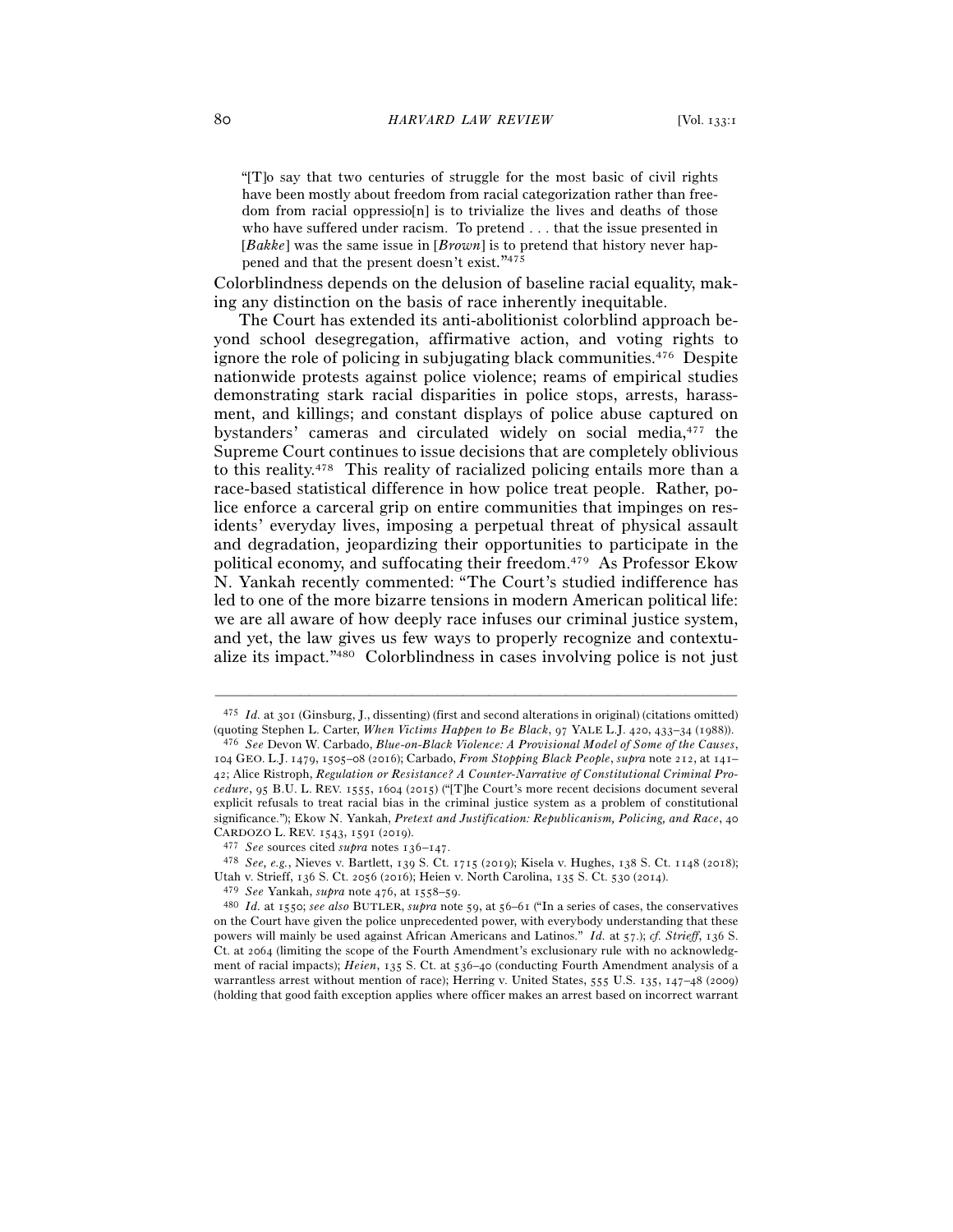a matter of overlooking numerical disparities; it is a matter of ignoring, and thereby supporting, monumental racial subjugation whose eradication was the very object of the abolitionist activism that drove constitutional change.

Two recent Supreme Court cases involving police surveillance illustrate the Court's practice of loosening constitutional limits on policing practices and insulating police from constitutional redress without taking account of devastating impact this practice has on black and brown communities.481 Although these cases were decided under the Fourth Amendment and did not consider Reconstruction Amendment concerns, they reflect a colorblind disregard of the effect gutting Fourth Amendment protections will have as police gain ever-greater power to reign over marginalized communities. Thus, colorblind jurisprudence regarding the role of police in maintaining the racial order helps to obscure the Thirteenth and Fourteenth Amendment's freedom objective and requirement that the state equally protect people from the very kinds of enslaving violence and degradation that police inflict.

The Court's 2014 decision in *Heien v. North Carolina*482 involved the constitutionality of a technique police routinely use to stop cars in order to search them. In *Heien*, an officer on patrol noticed Maynor Javier Vasquez driving and observed that he "looked 'very stiff and nervous'";483 he then began following Vasquez and eventually pulled him over for driving with a broken tail light.<sup>484</sup> The Court had already permitted such pretextual car stops in *Whren v. United States*, 485 holding that police do not violate the Fourth Amendment when they stop cars — regardless of their motivation — as long as they have a legal right to pull the car over.486 The officer in *Heien* became suspicious when he saw another man, Nicholas Heien, lying in the backseat.<sup>487</sup> In

information, without mentioning race); Devenpeck v. Alford, 543 U.S. 146, 152–56 (2004) (conducting Fourth Amendment analysis of a warrantless arrest without mentioning race); Whren v. United States, 517 U.S. 806, 813 (1996) (reasoning that "subjective intentions" that may be racially discriminatory "play no role in ordinary, probable-cause Fourth Amendment analysis"); Tennessee v. Garner, 471 U.S. 1, 9–20 (1985) (analyzing when apprehension of a suspect by use of deadly force is appropriate without mention of racial profiling); Delaware v. Prouse, 440 U.S. 648, 663 (1979) (holding that police officer may not stop and search motorists without reasonable suspicion, but without addressing race at all); Terry v. Ohio, 392 U.S. 1, 30 (1968) (holding that officer may stop and frisk an individual if the officer has "reasonable" suspicions about the individual, without addressing racial profiling).

<sup>481</sup> *See* Yankah, *supra* note 476, at 1580–91 (critiquing the Court for ignoring "the social and racial context" of policing in their recent cases, *id.* at <sup>1591</sup>). 482 <sup>135</sup> S. Ct. <sup>530</sup>. 483 *Id.* at 534. Police disproportionately use pretexts like the one in *Heien* to stop and search cars

driven by black and brown men. *See* BUTLER, *supra* note 59, at 60.<br>
<sup>484</sup> *Heien*, 135 S. Ct. at 534.<br>
<sup>485</sup> *See id.* at 810–19.<br>
<sup>487</sup> *Heien*, 135 S. Ct. at 534.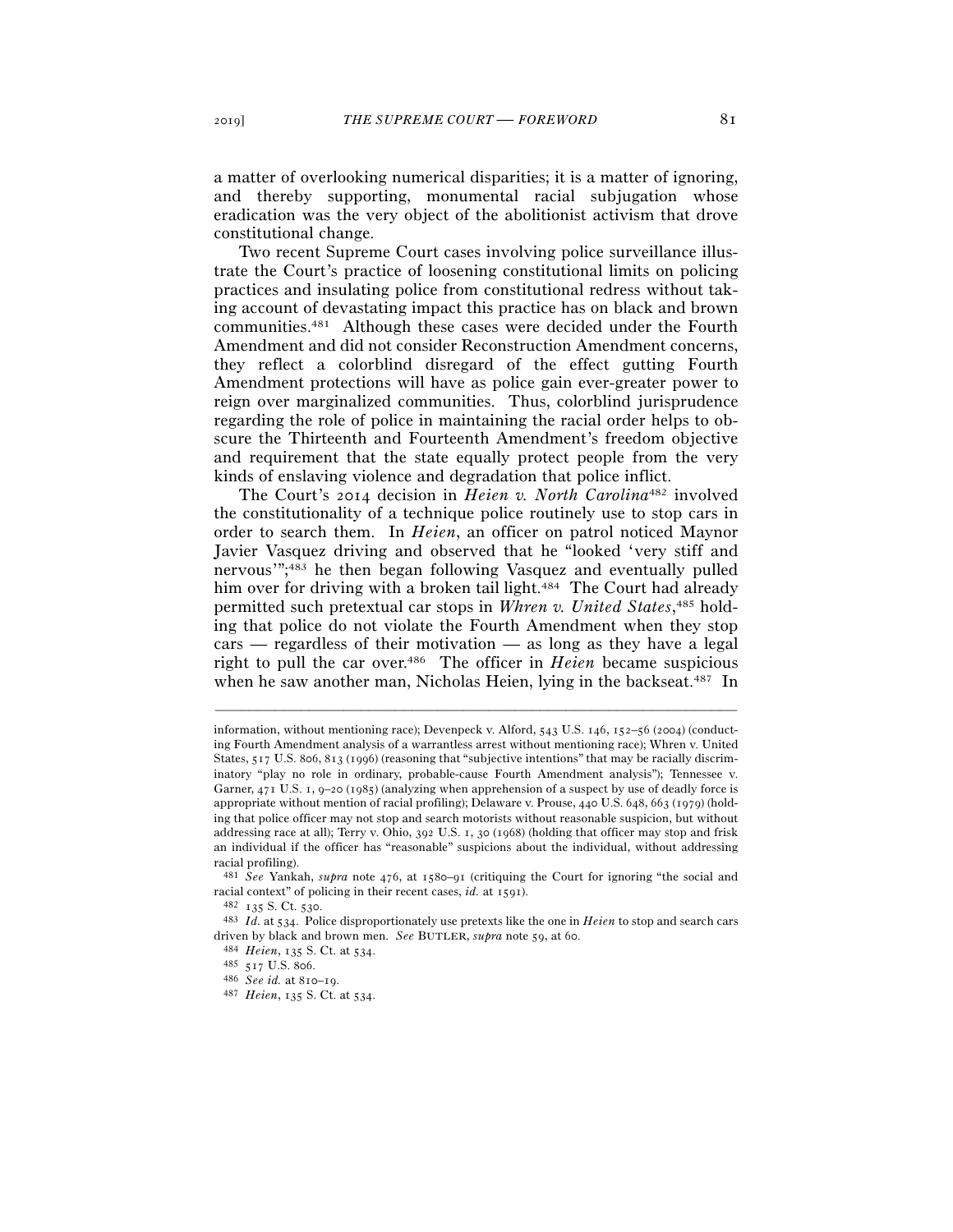the course of searching the car, the officer found a bag containing cocaine.488 The North Carolina Court of Appeals agreed with Heien that the evidence seized from his car should be suppressed because state law only required one working tail light, making the officer's stop invalid.489 The North Carolina Supreme Court reversed, reasoning that the good faith exception for police stops applied to mistakes of law as well.<sup>490</sup> The U.S. Supreme Court affirmed.491 Writing for the Court, Chief Justice Roberts equated mistake of fact with mistake of law to reach a seemingly logical ruling.492 In so doing, he failed to consider the effect on people of color of stretching police officers' ability to stop and search people to situations where there is no legal right to make the stop in the first place.<sup>493</sup>

Justice Sotomayor, the lone dissenter, castigated the majority for "further eroding the Fourth Amendment's protection of civil liberties in a context where that protection has already been worn down."494 Describing traffic stops as "invasive, frightening, and humiliating encounters,"495 she warned: "Giving officers license to effect seizures so long as they can attach to their reasonable view of the facts some reasonable legal interpretation (or misinterpretation) that suggests a law has been violated significantly expands [their] authority."<sup>496</sup> While Justice Sotomayor's dissent did not explicitly invoke the disparate racial impacts facilitated by the Court's doctrine, her deep-seated distrust of excessive police authority resonates with the realities of racial inequity she discusses in her future jurisprudence.

In another Fourth Amendment case decided two years later, Justice Sotomayor directly confronted and condemned the Court's avoidance of racism in policing. *Utah v. Strieff*<sup>497</sup> involved a Salt Lake City police officer who conducted surveillance of a house he suspected was the site of drug activity.498 He followed respondent Edward Strieff from the house, stopped him, and requested to see his identification, which revealed an outstanding warrant for a traffic violation.<sup>499</sup> When the officer arrested and searched Strieff, he discovered "methamphetamine

<sup>488</sup> *Id.*<sup>489</sup> *Id.* at <sup>535</sup>. 490 *Id.* 

<sup>491</sup> *Id.* at <sup>540</sup>. 492 *See id.* at 536–<sup>40</sup>. 493 *See* Yankah, *supra* note 476, at 1587 (noting the *Heien* Court's "willingness to grant police a freer hand with the full knowledge that police power will remain disproportionately focused on persons of color").

<sup>494</sup> *Heien*, 135 S. Ct. at 543 (Sotomayor, J., dissenting).

<sup>495</sup> *Id.* at <sup>544</sup>. 496 *Id.* at <sup>543</sup>. 497 <sup>136</sup> S. Ct. 2056 (<sup>2016</sup>). 498 *Id.* at <sup>2059</sup>. 499 *Id.* at 2060.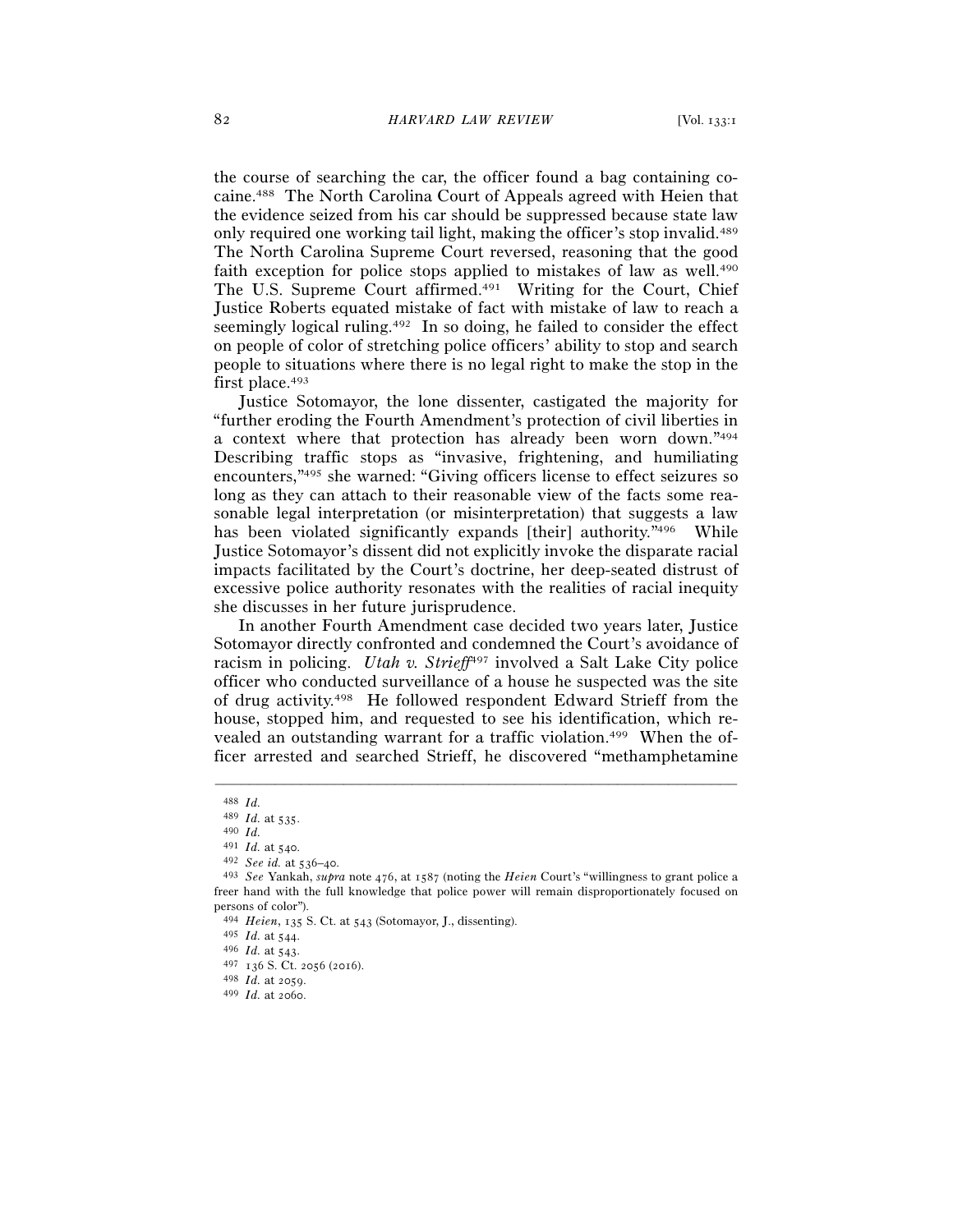and drug paraphernalia."500 The Utah Supreme Court ruled that the Fourth Amendment required the evidence seized to be suppressed because the officer had no legal justification for stopping Strieff and thus the search was illegal.501 But the U.S. Supreme Court reversed, allowing the evidence's admission despite the unlawfulness of the initial stop, reasoning that "the evidence the officer seized as part of the search incident to arrest is admissible because the officer's discovery of the arrest warrant attenuated the connection between the unlawful stop and the evidence seized incident to arrest."502 The Court's opinion showed no awareness of what yet another constitutional license for police to make unlawful stops "on a whim or hunch"503 would mean for black and brown people already systematically subjected to discriminatory stops.504 Indeed, the Court took pains to portray the circumstances as "isolated," with "no indication that this unlawful stop was part of any systemic or recurrent police misconduct."505

Justice Sotomayor launched into a searing indictment of the Court's colorblindness. As in her *Heien* dissent, she contested the Court's nonchalant treatment of police stops, noting the power police can exert over individuals and the ubiquity of outstanding warrants that now can serve as excuses for that power's unlawful imposition.506 She highlighted the outlandish amount of discretion the Court granted an officer "to stop you for whatever reason he wants — so long as he can point to a pretextual justification after the fact. That justification . . . may factor in your ethnicity, where you live, what you were wearing, and how you behaved";507 in other words, if in the officer's mind "you look like a criminal."508 Justice Sotomayor excoriated the Court for minimizing the potential harms this discretion to discriminate could cause: "Even if you are innocent, you will now join the 65 million Americans with an arrest record and experience the 'civil death' of discrimination by employers, landlords, and whoever else conducts a background check."509

Then Justice Sotomayor moved to the most remarkable part of her dissent: her explication of why the Court's widening grant of power to police to make pretextual stops systematically dealt the greatest blow to

<sup>500</sup> *Id.*

<sup>501</sup> *Id.*

<sup>&</sup>lt;sup>503</sup> *Id.* at 2067 (Sotomayor, J., dissenting).<br>
<sup>504</sup> *See id.* at 2069–71 (discussing the racial impact of the Court's holding).<br>
<sup>505</sup> *Id.* at 2063 (majority opinion).<br>
<sup>506</sup> *See id.* at 2068 (Sotomayor, J., dissent

than 7.8 million outstanding warrants).<br><sup>507</sup> *Id.* at 2069 (citations omitted).<br><sup>508</sup> *Id.* at 2070 (citing Gabriel J. Chin, *The New Civil Death: Rethinking Punishment in the Era of Mass Conviction*, 160 U. PA. L. REV. 1789, 1805 (2012)).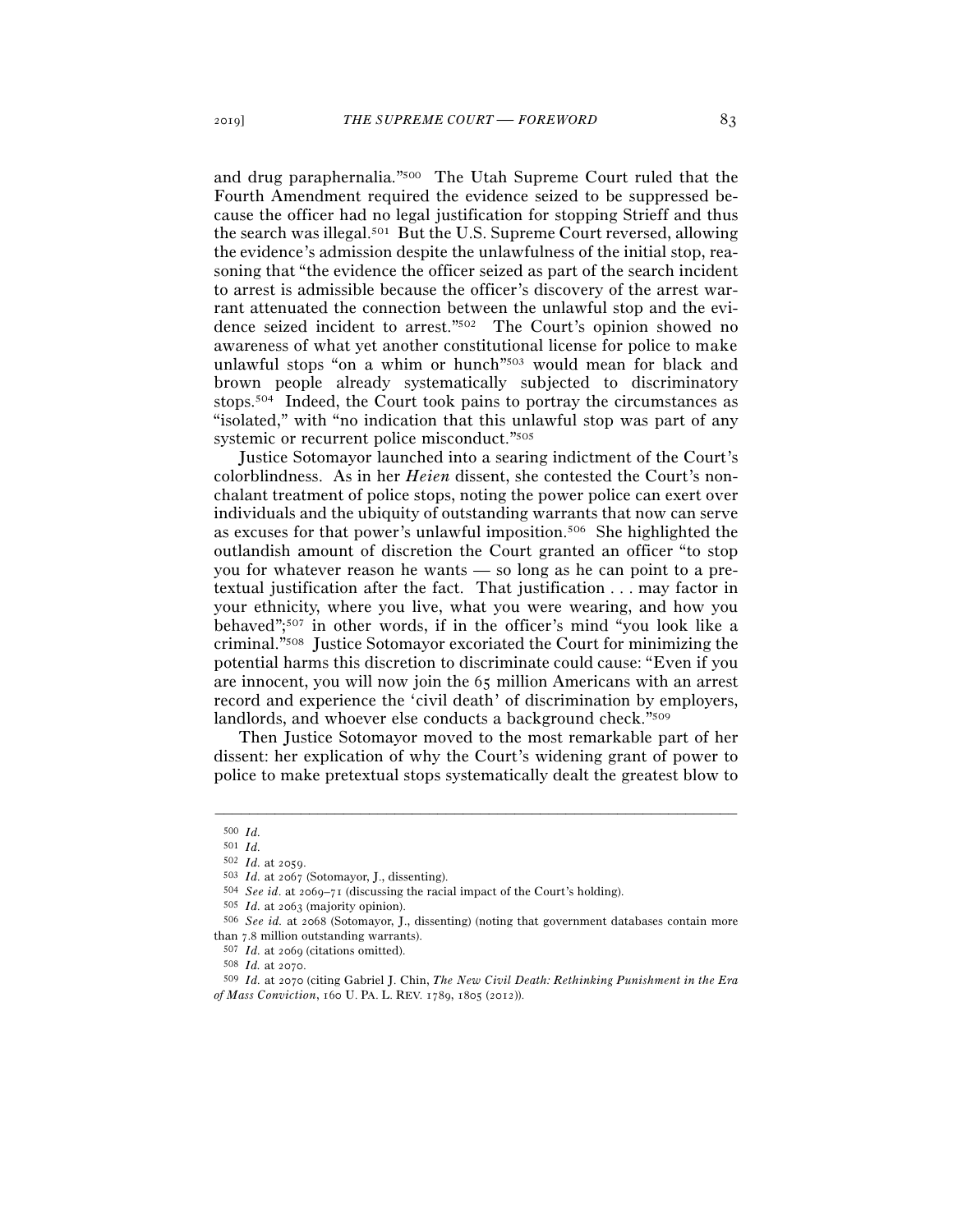the freedom of people of color. Citing influential and poignant analyses of racial oppression by Michelle Alexander, W.E.B. Du Bois, James Baldwin, and Ta-Nehisi Coates,<sup>510</sup> Justice Sotomayor discussed the importance of judicial recognition of the pervasive repression black and brown people experience in their encounters with the police:

For generations, black and brown parents have given their children "the talk" — instructing them never to run down the street; always keep your hands where they can be seen; do not even think of talking back to a stranger — all out of fear of how an officer with a gun will react to them . . . . By legitimizing the conduct that produces this double consciousness, this case tells everyone . . . that an officer can verify your legal status at any time. It says that your body is subject to invasion while courts excuse the violation of your rights. *It implies that you are not a citizen of a democracy but the subject of a carceral state, just waiting to be cataloged*. 511

Justice Sotomayor admonished the Court, insisting that confronting racialized carceral control is crucial for freedom and democracy: "We must not pretend that the countless people who are routinely targeted by police are 'isolated.' . . . They are the ones who recognize that unlawful police stops corrode all our civil liberties and threaten all our lives. Until their voices matter too, our justice system will . . . be anything but."512

The contrast between the majority's jurisprudence and Justice Sotomayor's dissenting voice in both *Heien* and *Strieff* highlights the anti-abolitionist repercussions of the dominant colorblind approach and offers brilliant insight into the difference abolition constitutionalism makes. The Court's decisions in these cases disregard the unequal and repressive effects of broadening police officers' power to stop and search people without constitutional restraint. In contrast, Justice Sotomayor frames her reasoning around a recognition that police currently prop up a racialized carceral regime that unjustly controls life in black and brown communities; she focuses on the severe harms this repression inflicts on people residing there; and she bases her decision on the constitutional objective of advancing freedom and democracy. Because pretextual stops give police greater ability to impose their antifreedom and antidemocratic rule over black and brown people, an abolition constitutionalism requires that courts interpret the Fourth Amendment in light of the Fourteenth Amendment's purpose and history to eliminate such practices, not to expand police officers' power to engage in them. In contrast to the Court's anti-abolitionist stance, Justice Sotomayor's understanding that the carceral state subjects people to a form of racialized control that denies their freedom and democratic citizenship — and

<sup>510</sup> *Id.* (citing ALEXANDER, *supra* note 52; JAMES BALDWIN, THE FIRE NEXT TIME (1963); TA-NEHISI COATES, BETWEEN THE WORLD AND ME (2015); W.E.B. DU BOIS, THE SOULS OF BLACK FOLK (<sup>1903</sup>)). 511 *Id.* at 2070–<sup>71</sup> (emphasis added). 512 *Id*. at 2071.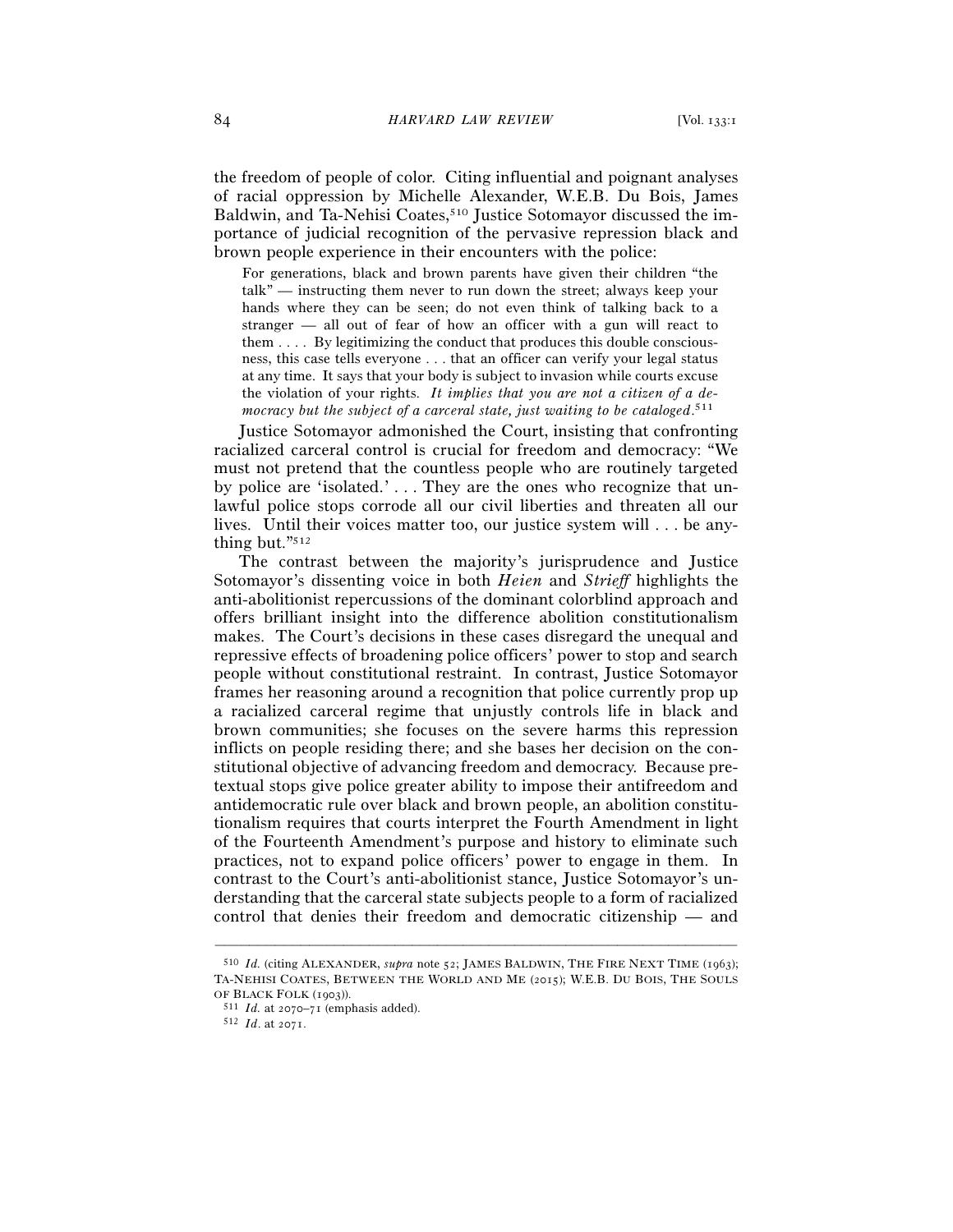therefore must be curtailed — reflects the values of antislavery abolitionists that undergird the Reconstruction Amendments.

*(b) Discriminatory Purpose Requirement. —* Related to the Court's colorblind approach is its individualized understanding of racism. The Court requires that plaintiffs seeking to prevail on Fourteenth Amendment claims prove that state agents treated them differently on account of their race, and did so with an intent to discriminate. The Court's 1976 decision in *Washington v. Davis*<sup>513</sup> held that a law's disparate impact on different races cannot by itself establish an equal protection violation.514 Instead, there must be evidence of discriminatory purpose — a smoking gun that reveals the racial animus the offending police officer, prison guard, or legislator harbored.515

Both aspects of this framing of racism — biased perpetrators discriminating against individual victims — mischaracterize how institutionalized racism, including carceral punishment, works to uphold the racial order.516 First, the Court's focus on the rights of individual victims of racial discrimination obscures the systemic control the prison industrial complex exercises over entire marginalized communities.<sup>517</sup> Constitutional wrongs are framed with regard to a "rights-bearing individual, not . . . a member of a racialized community that has been subjected to conditions that make him/her a prime candidate for legal repression," writes Angela Y. Davis.518 Adjudicating an individual rights violation — either by dismissing it or redressing it — still leaves the carceral system to operate unscathed while giving a false sense of judicial fairness.

Second, requiring proof of discriminatory purpose treats racial bias as a system *malfunction*. As discussed in Part I, the criminal punishment system has functioned since the slavery era to keep black people in a subordinated political status. Because the system is structured to

<sup>513</sup> <sup>426</sup> U.S. 229 (1976). 514 *Id.* at 242 ("[W]e have not held that a law, neutral on its face and serving ends otherwise within the power of government to pursue, is invalid under the Equal Protection Clause simply because it may affect a greater proportion of one race than of another. Disproportionate impact is not irrelevant, but it is not the sole touchstone of an invidious racial discrimination forbidden by the Constitution.").

<sup>&</sup>lt;sup>515</sup> *Id.* at 239–46 (holding that a "law or other official act" must "reflect[] a racially discriminatory purpose" to be unconstitutional under the Fourteenth Amendment, *id.* at 239).

<sup>&</sup>lt;sup>516</sup> See Yankah, *supra* note 476, at 1597–600.<br><sup>517</sup> See DAVIS, ABOLITION DEMOCRACY, *supra* note 17, at 37 (discussing how the law's emphasis on individual rights rather than systemic disproportionate impact masks the racism of the practice of capital punishment).

<sup>518</sup> *Id.*; *see id.* at 93 ("Because the person that stands before the law is an abstract, rights-bearing subject, the law is unable to apprehend the unjust social realities in which many people live."); *see also* BELL, RACE, RACISM, *supra* note 388, at 62 ("Th[e] belief in eventual racial justice, and the litigation and legislation based on that belief, was always dependent on the ability of its advocates to adhere to equality ideology while rejecting discriminatory experience.").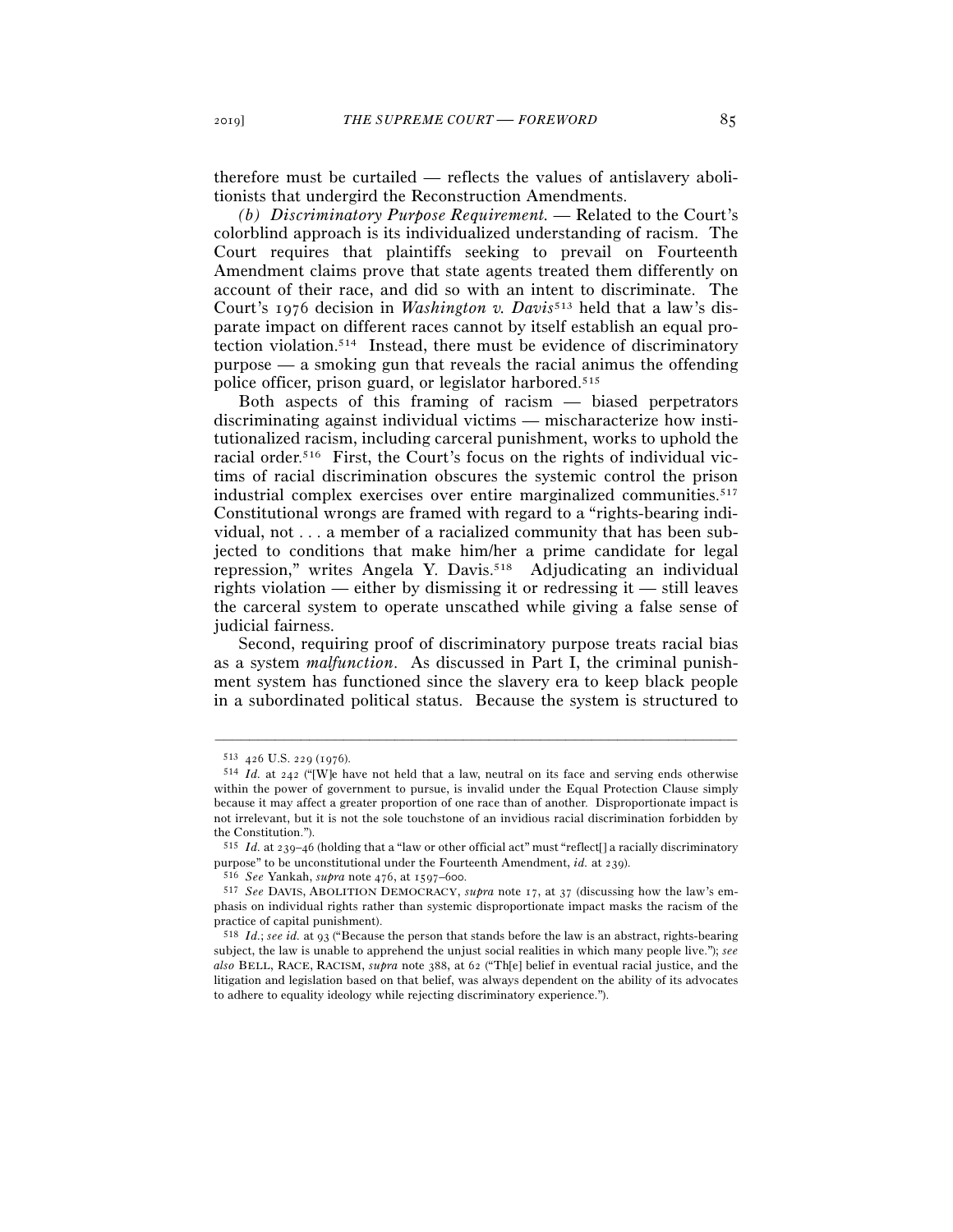target and disadvantage black people, its oppressive impact does not require its agents deliberately to harm black people out of prejudice against them. Moreover, requiring black defendants to demonstrate discriminatory intent assumes discrimination against them is exceptional rather than the normal way carceral punishment operates. For instance, despite overwhelming evidence presented in *McCleskey v. Kemp*519 that race affects the administration of capital punishment, the Court refused to strike down McCleskey's death sentence.520 Instead, the question the Justices posed was whether sentencing McCleskey *himself* to death constituted a discriminatory misuse of the death penalty — an aberrational abuse of discretion, unexplained discrepancy, or explicit animus against him.<sup>521</sup> The problem with this approach is that discriminatory death sentencing is not a system malfunction. The death penalty survives as a legacy of slavery and Jim Crow because it still helps to preserve an unequal racial order. Even when claims of individual rights violations are won, these victories do more to make it appear that the system has been fixed than to move toward its eradication.

Moreover, the Court's constitutional jurisprudence imposes inconsistent burdens of proof with respect to white plaintiffs' reverse discrimination claims and nonwhite plaintiffs' race-based police profiling claims. The Court first articulated the strict scrutiny standard for discrimination based on race and national origin in *Korematsu v. United*  States,<sup>522</sup> upholding the constitutionality of the U.S. government's forcible internment of Japanese Americans during World War II,523 and signaling the potentially repressive nature of its Fourteenth Amendment jurisprudence.<sup>524</sup> Since then, the Court has imposed a high burden of proof on government efforts to redress historical racism, requiring that the government prove a compelling interest in order to defeat plaintiffs' claims. In its affirmative action opinions, a majority of the Court has applied the exacting strict scrutiny test on behalf of white complainants to overturn race-conscious measures designed to overcome past discrimination in employment, schools, and government contracts.<sup>525</sup> By contrast, the Supreme Court has required that victims of state segregation,

<sup>519</sup> <sup>481</sup> U.S. 279 (<sup>1987</sup>). 520 *See id.* at 282–92; *infra* pp. 91–<sup>92</sup>. 521 *See McCleskey*, 481 U.S. at 292 ("[T]o prevail under the Equal Protection Clause, McCleskey must prove that the decision<br>makers in *his* case acted with discriminatory purpose.").<br>
<sup>522</sup> 323 U.S. 214 (1944), *abrogated by* Trump v. Hawaii, 138 S. Ct. 2392 (2018).<br>
<sup>523</sup> *See id.* at 216–19.<br>
<sup>524</sup> *See CHEMERINS* 

race-conscious admissions policies must survive strict scrutiny); Harris, *Whiteness as Property*, *supra* note 445, at 1766–77.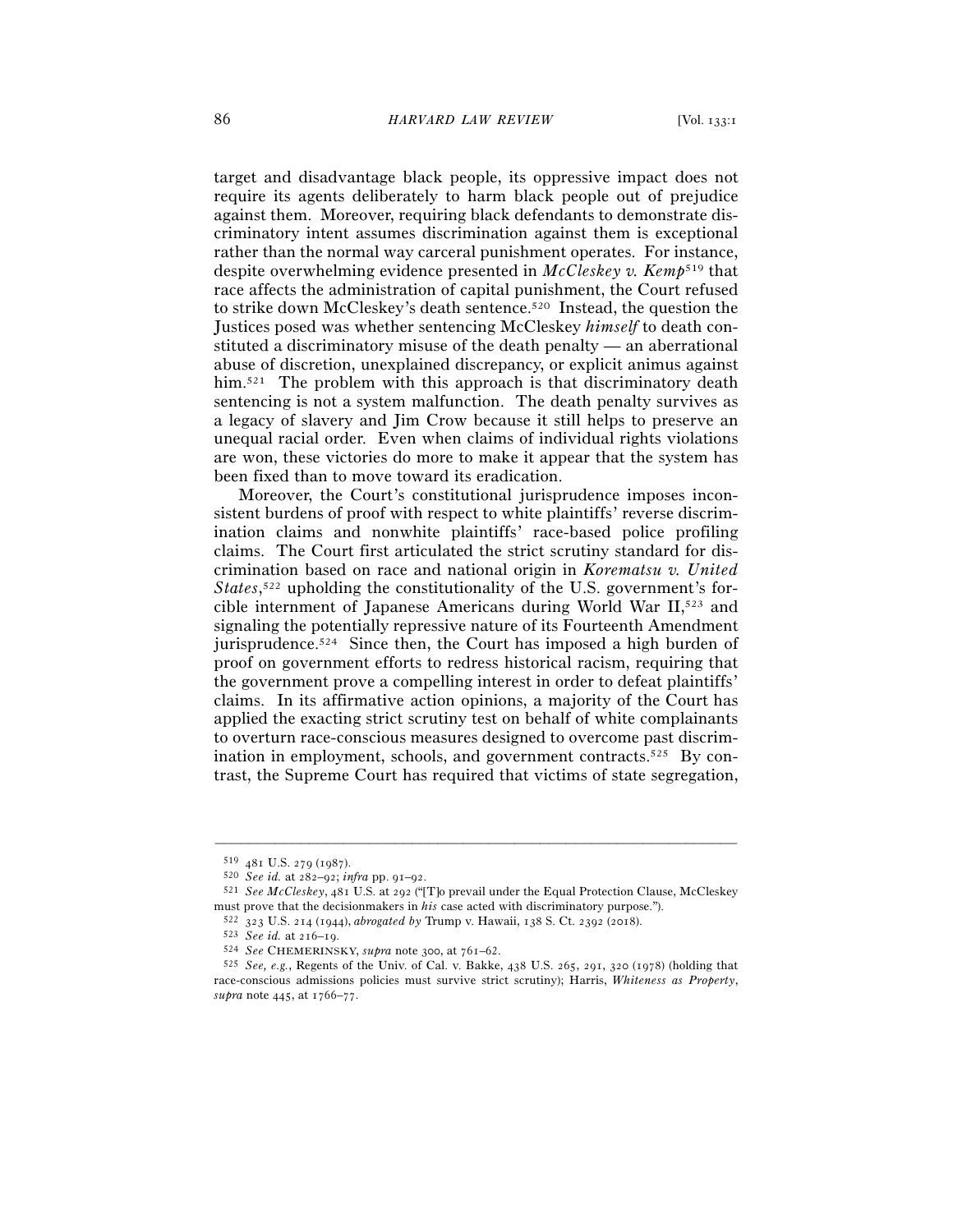profiling, or punishment on the basis of race prove discriminatory government purpose — in other words, shifting the burden of proof onto the plaintiffs of color.526

In her Supreme Court Foreword, Professor Reva Siegel traced the Court's anti-abolitionist evolution with a comparative history of discrimination claims in affirmative action and racial profiling cases.<sup>527</sup> According to Siegel, "the Court has restricted judicial oversight of minority claims as it intensified judicial oversight of majority claims."528 This shift in standards radically transformed Fourteenth Amendment jurisprudence from the traditional *United States v. Carolene Products Co.*529 framework, based on a recognition of the disempowerment of racial minorities,530 into "a form of judicial review that cares more about protecting members of majority groups from actions of representative government that promote minority opportunities than it cares about protecting 'discrete and insular minorities' from actions of representative government that reflect 'prejudice.'"531 Thus, the Court typically strikes down race-conscious affirmative action measures as racially biased while upholding ostensibly race-neutral law enforcement practices that repress communities of color.532

It should be obvious that a constitutional jurisprudence that denies marginalized communities protection from state violence while affirmatively shielding white people from antidiscrimination measures is diametrically opposed to the equal protection values abolitionists advance. The smoking gun test replicates the same disregard of institutionalized racism reflected in colorblindness doctrine. The Court fails to see that tackling racism head-on requires explicit attention to race, and that institutionalized racism can proceed without any need for expressions of racist intent. To make matters worse, conflating racial discrimination with racial bias gives states a ploy to easily evade constitutional or civil rights scrutiny: the Court has held that proof of raceneutral reasons can excuse state action that has a discriminatory

<sup>526</sup> *See McCleskey*, 481 U.S. at 292; Washington v. Davis, 426 U.S. 229, 239–46 (1976); *cf.* Pers. Adm'r v. Feeney, 442 U.S. 256, 276 (1979) (requiring female plaintiff to prove "gender-based discriminatory purpose").

<sup>527</sup> *See* Reva B. Siegel, *The Supreme Court,* 2012 *Term — Foreword: Equality Divided*, 127

HARV. L. REV. 1 (2013).<br>
<sup>528</sup> *Id.* at 7.<br>
<sup>529</sup> 304 U.S. 144 (1938).<br>
<sup>530</sup> *See id.* at 152 n.4.<br>
<sup>531</sup> Siegel, *supra* note 527, at 7 (quoting *Carolene Prods.*, 304 U.S. at 153 n.4).<br>
<sup>531</sup> *See id.* at 44–51 (discus cases diverges from its discriminatory purpose requirement in challenges to race-based law enforcement practices). *Compare* Regents of the Univ. of Cal. v. Bakke, 438 U.S. 265, 291 (1978), *with* McCleskey v. Kemp, 481 U.S. 279, 292 (1987).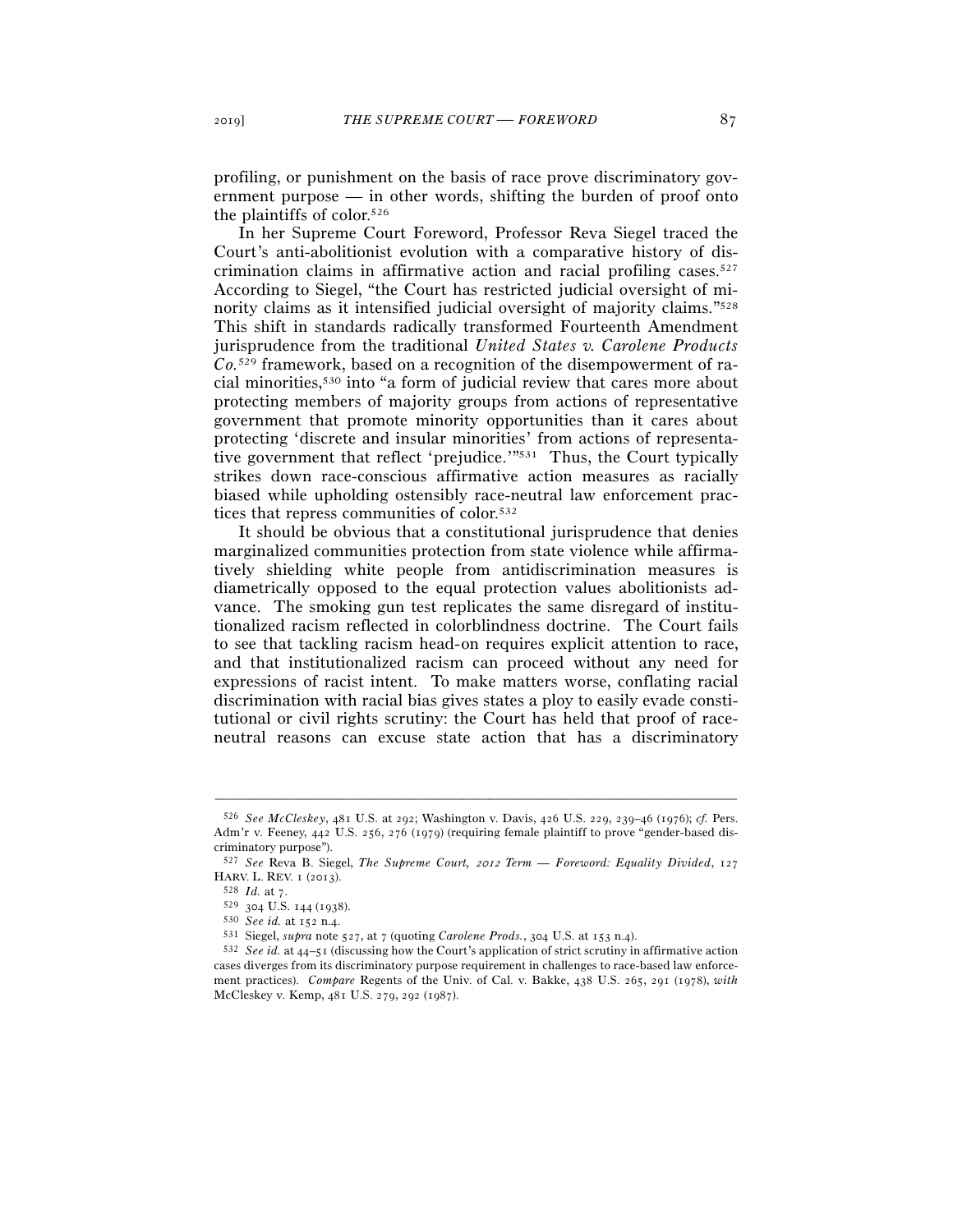impact.533 As with colorblindness, the Court's misunderstanding of the relationship between race and racism produces a jurisprudential standard that is anti-abolitionist.

Two voting rights cases decided in the 2017 Term illustrate how requiring proof of discriminatory purpose sanctions state efforts to maintain white rule and denies democratic citizenship to people of color. *Husted v. A. Philip Randolph Institute*534 considered the statutory validity of Ohio's practice of purging certain voters from the state's voting list.535 After mailing a verification card to voters who had not voted for two years and thus may have moved out of state, Ohio removed from the voting rolls those who did not return the card and did not vote in the next four years.536 The Court held the scheme to be in line with the National Voter Registration Act<sup>537</sup> (NVRA) and the Help America Vote Act<sup>538</sup> (HAVA), which restrain states from removing voters because they failed to vote. The Court considered the failure to vote to be acceptable under the NVRA as a proxy for whether a voter had moved away and thus could be removed from the voter rolls, as long as failure to vote was not the only factor considered.<sup>539</sup> Justice Breyer argued in dissent that using failure to vote as a means to identify voters to purge was in fact exactly what the NVRA prohibited.540 In protecting the Ohio purging plan, the Court remained totally unconcerned about the history of racist voter suppression that states achieved with similar ploys and the discriminatory impact Ohio's plan would have by depressing voter turnout among already-marginalized groups.541

As she did in *Strieff*, 542 Justice Sotomayor condemned the Court's decision for contravening the Constitution's democratic values by ignoring structural racism. Noting that "[c]oncerted state efforts to prevent minorities from voting and to undermine the efficacy of their votes are an unfortunate feature of our country's history," Justice Sotomayor reminded the Court of Jim Crow tactics, strikingly similar to Ohio's

<sup>533</sup> *See, e.g.*, Batson v. Kentucky, 476 U.S. 79, 101 (1986) (White, J., concurring) ("The Court emphasizes that using peremptory challenges to strike blacks does not end the inquiry . . . . The judge may not require the prosecutor to respond at all. If he does, the prosecutor . . . will have an opportunity to give trial-related reasons for his strikes . . . ."); Washington v. Davis, 426 U.S. 229,

<sup>241 (1976).&</sup>lt;br>534 138 S. Ct. 1833 (2018).<br>535 *Id*. at 1838, 1841.<br>536 *Id*. at 1840–41.<br>537 52 U.S.C. §§ 20501–20511 (Supp. IV 2016).<br>538 Pub. L. No. 107-252, 116 Stat. 1666 (2002) (codified in scattered sections of 2, 5, 1 52 U.S.C.).

<sup>539</sup> *Husted*, 138 S. Ct. at 1842–<sup>43</sup>. 540 *Id.* at <sup>1854</sup> (Breyer, J., dissenting). 541 *See id.* at 1863–64 (Sotomayor, J., dissenting) (citing ALEXANDER KEYSSAR, THE RIGHT TO VOTE <sup>124</sup> (rev. ed. <sup>2009</sup>)). 542 *See supra* pp. 83–84.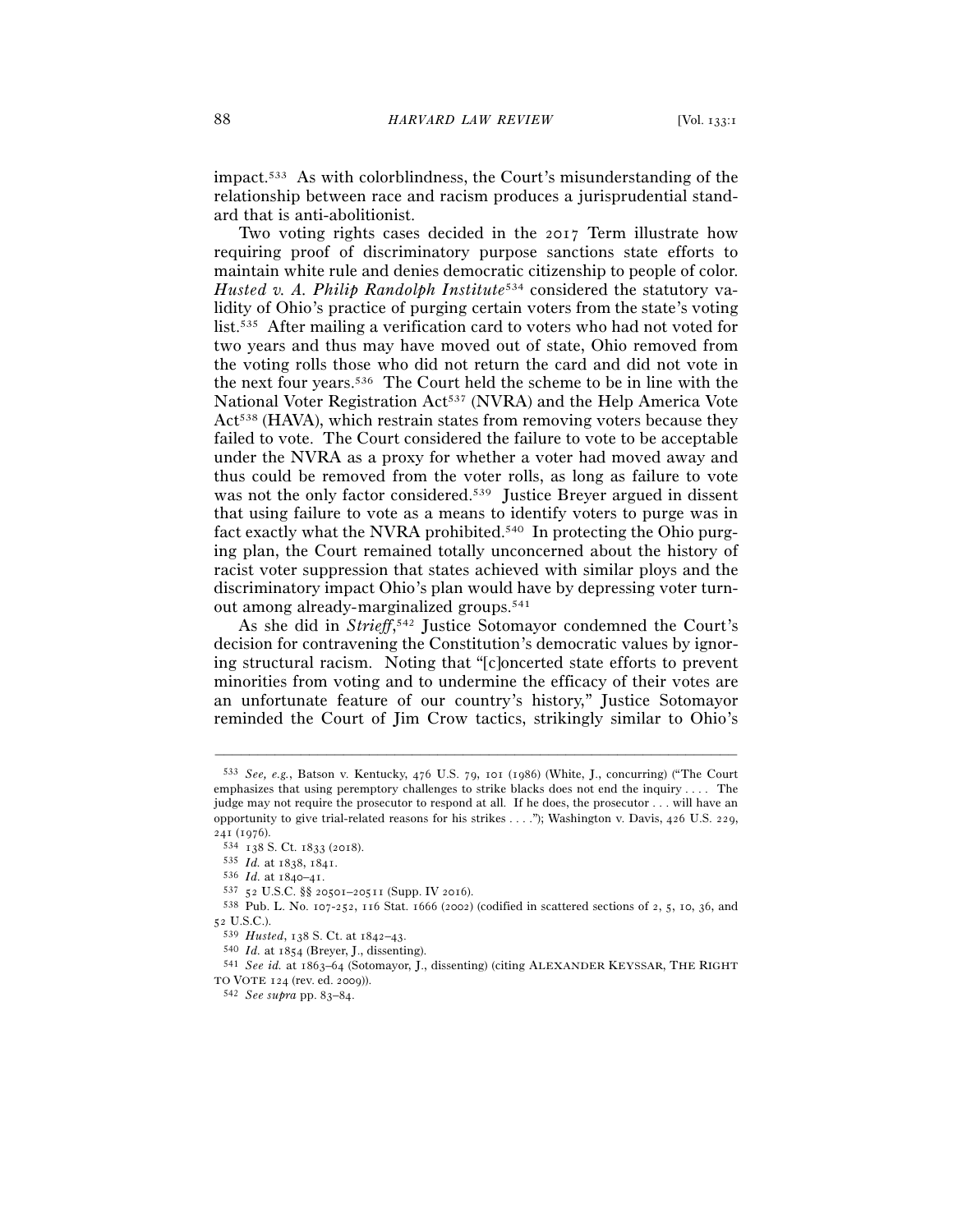procedure, to disenfranchise eligible voters by expelling them from registration lists.543 Justice Sotomayor also castigated the Court for ignoring the disempowering consequences Ohio's purge had already had for "minority, low-income, disabled, and veteran voters."544 Justice Sotomayor relied on amicus briefs filed by a number of social justice organizations to detail the disproportionate impact the Ohio procedure had on these voters and the ramifications for diluting their political influence.545 She cited findings from one county that "'African-American-majority neighborhoods in downtown Cincinnati had 10% of their voters removed due to inactivity' since 2012, as 'compared to only 4% of voters in a suburban, majority-white neighborhood.'"546

Justice Sotomayor concluded with a call to political activism to end discriminatory state interference in the vote: "Communities that are disproportionately affected by unnecessarily harsh registration laws should not tolerate efforts to marginalize their influence in the political process, nor should allies who recognize blatant unfairness stand idly by," she declared.547 "Today's decision forces these communities and their allies to be even more proactive and vigilant in holding their States accountable and working to dismantle the obstacles they face in exercising the fundamental right to vote."548

The Justices in the majority dismissed Justice Sotomayor's argument as "say[ing] nothing about what is relevant in [the] case" and "misconceived."549 But this dismissal rested on their own misconception of racism as individualized racial bias.550 For the Court, the undeniable historical and empirical evidence that Ohio's voter purge continued a longstanding pattern of discriminatory disenfranchisement was unimportant because "Justice Sotomayor [did] not point[] to any evidence in the record that Ohio instituted or . . . carried out its program with discriminatory intent."551

Justice Sotomayor's disagreement with the Court's majority continued in *Abbott v. Perez*, 552 a case involving a Texas redistricting plan challenged as a racial gerrymander.553 The Court upheld the parts of

<sup>543</sup> *Husted*, 138 S. Ct. at <sup>1863</sup> (Sotomayor, J., dissenting). 544 *Id.* at <sup>1864</sup>. 545 *Id.* at 1864–<sup>65</sup>. 546 *Id.* at 1864 (quoting Brief of Amici Curiae NAACP and the Ohio State Conference of the NAACP in Support of Respondents at 18–19, *Husted*, 138 S. Ct. 1833 (No. 16-<sup>980</sup>)). 547 *Id.* at <sup>1865</sup>. 548 *Id.*

<sup>549</sup> *Id.* at <sup>1848</sup> (majority opinion). 550 *See id.*

<sup>551</sup> *Id.*

<sup>552</sup> <sup>138</sup> S. Ct. 2305 (<sup>2018</sup>). 553 *Id.* at 2314–16.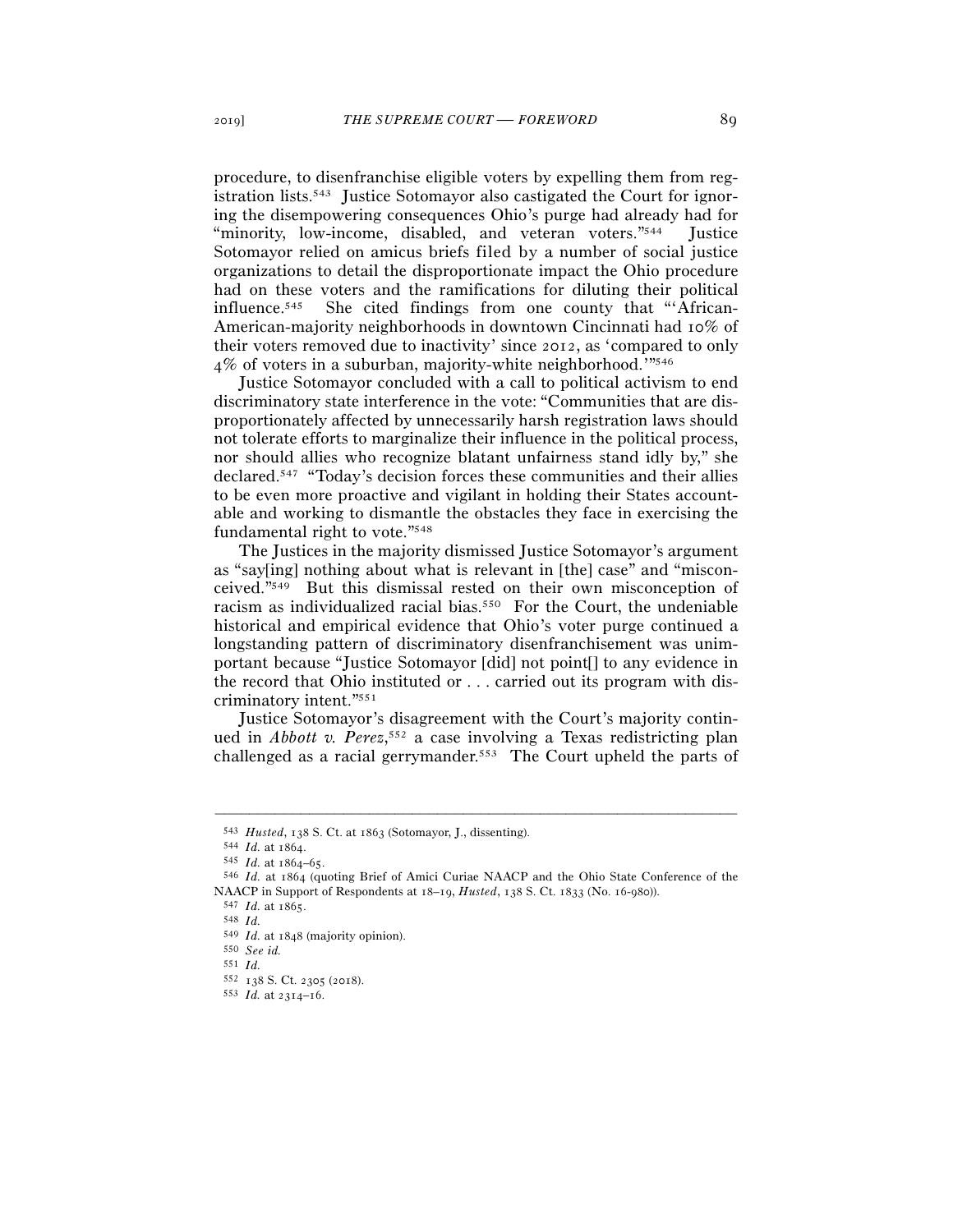the plan that harmed minority voters because there was insufficient evidence of the legislators' discriminatory motivation,554 while striking down the plan in one district where the Court found that it unconstitutionally used race to benefit Latinx voters.555 Here, we see the anti-abolitionist pattern Siegel identified: the Court strikes down as unconstitutional race-conscious remedies for past institutional racism as it affirms the constitutionality of racialized state repression by requiring proof of biased intent.556 Justice Sotomayor criticized the majority for ignoring "overwhelming"<sup>557</sup> evidence of discrimination and mischaracterizing the lower court's analysis of the state's history of minority disenfranchisement.558 And she stressed that the Court's anti-abolitionist doctrine that shields state mechanisms to preserve white domination is the antithesis of Fourteenth Amendment democratic objectives:

The Equal Protection Clause of the Fourteenth Amendment and § 2 of the Voting Rights Act secure for all voters in our country, regardless of race, the right to equal participation in our political processes. Those guarantees mean little, however, if courts do not remain vigilant in curbing States' efforts to undermine the ability of minority voters to meaningfully exercise that right. . . . The Court today does great damage to that right of equal opportunity. Not because it denies the existence of that right, but because it refuses its enforcement.559

The Reconstruction Amendments impose a constitutional duty on the Court to abolish systems that reinstate slavery, to protect citizens equally from private and state incursions on their basic freedoms, and to support democratic citizenship for everyone. Justice Sotomayor's dissents powerfully spotlight how the Court's colorblind and discriminatory intent doctrines breach that duty, while simultaneously offering insights on what an alternative jurisprudence guided by abolition constitutionalism might look like.

*(c) Fear of Too Much Justice. —* The Supreme Court's antiabolitionist jurisprudence is also animated by a desire to avoid the radical change an abolition constitutionalism would require. Suppose, instead of being colorblind, the Court took account of pervasive racism in criminal law enforcement? Suppose, instead of requiring evidence of

<sup>554</sup> *See id.* at 2326–<sup>30</sup>. 555 *Id.* at 2334–<sup>35</sup>. 556 *See* Siegel, *supra* note 527, at 2–3 ("When minorities challenge laws of general application and argue that government has segregated or profiled on the basis of race, plaintiffs must show that government acted for a discriminatory purpose, a standard that doctrine has made extraordinarily difficult to satisfy. . . . By contrast, when members of majority groups challenge state action that classifies by race — affirmative action has become the paradigmatic example — plaintiffs do not need to demonstrate, as a predicate for judicial intervention, that government has acted for an illegitimate purpose.").

<sup>557</sup> *Perez*, 138 S. Ct. at <sup>2360</sup> (Sotomayor, J., dissenting). 558 *See id.* at 2352–<sup>54</sup>. 559 *Id.* at 2360.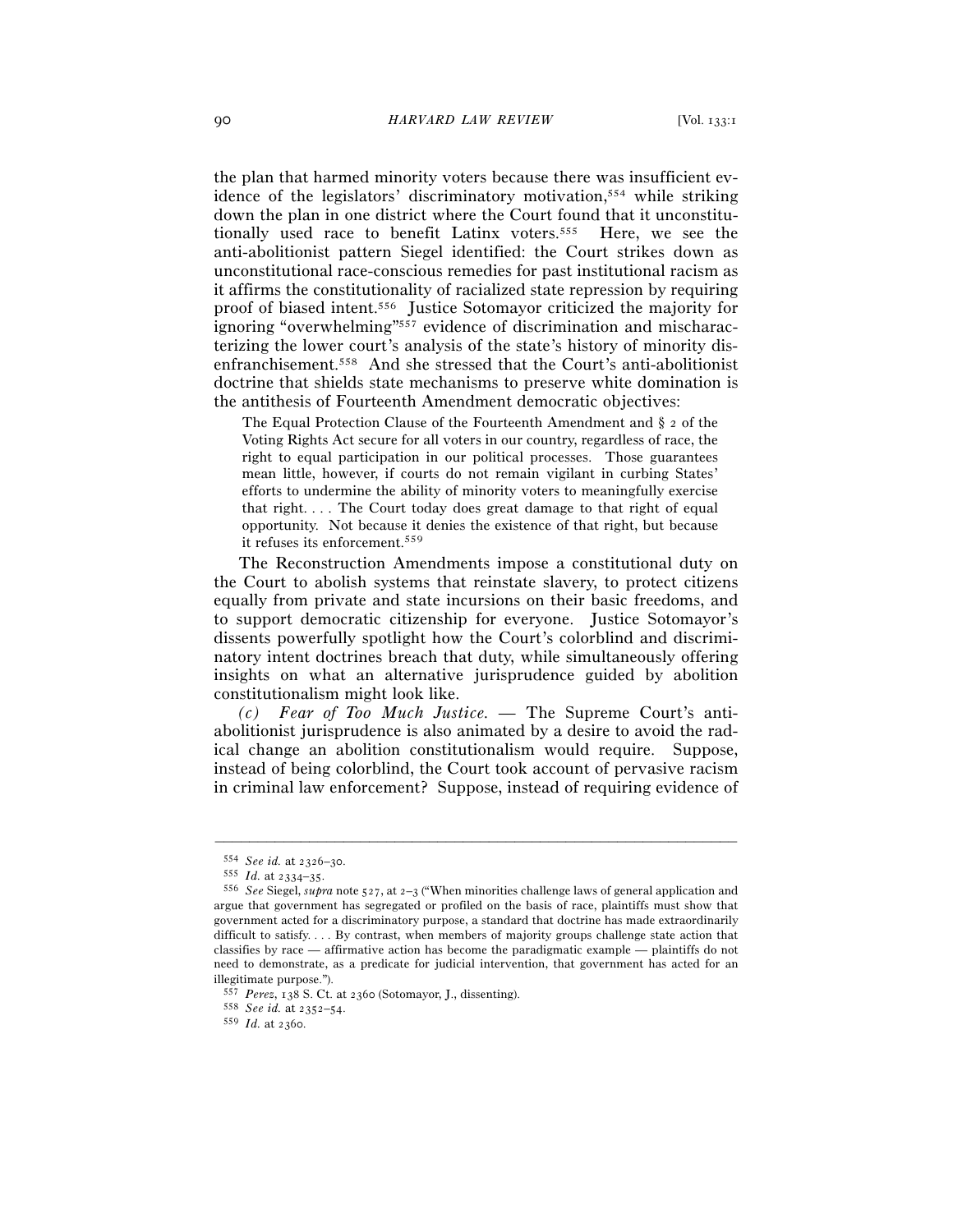racial motivation, it confronted the devastating impact of carceral institutions on communities of color? Suppose a majority of Justices not only ruled in line with Justice Sotomayor's dissenting opinions in *Heien*, *Strieff*, *Husted*, and *Perez*, but also applied this reasoning to other claims of constitutional violations in policing, surveillance, sentencing, and prison conditions? Such a series of Supreme Court decisions would deliver a tremendous blow to the prison industrial complex. Although Court decisions alone will not abolish prisons, they can weaken many of the practices, such as discriminatory police stops, that help to reinforce and expand them. But the Court has shied away from this type of systemic change, going so far as to deny constitutional relief based in part on the potential repercussions such relief would have on the stability of the criminal punishment system.560 In other words, the Justices sometimes refuse to find that specific carceral practices are unconstitutional because they fear such a ruling would require "too much justice."561

Fear of too much justice is patently visible in the Court's death penalty decision *McCleskey v. Kemp*. In that case, Warren McCleskey challenged his death sentence for armed robbery and murder on the grounds that capital punishment in Georgia violated the Eighth and Fourteenth Amendments because it was administered in a racially discriminatory manner.<sup>562</sup> To back up this claim, McCleskey presented rigorous empirical evidence that race affected the risk of being sentenced to death in Georgia.563 He relied on the Baldus Study, a statistical analysis of over 2000 Georgia murder cases in the 1970s that found that defendants convicted of killing whites were more than four times as likely to receive the death penalty as defendants convicted of killing blacks, and that black defendants accused of killing whites had the highest risk of receiving the death penalty.564

The Court, in an opinion by Justice Powell, held that statistical evidence that race significantly affected capital punishment in Georgia was irrelevant to the constitutionality of McCleskey's sentence.565 Reversing McCleskey's sentence would require proof that it resulted from conscious, deliberate "discriminatory purpose" on the part of government

<sup>560</sup> *See, e.g.*, McCleskey v. Kemp, 481 U.S. 279, 314–15 (1987) (rejecting claim of racial discrimination in capital punishment sentencing in part because the "claim, taken to its logical conclusion, throws into serious question the principles that underlie our entire criminal justice system," *id.* at 314–15, and the Court "could soon be faced with similar claims as to other types of penalty," *id.*

at 315).<br>  $^{561}$  *Id.* at 339 (Brennan, J., dissenting).<br>  $^{562}$  *Id.* at 279, 286 (majority opinion).<br>  $^{563}$  *Id.* at 286–87.<br>  $^{563}$  *Id.* at 286–87, 320; see Baldus et al., *supra* note 252, at 708–10.<br>  $^{565}$  *M*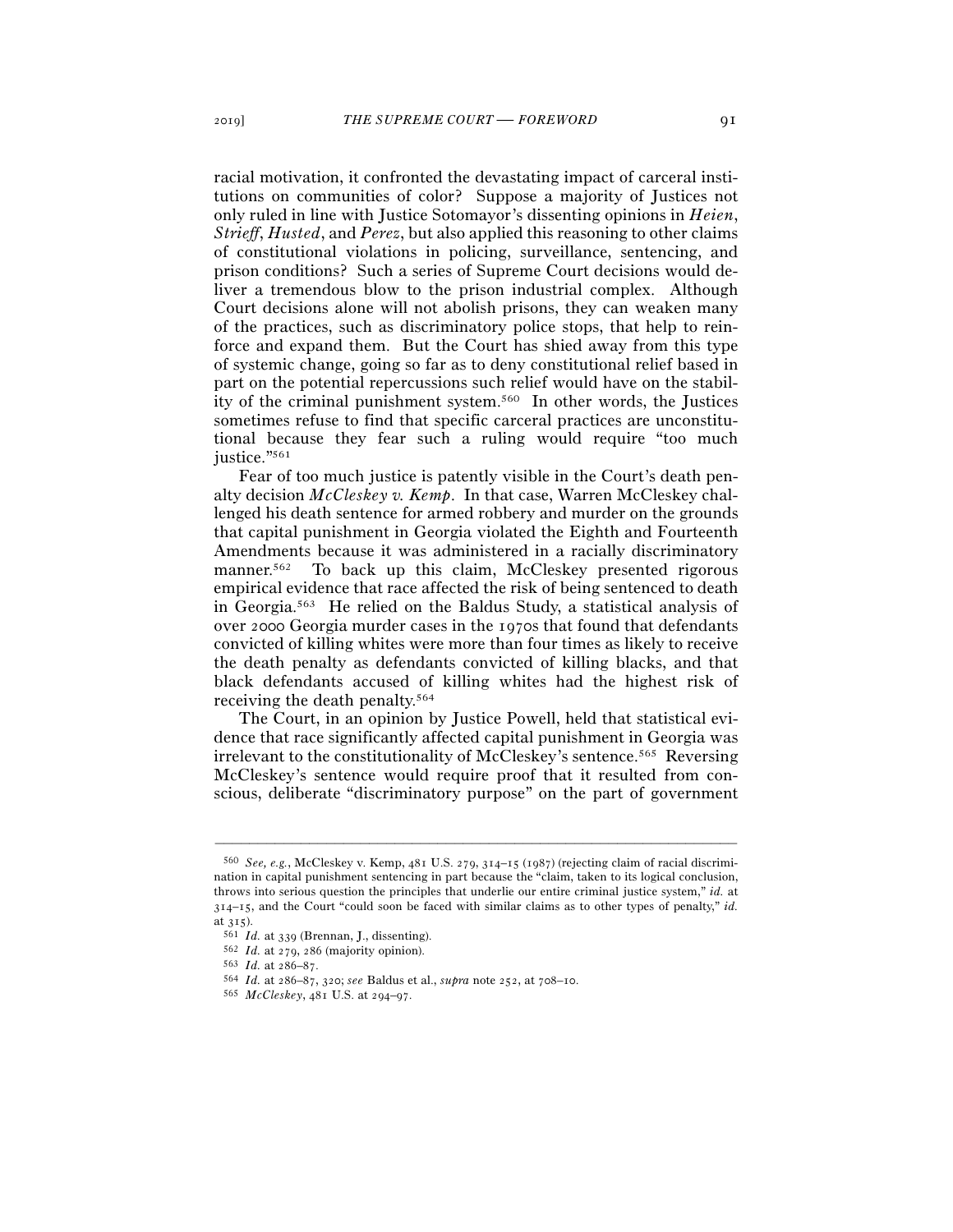decisionmakers involved in the case.566 Thus, the Court employed the anti-abolitionist doctrines discussed above: it remained colorblind, dismissing empirical evidence that race mattered significantly to the administration of the death penalty — both in the greater value placed on white victims' lives and the higher risk of execution imposed on black men whose victims were white — and it required proof of discriminatory intent instead of relying on the irrefutable evidence of the decisive impact institutionalized racism had on capital punishment in Georgia.

The opinions in *McCleskey* reveal another salient aspect of the Court's anti-abolitionist jurisprudence, for both majority and dissenting Justices acknowledged that the race of victims and defendants mattered to capital punishment.567 The Court declined to endorse the antiabolitionist suggestion of some scholars that the death penalty's racial disparity could be corrected by executing more killers of black victims.568 Instead, the Court had a different anti-abolitionist perspective: the Justices worried that finding unconstitutional discrimination in McCleskey's case would require abolishing the death penalty altogether and would threaten other criminal punishment practices with similar evidence of racial disparities. As Justice Powell reasoned, "McCleskey's claim, taken to its logical conclusion, throws into serious question the principles that underlie our entire criminal justice system."569 Thus, the Court recognized that stark racial disparities were so prevalent in criminal punishment that, if proof of disparate racial impact sufficed to prove a constitutional violation, nearly all aspects of criminal punishment might be challenged as unconstitutional.

Justice Powell feared that the Court's recognition of racially disparate impact as a constitutional violation "would undermine the presumption of legitimacy that maintained the state criminal apparatus."570 As

<sup>566</sup> *Id.* at <sup>297</sup>. 567 *See id.* at 287; *id.* at <sup>321</sup> (Brennan, J., dissenting). 568 *See* Randall L. Kennedy, McCleskey v. Kemp*: Race, Capital Punishment, and the Supreme Court*, 101 HARV. L. REV. 1388, 1391–95, 1436–39 (1988); Evan Tsen Lee & Ashutosh Bhagwat, *The* McCleskey *Puzzle: Remedying Prosecutorial Discrimination Against Black Victims in Capital Sentencing*, 1998 SUP. CT. REV. 145, 149 (noting that a disinclination to impose the death penalty in cases with black victims may fail to deter future murders of black people or to deliver justice for families of black victims); *see also* Aya Gruber, *Equal Protection Under the Carceral State*, 112 NW. U. L. REV. 1337, 1354–58 (2018) (discussing the Court's consideration and rejection of approaches that would apply the death penalty more frequently in cases with black victims). *But see* Charles J. Ogletree, Jr., *Black Man's Burden: Race and the Death Penalty in America,* 81 OR. L. REV. 15, 33 (2002) (disagreeing with Professor Randall Kennedy's argument that the remedy to racial disparities in the death penalty is "executing *more* people").

<sup>569</sup> *McCleskey*, 481 U.S. at 314–15; *see* Gruber, *supra* note 568, at 1358 ("Throughout the process of preparing the majority opinion, Powell made clear his belief that the 'petitioner's challenge is no less than to our entire criminal justice system.'" (quoting Memorandum from Lewis F. Powell, Jr., Assoc. Justice, Supreme Court of the United States, to Leslie & Ronald 6 (Nov. 3, 1986) (on file with the Washington & Lee University School of Law Library))).

<sup>570</sup> Gruber, *supra* note 568, at 1362.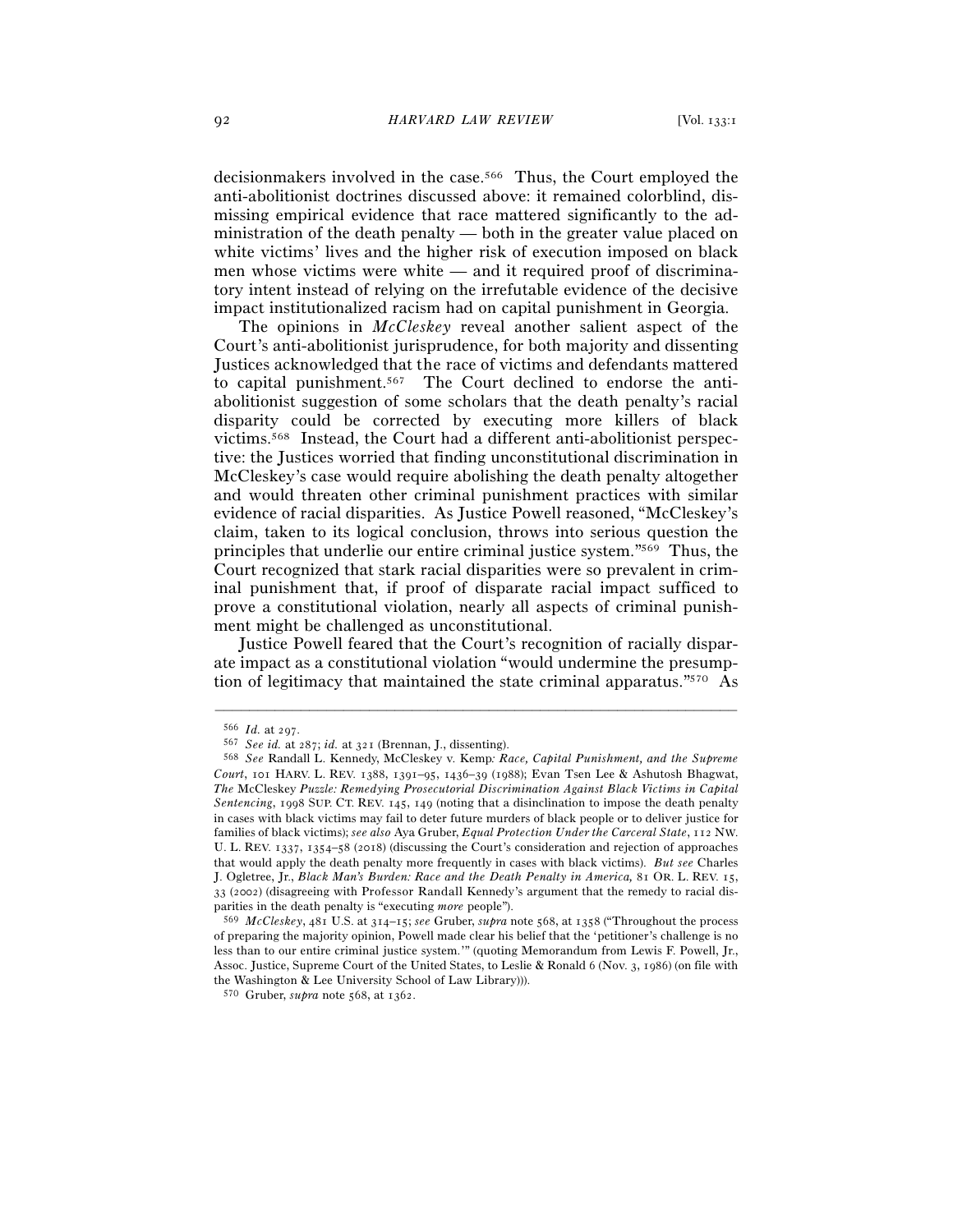Professor Aya Gruber points out, Justice Powell previously had expressed this fear in his dissenting opinion in *Furman v. Georgia*, 571 which temporarily struck down the death penalty:

The root causes of the higher incidence of criminal penalties on "minorities and the poor" will not be cured by abolishing the system of penalties. Nor, indeed, could any society have a viable system of criminal justice if sanctions were abolished or ameliorated because most of those who commit crimes happen to be underprivileged.572

Justice Powell recognized that a constitutional jurisprudence that addressed the disparate impact of carceral punishment on marginalized groups would require abolishing those punishments, but he rejected abolition by attributing the disparities to those groups' criminal propensities resulting from social disadvantage rather than to the way the state structures carceral systems to punish them disproportionately.573 As the *McCleskey* decision illustrates, the Court's anti-abolition doctrines work to preserve the legitimacy of racialized state systems whose repressive impact on marginalized communities would otherwise call for their abolition.

## *E.* Flowers v. Mississippi

*Flowers v. Mississippi*, the Supreme Court's most recent application of the Fourteenth Amendment to a criminal procedure issue, provides an apt context for further examining the contemporary significance of abolition constitutionalism. When his case reached the Supreme Court, Flowers had been tried for capital murder six times by the same white prosecutor, Doug Evans.574 Over the course of six trials, Evans used peremptory challenges to strike forty-one of forty-two prospective black jurors.575 The Mississippi Supreme Court reversed the first two of Flowers's convictions for prosecutorial misconduct and reversed his

<sup>571</sup> <sup>408</sup> U.S. 238 (<sup>1972</sup>). 572 Gruber, *supra* note 568, at 1362 (quoting *Furman*, 408 U.S. at 447 (Powell, J., dissenting)). Justice Powell joined the majority a few years later in a case that restricted the scope of disparate impact claims. *See* Washington v. Davis, 426 U.S. 229, 248 (1976) ("A rule that a statute designed to serve neutral ends is nevertheless invalid, absent compelling justification, if in practice it benefits or burdens one race more than another would be far reaching and would raise serious questions about, and perhaps invalidate, a whole range of tax, welfare, public service, regulatory, and licensing statutes that may be more burdensome to the poor and to the average black than to the more affluent white.").

<sup>573</sup> *See* HINTON, *supra* note 52, at 20–22 (discussing the understanding among liberal and conservative policymakers during the Kennedy, Johnson, and Nixon Administrations of "black cultural pathology, rather than poverty, as the root cause of crime" and "crime and violence as somehow innate among African Americans," *id.* at <sup>21</sup>). 574 Flowers v. Mississippi, 139 S. Ct. 2228, 2236 (2019); Flowers v. State, 240 So. 3d 1082, 1091,

<sup>1117</sup> (Miss. <sup>2017</sup>). 575 *Flowers*, 139 S. Ct. at 2251.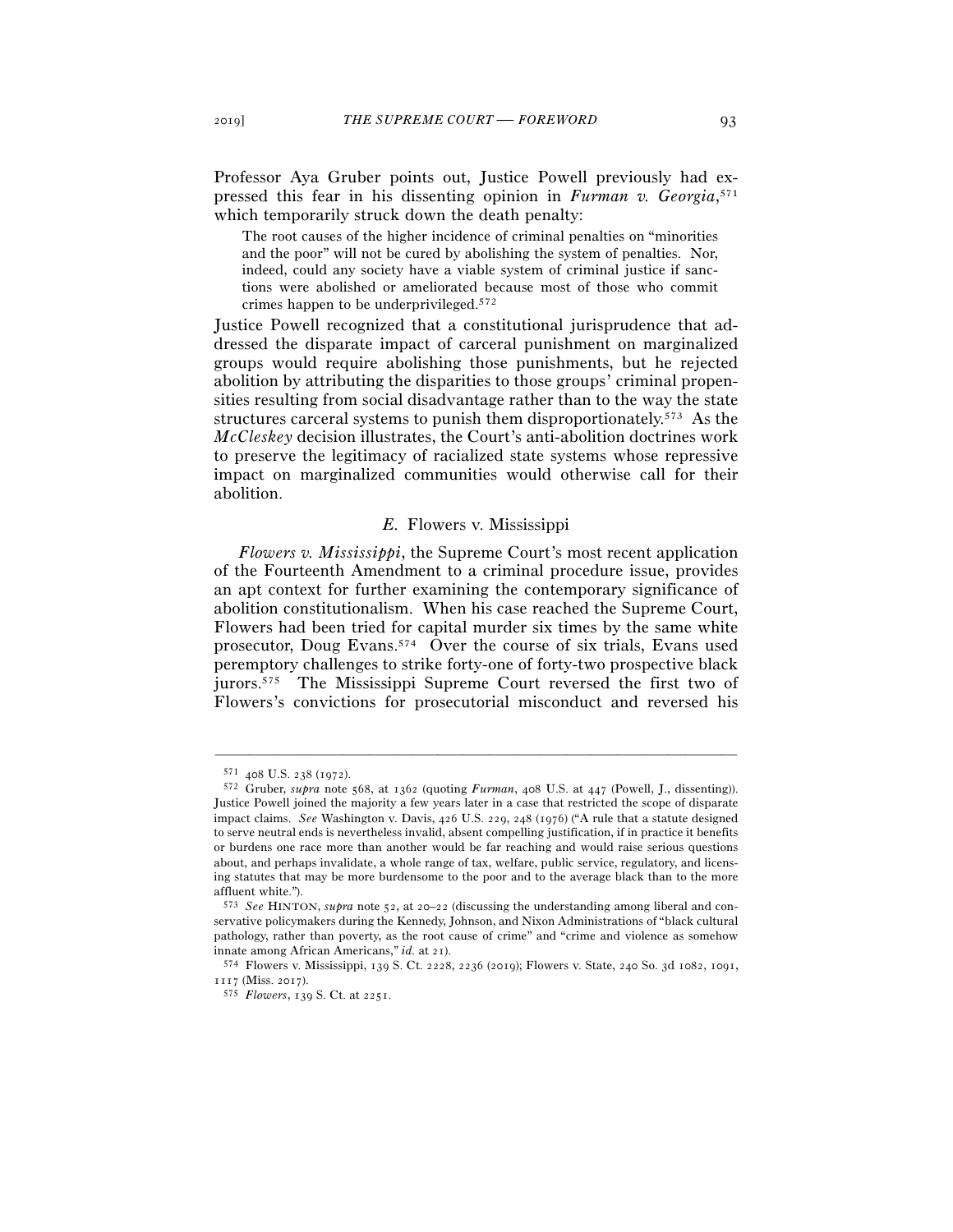third conviction on the basis of a *Batson* violation.576 In the next two trials, jurors were unable to reach a verdict.577 The Mississippi Supreme Court upheld Flowers's conviction in the sixth trial.578

The U.S. Supreme Court's decision hinged on a single issue: whether Evans violated Flowers's Fourteenth Amendment rights by excluding a black woman from the jury in the sixth trial.579 More than two decades after Flowers entered death row,580 the Court overturned his conviction in a 7-2 decision.581

Although the Court ruled in Flowers's favor, analyzing its reasoning from an abolitionist perspective reveals that its interpretation of the Equal Protection Clause nevertheless adopted the anti-abolitionist doctrines discussed above. In what ways did the Court fail to apply the abolition constitutionalism that generated the Fourteenth Amendment and what difference would the Court's adherence to that paradigm have made to Flowers's fate and to the carceral practices that led to his convictions?

<sup>1</sup>*. Justice Kavanaugh's Compromise. —* Justice Kavanaugh's discussion about whether Evans violated Flowers's rights got off to a promising start by reviewing the historical origins of the Fourteenth Amendment's prohibition of racial discrimination in jury selection.<sup>582</sup> Noting that the Equal Protection Clause was "[r]atified in 1868 in the wake of the Civil War," Justice Kavanaugh quoted the *Slaughter-House Cases*' statement of the Clause's abolitionist objectives — "the freedom of the slave race, the security and firm establishment of that freedom, and the protection of the newly-made freeman and citizen from the oppressions of those who had formerly exercised unlimited dominion over him."583 The opinion pointed also to the Civil Rights Act of 1875, 584 which "made it a criminal offense for state officials to exclude individuals from jury service on account of their race,"585 as well as the Court's decision in *Strauder v. West Virginia*586 striking down a West Virginia statute declaring only whites could serve on juries.587 Justice Kavanaugh reiterated the importance of jury service to black people's citizenship: "Other than voting, serving on a jury is the most substantial

<sup>576</sup> *Id.* at 2236–<sup>37</sup>. 577 *Id.* at <sup>2237</sup>. 578 *Id.*

<sup>580</sup> Flowers v. State, 240 So. 3d 1082, 1093 (Miss. 2017).<br>
581 Flowers, 139 S. Ct. at 2234–35.<br>
582 Id. at 2238–41.<br>
583 Id. at 2238–41.<br>
583 Id. at 2238–41.<br>
583 Id. at 2238 (quoting Slaughter-House Cases, 83 U.S. (16 Wa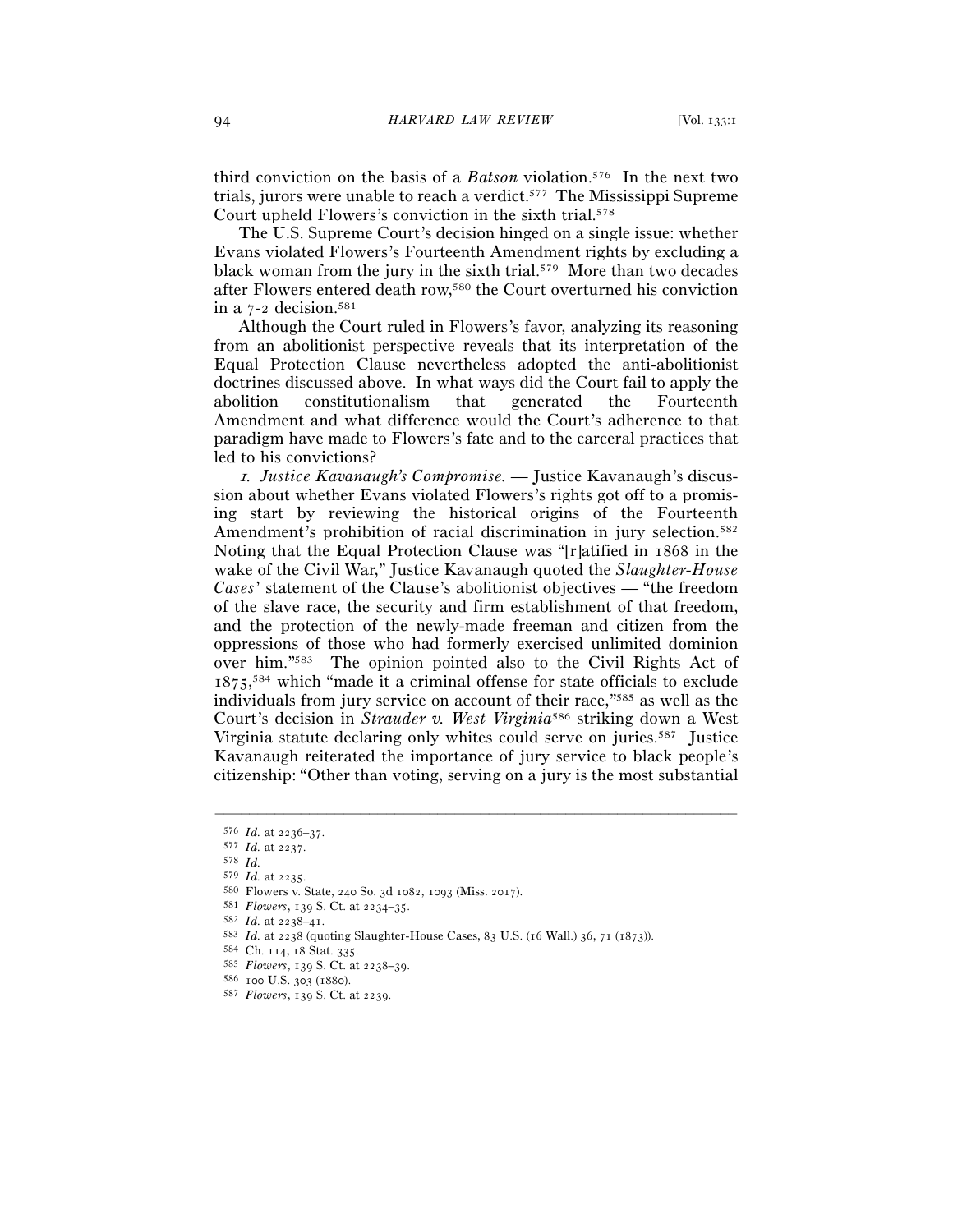opportunity that most citizens have to participate in the democratic process."588

Next, Justice Kavanaugh described how prosecutors have used the peremptory challenge as a covert device to deny black citizens the right to be jurors and recognized the "cold reality of jury selection" that peremptory challenges help prosecutors more than they do black defendants.589 The leading case *Batson v. Kentucky*, 590 which guided Justice Kavanaugh's opinion, affirmed protections against racial discrimination in jury selection by placing constitutional limits on prosecutors' use of peremptory strikes to exclude African Americans from juries.591 *Batson* retained the *Washington v. Davis* discriminatory intent requirement, but pronounced a new standard for meeting it with circumstantial evidence of a discriminatory pattern, holding that a defendant "may make out a prima facie case of purposeful discrimination by showing that the totality of the relevant facts gives rise to an inference of discriminatory purpose."592 The burden then shifts to the prosecutor to demonstrate that "permissible racially neutral selection criteria and procedures have produced the monochromatic result."593

While *Batson*'s expansion of ways to prove discriminatory purpose to include a prosecutor's discriminatory pattern may seem "revolutionary,"594 it has proven "toothless"595 at preventing discriminatory jury strikes because judges routinely accept prosecutors' pretextual raceneutral excuses for them.596 Justice Kavanaugh saw through Evans's transparent ploys to evade *Batson* by selecting one black juror as subterfuge and questioning prospective black jurors more than whites to build a false case for nondiscriminatory reasons for striking them.<sup>597</sup> Taking account of "[t]he State's relentless, determined effort to rid the jury of black individuals," the Court found sufficient evidence to suggest that "the State wanted to try Flowers before a jury with as few black jurors as possible, and ideally before an all-white jury," adding: "We

<sup>588</sup> *Id.* at <sup>2238</sup>. 589 *Id.* at <sup>2242</sup>. 590 <sup>476</sup> U.S. 79 (1986).

<sup>591</sup> *Id.* at <sup>89</sup>. 592 *Id.* at 93–<sup>94</sup>. 593 *Id.* at 94 (quoting Alexander v. Louisiana, 405 U.S. 625, 632 (1972)).

<sup>594</sup> James J. Tomkovicz, *Twenty-Five Years of* Batson*: An Introduction to Equal Protection Regulation of Peremptory Jury Challenges*, 97 IOWA L. REV. 1393, 1403 (2012).

<sup>595</sup> Daniel R. Pollitt & Brittany P. Warren, *Thirty Years of Disappointment: North Carolina's Remarkable Appellate* Batson *Record*, 94 N.C. L. REV. 1957, 1978 (2016).

<sup>596</sup> *Id.* at 1978–79; *see also* Garrett Epps, *A Racial Pattern So Obvious, Even the Supreme Court Might See It*, THE ATLANTIC (Mar. 18, 2019), https://www.theatlantic.com/ ideas/archive/2019/03/flowers-v-mississippi-jurors-removed-because-race/585094 [https://perma.cc/ UQ2V-LMUE].

<sup>597</sup> *See* Flowers v. Mississippi, 139 S. Ct. 2228, 2246–48 (2019).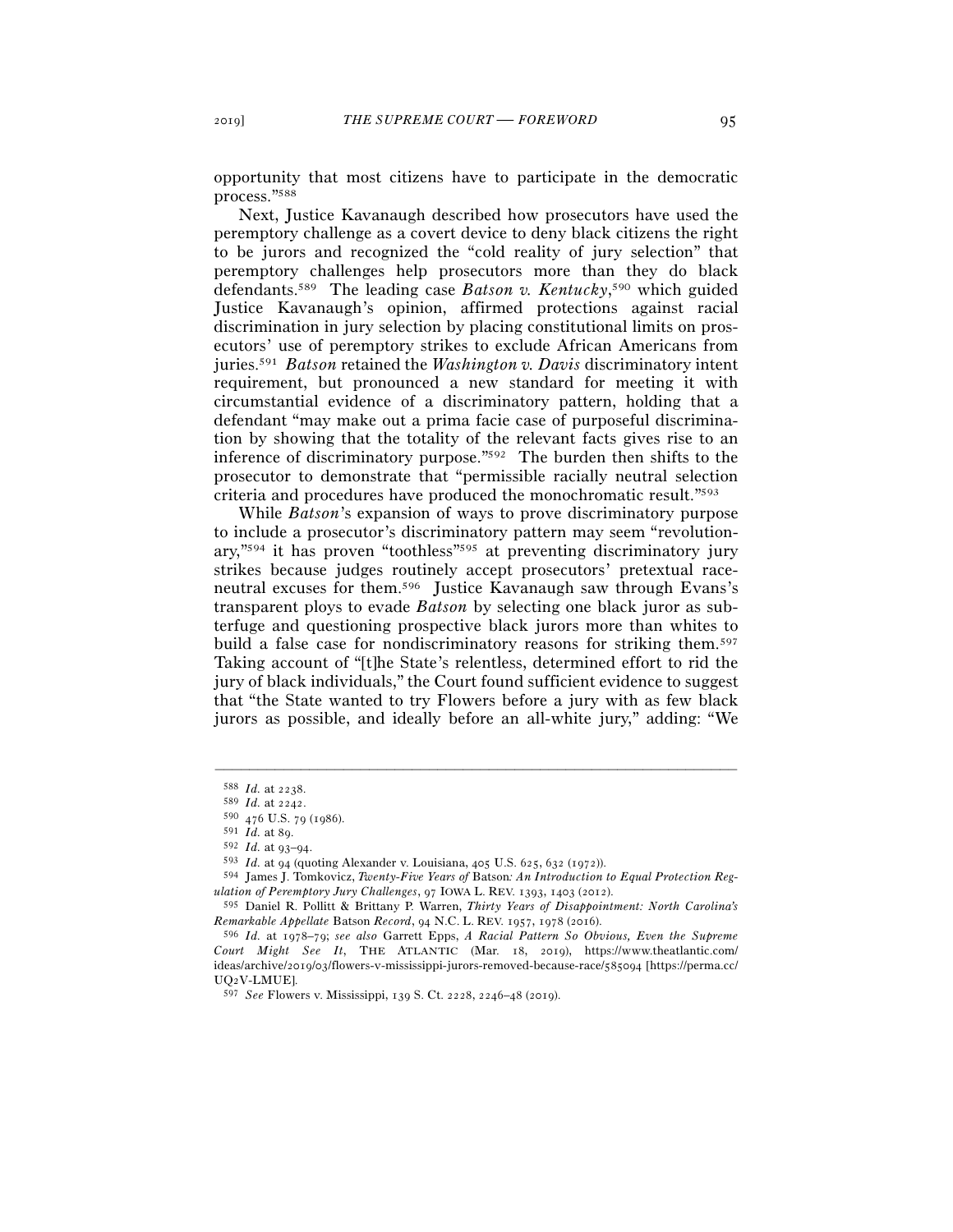cannot ignore that history."598 The majority opinion made it clear that the freedom to serve on juries has been important to black citizenship since Reconstruction and that white-controlled legislatures and legal systems have been intent on thwarting it.

The Court reversed Flowers's conviction based on its acknowledgment of a history of racial discrimination in jury selection and of the Fourteenth Amendment's objective to protect black people's right to jury service. In this regard, the *Flowers* opinion is less anti-abolitionist than the opinions regarding police stops,<sup>599</sup> voting rights,<sup>600</sup> and the death penalty601 discussed above. Yet the Court's reasoning falls far short of embracing abolition constitutionalism.

Although the *Flowers* Court explicitly acknowledged that discriminatory jury selection violates the Fourteenth Amendment,602 its opinion lacked the features of the abolition constitutionalism that animated the Equal Protection Clause.<sup>603</sup> Missing from the Court's opinion is any discussion of the white supremacist logic behind keeping black people off juries, including the reason why West Virginia enacted the 1873 law at issue in *Strauder* allowing only white people to be jurors, and why prosecutors so routinely and relentlessly exclude black jurors from capital trials of black defendants.604 While attending to black people's individual right to serve on juries and acknowledging that the ultimate goal of Evans's relentless exclusion of black individuals from the jury was to create an all-white jury,<sup>605</sup> the Court did not address the systemic role of all-white juries in preserving white domination of criminal punishment. Justice Kavanaugh recognized that all-white juries are problematic, but characterized the problem as the harm that individual rogue prosecutors inflict on individual black citizens whom they wrongfully exclude from juries. This formulation ignores the way all-white juries

<sup>598</sup> *Id.* at 2246.<br>
599 *See supra* pp. 81–84.<br>
600 *See supra* pp. 88–90.<br>
601 *See supra* pp. 91–93.<br>
602 *Flowers*, 139 S. Ct. at 2238–39.<br>
603 *See supra* pp. 54–62, 63–64.<br>
604 *See Strauder v. West Virginia, 100 U.S* EQUAL JUSTICE INITIATIVE, ILLEGAL RACIAL DISCRIMINATION IN JURY SELECTION: A CONTINUING LEGACY 9–13 (2010); Michael J. Klarman, *The Racial Origins of Modern Criminal Procedure*, 99 MICH. L. REV. 48, 62 (2000) (explaining that the preservation of all-white juries was critical to "the perpetuation of white supremacy within the legal system"); Melynda J. Price, *Performing Discretion or Performing Discrimination: Race, Ritual, and Peremptory Challenges in Capital Jury Selection*, 15 MICH. J. RACE & L. 57, 76–84 (2009) (discussing the persistence of racially discriminatory peremptory challenges in the context of jury selection in capital trials); Dax Devlon-Ross, *Bias in the Box*, VQR (Fall 2014), https://www.vqronline.org/reporting-articles/2014/10/bias-box [https://perma.cc/G<sup>2</sup>QL-PNNW] (discussing rampant racial bias in jury selection and capital trials). 605 *Flowers*, 139 S. Ct. at 2246.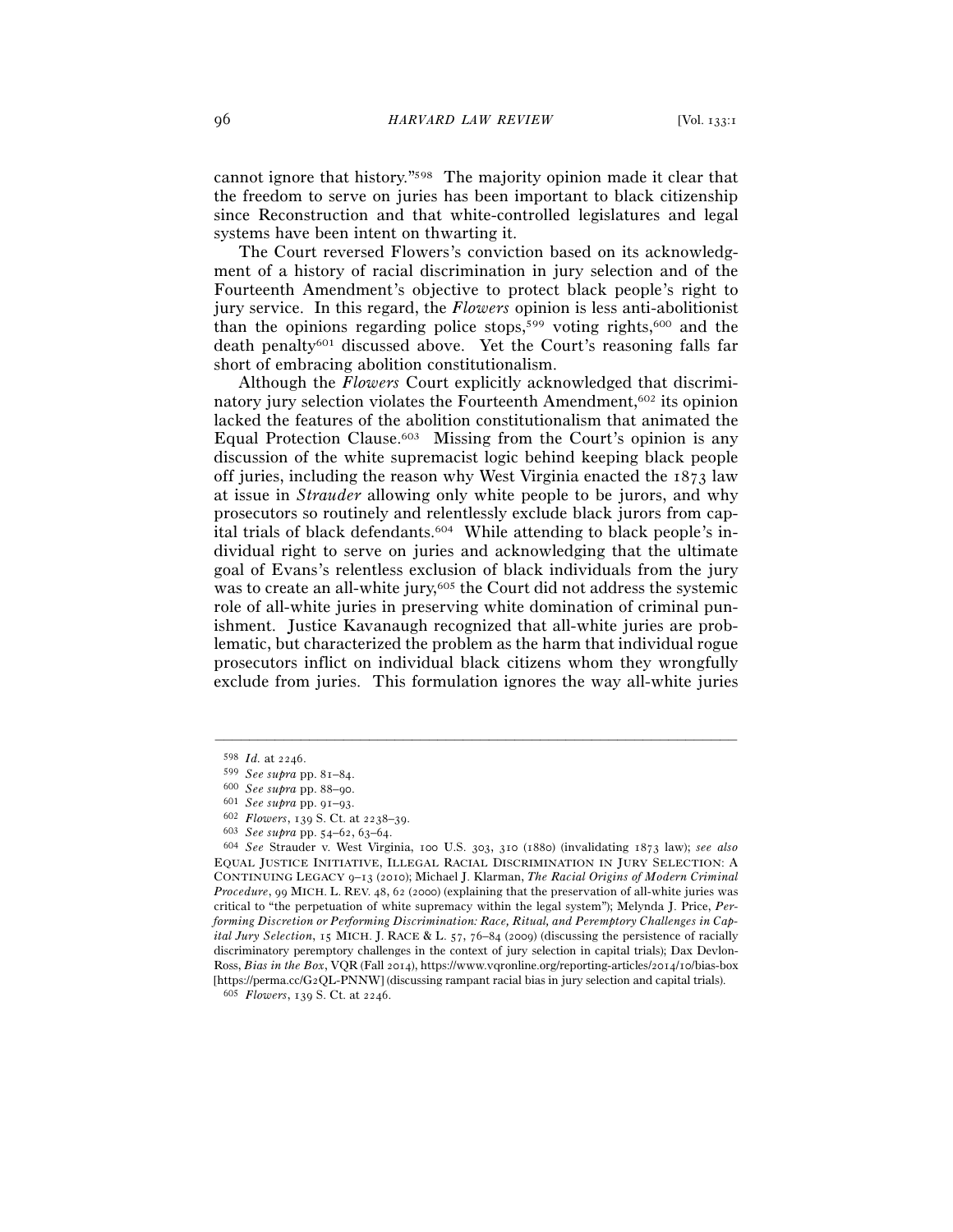have historically functioned as a legal institution to perpetuate racial subordination.

Examining the background of Flowers's conviction beyond jury selection helps to illuminate Evans's determination to empanel an allwhite jury. A stunning investigative podcast, *In the Dark*, uncovered numerous problems in the police investigation and subsequent trials. Even though there was no evidence directly linking Flowers to the crimes,606 the white police investigator singled him out as the only main suspect after a few months of investigation and set about building a case against him.607 The podcast also highlighted misstatements made by Evans to the jury,<sup>608</sup> state witnesses who were clearly not credible,<sup>609</sup> forensic science that called into question the expert testimony of the State's ballistics analysts, $610$  a gun near the crime scene that went missing,611 and testimony from two jailhouse informants who said they lied under oath because of deals made with Evans.612 With an all-white jury, Evans had a far better chance of convicting a black man accused of killing three white people, despite the lack of evidence against him. The racial danger inherent in jury selection isn't that black jurors will side with guilty black defendants. The danger is that white jurors will convict black defendants regardless of their guilt or innocence and refuse to convict white people who inflict violence on blacks.<sup>613</sup> The

–––––––––––––––––––––––––––––––––––––––––––––––––––––––––––––

<sup>611</sup> *See id.* at 2:06.

<sup>606</sup> *See In the Dark Source Notes*, APM REP., https://www.apmreports.org/in-the-dark/seasontwo/source-notes [https://perma.cc/B9WY-XQFS] (noting that testimony by an informant who came forward five years after the crime "provided the only direct evidence against Flowers").

<sup>607</sup> *See In the Dark: July* 16*,* 1996, *supra* note 5, at 14:38; *In the Dark: The Gun*, at 23:53, APM REP. (May 8, 2018), https://www.apmreports.org/story/2018/05/08/in-the-dark-s2e3 [https:// perma.cc/26UM-CES7]; Parker Yesko, *John Johnson: The Investigator in His Own Words*, APM REP. (June 19, 2018), https://www.apmreports.org/story/2018/06/19/john-johnson-investigator [https://perma.cc/9PB5-4WME].

<sup>608</sup> *See In the Dark Source Notes*, *supra* note 606 ("In the first two appeals, the Court found Evans had misstated the facts and asked improper questions not in good faith."). 609 *Id.*; *see* Parker Yesko, *What Exactly Are Prosecutors Allowed to Do?*, APM REP. (May 15,

<sup>2018</sup>), https://www.apmreports.org/story/2018/05/15/what-exactly-are-prosecutors-allowed-to-do [https://perma.cc/7HNN-VRBX] ("[State witness in the *Flowers* trial] Frederick Veal was, by his own admission, not credible. In 1997, he had three prior convictions for uttering forgery — essentially lying with an intent to defraud.").

<sup>610</sup> *See In the Dark, Season* 2 *Episode* 3*: The Gun*, *supra* note 607, at 34:05 (explaining that the expert's claim that a gun will produce a unique mark is "largely subjective").

<sup>612</sup> *See In the Dark: The Confessions*, at 19:34, APM REP. (May 15, 2018), https://www. apmreports.org/story/2018/05/15/in-the-dark-s2e4 [https://perma.cc/6WHF-TTAL]; *see also In the Dark Source Notes*, *supra* note 606 ("Three jailhouse informants have testified that Flowers confessed to committing the Tardy murders. All three have since recanted."). However, it is important to note that some abolitionists caution that "[p]opularizing prison/police abuses through books and reports, television series and podcasts appears to deflect from off-continuum resistance." James, <sup>7</sup> *Lessons*, *supra* note <sup>42</sup>. 613 *See, e.g.*, William J. Bowers et al., *Death Sentencing in Black and White: An Empirical Anal-*

*ysis of the Role of Jurors' Race and Jury Racial Composition*, 3 U. PENN. J. CONST. L. 171, 259 (2001) (summarizing empirical findings that show "make-up of the jury" is "integral to" "white racial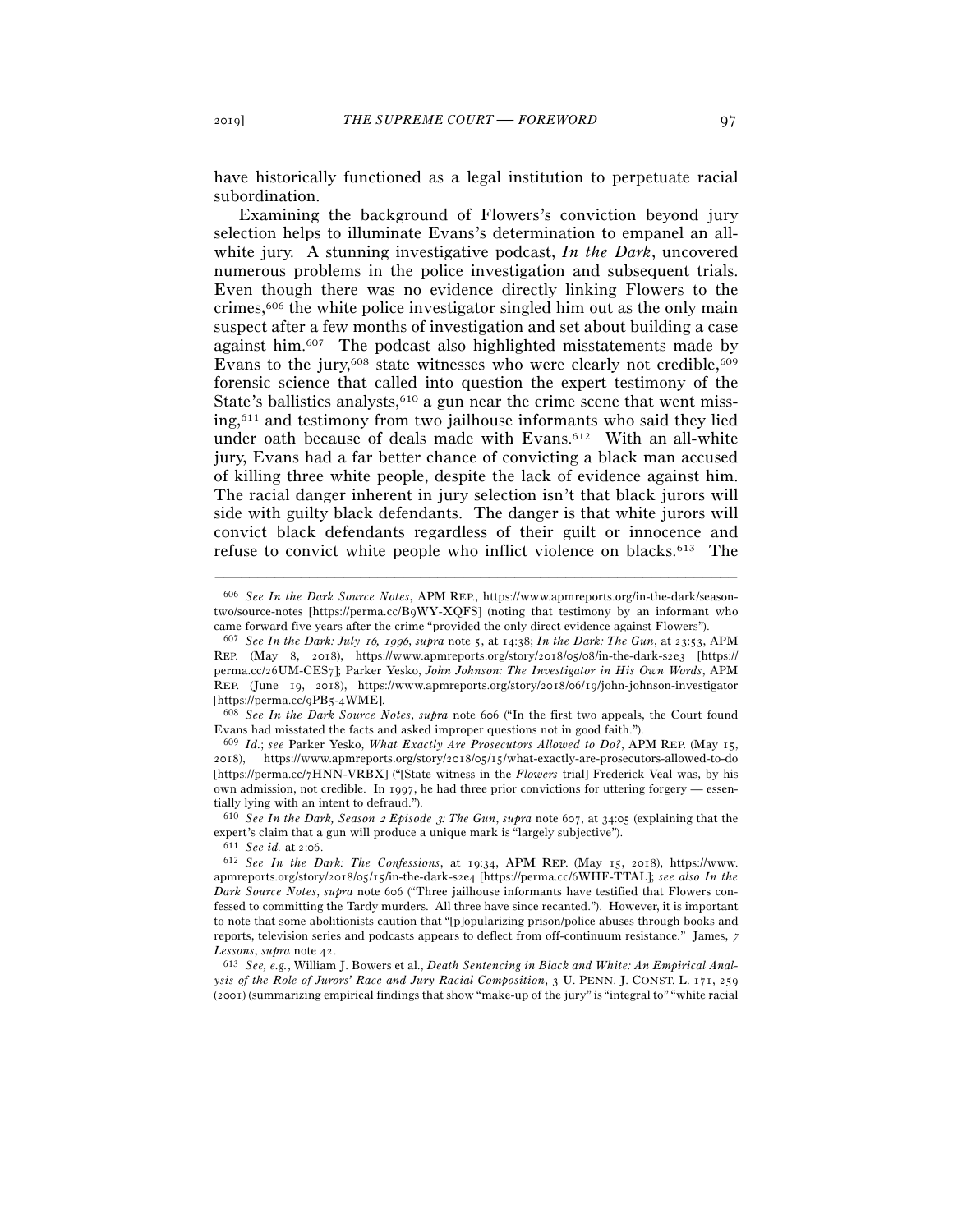violence the Equal Protection Clause protects against is the violence against black people that is furthered or excused by the all-white jury.

By misidentifying the relationship between jury selection and white supremacy, the Court in *Flowers* went off track. Justice Kavanaugh's opinion did nothing to invalidate all-white juries as violations of the Fourteenth Amendment's antislavery ideals. To the contrary, Justice Kavanaugh made it clear that the Court's aim was the opposite — to maintain the current jury selection system. First, Justice Kavanaugh stressed repeatedly that the Court's intervention in jury selection was exceptional and limited by the egregious pattern of racial discrimination in Flowers's particular case.614 He emphasized the extraordinary extent of racial discrimination in the trials, stating that it was only the accumulation of Evans's multiple instances of misconduct that sufficed for a constitutional violation. "We need not and do not decide that any one of [the] four facts [showing discrimination] alone would require reversal," Justice Kavanaugh wrote.<sup>615</sup>

Justice Alito wrote a brief concurring opinion simply to underscore that the only reason he disagreed with the Mississippi Supreme Court's affirmance of Flowers's conviction was that "this is a highly unusual case."616 The message sent by both the majority and concurring opinions is that prosecutors may continue to create all-white juries using peremptory challenges and excuse them with race-neutral pretexts as long as they don't do it as blatantly as Evans did. Indeed, as Justice Thomas noted in dissent, Evans himself (or a substitute prosecutor) is free to try Flowers a seventh time $617$  — and to assemble an all-white jury in order to secure a death sentence.

Second, Justice Kavanaugh implied that the decision to intervene in this extraordinary case was based on the need to make the system appear legitimate. Discussing *Batson*, Justice Kavanaugh pointed out that a significant motivation for that decision was to "enhance public confidence in the fairness of the criminal justice system."618 In other

dominance" in death penalty cases); Douglas L. Colbert, *Challenging the Challenge: Thirteenth Amendment as a Prohibition Against the Racial Use of Peremptory Challenges*, 76 CORNELL L. REV. 1, 110–15 (1990) (discussing empirical evidence demonstrating the partiality of the all-white jury); James Forman, Jr., Essay, *Juries and Race in the Nineteenth Century*, 113 YALE L.J. 895, 909–10 (2004) (explaining the decades-long practice in which "[a]ll-white juries punished black defendants particularly harshly, while simultaneously refusing to punish violence by whites"); Sheri Lynn Johnson, *Black Innocence and the White Jury*, 83 MICH. L. REV. 1611, 1616–49 (1985) (summarizing data demonstrating persistent biases of white jurors and all-white juries). The racial composition of the jury did make a difference to Flowers's fate. *See* Epps, *supra* note 596 (noting that in one of Flowers's trials, an African American juror was the "lone holdout," causing a mistrial). <sup>614</sup> *See* Flowers v. Mississippi, 139 S. Ct. 2228, 2251 (2019).

<sup>615</sup> *Id.* at <sup>2235</sup>. 616 *Id.* at <sup>2251</sup> (Alito, J., concurring). 617 *Id.* at <sup>2274</sup> (Thomas, J., dissenting). 618 *Id.* at 2242 (majority opinion).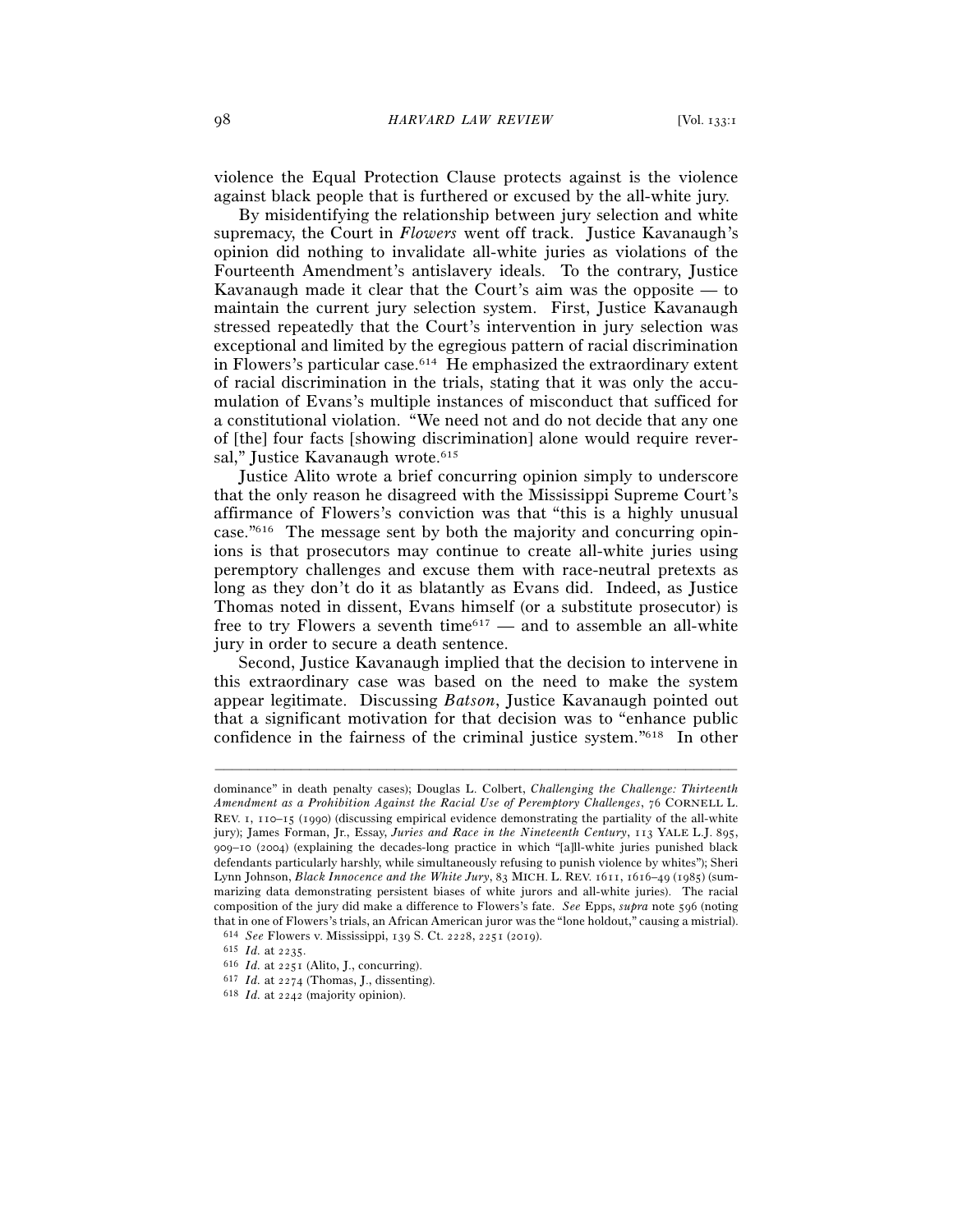words, in applying *Batson* to Flowers's case, the Court merely fixed an exceptional glitch in the system that allowed a wayward prosecutor to veer too far from the norm and required a correction so that the system could proceed as usual.

Finally, by affirming *Batson*'s focus on discriminatory intent,<sup>619</sup> the Court permitted the continued prosecutorial use of race-neutral pretexts for peremptory challenges in order to produce all-white juries. Justice Kavanaugh insisted that the Court's decision made no change in the legal standard: "[W]e break no new legal ground. We simply enforce and reinforce *Batson* by applying it to the extraordinary facts of this case."620 Thus, aware of the persistent constitutional problem posed by all-white juries, the Court took no new steps to solve it.

The Court's opinion bears all the anti-abolitionist methods that characterize post–Civil Rights Era constitutional jurisprudence.621 By focusing on black people's individual civil right to serve on juries, the Court ignored the systematic use of all-white juries in preserving whitedominated carceral punishment. By requiring proof of discriminatory intent on the part of prosecutors, it upheld their ability to assert raceneutral pretexts for striking black prospective jurors. By reversing Flowers's conviction because the prosecutor's extraordinary discrimination amounted to a system malfunction, it appeared to have solved the problem peremptory challenges posed in Flowers's case without any need to change the jury selection system. The majority compromised abolitionist ideals for fear of the justice those ideals demanded abolishing the state's use of all-white juries to condemn black defendants to death. Despite alluding to the Reconstruction Amendments' abolitionist objectives, the Court's opinion is actually anti-abolitionist.

<sup>2</sup>*. Applying Abolition Constitutionalism to* Flowers*. —* We should applaud the reversal of Flowers's unjust conviction. But we should ask why it took six trials and a divided Supreme Court decision to halt, at least temporarily, such an egregious pattern of prosecutorial abuse. How could a majority of justices on the Mississippi Supreme Court and two U.S. Supreme Court Justices have determined there was no constitutional violation in the face of such glaring discrimination? Why, despite the Court's finding of blatant bias, hasn't Curtis Flowers been released from Parchman State Prison?622 Why is Doug Evans free to try Flowers again for capital murder and to continue to use peremptory challenges to exclude black jurors? An abolition constitutionalism would address all these questions.

<sup>–––––––––––––––––––––––––––––––––––––––––––––––––––––––––––––</sup> <sup>619</sup> *Id.* at 2251 ("All that we need to decide [under *Batson*] . . . is that all of the relevant facts and circumstances taken together establish . . . discriminatory intent.").

<sup>620</sup> *Id.* at <sup>2235</sup>. 621 *See supra* section II.D, pp. 71–<sup>93</sup>. 622 *See* Zhu, *supra* note 15.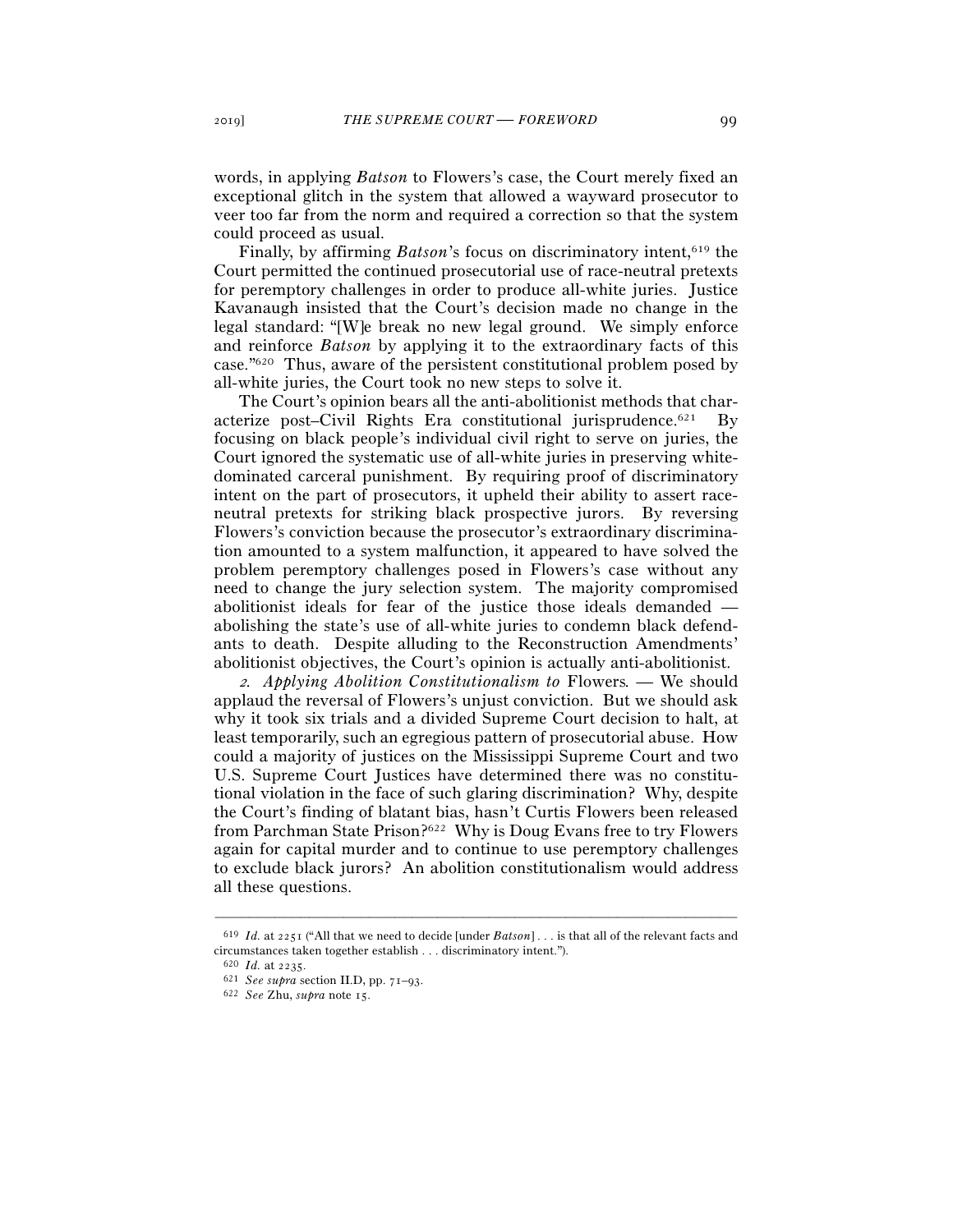Abolition constitutionalism would dig deeper into the historical relationship of jury selection, race, and white supremacy to understand the significance of juries for antebellum abolitionists. As an initial matter, abolishing slavery was entwined with the question of juries and jury selection because abolition meant ending enslavers' juries. Under the slavery system, only white people were entitled to serve on juries.<sup>623</sup> Enslaved people had no legal rights at all: they were denied the ability to bring legal claims, to testify in court against white people, or to be jurors.<sup>624</sup> Slavery thus eliminated the authority of black people to judge criminal culpability and simultaneously stripped them of the right to have their culpability fairly judged. In short, the all-white juries of the slavery system were a mechanism used by whites to uphold the system of slavery. An abolition constitutionalism would therefore view all-white juries as potential violations of the Thirteenth Amendment's eradication of slavery.625

Next, an abolition constitutionalism would pay careful attention to how abolitionists and Radical Republicans viewed juries and where juries fit in the Fourteenth Amendment's protections. Although the right to a jury trial had been a central aspect of citizenship since the colonial era, the federal fugitive slave laws made juries especially salient to abolitionists.626 Specifically, juries were critical to abolitionists' efforts to thwart the threat fugitive slave laws posed to free blacks and formerly enslaved blacks who escaped to freedom.<sup>627</sup> For example, black people who were accused of being fugitives had no right to contest the allegation in court and prove they were born free or had been emancipated.628 A large number of abolitionists therefore hoped to sabotage the laws' general implementation, and all at least endeavored to "protect free blacks from being kidnapped and falsely claimed as fugitives."629

A major battle over the Fugitive Slave Act of 1850 centered on an unsuccessful abolitionist campaign to include a provision requiring jury trials in cases where alleged fugitive slaves were returned to slaveholders.630 On October 3, 1850, the abolitionist paper the *Emancipator & Republican* condemned the first "slave catching" proceeding in New York that returned an alleged fugitive slave to bondage without a jury trial: "It is the first arrest under the new law. The poor slave was not allowed to open his mouth. The proceedings were summary and quick,

<sup>623</sup> *See* Colbert, *supra* note 613, at 21–<sup>22</sup>. 624 *See id.* at 18–<sup>22</sup>. 625 *See id.* at 108 ("There is a link between the all-white jury and the badge of slavery that denied African-Americans recourse to legal justice. . . . The all-white jury's origins are clearly traceable to the institutionalization of slavery . . . .").

<sup>626</sup> *See* Forman, *supra* note 613, at 899–<sup>909</sup>. 627 *See id.* at <sup>899</sup>. 628 *Id.* at <sup>900</sup>. 629 *See id.* at <sup>899</sup>. 630 *See id.* at 902–09.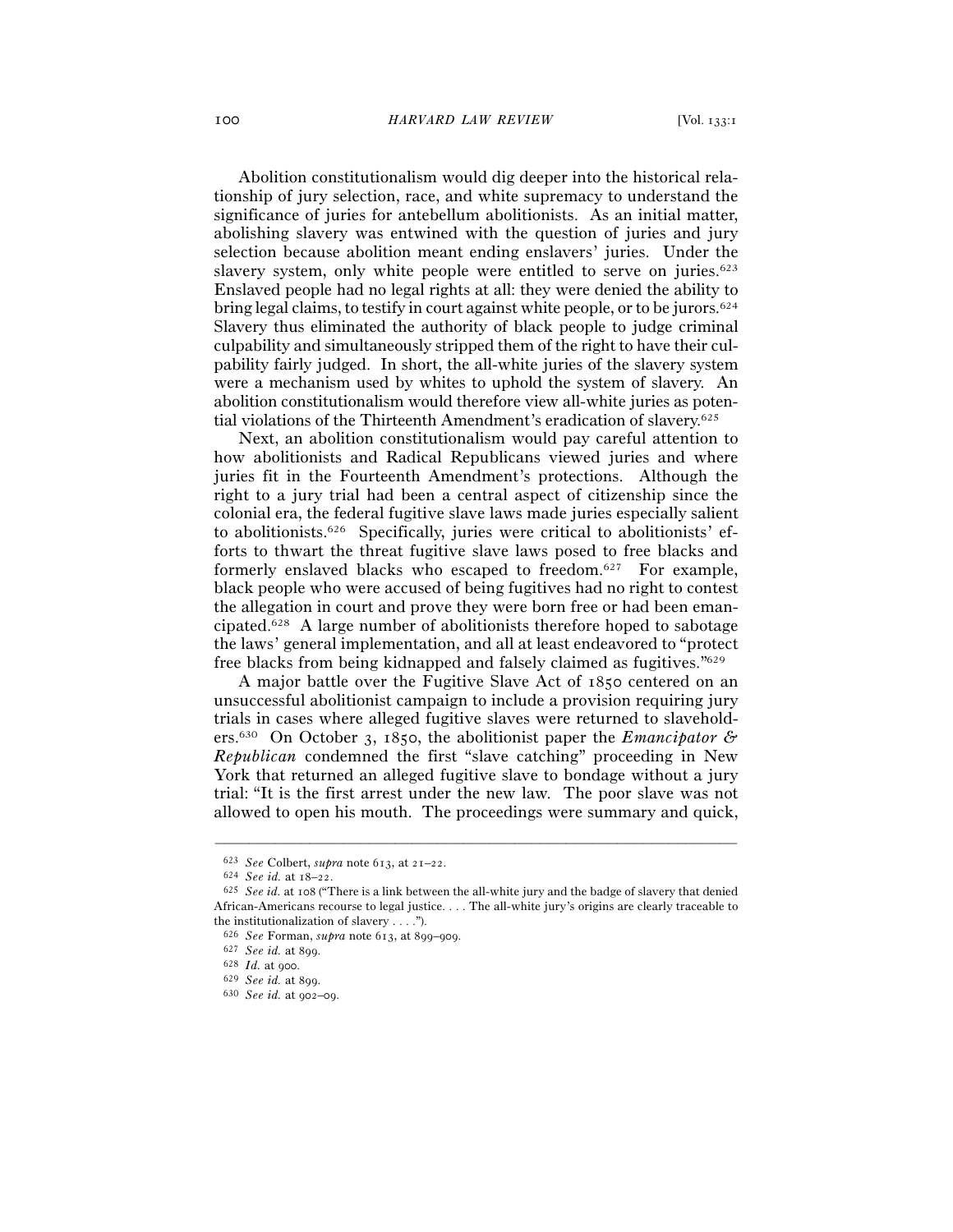and a freed man once more became a slave. There is a cold hearted cruelty about this proceeding that chills the blood."631 For many abolitionists, the failure to require a jury trial in fugitive slave cases represented the encroachment of the Slave Power into northern states and a violation of states' rights.632

Some abolitionists responded by calling for northern juries to nullify the law by refusing to convict both northerners charged with crimes for protecting fugitives and fugitives charged with crimes for resisting enslavement.633 At an abolitionist meeting at Boston's Faneuil Hall, William Spooner declared: "The law will be resisted, and if the fugitive resists, and if he slay the slave hunter, or even the marshal, and if he therefor be brought before a jury of Massachusetts men, that jury will not convict him."634 For abolitionists, then, juries were critical to efforts to resist enslavement and stop the expansion of the slavery system.

During the Reconstruction period, juries embodied another crucial dimension of abolitionist work. With the reinstatement of the white supremacist regime in the South, all-white juries became an instrument of white terror.635 Maintaining the slavery-era rule that only white people were entitled to serve on juries was a way for the Jim Crow state to reenslave newly freed blacks. As Professor James Forman summarizes: "All-white juries punished black defendants particularly harshly, while simultaneously refusing to punish violence by whites, including Ku Klux Klan members, against blacks and Republicans."636 Rather than abandon juries, congressional Republicans responded to their repressive use in the South by providing for full participation by black citizens on juries. Congress passed legislation to guarantee the rights of blacks to serve on juries and barred from eligibility for jury service anyone who had conspired to deny black persons their civil rights.<sup>637</sup> The concern of abolitionists and Radical Republicans with the role all-white juries played in supporting the racial order they sought to abolish should also

<sup>–––––––––––––––––––––––––––––––––––––––––––––––––––––––––––––</sup> <sup>631</sup> *Id.* at 907 (quoting *Slave Catching in New York*, EMANCIPATOR & REPUBLICAN, Oct. 3, 1850, at 3).<br><sup>632</sup> *Id.* at 908.<br><sup>633</sup> *Id.* at 909.<br><sup>634</sup> *Id.* (citing *Speech of William Spooner, on Taking the Chair in Faneuil Hall, Nov. 6th, 1850*,

EMANCIPATOR & REPUBLICAN, Nov. 14, 1850, at 4); *see also* Paul Butler, Essay, *Racially Based*  Jury Nullification: Black Power in the Criminal Justice System, 105 YALE L.J. 677, 702–03 (1995).<br>
<sup>635</sup> See Forman, supra note 613, at 914–16.<br>
<sup>636</sup> Id. at 909–10.<br>
<sup>636</sup> See Civil Rights Act (Ku Klux Klan Act) of 1871,

amended in 42 U.S.C. § 1985 (2012)) (requiring prospective jurors take an oath, under threat of perjury, that they have never conspired to deprive other citizens of their civil rights); Civil Rights Act of 1875, ch. 114, § 4, 18 Stat. 335, 336–37 (providing that no citizen may be disqualified from jury service "on account of race, color, or previous condition of servitude," *id.* at 336).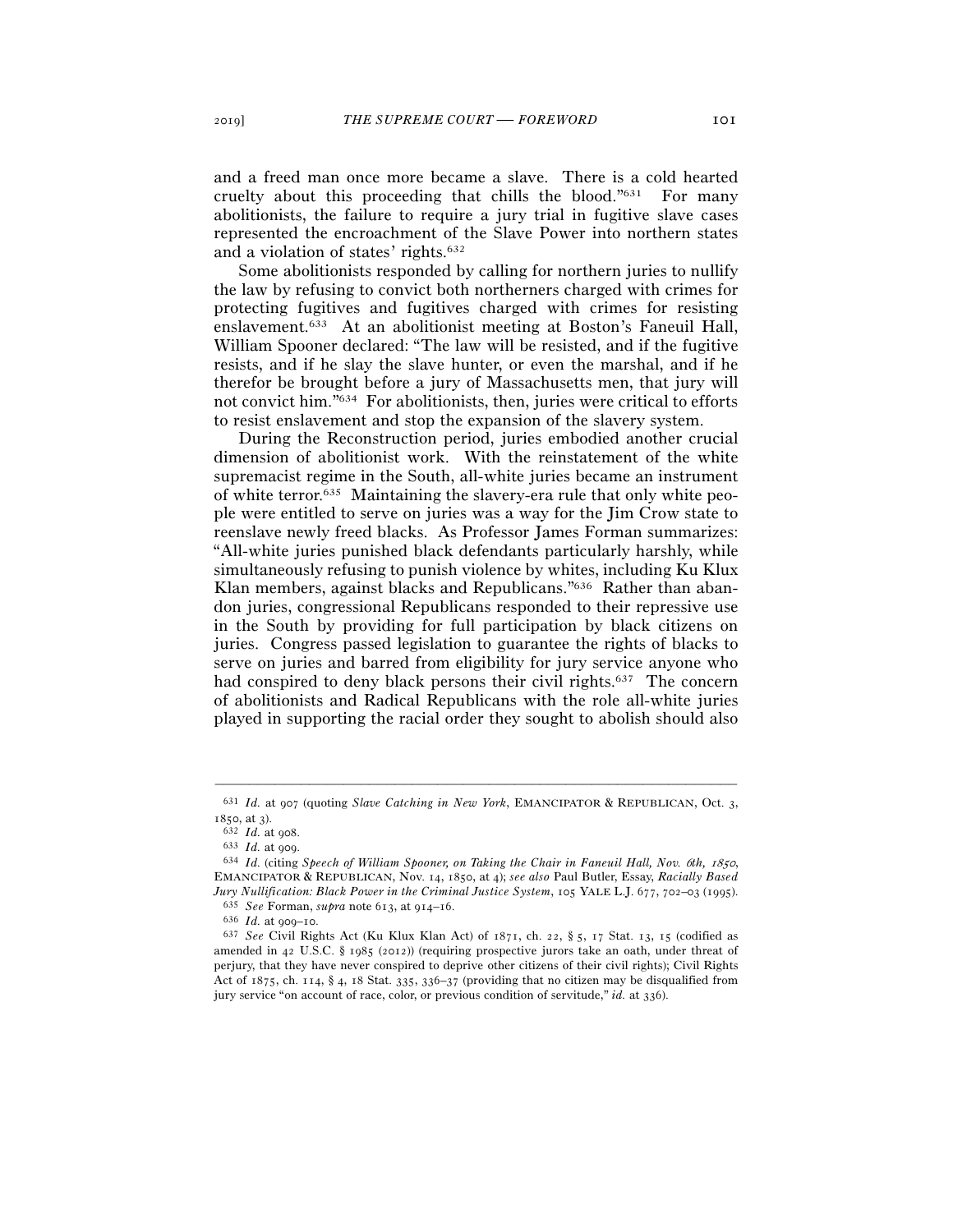shape our interpretation of the Fourteenth Amendment's mandate for equal protection.638

The history of abolitionists' approach to the jury as both an antislavery and proslavery entity suggests that abolition constitutionalism is attentive to the relationship juries continue to play in either dismantling or promoting white supremacy. At issue in *Flowers* was the prosecutorial use of all-white juries as a systematic instrument of racist carceral punishment.639 An abolitionist approach to the Equal Protection Clause would protect black defendants like Flowers from the unequal imposition of capital punishment by all-white juries.

At a minimum, this approach would rescind the *Washington v. Davis* requirement that defendants produce evidence of discriminatory intent.640 The institutionalized practice of empaneling all-white juries to deny black people equal protection does not rely on the prejudiced motivations of individual prosecutors, and contesting this denial of equal protection should not depend on proving prosecutors' motivations. Ending the discriminatory intent rule would also do away with validating peremptory challenges that have a discriminatory impact as long as

<sup>638</sup> *See* Peña-Rodriguez v. Colorado, 137 S. Ct. 855, 867 (2017) (describing the threat historically posed by all-white juries to "the promise of the [Fourteenth] Amendment and to the integrity of the jury trial"); Forman, *supra* note 613, at 909–<sup>10</sup>. 639 *See* Flowers v. Mississippi, 139 S. Ct. 2228, 2238–41 (2019). In his dissenting opinion, Justice

Thomas pointed to the defense attorney's conduct during voir dire, noting she used exclusionary techniques similar to Evans. *See id.* at 2260–61 (Thomas, J., dissenting). Justice Thomas also noted the mistakes made by Flowers's counsel and emphasized the fact that the defense and prosecution asked a "similar number of questions to the jurors they peremptorily struck." *Id.* at 261. During oral argument, Justice Thomas asked a question for the first time in three years: whether Flowers's lawyer struck any potential jurors and what race they were. *See* Transcript of Oral Argument at 57, *Flowers*, 139 S. Ct. 2228 (No. 17-9572); Adam Liptak, *Clarence Thomas Breaks a Three-Year Silence at Supreme Court*, N.Y. TIMES (Mar. 20, 2019), https://nyti.ms/2UMRRQC [https://perma.cc/UD5W-5VPW]. Justice Sotomayor pointed out there was only one black juror remaining after Evans struck all the rest. Transcript of Oral Argument, *supra*, at 57. Just as Justice Thomas has wrongly equated government race-conscious efforts to address institutionalized racism with Jim Crow laws to maintain white supremacy, *see* Adarand Constructors, Inc. v. Peña, 515 U.S. 200, 240 (1995) (Thomas, J., concurring in part and concurring in the judgment), he has failed to see the distinction between state exclusion of black jurors aimed at creating all-white juries and individual defendants' attempts to counter jury discrimination. Last Term, Justice Thomas asserted yet another false equation in his concurring opinion in *Box v. Planned Parenthood of Indiana and Kentucky, Inc.*, 139 S. Ct. 1780 (2019). *See id.* at 1784, 1792–93 (Thomas, J., concurring). Justice Thomas suggested that states may be constitutionally permitted to ban abortions sought because of the race, sex, or disability of a fetus because such bans "promote a State's compelling interest in preventing abortion from becoming a tool of modern-day eugenics." *Id.* at 1783. By equating abortion rights with eugenics, Justice Thomas ignored how abortion bans and eugenicist policies both seek to control reproductive decisionmaking for repressive political ends. *See* ROBERTS, KILLING THE BLACK BODY, *supra* note 77, at 3–<sup>7</sup>. 640 *See* <sup>426</sup> U.S. 229, 239 (1976).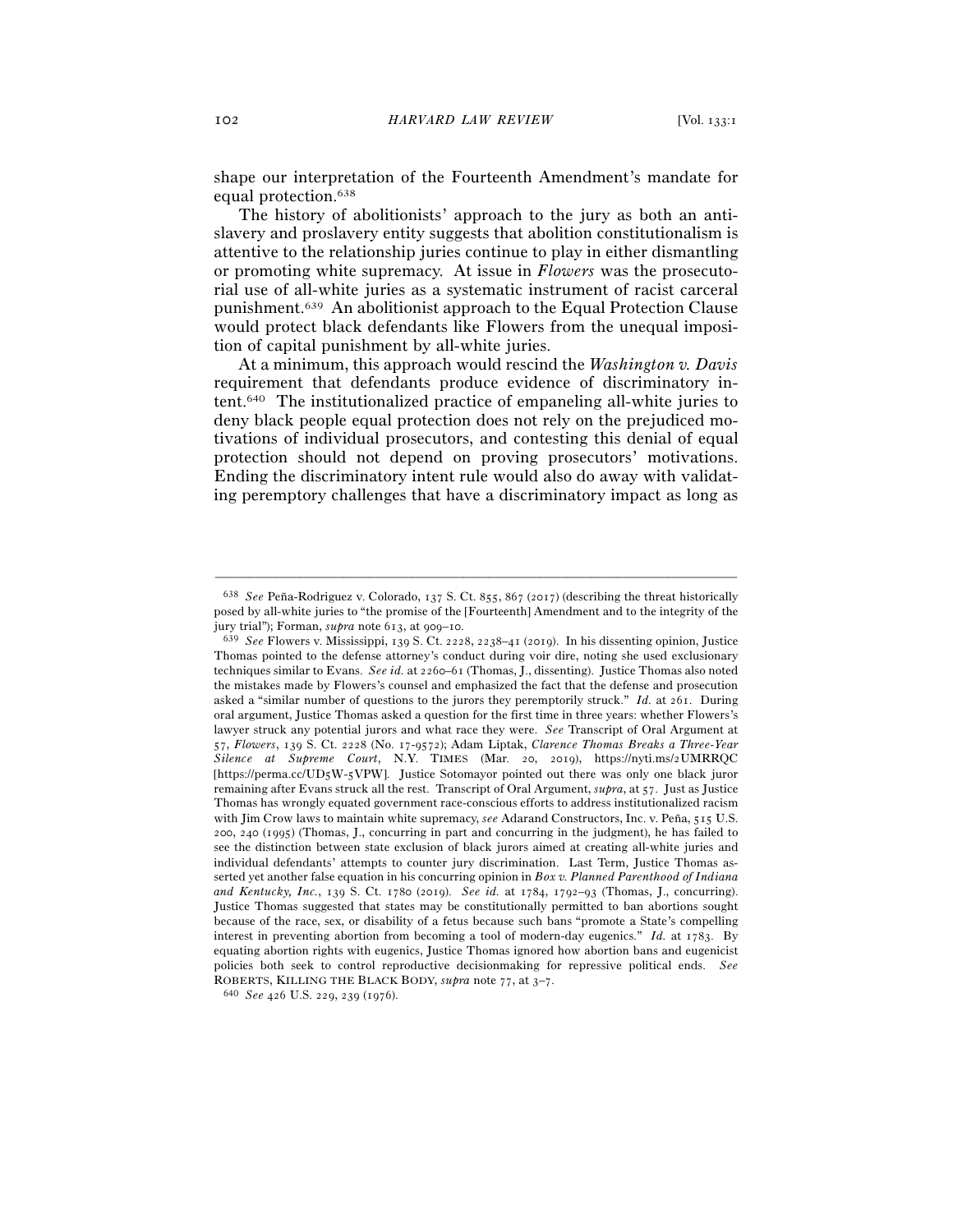prosecutors can provide race-neutral reasons.641 Changing the meaning of discrimination from racial bias to racist impact would stop the charade *Batson* generated in allowing prosecutors to continue to empanel all-white juries based on pretextual race-neutral explanations.642 In addition, an abolition constitutionalism would develop alternative doctrines for testing the constitutionality of jury composition based on evidence of systemic discrimination rather than individual prosecutorial intent.643

This analysis suggests, moreover, that an abolition constitutionalism would consider ending peremptory challenges altogether. In dissent, Justice Thomas correctly pointed out that black defendants can use peremptory challenges to "strik[e] potentially hostile white jurors,"<sup>644</sup> so *Batson* may inevitably deprive black defendants of this tool against prejudiced deliberations. But, as shown in Flowers's six trials and in countless other criminal trials of black defendants, prosecutors' ability to use peremptory challenges to rig juries against black defendants far outweighs black defendants' use of juror strikes to create a fair trial.645 The main threat to black defendants is not the "bad apple" visibly hostile juror but the way juries made up of ordinary white people tend to reach unjust convictions.646 Both the majority and dissenting Justices

–––––––––––––––––––––––––––––––––––––––––––––––––––––––––––––

ments about the defendant's Mexican heritage during jury deliberation. *See* Peña-Rodriguez v. Colorado, 137 S. Ct. 855, 862 (2017). In a 5-3 decision, the Court held the Sixth Amendment right to a fair trial requires an exception to the rule against impeaching jurors "where a juror makes a clear statement that indicates he or she relied on racial stereotypes or animus to convict a criminal defendant." *Id.* at 869. The Court limited the exception to statements showing that the racial stereotype or racial animus was "a significant motivating factor" in a juror's decision to convict,

<sup>641</sup> *See id.* at 241. By finding race-neutral excuses for striking blacks from the jury, Justice Thomas erased the overwhelming evidence from Flowers's trials that Evans wanted to generate an all-white jury and was very successful at it. *Flowers*, 139 S. Ct. at 2261–63 (Thomas, J., dissenting).<br><sup>642</sup> Batson v. Kentucky, 476 U.S. 79, 94 (1986).<br><sup>643</sup> Devlon-Ross, *supra* note 604 (describing the Racial Justice

<sup>2009</sup> as "a radical approach to ending discriminatory jury selection by allowing defendants to use statistical evidence of racial bias in capital-murder trials throughout North Carolina and the region in order to claim racial bias in their own particular capital-murder trials"); *see* Editorial, *They Were Freed from Death Row. Republicans Put Them Back.*, N.Y. TIMES (Aug. 23, 2019) https://nyti.ms/2Pbt1vt [https://perma.cc/2M4T-JAUV] (criticizing North Carolina's Republican legislature for repealing the Racial Justice Act in 2013); *see also* Colbert, *supra* note 613, at 32–39 (underscoring how the Thirteenth Amendment's framers intended "the amendment's guarantee of freedom [to mean] more than merely freeing the slaves from bondage," *id.* at 36).<br><sup>644</sup> See Flowers, 139 S. Ct. at 2274 (Thomas, J., dissenting).<br><sup>645</sup> See, e.g., David C. Baldus et al., *The Use of Peremptory Challenges* 

*A Legal and Empirical Analysis*, 3 U. PA. J. CONST. L. 3, 96–100 (2001) (conducting a study of comparative effectiveness of prosecutors and defense counsel in the use of peremptories in capital trials in Philadelphia and documenting the "greater effectiveness of the Commonwealth in excluding its prime targets [young black men and women] from the juries that were finally seated," *id.* at 100). For a discussion of abolitionist organizing strategies to shrink the resources and power of the prosecuting office, see *Abolitionist Principles & Campaign Strategies for Prosecutor Organizing*, COMMUNITY JUST. EXCHANGE, https://www.communityjusticeexchange.org [https://perma.cc/U6PE-BWF<sup>4</sup>]. 646 The Court recently considered a case involving a "bad apple" juror who made racist com-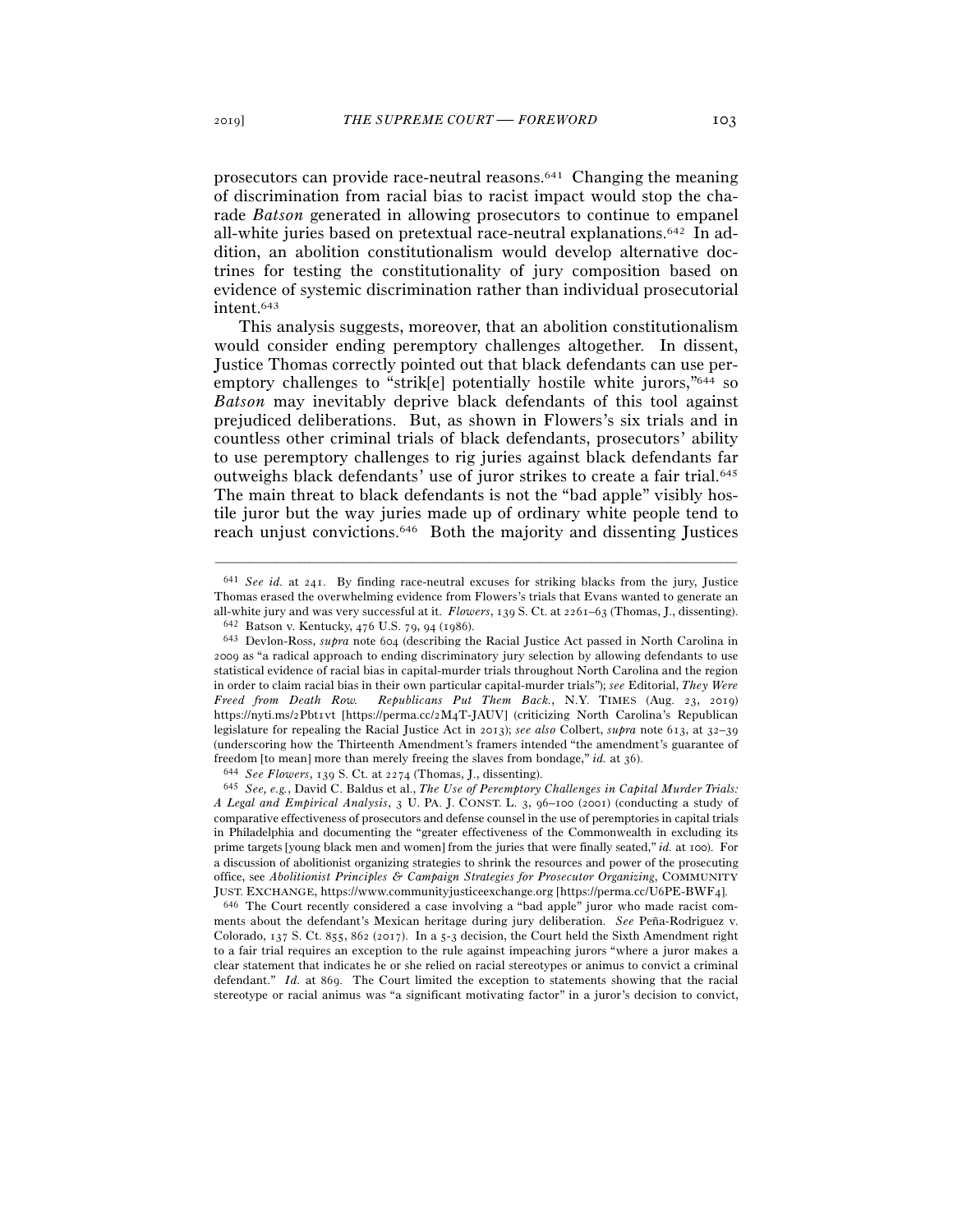in *Flowers* examined the prosecutor's actions only for conduct indicating a belief that black jurors would be "partial to the defendant because of their shared race"647 — a false assumption rejected by *Batson*. They did not consider the reality that white jurors historically have presumed the guilt of black defendants because of racism.648

Finally, an abolition constitutionalism would recognize that Evans's interest in an all-white jury was to secure the execution of Flowers regardless of his culpability for the crime.649 An abolitionist reading of the Constitution would not permit the Court to allow Flowers to undergo another capital trial after reversing his conviction. Rather, the state's dogged campaign to obtain and uphold Flowers's death sentence is an opportunity to revisit the constitutionality of capital punishment and to abolish it.<sup>650</sup> As discussed in section I.B.<sub>I</sub>(c), the death penalty can be traced back to the gruesome punishments inflicted on enslaved people and the spectacle lynchings carried out during the Jim Crow era. State executions only survive today because they continue to represent white domination over black people. Even if the Supreme Court invalidated all-white juries, the death penalty would still function as a form of racialized subjugation. Prison abolitionists understand capital punishment as a key aspect of the prison industrial complex that contributes to the enforcement of racial subordination and support for racial capitalism.651 This understanding helps clarify why state executions should cease altogether. Abolitionists would link the prosecutor's use of

<sup>–––––––––––––––––––––––––––––––––––––––––––––––––––––––––––––</sup> noting "[n]ot every offhand comment indicating racial bias or hostility will justify setting aside the no-impeachment bar to allow further judicial inquiry." *Id.*

<sup>&</sup>lt;sup>647</sup> *Batson*, 476 U.S. at 97; see *Flowers*, 139 S. Ct. at 2241; *id.* at 2269 (Thomas, J., dissenting).<br><sup>648</sup> *See, e.g.*, Colbert, *supra* note 613, at 22 (explaining how white juries were inclined to convict black defendants because they were black); *see also* Shamena Anwar et al., *The Impact of Jury Race in Criminal Trials*, 127 Q.J. ECON. 1017, 1048–49 (2012) (finding that while "conviction rates for black and white defendants are similar when there is at least some representation of blacks in the jury pool . . . in the absence of such representation, black defendants are substantially more likely to be convicted," *id.* at 1048).<br><sup>649</sup> The Court found that Evans intentionally sought to empanel an all-white jury. *Flowers*, 139

S. Ct. at 2246 ("The State's relentless, determined effort to rid the jury of black individuals strongly suggests that the State wanted to try Flowers before a jury with as few black jurors as possible, and ideally before an all-white jury.") Though it is theoretically possible that Evans himself cared about Flowers's culpability, all-white juries have been historically used as a tool of racial violence and racial intimidation to such an extent that commentators have explored "the inherent injustice of the all-white jury." Colbert, *supra* note 613, at 4 & n.6; *see also* Forman, *supra* note 613, at 915–16 (discussing the historical importance of securing the right for black people to sit on juries). It seems exceedingly unlikely, then, that Evans sought an all-white jury for any other purpose. 650 The Court has questioned the constitutionality of capital punishment in the past and should do

so again. *See* Coker v. Georgia, 433 U.S. 584, 599–600 (1977) (holding that the death penalty for rape violated the Eighth Amendment prohibition on cruel and unusual punishment); Furman v. Georgia, <sup>408</sup> U.S. 238, 239–40 (<sup>1972</sup>) (striking down the death penalty as unconstitutional as applied). 651 *See* McLeod, *Grounded Justice*, *supra* note 91, at 1216–17 (describing a "death-sentencing

regime that impacts African Americans and white defendants differently on the basis of their race"); *supra* pp. 40–42.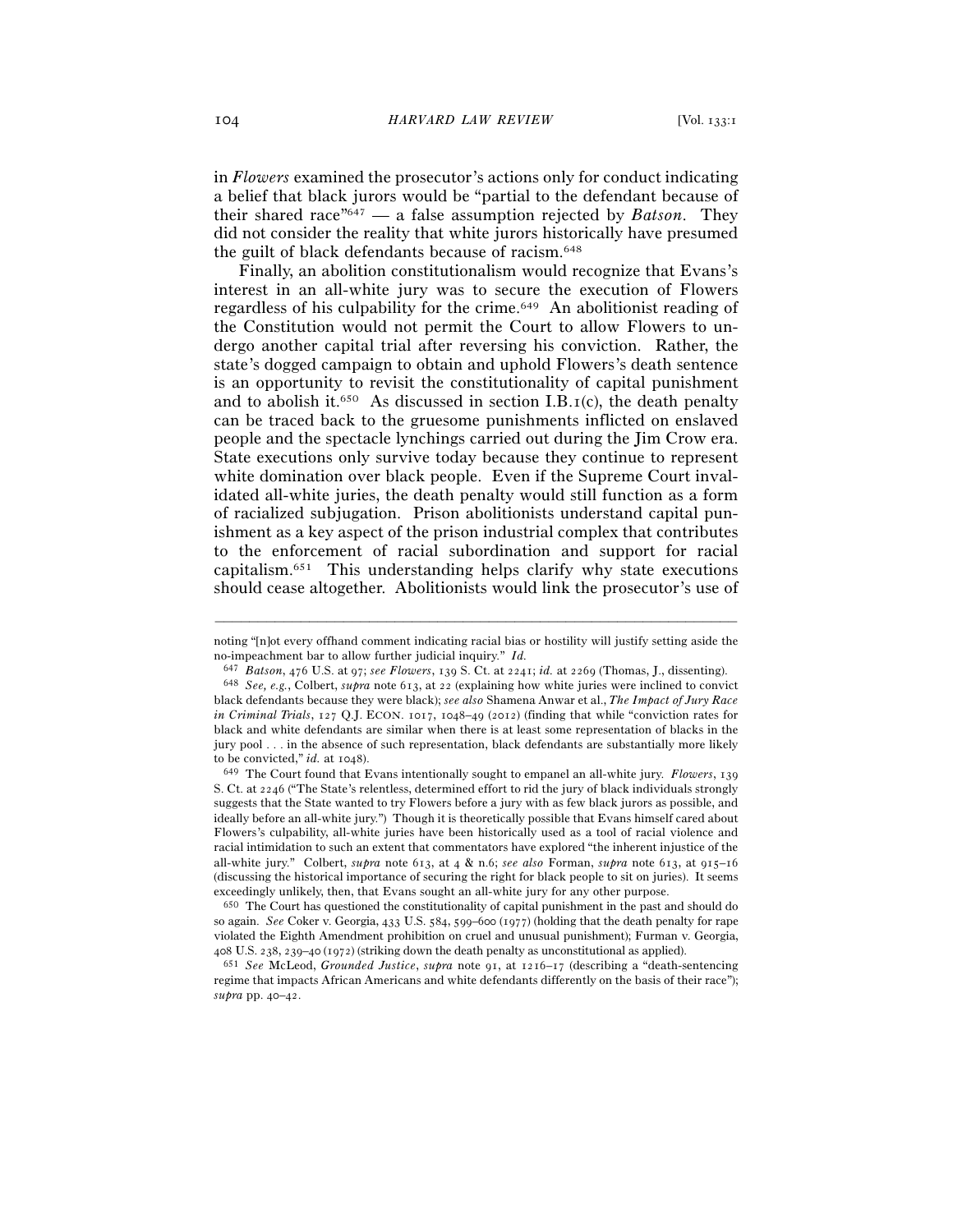unscrupulous tactics, including convening all-white juries to condemn Flowers to death for killing three white people, to the slave executions and lynching that were the death penalty's predecessors. In addition to reversing Flowers's conviction and requiring states to take steps to dismantle the all-white jury system, an abolition constitutionalism would abolish the death penalty.

## III. TOWARD A NEW ABOLITION CONSTITUTIONALISM

We can see constitutional history after the Reconstruction Amendments as a contest — in legislatures, courts, and the streets over interpreting the Amendments as either moving toward or retreating from slavery's eradication. Because we can read the Reconstruction Constitution as incorporating the abolition constitutionalism of antislavery activists,652 we should reciprocally interrogate both the Constitution's relevance to today's prison abolition movement and the movement's relevance to interpreting the Constitution's provisions. Just as antebellum abolitionists broke from the dominant interpretation of the Constitution as a proslavery document, $653$  so too prison abolitionists need not be shackled to the prevailing constitutional jurisprudence in advancing the unfinished freedom struggle.

Engaging the relationship between prison abolition and the Reconstruction Amendments, as well as the abolition constitutionalism that inspired them, raises several generative questions. Can we apply prison abolitionist theories to the Constitution's text not only to condemn it but also to use it instrumentally to achieve abolitionist objectives? Can we advocate for a reading of the Constitution that both aligns with the abolition constitutionalism advanced by antislavery activists and attends to contemporary forms of white supremacy and racial capitalism? In the process, might today's abolitionists imagine a new abolition constitutionalism that helps to chart the path toward a society without prisons?

## *A. Approaching the Constitution Instrumentally*

One reason some prison abolitionists eschew any reliance on the Reconstruction Constitution to make claims or envision change is that they see the text itself as accommodating slavery. Many abolitionists explicitly condemn the Thirteenth Amendment's Punishment Clause for allowing the reenslavement of black people by incarcerating them for committing crimes.654 "One of the big reforms that sold us out was the

<sup>652</sup> *See supra* pp. 54–<sup>64</sup>. 653 *See supra* pp. 54–<sup>55</sup>. 654 *See* sources cited *supra* note 396.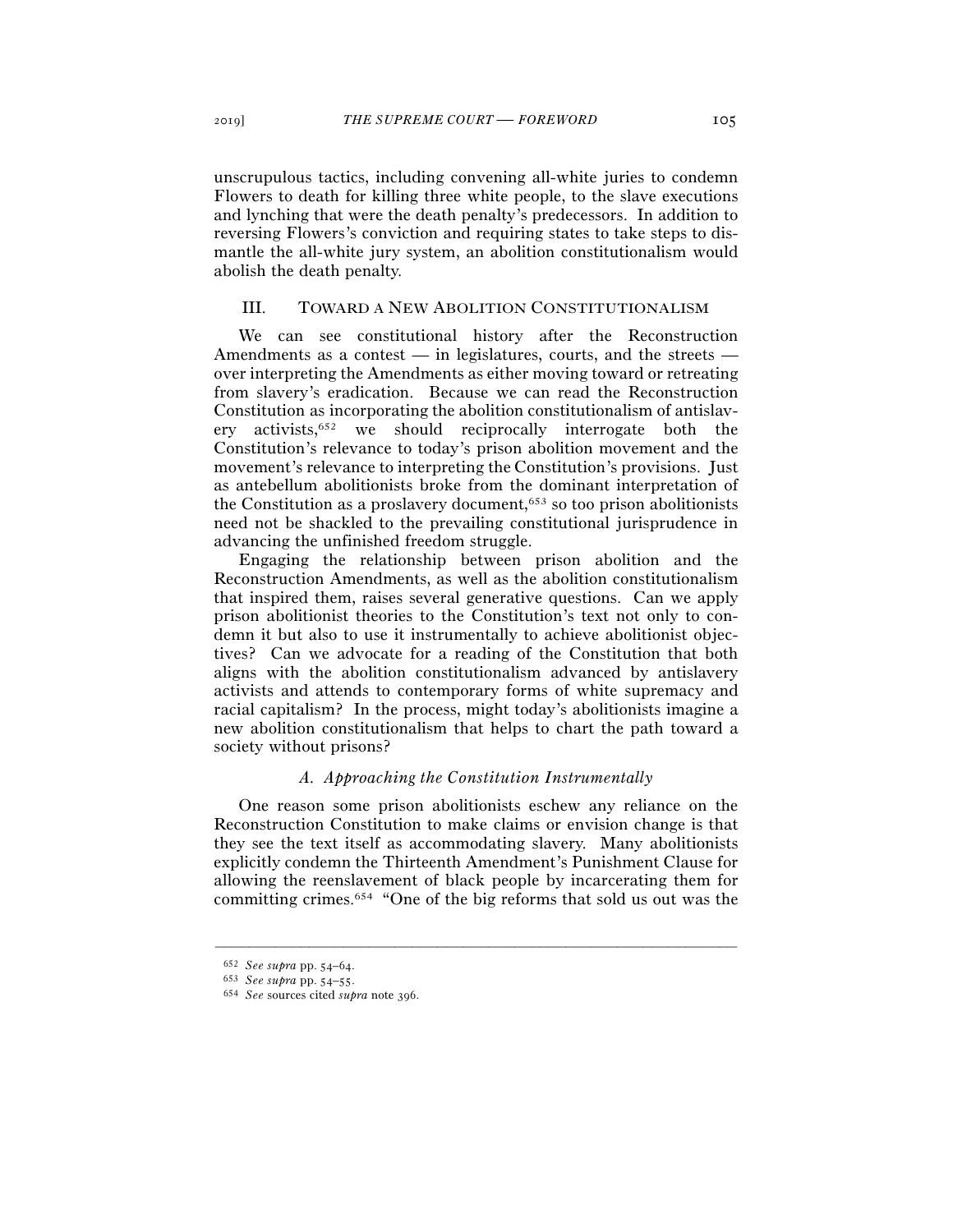Thirteenth Amendment" is a common accusation among prison abolitionists.655 The Reconstruction Constitution "just modified" slavery; it did not abolish it.<sup>656</sup>

According to this view, the Thirteenth Amendment was part and parcel of the white supremacist backlash against Emancipation. Its very text contained the seeds of reinstating the formerly enslaved to servitude from the moment Congress enacted it. Congress gave the impression of radically incorporating black people into citizenship when in fact it was preparing a way to legally deny them their rights. "The Thirteenth Amendment ensnares as it emancipates," Professor Joy James writes.<sup>657</sup> "In fact, it functions as an enslaving anti-enslavement narrative."658 The symbolic power of the Reconstruction Constitution as an abolitionist text that installed freedom thus adds to the Constitution's ability to sustain a false narrative of the United States as a bastion of freedom and equality.659 Embracing such a document would therefore only contribute to its anti-abolitionist performance. Thus, although many prison abolitionists describe their work as continuing the struggle antebellum freedom fighters and abolitionists began, they frame it in opposition to the Reconstruction Constitution.<sup>660</sup>

A second reason some prison abolitionists reject the Constitution is that they view the entire U.S. legal system as subordinating black people and preserving the racial capitalist order.<sup>661</sup> This position relies not so much on the Amendments' precise language as on the political role the Constitution, as a central part of the state's legal apparatus, plays in upholding the carceral regime. According to these theorists, states use the law to perpetuate their own institutions, and constitutional change within formal legal processes occurs only to maintain the look of legitimacy.662 If abolition work can only be completely effective "without involving the state,"663 there may be no role for the Constitution to play. Indeed, the very project of abolition constitutionalism could be antiabolitionist.

James combines both these points by explaining how the Reconstruction Amendments helped to place the state in opposition to

<sup>655</sup> *Profiles in Abolition*, *supra* note 19, at 5:<sup>05</sup>. 656 *Id.* at 5:<sup>16</sup>. 657 James, *Democracy and Captivity*, *supra* note <sup>37</sup>, at xxii. 658 *Id.*

<sup>659</sup> *See, e.g.*, Rana, *supra* note 343, at 267 (arguing that the Constitution's powerful symbolism has prevented Americans from appreciating the country's colonial origins).

<sup>660</sup> *See* sources cited *supra* note <sup>37</sup>. 661 Muntaqim, *supra* note 37, at 7 (arguing for a view of the "judicial process as part of a governmental pogrom to repress dissent to racism . . . [that] continues a long process of racial injustice built into our nation's [C]onstitution through the original sanctioning of slavery").

<sup>662</sup> Amna A. Akbar, *Toward a Radical Imagination of Law*, 93 N.Y.U. L. REV. 405, 476–79 (<sup>2018</sup>). 663 Meiners, *supra* note 37.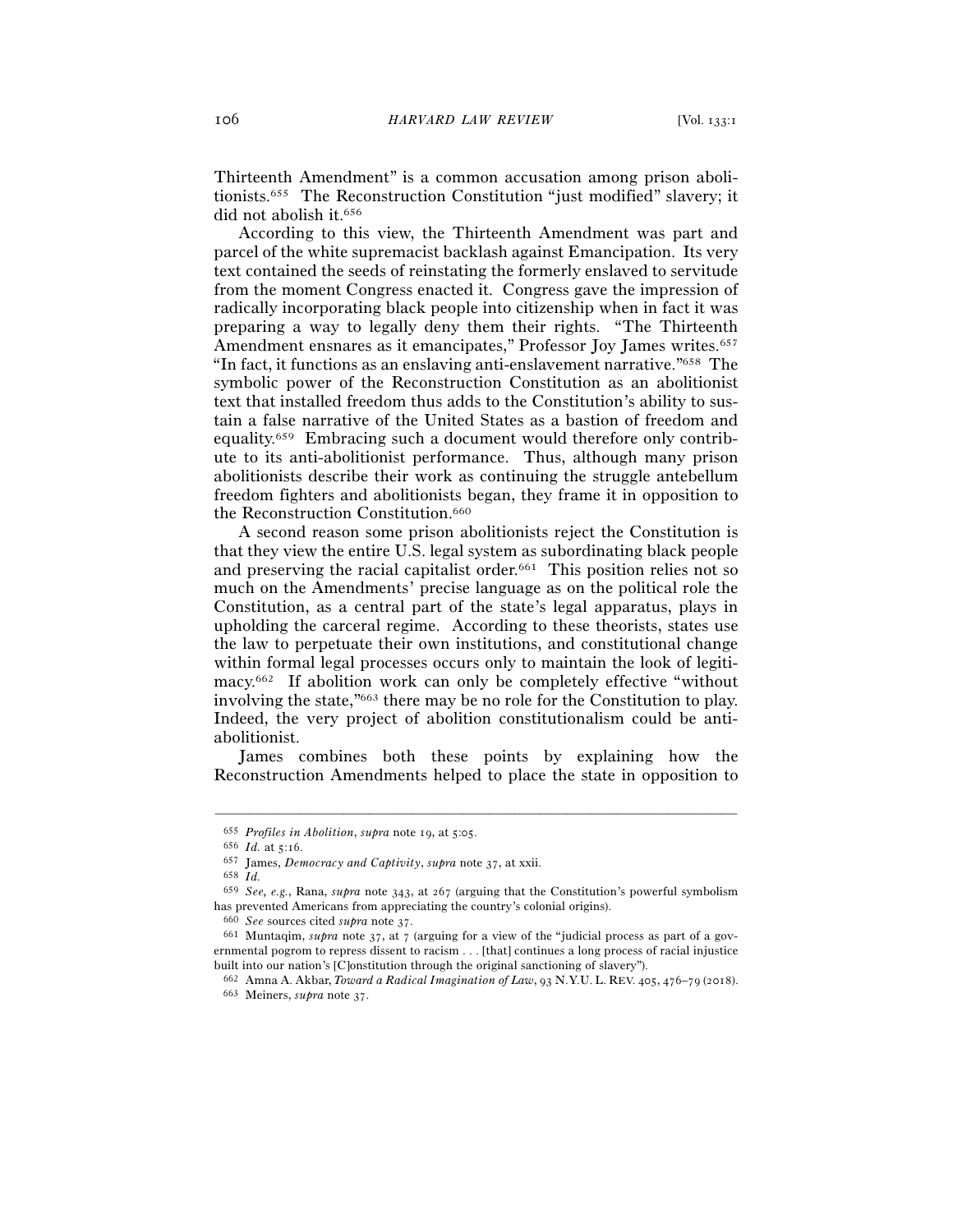the abolition of white supremacy.664 She contrasts the abolition democracy advanced by black radicals with the "advocacy democracy" promoted by a "U.S. conservative-centrist-progressive" political system that "works for reforms with an anti-black racism that structured democracy's evolution."665 James connects the founding of the nation to the Reconstruction Amendments, understanding both as part of a continuum of anti-abolitionist developments: "an *anti-abolitionist* revolutionary war that blocked the expansion of the 1772 Somerset ruling (emancipating a black slave brought to Britain from colonial America); an *anti-abolitionist* 13th [A]mendment that codifies slavery to prison; an *anti-abolitionist* 14th [A]mendment that transfers black political personhood (and social standing) to corporations."<sup>666</sup>

Moreover, the courts, which have been the traditional venue for making constitutional claims, are the very state agents that have eviscerated efforts to install a more radical Constitution and have been hostile to an abolitionist approach.<sup>667</sup> Radicals of color have criticized the presumption in constitutional theory that "minorities are best protected with national oversight, rights-based frameworks, and judicial solicitude."668 For this reason, many abolitionists have repudiated U.S. constitutional rights altogether and instead contest U.S. carceral policies without reference to rights or as violations of international human rights.669 Even claims that rested in part on the U.S. Constitution have primarily relied on international human rights law, such as the petition

<sup>664</sup> *See* James, *Democracy and Captivity*, *supra* note <sup>37</sup>, at xxviii–xxix. 665 James, 7 *Lessons*, *supra* note <sup>42</sup>. 666 *Id.*

<sup>667</sup> *See supra* section II.D, pp. 71–93; *cf.* Kate Andrias, *Building Labor's Constitution*, 94 TEX. L. REV. 1591, 1594 (2016) (noting the practical reasons, including the Court's skepticism of certain constitutional interpretations, the labor movement has retreated from making arguments based on the U.S. Constitution).

<sup>668</sup> Blackhawk, *supra* note 290, at 1797 (arguing that "[i]ntegrationist, rights-based frameworks" threaten Native tribal sovereignty, *id.* at 1798). *See generally* KEISHA N. BLAIN, SET THE WORLD ON FIRE: BLACK NATIONALIST WOMEN AND THE GLOBAL STRUGGLE FOR FREE-DOM (2018); NELSON A. DENIS, WAR AGAINST ALL PUERTO RICANS: REVOLUTION AND TERROR IN AMERICA'S COLONY (2015); PENIEL E. JOSEPH, STOKELY: A LIFE (2014); PENIEL E. JOSEPH, WAITING 'TIL THE MIDNIGHT HOUR: A NARRATIVE HISTORY OF BLACK POWER IN AMERICA (2007); DONNA JEAN MURCH, LIVING FOR THE CITY: MIGRATION, ED-UCATION, AND THE RISE OF THE BLACK PANTHER PARTY IN OAKLAND, CALIFORNIA (2010) (all discussing radical black and Puerto Rican political theory and activism that did not rely on national oversight).

<sup>669</sup> *See* Akbar, *supra* note 662, at 447; Ajamu Baraka, *Malcolm X and Human Rights in the Time of Trumpism: Transcending the Master's Tools*, THE ABOLITIONIST, Spring 2017, at 15, https:// abolitionistpaper.files.wordpress.com/2017/12/abby-27-english-final.pdf [https://perma.cc/LB45- DWXJ] (arguing that human rights are a "de-colonial fighting instrument"); Isaac Onitveros, *Not Without a Fight: The San Francisco* 8, THE ABOLITIONIST, Spring 2007, at 5, 10, https:// abolitionistpaper.files.wordpress.com/2011/01/abolitionist-issue-6-spring-2007-english.pdf [https:// perma.cc/6SER-CY4Z] (noting that Black Panthers contextualized U.S. human rights violations within a larger international human rights context).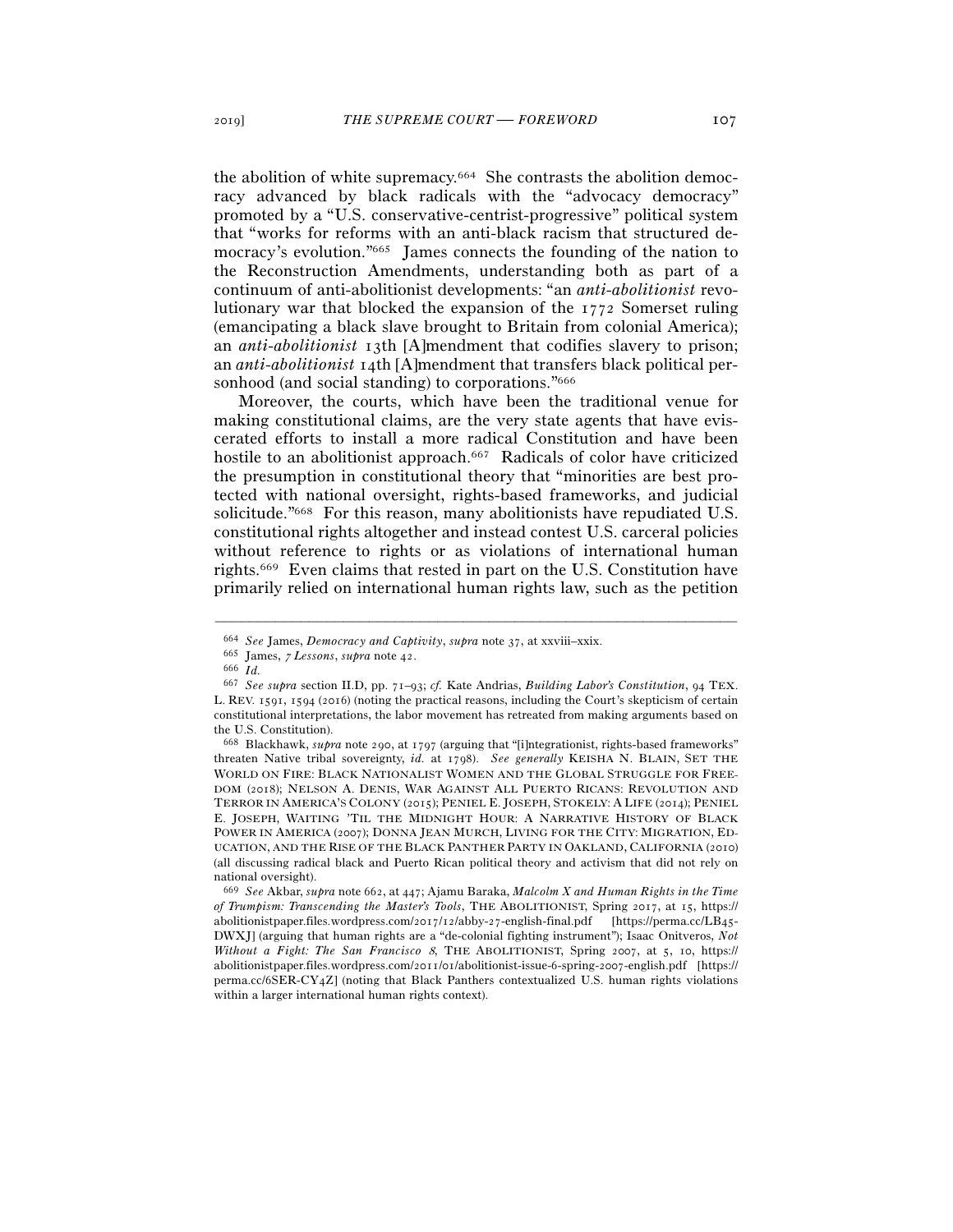brought to the United Nations by the Civil Rights Congress in 1951 that charged the U.S. government with racism and genocide.670

This Foreword takes seriously the question whether engaging with the Constitution, which from its installation has served settlercolonialism, slavery, and racial capitalism, can be useful to an abolitionist movement. As discussed in Part II, the dominant reading of both the original Constitution and Reconstruction Amendments has been antiabolitionist.671 There are good reasons, however, for prison abolitionists to engage abolition constitutionalism. First, it is significant that the original Constitution that incorporated slavery was rewritten to abolish it in response to a hard-fought freedom struggle. Many antislavery activists, like Frederick Douglass, professed an alternative reading of the Constitution — an abolition constitutionalism.<sup>672</sup> We can see the Reconstruction Amendments as a compromised embodiment of the unfinished revolution for which abolitionists today continue to fight. Like antebellum abolitionist theorizing, prison abolitionism can craft an approach to engaging with the Constitution that furthers radical change.

Second, prison abolitionists acknowledge that building a prisonless society is a long-term project involving incremental achievements. As Critical Resistance puts it, abolition "means developing practical strategies for taking small steps that move us toward making our dreams real and that lead us all to believe that things really could be different."673 Some of those steps will entail engaging with the state.674 In demanding state action that promotes prison abolition, abolition activists can use constitutional provisions instrumentally to assert and sometimes win their claims.

Finally, prison abolitionists need not let the Constitution compromise their principles or aspirations. While taking inspiration from antislavery abolitionists, we can approach the Constitution differently. For example, although the Radical Republicans opposed chattel slavery and convict leasing, they did not abolish imprisonment as a punishment for crimes. Today's prison abolitionists are dealing with a different beast — the prison industrial complex and other modern carceral logics, supported by advanced forms of racial capitalism. There are also new

<sup>670</sup> CIVIL RIGHTS CONG., WE CHARGE GENOCIDE vii (William L. Patterson ed., Int'l Publishers 1970) (1951); *see* DAVIS, ABOLITION DEMOCRACY, *supra* note 17, at 79 (discussing lawsuits brought by the Center for Constitutional Rights, which relied on human rights doctrine to contest the detention of so-called enemy combatants, as an "example of the resistance to the Bush Administration's policies and practices").

<sup>671</sup> *See supra* Part II, pp. 49–<sup>105</sup>. 672 *See* Moses, *supra* note 338, at 76–77; *supra* pp. 50–51 (discussing the existence and influence of early abolitionist constitutional interpretations).

<sup>673</sup> *What Is the PIC? What Is Abolition?*, *supra* note <sup>21</sup>. 674 Harsha Walia & Andrew Dilts, *Dismantle and Transform: On Abolition, Decolonization, and Insurgent Politics*, 1 ABOLITION 12, 14–15 (2018).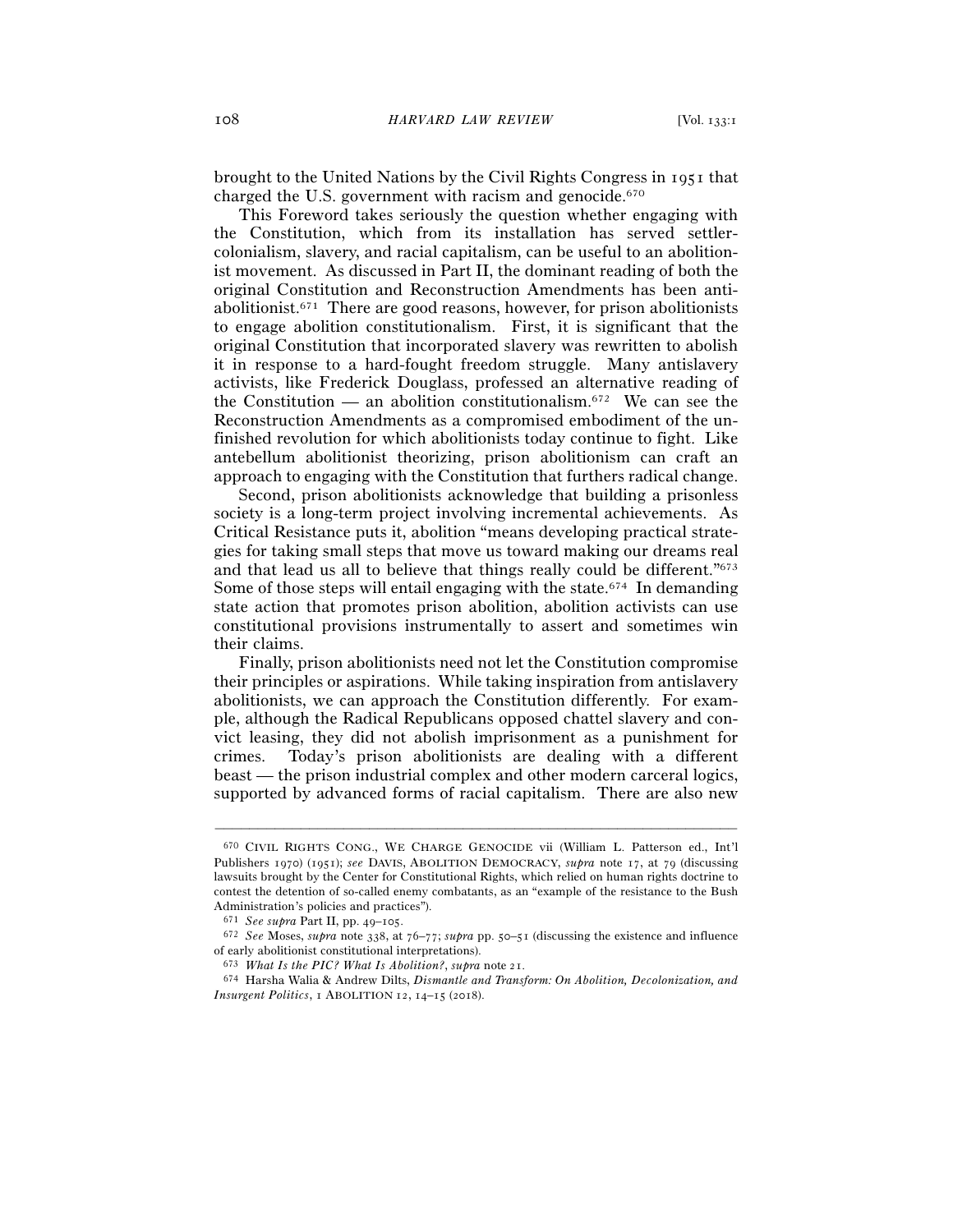theories that explain and contest modern modes of carceral punishment, including black radical philosophy, critical race theory, black feminist theory, and intersectionality.675 Davis frames prison abolition as a continuation of the antislavery movement, but she notes an important distinction between the two: "[T]he abolition of slavery was accomplished only in the negative sense," she writes.676 "In order to achieve the *comprehensive* abolition of slavery — after the institution was rendered illegal and black people were released from their chains — new institutions should have been created to incorporate black people into the social order."677 Prison abolitionists can affirm the aim of antebellum abolitionists to radically dismantle the institution of slavery and also demonstrate, with the benefit of historical hindsight and sustained abolitionist theorizing, that this objective requires abolishing prisons altogether by replacing them with new institutions that incorporate black people fully into a free society.

The goals of freedom and equal citizenship have been "the heart of black Americans' fidelity to the Constitution."678 In a previous analysis of black people's approach to the Constitution, I distinguished between a presumption of inherent loyalty to the Constitution and the instrumental use of the Constitution to achieve a more important objective.679 I argued that black people have historically expressed fidelity to the Constitution because it offers "practical advantages" to their struggle for equal citizenship.680 Under this instrumental approach, equal citizenship does not arise from the Constitution; it precedes it. The Constitution is not the standard of justice we should faithfully uphold; equal citizenship is. We know what democracy means not by immersing ourselves in the Constitution's language but by imagining what it would mean for black people to be treated like free and equal human beings. The purpose of constitutional fidelity is to insist that constitutional interpretations abide by this higher standard of justice. "In short, fidelity is a means, not an end, and it is a means to an end that is more fundamental than the Constitution."681 Abolition constitutionalism, unlike

<sup>675</sup> *See, e.g.*, CARRUTHERS, *supra* note 26, at 8–12 (discussing black queer feminist theory); DELGADO & STEFANCIC, *supra* note 445, at 3–11 (discussing critical race theory); Akbar, *supra* note 662, at 412–13 (discussing radical racial justice movements); Kimberlé Crenshaw, *Mapping the Margins: Intersectionality, Identity Politics, and Violence Against Women of Color*, 43 STAN. L. REV. 1241, 1242–44 (1991) (discussing the intersectionality of racism and sexism); *see also* sources cited *supra* note <sup>32</sup>. 676 DAVIS, ABOLITION DEMOCRACY, *supra* note 17, at 95.

<sup>677</sup> *Id.*; *cf. supra* pp. 62–<sup>63</sup> (discussing the unsuccessful Freedmen's Bureau). 678 Roberts, *Blacks' Fidelity*, *supra* note 38, at 1762.

<sup>679</sup> *Id.*

<sup>680</sup> *Id.*

<sup>681</sup> *Id.*; *cf.* Richard Delgado, *Rodrigo's Ninth Chronicle: Race, Legal Instrumentalism, and the Rule of Law*, 143 U. PA. L. REV. 379, 388 (1994) (advocating for "[l]egal instrumentalism," an approach that treats law as "a tool that is useful for certain purposes and at certain times").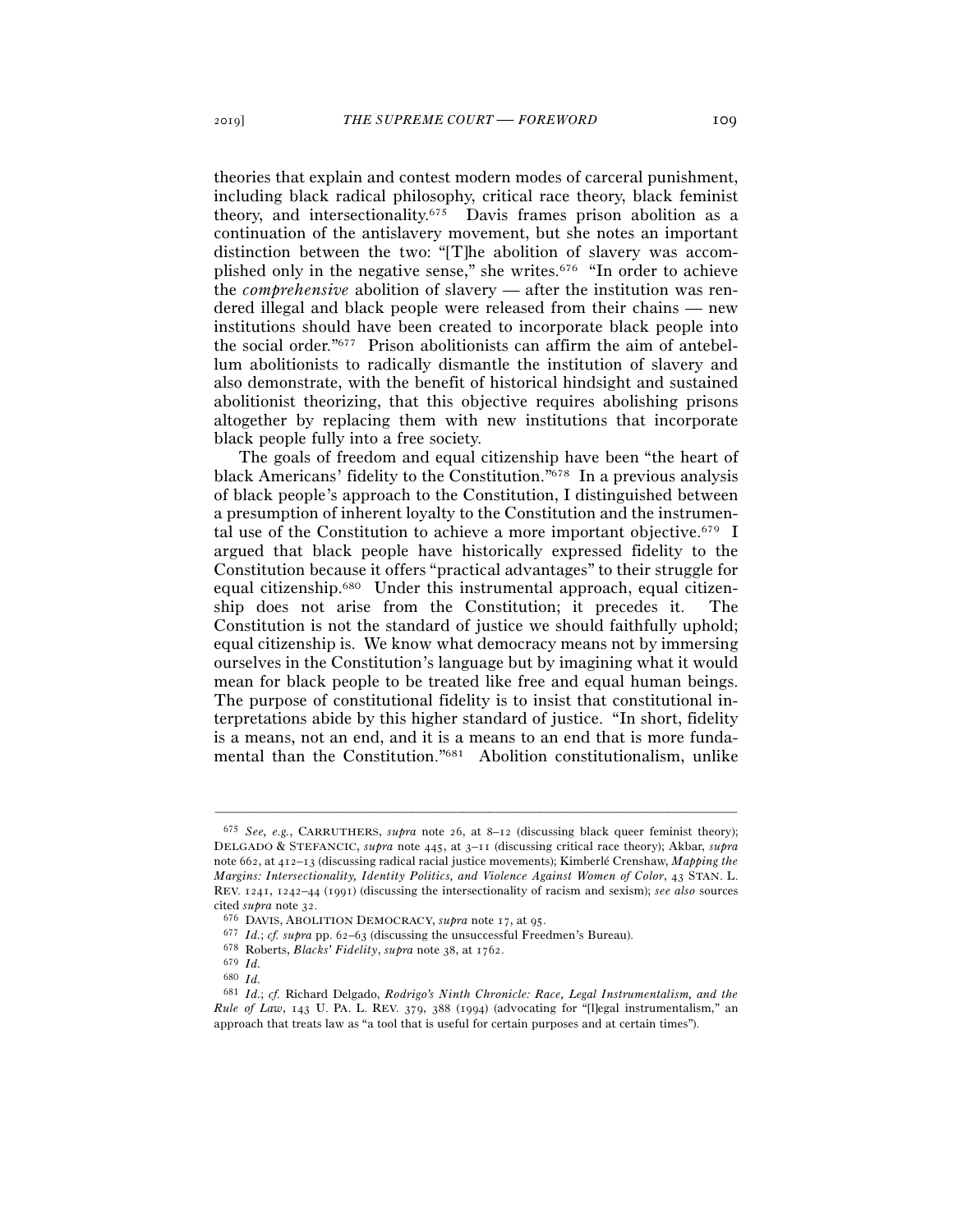other constitutional fidelities, aims not at shoring up the prevailing constitutional reading but at abolishing it and remaking a polity that is radically different.

Prison abolitionists can follow this tradition by instrumentally using the Constitution to build a society based on principles of freedom, equal humanity, and democracy — a society that has no need for prisons. In this section, I explore how prison abolitionists might instrumentally use the Constitution to make persuasive arguments for change and to achieve nonreformist abolitionist reforms that would eradicate or shrink discrete components of the carceral punishment system, mitigate the suffering caused by carceral conditions, and create the conditions needed for a society without prisons. I also consider the possibility that, in the process, prison abolitionists might imagine a new constitutionalism based on the society they are working to create. In other words, a new abolition constitutionalism would not serve to sustain and improve the U.S. state and its carceral systems. Rather, it would serve to guide and govern a society in the making where prisons are obsolete.

<sup>1</sup>*. Holding Courts and Legislatures to an Abolitionist Reading. —* Black Panther Party activist and author George Jackson, a leading figure in the prison abolition movement,682 called for "the gracious, sensitive, brainy types . . . to hold the legal pigs to the strictest interpretation of the Constitution possible."683 Surely Jackson wasn't upholding the U.S. Constitution as a beacon for a radical movement or expressing faith in judges to apply it for the sake of black freedom. Indeed, he was forced into the courtroom he then used as a platform to put American justice on trial.684 But Jackson didn't throw out the Constitution either. Rather, Jackson was deploying it strategically as a legal, ideological, and rhetorical tactic to expose the hypocrisy of his imprisonment and the

<sup>–––––––––––––––––––––––––––––––––––––––––––––––––––––––––––––</sup> <sup>682</sup> *See* BERGER, CAPTIVE NATION, *supra* note 18, at 91–95; DAVIS, ABOLITION DEMOCRACY, *supra* note 17, at <sup>21</sup>. 683 Letter from George Jackson to Fay Stender (Mar. 31, 1970), *in* JACKSON, *supra* note 18, at

<sup>231</sup>. The Black Panthers similarly emphasized legal accountability by confronting police officers harassing a black man and demanding, law books in hand, that the "pigs" abide by the letter of the law. David Ray Papke, *The Black Panther Party's Narratives of Resistance*, 18 VT. L. REV. 645,

<sup>674</sup>–75 (<sup>1994</sup>). 684 *See* BERGER, CAPTIVE NATION, *supra* note 18, at 92; *see also* Haywood Burns, *Can a Black Man Get a Fair Trial in this Country?*, N.Y. TIMES MAG., July 12, 1970, at 46, https://nyti.ms/1Glxvi4 [https://perma.cc/6GL9-SDPN] ("[M]any revolutionary defendants have ceased to look upon the courtroom as an arena in which a contest for and against their exoneration is waged, but rather as a platform to expose the failings of the legal system, to educate and politicize a larger public — to indict the system."); Joyce M. Bell, Kangaroo Court: The Black Power Movement and the Courtroom as a Site of Resistance (unpublished manuscript) (on file with the Harvard Law School Library) (arguing that in the 1970s Black Power defendants and their lawyers used courtrooms as sites of resistance to expose and condemn the normative legitimacy of the political order and legal system).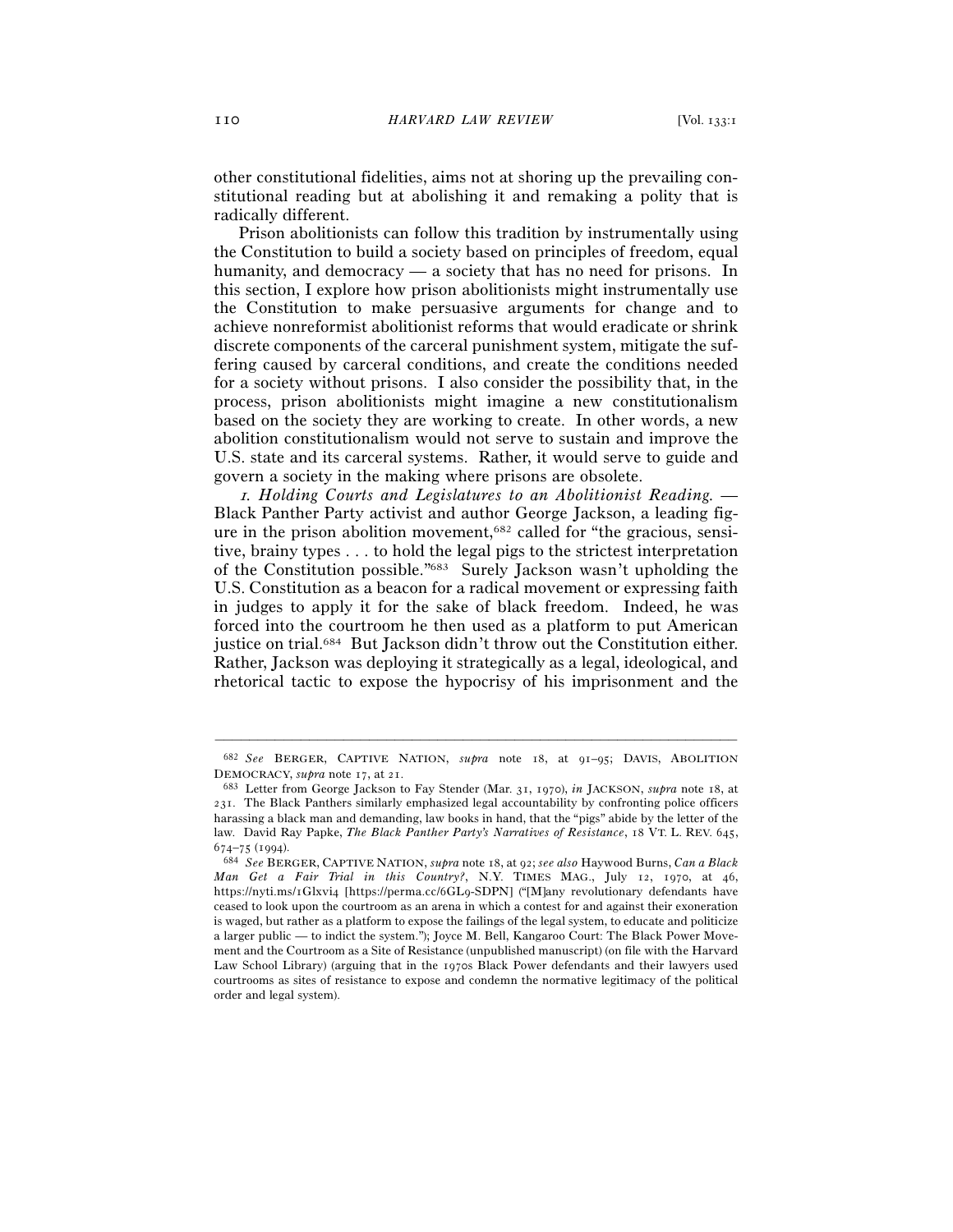prison system's reenslavement of black people.685 Jackson's demand for the "strictest interpretation of the Constitution possible"686 might be seen as holding courts to the abolitionist reading of the Constitution envisioned by the antislavery activists who inspired the Reconstruction Amendments.<sup>687</sup>

Beginning in the 1960s, prisoners have asserted legal claims based on the Constitution to challenge their incarceration and the conditions of their confinement.688 The 1964 case *Cooper v. Pate*, 689 which held that prisoners could bring constitutional challenges against prison officials in federal court,690 fueled a prisoners' rights movement that relied largely on civil rights lawsuits.<sup>691</sup> According to Professor Robert T. Chase, incarcerated people immediately took advantage of the opportunity to bring constitutional claims: "[T]he number of prisoners' rights suits dramatically increased from 218 in 1966 to almost 18,477 in 1984. Between 1970 and 1996 the number of prisoner civil rights lawsuits leaped an astonishing 400 percent."692 Prison activists in the 1960s and 1970s mobilized around the prisons-as-slavery metaphor, but did not see it as reason to reject using constitutional provisions as a means to advance their activism.693

The prisoners' rights movement achieved a major victory in the class action lawsuit *Ruiz v. Estelle*, 694 filed in 1972, which sought numerous changes in the Texas prison system, including alleviating overcrowding, improving health care, increasing access to attorneys, and ending the practice of having prisoners act as guards, which had created a system of sexual violence within prisons.695 In 1980, two years after the trial

<sup>–––––––––––––––––––––––––––––––––––––––––––––––––––––––––––––</sup> <sup>685</sup> On the concept of prisons as slavery in black prison radicalism, see BERGER, CAPTIVE NATION, *supra* note 18, at 177–222.

<sup>&</sup>lt;sup>686</sup> Letter from George Jackson to Fay Stender (Mar. 31, 1970), *in* JACKSON, *supra* note 18, at 231.<br><sup>687</sup> See Bell, *supra* note 684, at 10–12 (describing the courtroom strategy of "righteous contempt" that Black Power defendants and their lawyers used to "challenge[] the legitimacy of the court and court officers," *id.* at 10). In 1970, defendants in *People v. Shakur*, popularly known as the Panther 21, wrote a memo to presiding Judge Murtagh contesting his threat to hold them in contempt and asking: "How can we be in contempt of a court that is in contempt of its own laws? How can you be responsible for 'maintaining respect and dispersing justice' when you have dispensed with justice, and you do not maintain respect for your own Constitution?" Letter from the Panther 21 to Judge Murtagh (Mar. 7–21, 1970), *in* THE BLACK PANTHERS SPEAK <sup>210</sup> (Philip S. Foner ed., <sup>1970</sup>). 688 *See* Robert T. Chase, *We Are Not Slaves: Rethinking the Rise of Carceral States Through the* 

*Lens of the Prisoners' Rights Movement*, 102 J. AM. HIST. 73, 73–74 (2015). For additional sources on the prisoners' rights movement, see sources cited *supra* note 18. <sup>689</sup> 378 U.S. 546 (1964) (per curiam). <sup>690</sup> *Id.* at 546. 691 Chase, *supra* note 688, at 77. 692 *Id.* 

<sup>693</sup> *See id.* (describing prisoners' use of the First, Fifth, Eighth, and Fourteenth Amendments); *id.* at 80–83 (describing the prisons-as-slavery organizing principle).<br><sup>694</sup> 503 F. Supp. 1265 (S.D. Tex. 1980), *aff'd in part, vacated in part*, 679 F.2d 1115 (5th Cir. 1982),

*amended in part, vacated in part*, 688 F.2d 266 (5th Cir. 1982).

<sup>695</sup> *Id.* at 1275–77, 1292, 1295–97, 1297 n.64, 1307, 1367.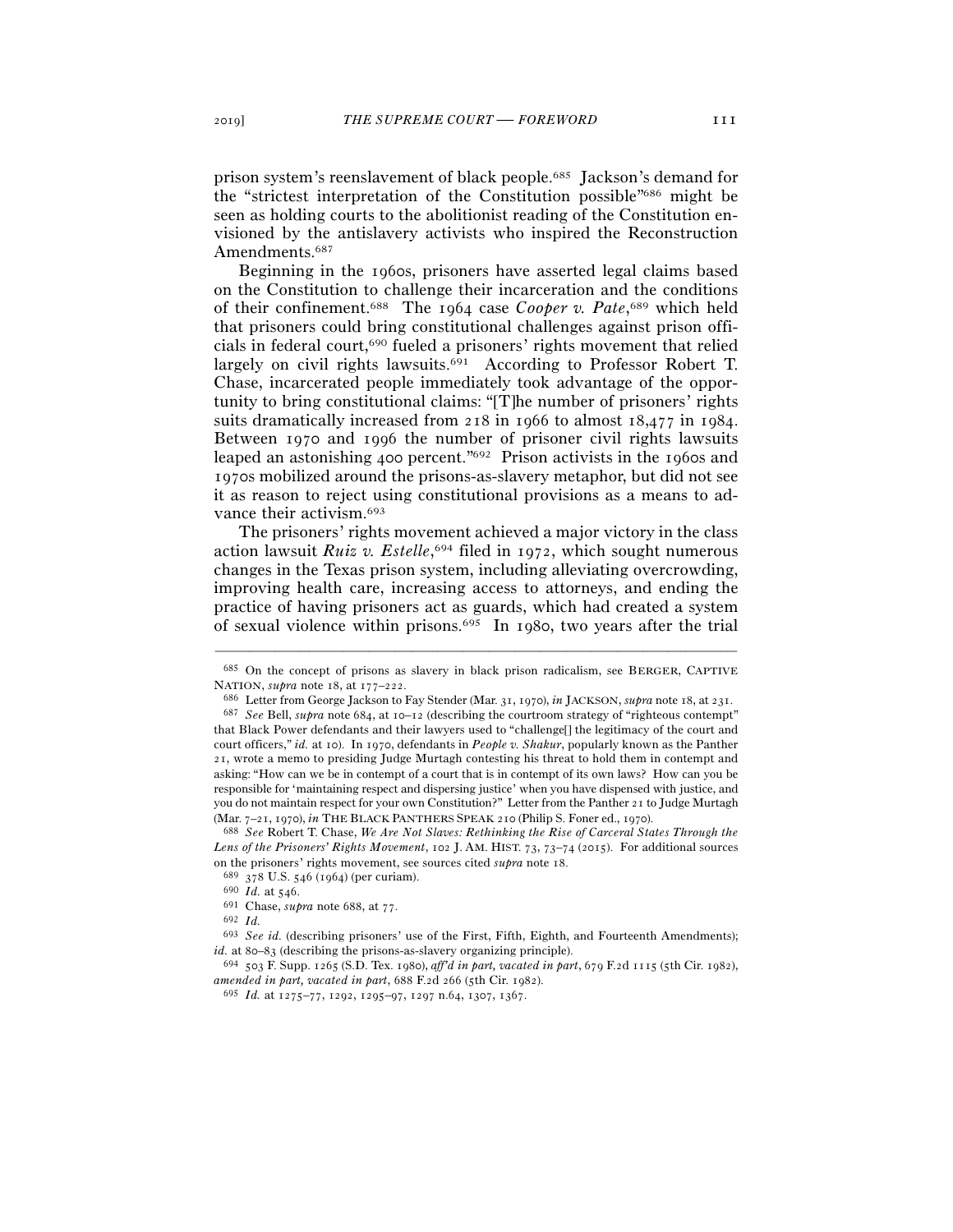began — making it "at that time the largest and longest civil rights case in the history of American jurisprudence"696 — Chief Judge Justice found the Texas prison system unconstitutional.697 However, in the decades since *Ruiz*, the Texas prison system has continued to cage increasing numbers of people under conditions that have not changed dramatically.698 The history of instrumental litigation of constitutional claims by the prisoners' rights movement demonstrates both the utility of making constitutional law part of abolitionist activism and the inadequacy of relying on legal institutions to create and enforce effective remedies.

Prison abolitionists still frequently make constitutional arguments from behind bars.699 Many prisoners writing in the publications of Critical Resistance, including its journal, *The Abolitionist*, state their claims in the language of constitutional rights. They have argued, for instance, that the parole system violates the Due Process Clause,700 or that prosecutors' exclusion of black people from juries violates the Sixth

–––––––––––––––––––––––––––––––––––––––––––––––––––––––––––––

from individuals incarcerated in the twentieth and twenty-first centuries describing resistance from within the carceral system, including through civil rights suits). On contemporary prison writings, see MUMIA ABU-JAMAL, WRITING ON THE WALL: SELECTED PRISON WRITINGS OF MUMIA ABU-JAMAL (Johanna Fernández ed., 2015) (collecting the extensive writings of a death row prisoner on the carceral system's effects within and outside of prison); FOURTH CITY: ESSAYS FROM THE PRISON IN AMERICA 1 (Doran Larson ed., 2013) (presenting "the widest sampling to date of first-person, frontline witness to the human experience of mass incarceration in the United States"); FROM THE PLANTATION TO THE PRISON: AFRICAN-AMERICAN CONFINEMENT LITERA-TURE (Tara T. Green ed., 2008) (collecting essays that examine African American confinement literature); IMPRISONED INTELLECTUALS: AMERICA'S POLITICAL PRISONERS WRITE ON LIFE, LIBERATION, AND REBELLION (Joy James ed., 2003) (compiling letters from prison and other writings critiquing the carceral system); PRISON WRITING IN 20TH-CENTURY AMERICA (H. Bruce Franklin ed., 1998) (sampling writings by twentieth-century American prisoners describing the oppressive nature of the prison experience); THE NEW ABOLITIONISTS: (NEO)SLAVE NAR-RATIVES AND CONTEMPORARY PRISON WRITINGS, *supra* note 37, at xiii (collecting "writings by modern and contemporary imprisoned authors" critiquing the violent and exploitative carceral system).

<sup>696</sup> Chase, *supra* note 688, at 79.

<sup>697</sup> *Ruiz*, 503 F. Supp. at 1383–84; *see also* JONATHAN SIMON, MASS INCARCERATION ON TRIAL 7–9 (2014) (discussing the 2011 Supreme Court case *Brown v. Plata*, 563 U.S. 493 (2011), which declared conditions in California prisons unconstitutional and imposed a population cap on the state prison system).

<sup>698</sup> PERKINSON, *supra* note 52, at 4; *id.* at 325–26 (describing how conditions within the prison at issue in *Ruiz* "remained abysmal" nearly twenty years after Judge Justice's ruling, *id.* at 326). In 1999, *Ruiz* came before the court again, and Judge Justice found that the prison's practices still amounted to "systemic constitutional violations." Ruiz v. Johnson, 37 F. Supp. 2d 855, 888 (S.D. Tex. 1999), *rev'd and remanded sub nom*. Ruiz v. United States, 243 F.3d 941 (5th Cir. <sup>2001</sup>). 699 *See generally, e.g.*, MUMIA ABU-JAMAL, JAILHOUSE LAWYERS (2009) (compiling writings

<sup>700</sup> *See* Pablo Agrio, *Attainder in California: Alive and Well*, THE ABOLITIONIST, Summer 2006, at 4, https://abolitionistpaper.files.wordpress.com/2011/01/abolitionist-issue-4-summer-2006-english.pdf [https://perma.cc/7T3X-K9XU] (arguing that California's practice of categorically withholding parole violates due process rights).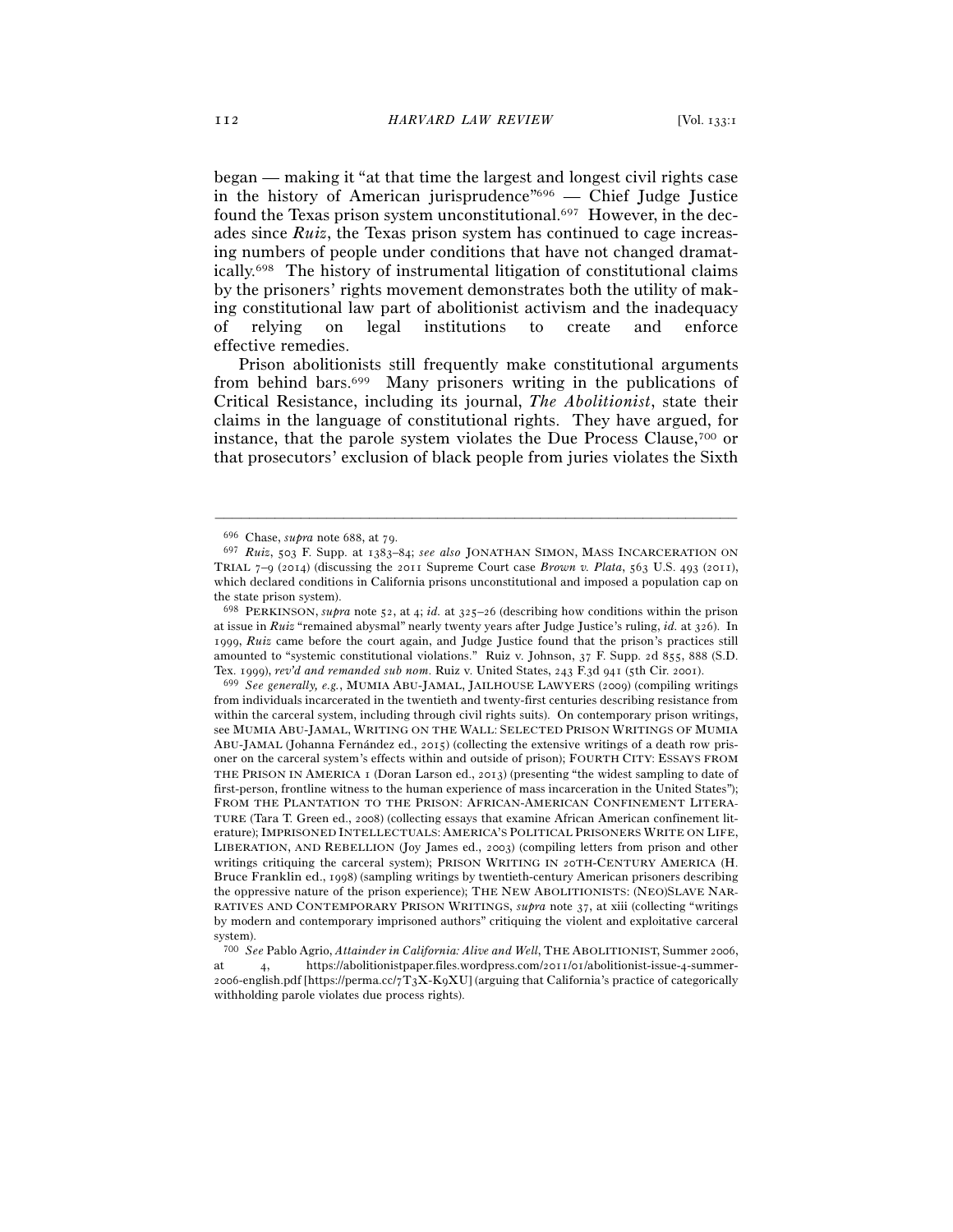Amendment.<sup>701</sup> They have encouraged citizens to learn and understand their full rights under the Constitution,<sup>702</sup> and have supported suing prison officials for constitutional violations.703 For these prison activists, asserting their constitutional rights constitutes both a pragmatic use of legal tools to win release or change carceral conditions and an empowering rhetorical demand for legal recognition.704 As George Jackson's appeal to "brainy types"705 suggests, lawyers and legal scholars can play an important role in helping to articulate and present the demands of people subjected to carceral punishment for strict adherence to the Constitution's abolitionist directives — even when they anticipate failure.<sup>706</sup>

–––––––––––––––––––––––––––––––––––––––––––––––––––––––––––––

703 *See, e.g.*, Sitawa Nantambu Jamaa et al., *Statement of California Prisoner Representatives on Second Anniversary of* Ashker v. Brown *Settlement*, THE ABOLITIONIST, Winter 2018, at 2, https://abolitionistpaper.files.wordpress.com/2018/07/abby\_issue\_28\_eng\_color-web.pdf [https:// perma.cc/RAH4-7ANW] (celebrating civil rights suit settlement and calling for ongoing work); Quinnell Avery Johnson III, *An Interface for Politically Minded Prisoners*, The ABOLITIONIST, Fall 2018, at 14, https://abolitionistpaper.files.wordpress.com/2018/12/abby\_  $30$  eng-reduced.pdf [https://perma.cc/4FY7-7NGT] (discussing his pro se § 1983 lawsuit and the utility of using shared constitutional violations as a way to unite and politicize prisoners). 704 *Cf.* PATRICIA J. WILLIAMS, THE ALCHEMY OF RACE AND RIGHTS <sup>6</sup>–8 (1991) (discussing

how constitutional law can be used to highlight unnoticed aspects of racially complex problems); Crenshaw, *supra* note 450, at 1364–66 (arguing that rights rhetoric was politically effective as an

"organizing feature of the civil rights movement," *id.* at 1365).<br><sup>705</sup> Letter from George Jackson to Fay Stender (Mar. 31, 1970), *in* JACKSON, *supra* note 18, at 231.<br><sup>706</sup> For example, in the 1970s, the National Conf "legal arm of the revolution" by representing radical black defendants such as Angela Davis, Assata Shakur, and prisoners in the Attica Rebellion. Bell, *supra* note 684, at 1. NCBL attorneys also participated in amicus briefs filed in the Supreme Court in the landmark affirmative action case, *Regents of the University of California v. Bakke*, 438 U.S. 265 (1978). *Id.* NCBL explained its role in the preamble to its 1968 constitution: "Where the Black revolution requires the development of unique and unorthodox legal remedies to insure the effective implementation of the just demands of Black people for legal, economic and social security and protection, we must aid it." *Declaration of Commitment and Concern*, NAT'L CONF. BLACK LAW., https://www.ncbl.org/?page\_id=1377 [https://perma.cc/A6K6-T2RT]; *cf.* ALEC KARAKATSANIS, USUAL CRUELTY: THE COMPLICITY OF LAWYERS IN THE CRIMINAL INJUSTICE SYSTEM 146–47, 160 (2019) (blaming the emergence of the prison industrial complex in part on the failure of lawyers to vigorously defend the constitutional rights of criminal defendants). On the significance of failure to abolitionist struggle, see

<sup>701</sup> *See* Demontrell Miller, *Juries and "Justice*,*"* THE ABOLITIONIST, Spring 2017, at 13, https://abolitionistpaper.files.wordpress.com/2017/12/abby-27-english-final.pdf [https://perma.cc/ 9FBE-E4CV] (arguing that the exclusion of black people from juries violates the Sixth Amendment right to an impartial jury).

<sup>702</sup> *See* Letter to the Editor, THE ABOLITIONIST, Winter 2006, at 11, https:// abolitionistpaper.files.wordpress.com/2011/01/abolitionist-issue-5-winter-2006-english.pdf [https:// perma.cc/YL8S-RME6] (calling for activists to "read and understand the State and Federal Constitutions" so that people know their rights). In 1970, the striking prisoners at California's Folsom State Prison issued a "Manifesto of Demands and Anti-Oppression Platform" that declared: "In our peaceful efforts to assemble in dissent as provided under the nation's United States Constitution, we are in turn murdered, brutalized, and framed on various criminal charges because we seek the rights and privileges of *all American people*." BERGER, CAPTIVE NATION, *supra* note 18, at 1 (quoting *The Folsom Prisoners Manifesto of Demands and Anti-Oppression Platform*, *in* IF THEY COME IN THE MORNING . . . : VOICES OF RESISTANCE 74 (1971); *see also* Miller, *supra* note 701 (arguing that the Black Panther Party was correct that "[i]f the [C]onstitution was applied 'honestly' . . . the prisons would not be so filled with Black bodies and Black suffering").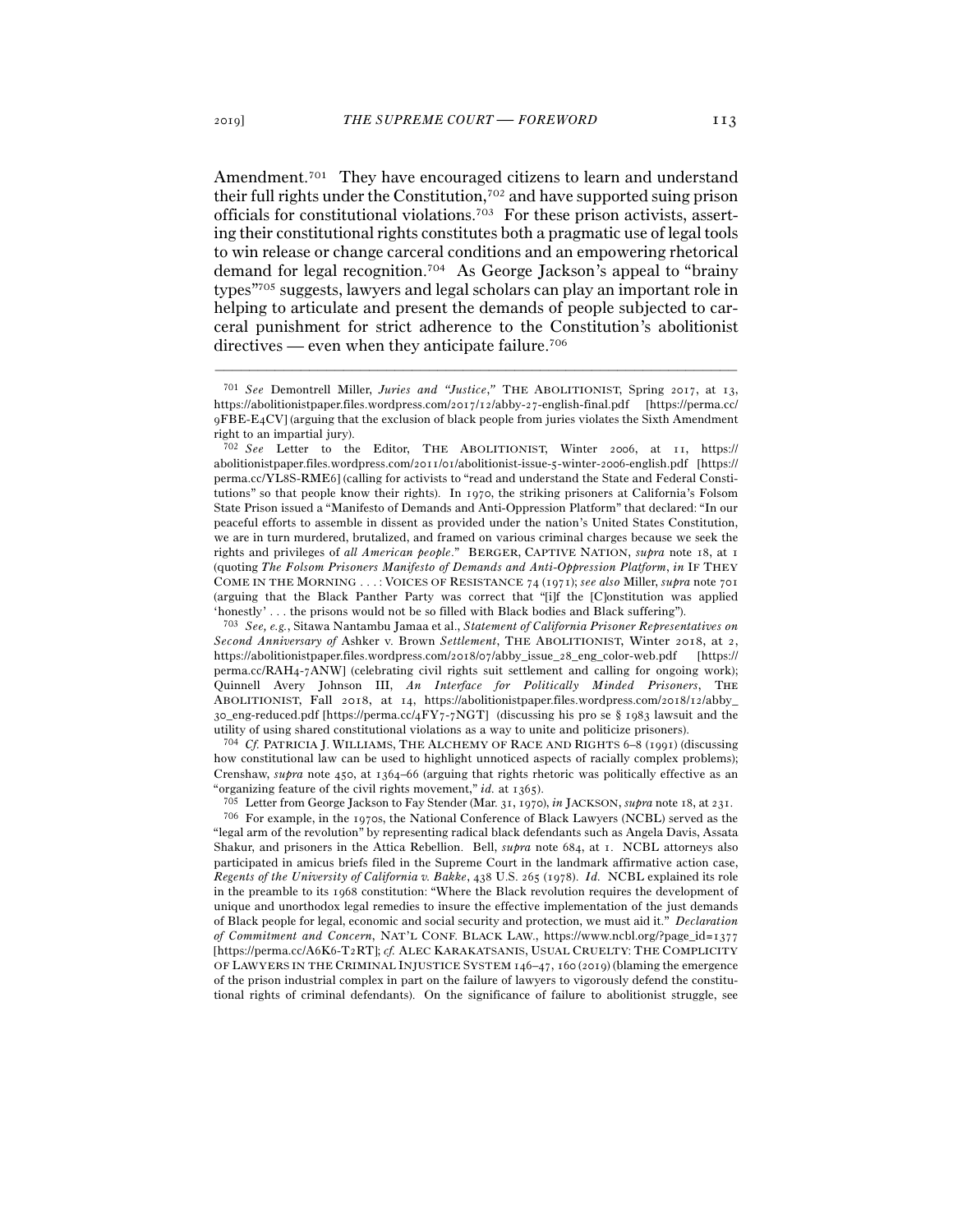<sup>2</sup>*. Nonreformist Abolitionist Reforms. —* Prison abolition is a longterm project that requires strategically working toward the complete elimination of carceral punishment. No abolitionist expects all prison walls to come tumbling down at once. Yet abolitionist philosophy is defined in contradistinction to reform: reforming prisons is diametrically opposed to abolishing them.707 Efforts to improve the fairness of carceral systems and to increase their efficiency or legitimacy only strengthen those systems and divert attention from eradicating them. How can abolitionists take incremental steps toward dismantling prisons without falling into reformist traps? Prison abolitionists resolved this quandary with the concept of "non-reformist reforms — those measures that reduce the power of an oppressive system while illuminating the system's inability to solve the crises it creates."<sup>708</sup> By engaging in nonreformist reforms, abolitionists strive to make transformative changes in carceral systems with the objective of demolishing those systems rather than fixing them.709 They recognize that these reforms alone are inadequate; indeed, achieving these piecemeal changes in the prison industrial complex reveals the necessity of its total eradication. To be abolitionist, reforms must shrink rather than strengthen "the state's capacity for violence."710

In addition, nonreformist reforms must facilitate the goal of building a society without prisons. As migrant justice activist Harsha Walia explains, "[a]rguably every reform entrenches the power of the state because it gives the state the power to implement that reform. But from an ethical orientation towards emancipation, I think a guiding question on non-reformist reforms is: Is it increasing the possibility of freedom?"711 A critical test for engaging with the U.S. Constitution is whether there are particular ways an abolition constitutionalism facilitates — rather than constrains — imagining a society where prisons are obsolete.

In using the Constitution to support legal changes that move toward abolition, prison abolitionists can consider a variety of forums. Courts are not the only venues where abolitionists can make constitutional

<sup>–––––––––––––––––––––––––––––––––––––––––––––––––––––––––––––</sup> Andrew Dilts, *Justice as Failure*, 13 LAW CULTURE & HUMAN. 184, 190 (2017) (describing justice "as failure and as an ongoing practice of freedom conditioned by that failure").

<sup>707</sup> *See* sources cited *supra* note <sup>17</sup>. 708 Berger, Kaba & Stein, *supra* note <sup>45</sup>. 709 *See* Walia & Dilts, *supra* note 674, at <sup>15</sup>; *see also* McLeod, *Envisioning Abolition Democracy*, *supra* note 30, at 1616; McLeod, *Grounded Justice*, *supra* note 91, at 1207–<sup>18</sup>. 710 Berger, Kaba & Stein, *supra* note 45; *see also* Mariame Kaba, Opinion, *Police "Reforms" You* 

*Should Always Oppose*, TRUTHOUT (Dec. 7, 2014), https://truthout.org/articles/police-reforms-youshould-always-oppose [https://perma.cc/XL8K-HR<sup>58</sup>]. 711 Walia & Dilts, *supra* note 674, at 15.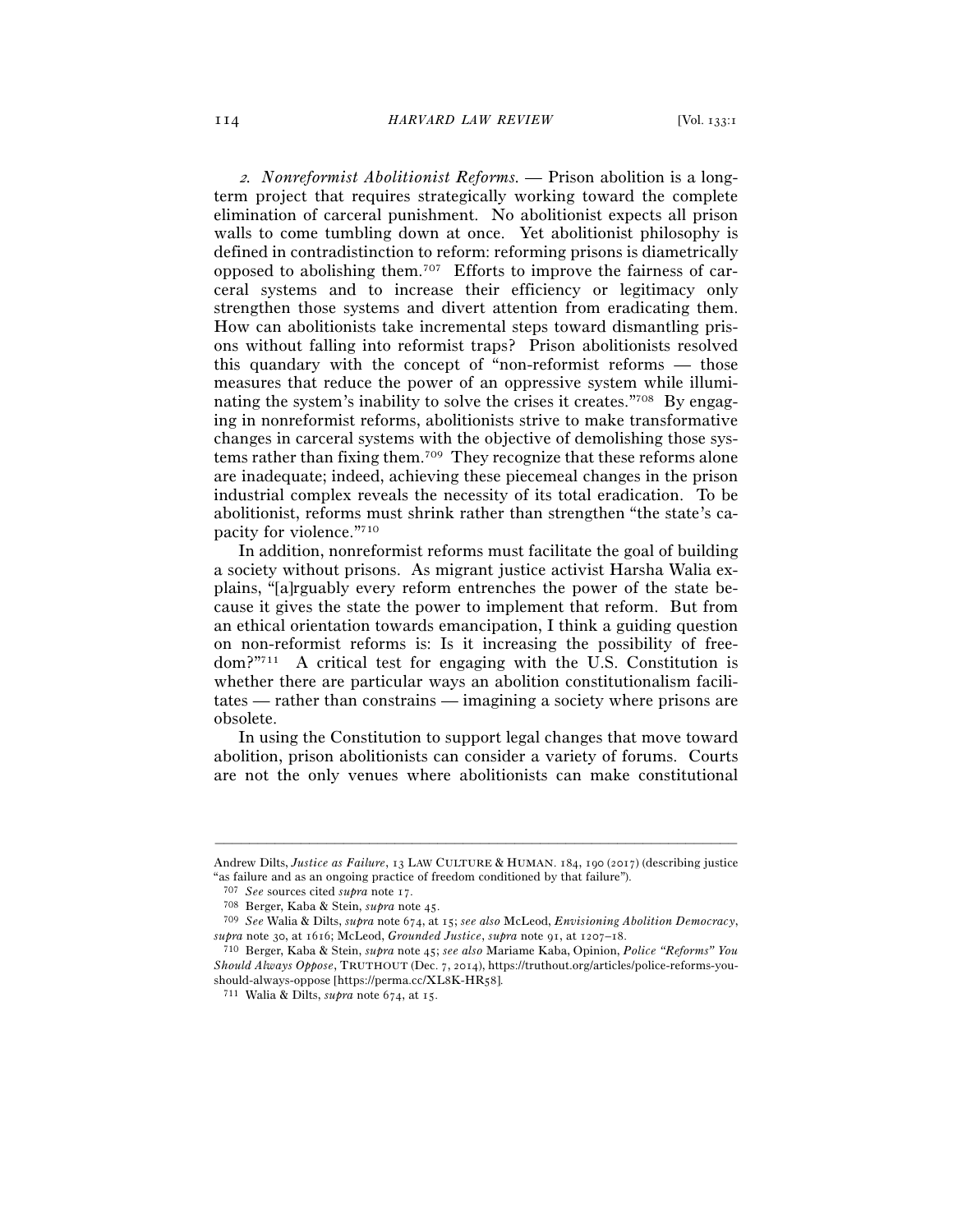claims and forge an abolition constitutionalism.712 Like the judiciary, Congress and state governments are bound by the Constitution,<sup>713</sup> and, should those bodies adopt an abolitionist reading of the Constitution, they would have substantial power to enact the changes that interpretation would require.714 Indeed, the Thirteenth Amendment itself empowers Congress to enforce its provisions, anticipating the inadequacy of case-by-case judicial eradication of slavery.715

Abolition constitutionalism could support many of the nonreformist reforms in which prison abolitionists and other activists are already engaged, including efforts to stop prison expansion by opposing prison construction or shutting down prisons that already exist;716 end police

–––––––––––––––––––––––––––––––––––––––––––––––––––––––––––––

https://nonewjails.nyc [https://perma.cc/BTY4-5FTF]; *Shut Down Berks Campaign*, JUNTOS,

<sup>712</sup> *Cf.* SOPHIA Z. LEE, THE WORKPLACE CONSTITUTION: FROM THE NEW DEAL TO THE NEW RIGHT  $3-5$  (2014) (examining the role of administrative agencies as venues for constitutional civil rights activism); MARK TUSHNET, TAKING THE CONSTITUTION AWAY FROM THE COURTS 7 (2000) (exploring whether and how the locus of constitutional interpretation should be shifted away from the courts); Sotirios A. Barber & James E. Fleming, *The Canon and the Constitution Outside the Courts*, 17 CONST. COMMENT. 267, 268 (2000) (arguing that, rightfully, "the canon of the Constitution is broader than the canon of the judicially enforceable Constitution"); Blackhawk, *supra* note 290, at 1799 (noting that the judiciary has as yet refused to enshrine Indian law into the constitutional canon, and that Indian law has instead been defended by Congress and the Executive, although it may someday "find a more natural fit within [that] canon").

<sup>713</sup> *See* U.S. CONST. art. VI, cl. 2 (making the Constitution "the supreme Law of the Land . . . [the] Laws of any State to the Contrary notwithstanding"); *id.* cl. 3 (requiring "Senators and Representatives . . . and the Members of the several State Legislatures, and all executive and judicial Officers, both of the United States and of the several States" to "be bound by Oath or Affirmation, to support this Constitution"); *see also* 5 U.S.C. § 3331 (2012) (requiring members of Congress to "swear (or affirm) that [they] will support and defend the Constitution of the United States").<br><sup>714</sup> *See* U.S. CONST. art. I, § 1 (vesting "[a]ll legislative Powers" in Congress); *id.* art. I, § 8 (enu-

merating many of the powers of Congress); *id.* amend. XIII, § 2 (granting Congress "power to enforce [the Thirteenth Amendment] by appropriate legislation); *id.* amend. XIV, § 5 (granting Congress similar power to enforce the Fourteenth Amendment); Gregory v. Ashcroft, 501 U.S. 452, 457 (1991) ("The States . . . retain substantial sovereign authority under our constitutional system."); THE FEDERALIST NO. 45, at 285, 289 (James Madison) (Clinton Rossiter ed., 2003) ("The powers reserved to the several States will extend to all the objects which, in the ordinary course of affairs, concern the lives, liberties, and properties of the people . . . ."); Amar, *supra* note 414, at 155 ("[S]tate lawmakers typically may support the Constitution's mandates using their general police power under their state constitutions, and in keeping with a specific invitation in Article VI's Supremacy Clause and Supremacy Oath.").

<sup>715</sup> *See* Darrell A.H. Miller, *The Thirteenth Amendment and the Regulation of Custom*, 112 COLUM. L. REV. 1811, 1835, 1841 (2012); *see also* Jones v. Alfred H. Mayer Co., 392 U.S. 409, 440 (1968) ("Surely Congress has the power under the Thirteenth Amendment rationally to determine what are the badges and the incidents of slavery, and the authority to translate that determination into effective legislation."); Tsesis, *Civil Rights Approach*, *supra* note 288, at 1777 ("[T]he [Thirteenth A]mendment permits Congress to protect persons against arbitrary treatment that intrudes on liberty interests."); Tsesis, *Furthering American Freedom*, *supra* note 414, at 310–11 ("[T]he Amendment's second section enables Congress to pass federal legislation that is rationally related to ending any remaining badges and incidents of servitude, such as present-day trafficking of foreign workers as sex slaves and coerced domestic servants." *Id.* at <sup>310</sup>). 716 *See* Berger, Kaba & Stein, *supra* note 45; *see also, e.g.*, *About Us*, NO NEW JAILS NYC,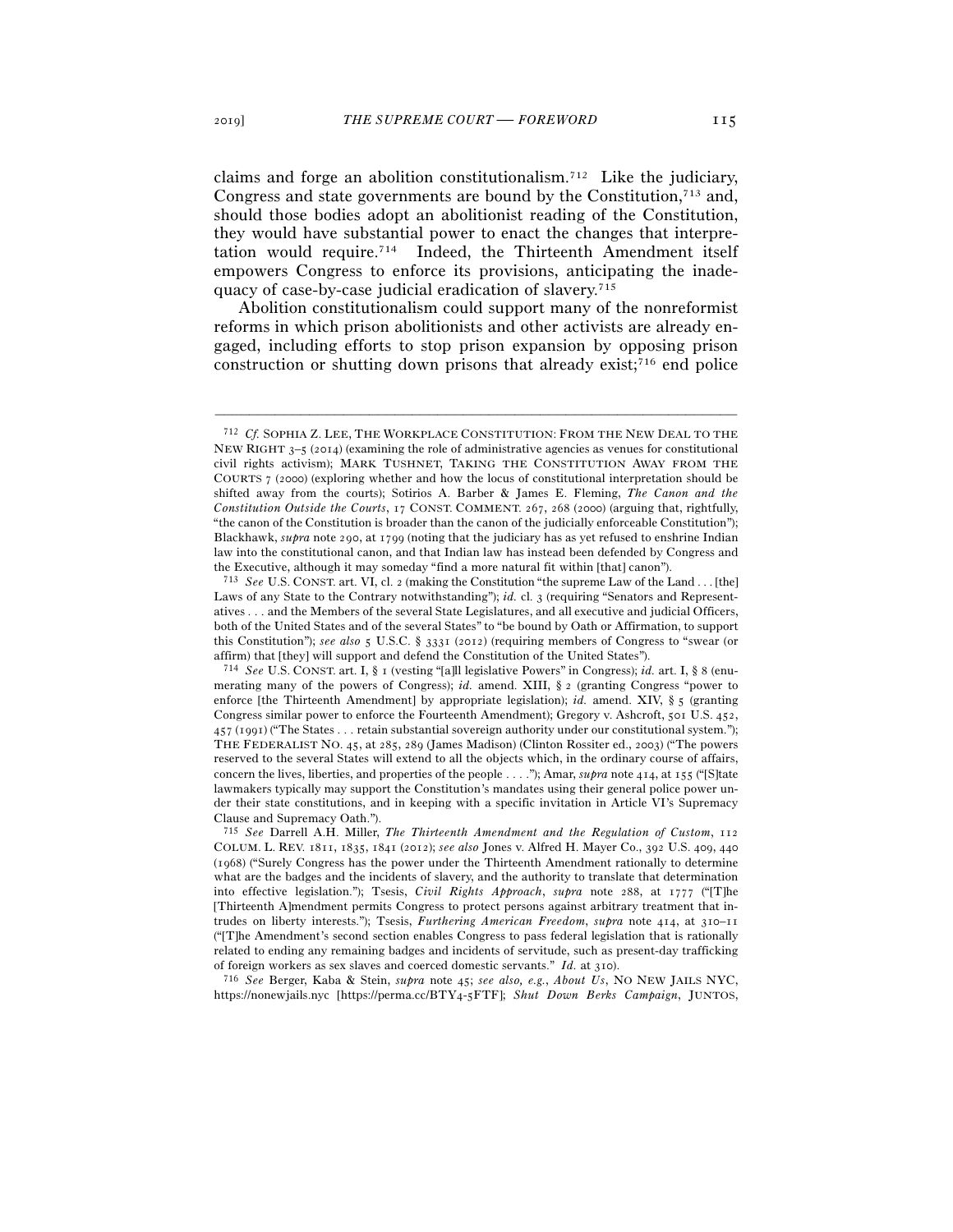stop-and-frisk practices;<sup>717</sup> eliminate the requirement of money bail to release people charged with crimes;<sup>718</sup> repeal harsh mandatory minimums, even for violent crimes;<sup>719</sup> give amnesty to individual prisoners, including political prisoners and prisoners believed to have killed in self-defense;720 and decriminalize drug use and possession and other nonviolent conduct.721 To the extent that such practices perpetuate slavery in violation of the Thirteenth Amendment, Congress, state

–––––––––––––––––––––––––––––––––––––––––––––––––––––––––––––

<sup>718</sup> *See* Berger, Kaba & Stein, *supra* note 45 (noting abolitionist efforts to "eradicate cash bail"); *see also, e.g.*, Jesse McKinley & Ashley Southall, *Kalief Browder's Suicide Inspired a Push to End Cash Bail. Now Lawmakers Have a Deal.*, N.Y. TIMES (Mar. 29, 2019), https://nyti.ms/2YHoaD8 [https://perma.cc/T6SW-WP9C]; Samantha Melamed, *Philly DA Larry Krasner Stopped Seeking Bail for Low-Level Crimes. Here's What Happened Next.*, PHILA. INQUIRER (Feb. 19, 2019), https://www.inquirer.com/news/philly-district-attorney-larry-krasner-money-bail-criminal-justicereform-incarceration-20190219.html [https://perma.cc/SAL5-H9R8]; *Abolishing Bail*, PRISON CULTURE (Aug. 9, 2017), http://www.usprisonculture.com/blog/2017/08/09/abolishing-bail [https:// perma.cc/DR62-R39H] (excerpting from a speech on the efforts of the National United Committee to Free Angela Davis to advocate for the abolition of the bail system); *Host Teach-Ins About Bail and Pretrial Detention this Fall*, PRISON CULTURE (Sept. 20, 2017), http://www. usprisonculture.com/blog/2017/09/20/host-teach-ins-about-bail-and-pretrial-detention-this-fall [https://perma.cc/C5LE-QFPV].

719 *See, e.g.*, *The Coalition to Abolish Death by Incarceration*, DECARCERATE PA, https:// decarceratepa.info/CADBI [https://perma.cc/Q7EJ-FA59] (describing a coalition of organizations dedicated to abolishing "death by incarceration," or mandatory life without parole sentences); *see also* Wendy Sawyer & Peter Wagner, *Mass Incarceration: The Whole Pie* 2019, PRISON POL'Y INITIATIVE (Mar. 19, 2019), https://www.prisonpolicy.org/reports/pie2019.html [https://perma. cc/8VLA-BNM5] (noting that "at the state and local levels, far more people are locked up for violent and property offenses than for drug offenses alone" and that "[t]o end mass incarceration, reforms will have to go further than the 'low hanging fruit' of nonviolent drug offenses").

<sup>720</sup> *See, e.g.*, Berger, Kaba & Stein, *supra* note 45 (noting popular campaigns to release individual prisoners); Owen Daugherty, *Cyntoia Brown Granted Clemency by Tennessee Governor*, THE HILL (Jan. 7, 2019, 12:33 PM), https://thehill.com/blogs/blog-briefing-room/news/424171-cyntoia-browngranted-clemency-by-tennessee-governor [https://perma.cc/NQA6-EB5Y] (highlighting the role that activists played in pressuring the governor to grant clemency); *Hundreds March in Philly to "Free Mumia Now!*,*"* WORKERS WORLD (Apr. 30, 2019), https://www.workers.org/2019/04/30/ hundreds-march-in-philly-to-free-mumia-now [https://perma.cc/D7V8-7T83] (describing a rally celebrating court victory for incarcerated prison abolition activist Mumia Abu-Jamal).

<sup>721</sup> *See* Berger, Kaba & Stein, *supra* note 45 ("[A]bolitionists have been at the forefront of the [campaign for] decriminalization of drug use."); *see also, e.g.*, Jasmine Garsd, *Should Sex Work Be* 

http://vamosjuntos.org/Shut-Down-Berks [https://perma.cc/4CV2-FLCS] (advocating for the closure of Berks County Detention Center, which holds immigrants); *Stop Neighborhood Jail Expansion in NYC*, CRITICAL RESISTANCE, http://criticalresistance.org/stop-neighborhood-jailexpansion-in-nyc [https://perma.cc/VAU7-2Q<sup>6</sup>B]. 717 *See, e.g.*, Daniel Bergner, *Is Stop-and-Frisk Worth It?*, THE ATLANTIC (Apr. 2014),

https://www.theatlantic.com/magazine/archive/2014/04/is-stop-and-frisk-worth-it/358644 [https:// perma.cc/H9TN-8GGR] (reflecting on the history of stop-and-frisk and describing current activism to end the practice); Phillip Atiba Goff, Opinion, *On Stop-and-Frisk, We Can't Celebrate Just Yet*, N.Y. TIMES (Jan. 7, 2018), https://nyti.ms/2FbWgFj [https://perma.cc/3KKQ-S4BX] (calling for efforts to "discover the full scope of [the] consequences [of stop-and-frisk]"); Abraham Gutman, Opinion, *The Solution to Stopping Stop-and-Frisk Problems in Philly: Abolish It*, PHILA. INQUIRER (June 8, 2018, 2:21 PM), https://www.inquirer.com/philly/opinion/commentary/stopand-frisk-philadelphia-abolish-terry-v-ohio-anniversary-20180608.html [https://perma.cc/JT37- 6UTP] (advocating for the abolition of stop-and-frisk).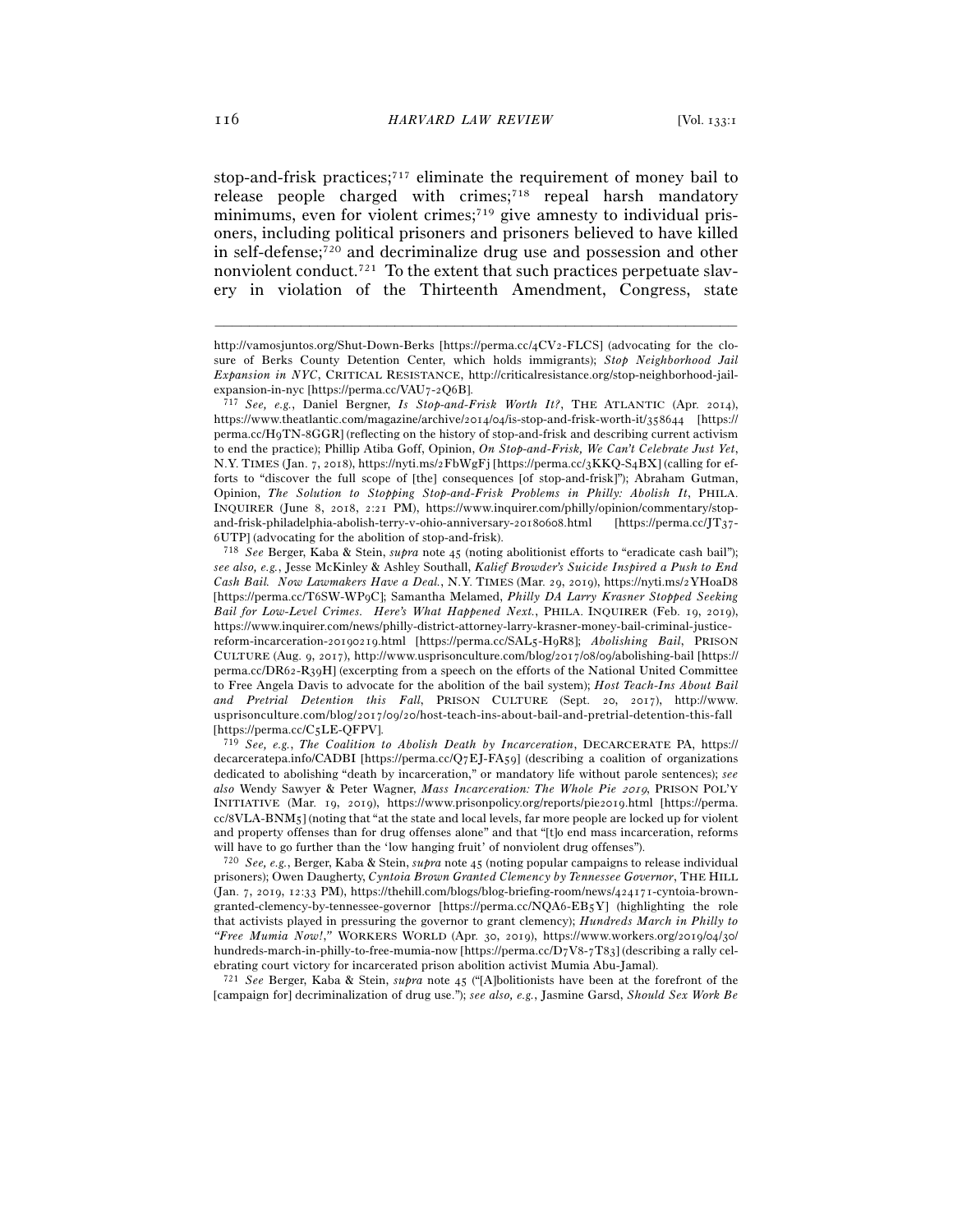legislatures, and city assemblies, as well as courts, are empowered by the Federal Constitution<sup>722</sup> and state constitutions<sup>723</sup> to enact these nonreformist reforms.

Prison abolitionists have also organized to hold police and other law enforcement agents accountable for violence and rights violations. One of their major victories is the Reparations Ordinance, passed by the Chicago City Council on May 6, 2015.<sup>724</sup> The ordinance was a longdelayed response to the Chicago Police Department's systematic infliction of torture and other forms of violence against African American suspects under the command of Jon Burge.<sup>725</sup> After decades of agitation, the activists won a package of measures, including monetary compensation for the living survivors, tuition-free education at the City Colleges for survivors and their families, and a public memorial.<sup>726</sup> Mariame Kaba calls the Reparations Ordinance "an abolitionist document" because it "did not rely on the court, prison, and punishment system[s] to try to envision a more expansive view of justice."727 The activists deliberately refused to seek criminal prosecution of the officers involved or civil damages against the City of Chicago.<sup>728</sup> Instead, they pressured the City Council to redress their claims through a radically democratic process, led by survivors and grassroots organizers and occurring outside formal legal institutions, that included street protest,

*Decriminalized? Some Activists Say It's Time*, NPR (Mar. 22, 2019, 2:43 PM), https://www.npr.org/2019/03/22/705354179/should-sex-work-be-decriminalized-some-activists-sayits-time [https://perma.cc/P4MH-S7X7] (highlighting activists' efforts to decriminalize sex work); *Invest-Divest*, MOVEMENT FOR BLACK LIVES, https://policy.m4bl.org/invest-divest [https://perma.cc/4SGA-L35X] (calling for decriminalization of drug offenses and prostitution offenses as a racial justice issue).<br>  $722\,$   $See$  sources cited  $suppa$  notes  $713–714$  and accompanying text.

<sup>722</sup> *See* sources cited *supra* notes 713–<sup>714</sup> and accompanying text. 723 *See* Goodwin, *Thirteenth Amendment*, *supra* note 174, at 983–87 (discussing the potential enactment of state "legislation to ban slavery, including for conviction of a crime," *id.* at <sup>983</sup>). 724 Chicago, Ill., Substitute Resolution R2015-256 (May 6, 2015); *see also* Natalie Y. Moore, *Pay-*

*back*, MARSHALL PROJECT (Oct. 30, 2018, 6:00 AM), https://www.themarshallproject. org/2018/10/30/payback [https://perma.cc/S8C<sup>4</sup>-ZBVM]. 725 *See supra* p. <sup>24</sup>. 726 Chicago, Ill., Substitute Resolution R2015-256 (May 6, 2015); *see* McLeod, *Envisioning* 

*Abolition Democracy*, *supra* note 30, at 1627 (discussing the five million dollars in reparations for survivors); Roberts, *Torture*, *supra* note 86, at 243–44 (discussing the ways in which police torture has been used to reinforce racial hierarchies); CHI. TORTURE JUST. MEMORIALS, https://www.chicagotorture.org [https://perma.cc/J<sup>24</sup>W-QDWK]. 727 Dan Sloan, *A World Without Prisons: A Conversation with Mariame Kaba*, LUMPEN MAG.

<sup>(</sup>Apr. 7, 2016), http://www.lumpenmagazine.org/a-world-without-prisons-a-conversation-withmariame-kaba [https://perma.cc/J<sup>33</sup>M-YTHU]. 728 *See* McLeod, *Envisioning Abolition Democracy*, *supra* note 30, at 1613. Some survivors did

file civil lawsuits against Burge. *See, e.g.*, Sam Roberts, *Jon Burge, Ex-Commander in Chicago Police Torture Cases, Dies*, N.Y. TIMES (Sept. 20, 2018), https://nyti.ms/2OGhZK7 [https://perma.cc/SF2Y-9ADB].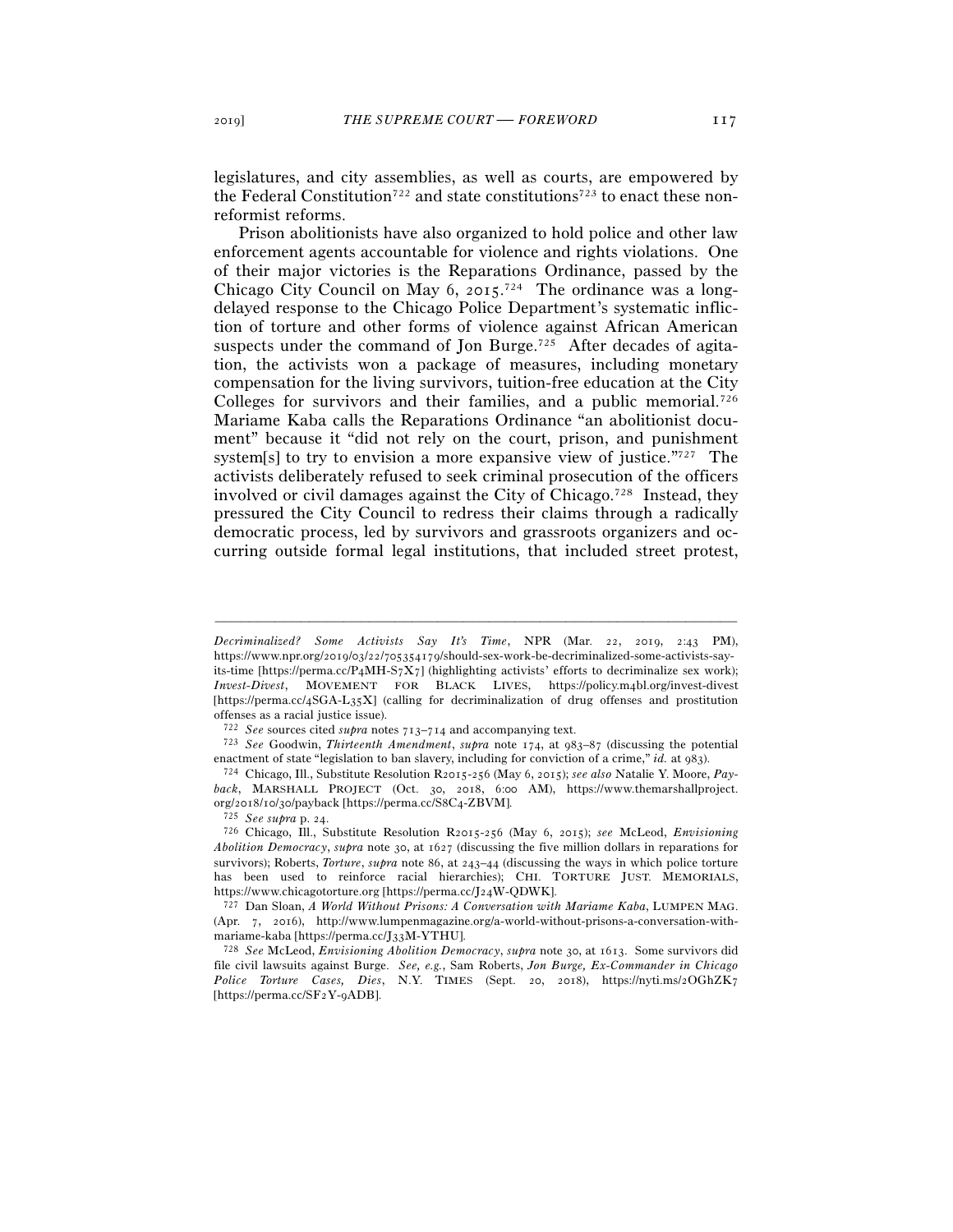partnership with international human rights organizations, and media education.729

<sup>3</sup>*. Treating the Symptoms While Ending the Disease. —* While complete prison eradication is the ultimate goal of the abolitionist project, before that aim comes to fruition abolitionists might consider invoking the Constitution instrumentally to mitigate the harms inflicted by carceral punishment. As law student, activist, and former prisoner Angel Sanchez puts it, abolitionists must treat prison like a "social cancer: we should fight to eradicate it but never stop treating those affected by it."730

The Thirteenth Amendment could facilitate a number of nonreformist reforms. For example, abolitionists might consider taking up the constitutional arguments put forth by numerous scholars who have posited that the Thirteenth Amendment prohibits exploitative treatment of incarcerated people.731 Legal scholars have also made strong constitutional arguments against the shackling of incarcerated people during labor and delivery<sup>732</sup> and against solitary

<sup>729</sup> *See* McLeod, *Envisioning Abolition Democracy*, *supra* note 30, at 1624–26; G. Flint Taylor, *The Long Path to Reparations for the Survivors of Chicago Police Torture*, 11 NW. J. L. & SOC. POL'Y 330, 341–47 (2016); Joey L. Mogul, *The Struggle for Reparations in the Burge Torture Cases*, RACE RACISM & L., https://racism.org/index.php/articles/law-and-justice/criminal-justice-andracism/134-police-brutality-and-lynchings/2005-the-struggle-for-reparations-in-the-burge-torturecases [https://perma.cc/J2X<sup>5</sup>-HWHY]. 730 Angel E. Sanchez, *In Spite of Prison*, *in Developments in the Law — Prison Abolition*, <sup>132</sup>

HARV. L. REV. 1650, 1652 (<sup>2019</sup>). 731 *See, e.g.*, Ghali, *supra* note 170, at 610 (arguing that the Thirteenth Amendment, properly

interpreted, does not preclude prisoners from litigating claims of sexual slavery); Raghunath, *supra*  note 412, at 398 (arguing that consistency with Fifth and Eighth Amendment jurisprudence requires interpretation of the Thirteenth Amendment to prohibit involuntary servitude for all but "those inmates who . . . have been . . . *sentenced*" to forced labor); Marion, Note, *supra* note 412, at 215 (arguing that the current "system of private, unpaid use of labor [in private prisons] too closely resembles the slave system that the Thirteenth Amendment sought to abolish" to be constitutionally permissible, despite the Amendment's exception for criminal punishments). Numerous legal scholars have applied the Thirteenth Amendment to contest a variety of unjust state and private institutions and practices, including abortion restrictions, domestic violence, worker exploitation, and racial gerrymandering, on the grounds that they constitute prohibited forms of involuntary servitude or badges of slavery. *See, e.g.*, Andrew Koppelman, *Forced Labor: A Thirteenth Amendment Defense of Abortion*, 84 NW. U. L. REV. 480, 483–84, 486–93 (1990); Joyce E. McConnell, *Beyond Metaphor: Battered Women, Involuntary Servitude and the Thirteenth Amendment*, 4 YALE J.L. & FEMINISM 207, 251–53 (1992); Patricia Okonta, Note, *Race-Based Political Exclusion and Social Subjugation: Racial Gerrymandering as a Badge of Slavery*, 49 COLUM. HUM. RTS. L. REV. 254,

<sup>257</sup> (2018); *see also* Pope, *supra* note 286 (manuscript at 2). 732 *See* Ocen, *supra* note 187, at 1287–310; *see also* CAROLYN SUFRIN, JAILCARE: FINDING THE SAFETY NET FOR WOMEN BEHIND BARS  $7-8$ ,  $51-54$ ,  $234$  ( $2017$ ) (relating the constitutional history of access to medical treatment in prisons); Alexandria Gutierrez, *Sufferings Peculiarly Their Own: The Thirteenth Amendment, in Defense of Incarcerated Women's Reproductive Rights*, 15 BERKELEY J. AFR.-AM. L. & POL'Y 117, 155–67 (2013) (arguing that the Thirteenth Amendment protects incarcerated women's right to abortion).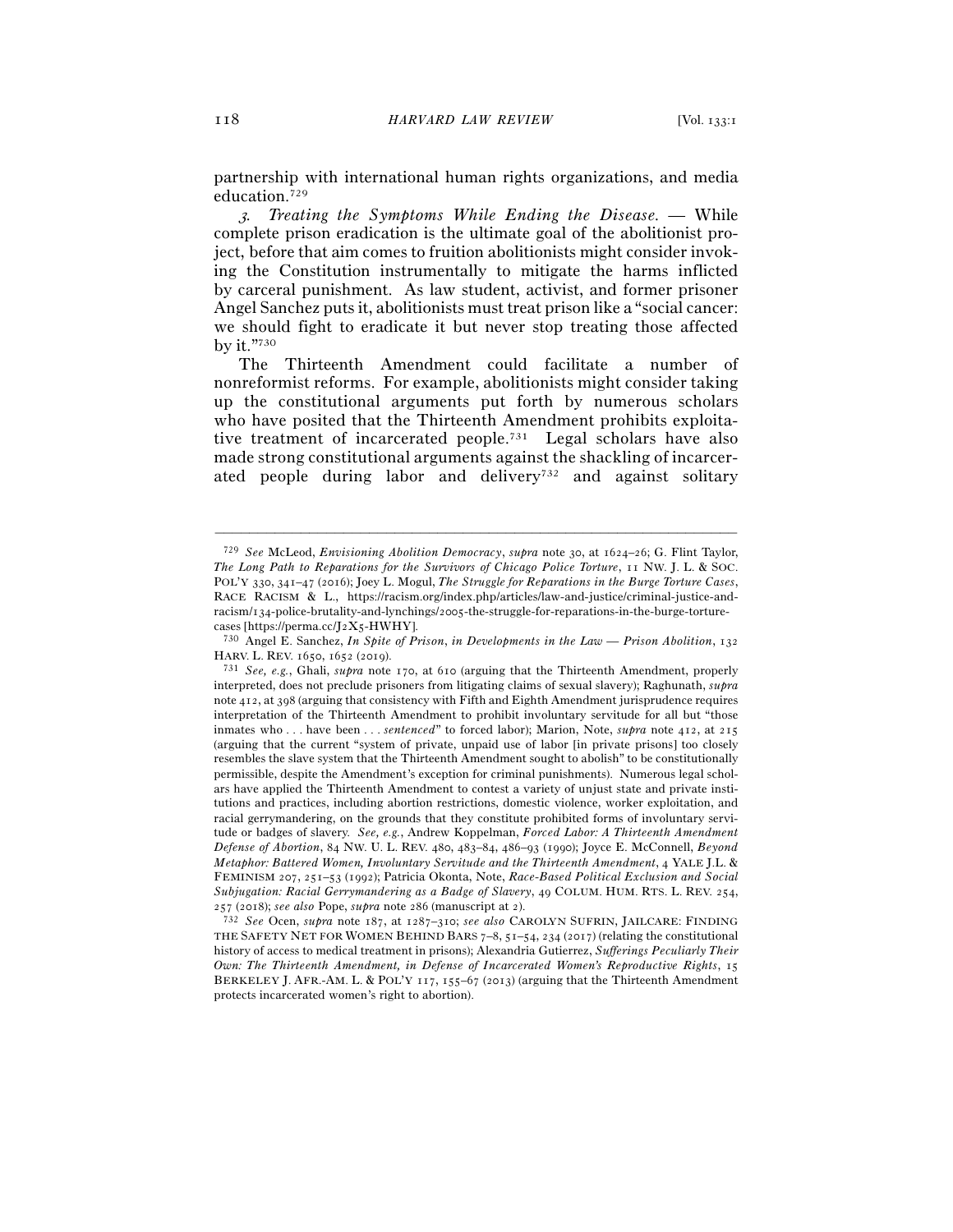confinement.733 Efforts to end the collateral consequences of incarceration, such as restrictions on voting rights, exclusion from public housing and other government benefits, and imposition of monetary sanctions, can also find support in the Thirteenth Amendment's abolition of slavery.734 Professor William Carter lays out a framework for defining modern badges and incidents of slavery that looks to "the connection the group to which the plaintiff belongs or that Congress seeks to protect has to the institution of chattel slavery" and "the connection the complained of injury or proscribed condition has to the institution of chattel slavery."735 Thus, when numerous "racialized policies," including those inflicted as a result of a criminal conviction, create "a permanent caste distinction of . . . magnitude and impermeability . . . [they] amount to a badge or incident of slavery."736 Systematic exclusion of former prisoners from labor and housing markets,737 for example, deprives them of full rights of citizenship, amounting to an incident of slavery.738 Notably, Congress has the authority to pass legislation under the Thirteenth Amendment to end practices that were instituted after the Civil War to reinstall white supremacy, such as monetary sanctions, forced prison labor, and felon disenfranchisement.739

<sup>4</sup>*. Creating the Conditions for a Society Without Prisons. —* Finally, prison abolitionists are dedicated to working within carceral society to "build models today that can represent how we want to live in the future" and to start creating a radically different society where prisons are unimaginable.740 We can use constitutional support to demand the building blocks needed for this construction project — for example, legislation that transfers funds currently devoted to carceral systems, such as police, prisons, detention centers, and foster care, to community-

<sup>733</sup> *See, e.g.*, Jules Lobel, *Prolonged Solitary Confinement and the Constitution*, 11 U. PA. J. CONST. L. 115, 116–17 (2008) (arguing that prolonged solitary confinement "constitutes cruel and unusual punishment and violates the due process rights of prisoners," *id.* at <sup>117</sup>). 734 *See* William M. Carter, Jr., *Class as Caste: The Thirteenth Amendment's Applicability to Class-*

*Based Subordination*, 39 SEATTLE U. L. REV. 813, 825–27 (2016); Taja-Nia Y. Henderson, *The Ironic Promise of the Thirteenth Amendment for Offender Anti-Discrimination Law*, 17 LEWIS & CLARK L. REV. 1141, 1173–77 (2013). *See generally* THE PROMISES OF LIBERTY: THE HISTORY AND CONTEMPORARY RELEVANCE OF THE THIRTEENTH AMENDMENT (Alexander Tsesis ed., 2010) (collecting essays about the Thirteenth Amendment's historical foundations and its relevance to contemporary legal landscapes).

<sup>735</sup> Carter, *supra* note 734, at 825.

<sup>736</sup> *Id.*

<sup>737</sup> *See* Ifeoma Ajunwa & Angela Onwuachi-Willig, *Combating Discrimination Against the Formerly Incarcerated in the Labor Market*, 112 NW. U. L. REV. 1385, 1394 (<sup>2018</sup>). 738 *Cf.* Henderson, *supra* note 734, at 1173–77.

<sup>739</sup> *See id.* at 1173; *see also, e.g.*, *Voting Rights Restoration Efforts in Florida*, BRENNAN CTR. FOR JUST. (May 31, 2019), https://www.brennancenter.org/analysis/voting-rights-restorationefforts-florida [https://perma.cc/A2UU-T7PP] (describing Florida's constitutional amendment to

restore voting rights to citizens with former felony convictions). 740 *What Is the PIC? What Is Abolition?*, *supra* note 21.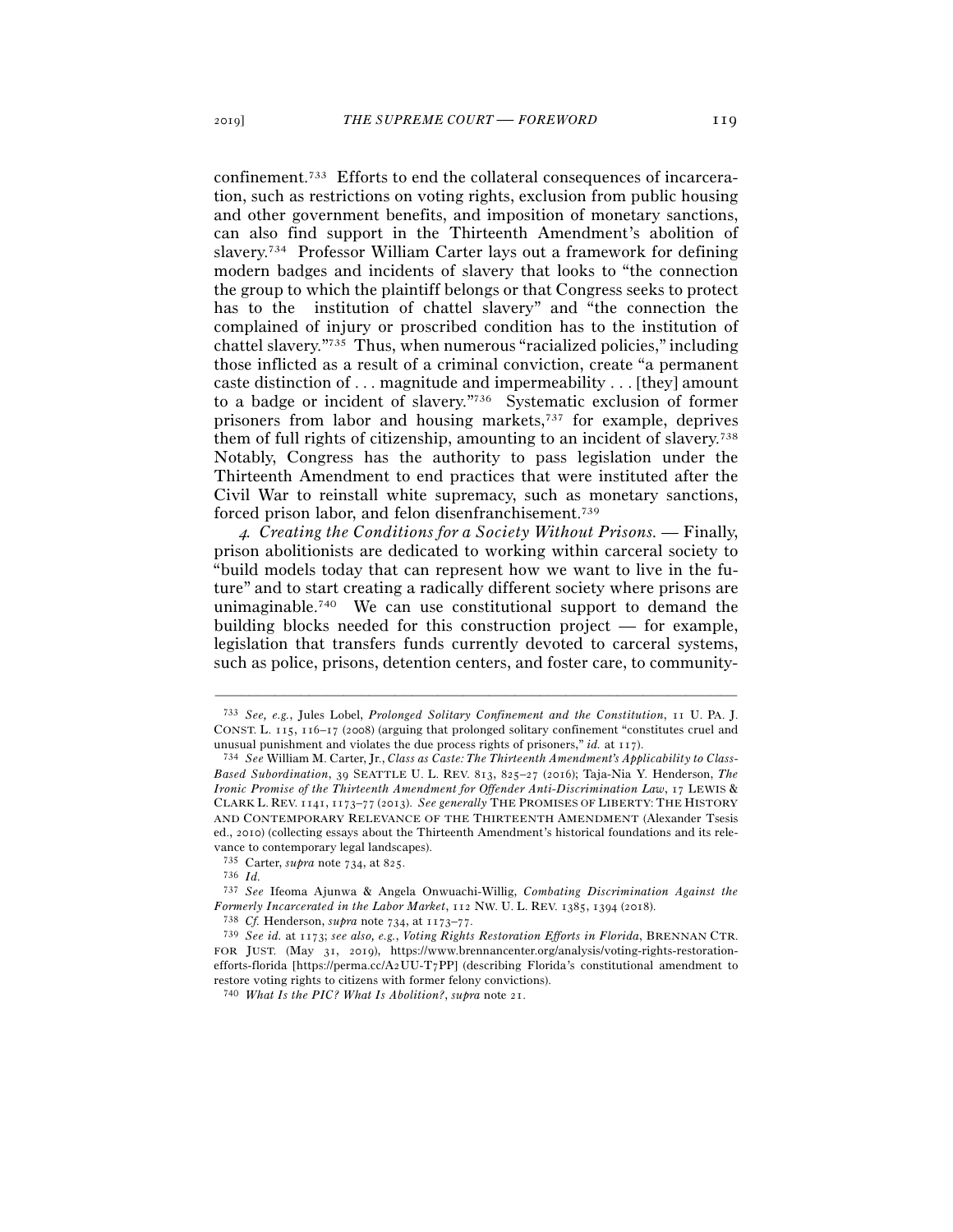based efforts to meet people's needs and resolve social conflicts nonviolently. Alexander Lee, founder and director of the Transgender, Gender Variant & Intersex Justice Project, argues that prison abolitionists will have to form "prickly coalitions" with people outside the movement who are engaged in providing "housing, healthcare, and other essentials [that] are the basis from which a world without prisons will be made possible."741 Such coalitions that help to build a new society can be guided by abolitionist constitutional principles and requirements.742

## *B. Imagining a Freedom Constitutionalism*

Abolitionists always have their eyes set on a future they are in the process of creating. At the very same time they are deconstructing structures inherited from the past, they are constructing new ones to support the future society they envision. Abolitionists are engaged in a collective project of radical speculative imagination — what Rodríguez calls "[i]nsurgent abolitionist futurity."743 If anything, it is the innovative rather than the destructive that marks abolitionist thinking. We should understand abolition not as the "elimination of anything but . . . as the founding of a new society."744 The relationship between prison abolition and the Constitution, then, should be seen less as the condemnation of our existing abolition constitutionalism and more as the genesis of a new one.

A new abolition constitutionalism could seek to abolish historical forms of oppression beyond slavery, including settler colonialism, patriarchy, heteronormativity, ableism, and capitalism, and strive to dismantle systems beyond police and prisons, including foster care, regulation of pregnancy, and poverty.745 It could extend beyond the United States' borders to challenge U.S. deportation policies and U.S. imperialism and to connect to freedom struggles around the world.746 The purpose of a

<sup>&</sup>lt;sup>741</sup> Lee, *supra* note 260, at 112.<br><sup>742</sup> *See, e.g.*, West, *supra* note 408, at 146, 154–55 (arguing that the abolitionist history of the Equal Protection Clause includes the "subsidiary" right "to be free of those conditions which, if unchecked by the state, generate separate sovereignties, including, at least, a right to be free of private violence and extreme material deprivation" and that "the state has an affirmative duty to protect our natural rights to physical security and economic participation," *id.* at 146).<br><sup>743</sup> Rodríguez, *supra* note 29, at 1607.<br><sup>744</sup> Moten & Harney, *supra* note 258, at 114.<br><sup>745</sup> *See, e.g.*, DAVIS, ABOLITION DEM

incarceration rate to the "disestablishment of the welfare system"); Dorothy Roberts & Lisa Sangoi, *Black Families Matter: How the Child Welfare System Punishes Poor Families of Color*, THE APPEAL (Mar. 26, 2018), https://theappeal.org/black-families-matter-how-the-child-welfaresystem-punishes-poor-families-of-color-33ad20e2882e [https://perma.cc/VP2F-AEF3] (discussing foster care abolition).

<sup>746</sup> *See* BEYOND WALLS AND CAGES: PRISONS, BORDERS, AND GLOBAL CRISIS 1–15 (Jenna M. Loyd et al. eds., 2012) (highlighting the connections between immigration and penal policies); MARTHA D. ESCOBAR, CAPTIVITY BEYOND PRISONS: CRIMINALIZATION EXPERIENCES OF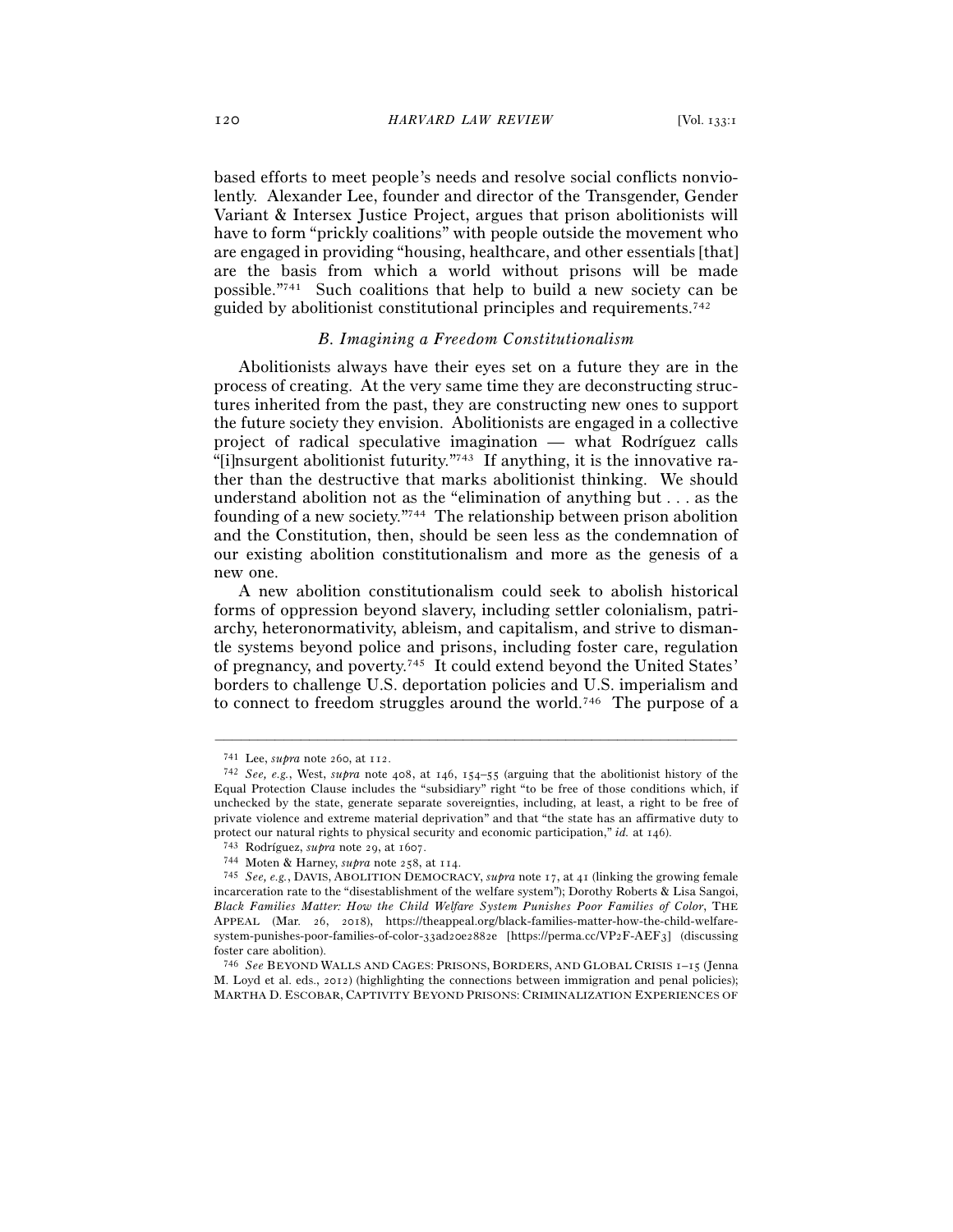new abolition constitutionalism would not be to improve the U.S. state but to guide and govern a future society where prisons are unimaginable. Its objective could extend beyond abolishing particular systems to establishing freedom for all — a new freedom constitutionalism.

As antebellum abolitionists and civil rights activists showed, constitutional meaning is shaped by social and political action outside of traditional forums and separate from Supreme Court decisions.747 Prison abolitionist praxis emphasizes the need to decentralize power currently residing in privileged institutions in order to empower communities most vulnerable to state violence to make change in nontraditional forums and spaces.<sup>748</sup> How that vision will be made real — as a transformed interpretation of the U.S. Constitution, as an amendment

LATINA (IM)MIGRANTS 4 (2016) (describing the "expansion of the carceral society beyond the territorial boundaries of the U.S. nation-state"); César Cuauhtémoc García Hernández, *Abolishing Immigration Prisons*, 97 B.U. L. REV. 245, 246 (2017) (arguing that immigration imprisonment should be abolished); Wolff, *supra* note 181, at 1008–21 (arguing that the Thirteenth Amendment prohibits U.S. firms from exploiting slave labor in the global economy). I have argued that prison abolition will envision a radically different relationship between technology and politics, one that ends prediction as a way of foreclosing social change by collapsing the future into past inequality. *See* Roberts, *Digitizing*, *supra* note 78, at 1727 ("Abolitionist forecasting technologies must facilitate envisioning a future that doesn't replicate the past.").

<sup>747</sup> *See, e.g.*, Andrias, *supra* note 667, at 1620 (noting that the "Fight for \$15" movement "highlights the centrality of social and political action to constitutional law"); *see also* JACK M. BALKIN, CONSTITUTIONAL REDEMPTION: POLITICAL FAITH IN AN UNJUST WORLD 1–16 (2011); TOMIKO BROWN-NAGIN, COURAGE TO DISSENT: ATLANTA AND THE LONG HISTORY OF THE CIVIL RIGHTS MOVEMENT 7 (2011) ("What would the story of the mid-twentieth-century struggle for civil rights look like if legal historians de-centered the U.S. Supreme Court . . . and instead considered the movement from the bottom up? The answer . . . [is] a picture . . . in which local black community members acted as agents of change — law shapers, law interpreters, and even law makers."); MARK ENGLER & PAUL ENGLER, THIS IS AN UPRISING: HOW NONVIO-LENT REVOLT IS SHAPING THE TWENTY-FIRST CENTURY xvii (2016) (explaining the potential power of nonviolence "as a method of political conflict, disruption, and escalation"); JONES, *supra* note 327, at 12 (describing how free black people in Baltimore "secured [constitutional] rights through their performance"); Mark Tushnet, *Social Movements and the Constitution*, *in* THE OXFORD HANDBOOK OF THE U.S. CONSTITUTION 241, 241 (Mark Tushnet et al. eds., 2015) (examining how "social movements have affected the Constitution's development and interpretation").

<sup>748</sup> *See* Joy James, *Preface: American Archipelago*, *in* WARFARE IN THE AMERICAN HOME-LAND: POLICING AND PRISON IN A PENAL DEMOCRACY xii (Joy James ed., 2007) (referring to the search for "'home' — a democratic enclave, communities of resistance, a maroon camp"); James, <sup>7</sup> *Lessons*, *supra* note 42 (criticizing reforms that "do not decentralize power or custodial care" and instead rely on "privileged structures[] that historically create, manage, tabulate, or ameliorate crises"); *see also* Blackhawk, *supra* note 290, at 1798 (noting that "public law scholars have begun to identify non-rights-based or structural forms of protection for minorities like federalism, unions, and petitioning"); Daryl J. Levinson, *Rights and Votes*, 121 YALE L.J. 1286, 1291 (2012) (defining structural forms of representation to include "not just ballots but also any form of representation or direct participation in processes of collective decisionmaking").